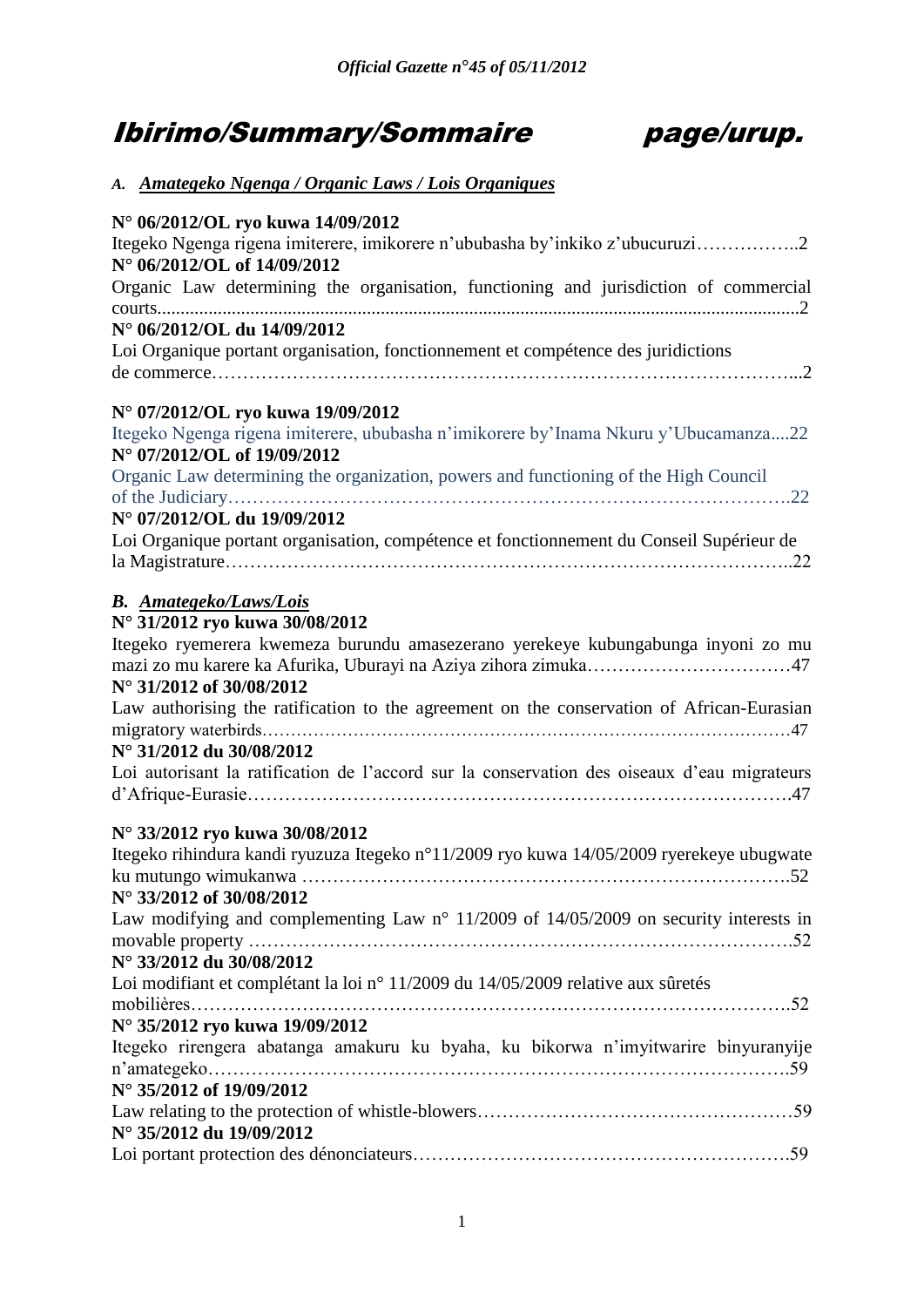**ITEGEKO NGENGA N° 06/2012/OL RYO ORGANIC LAW N°06/2012/OL OF 14/09/2012 KUWA 14/09/2012 RIGENA IMITERERE, DETERMINING THE ORGANISATION,**  IMIKORERE N'UBUBASHA BY'INKIKO FUNCTIONING AND JURISDICTION OF FONCTIONNEMENT ET COMPETENCE **Z'UBUCURUZI COMMERCIAL COURTS LOI ORGANIQUE N°06/2012/OL DU 14/09/2012 PORTANT ORGANISATION, DES JURIDICTIONS DE COMMERCE**

| <b>ISHAKIRO</b>                                                                               | <b>TABLE OF CONTENTS</b>                | <b>TABLE DES MATIERES</b>                                                     |
|-----------------------------------------------------------------------------------------------|-----------------------------------------|-------------------------------------------------------------------------------|
| <b>MBERE:</b><br><b>UMUTWE</b><br>WA<br><b>RUSANGE</b>                                        | INGINGO CHAPTER ONE: GENERAL PROVISIONS | <b>DISPOSITIONS</b><br><b>PREMIER:</b><br><b>CHAPITRE</b><br><b>GENERALES</b> |
| Ingingo ya mbere: Icyo iri tegeko ngenga Article One: Purpose of this Organic Law<br>rigamije |                                         | Article premier: Objet de la présente loi<br>organique                        |
| Ingingo ya 2: Ibibazo by'ubucuruzi                                                            | <b>Article 2: Commercial matters</b>    | Article 2: Matières commerciales                                              |

**UMUTWE WA II: IMITERERE Y'INKIKO Z'UBUCURUZI N'UBUBASHA BWAZO CHAPTER II: ORGANIZATION AND JURISDICTION OF COMMERCIAL COMPETENCE DES JURIDICTIONS DE COURTS CHAPITRE II: ORGANISATION ET COMMERCE** 

**Icyiciro cya mbere: Imiterere y'inkiko z'ubucuruzi Section One: Organization of Commercial Section première: Organisation des juridictions Courts de commerce** 

**Ingingo ya 3: Inkiko z'Ubucuruzi Article 3: Commercial Courts Article 3: Juridictions de Commerce** 

**Ingingo ya 4: Abagize Urukiko rw'Ubucuruzi Article 4: Composition of a Commercial Court Article 4: Composition du Tribunal de Commerce** 

**Ingingo ya 5: Inshingano za Perezida w'Urukiko rw'Ubucuruzi Article 5: Responsibilities of the President of the Commercial Court Article 5: Attributions du Président du Tribunal de Commerce** 

**Ingingo ya 6: Abagize Urukiko Rukuru Article 6: Composition of the Commercial High Article 6: Composition de la Haute Cour de rw'Ubucuruzi Ingingo ya 7: Inshingano za Perezida Article 7: Responsibilities of the President of Article 7: Attributions du Président de la Haute Court Commerce**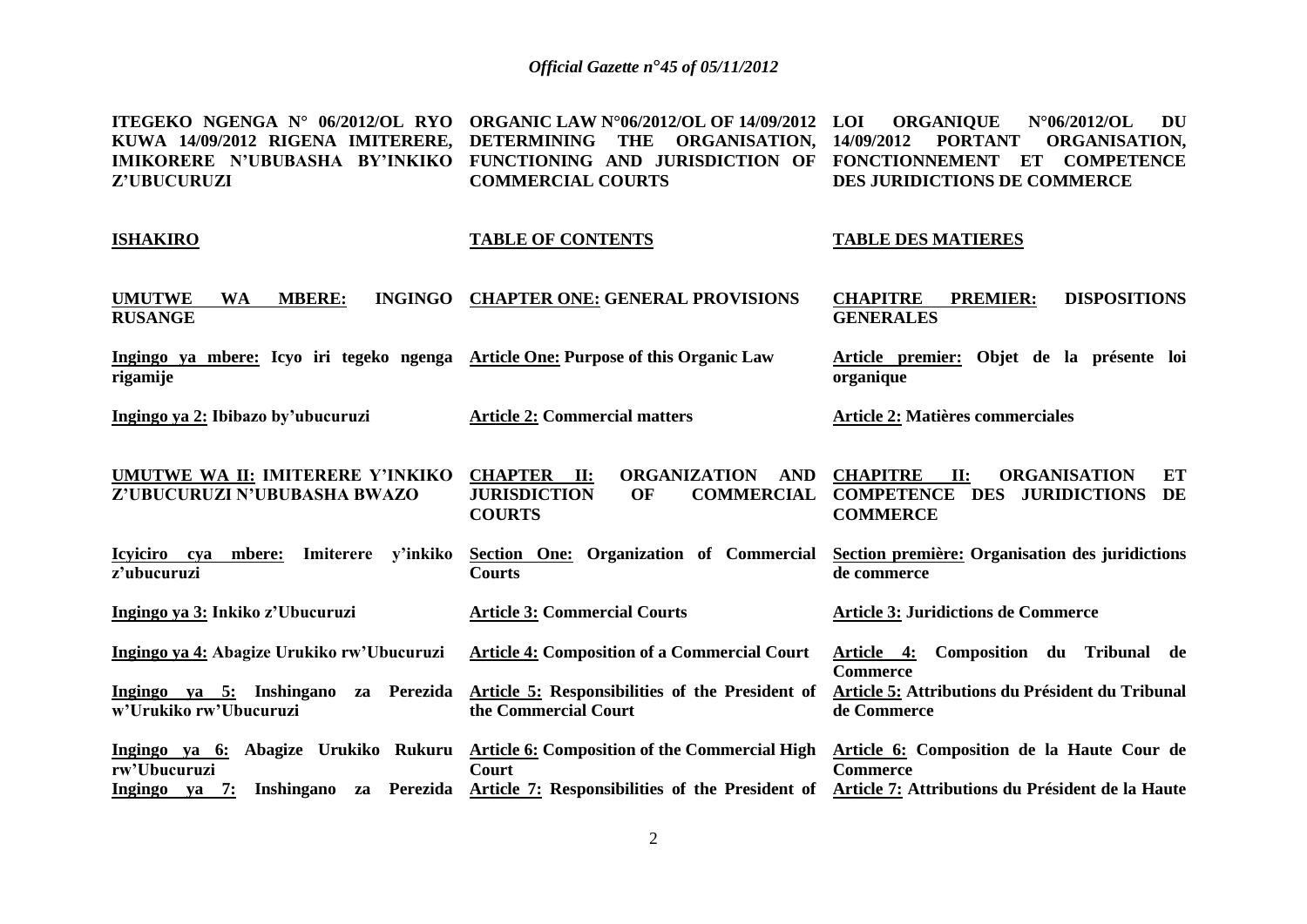| w'Urukiko Rukuru rw'Ubucuruzi                                                                           | the Commercial High Court                                                                                             | <b>Cour de Commerce</b>                                                                       |
|---------------------------------------------------------------------------------------------------------|-----------------------------------------------------------------------------------------------------------------------|-----------------------------------------------------------------------------------------------|
| Ingingo ya 8: Guha abacamanza ububasha<br>bwo kuburanisha mu nkiko badakoramo                           | <b>Article 8:</b> Authorizing judges to hear cases in<br>courts other than those in which they work                   | Article 8: Autoriser les juges à siéger dans les<br>juridictions où ils ne sont pas affectés  |
| Ingingo ya 9: Inteko y'abacamanza b'Inkiko<br>z'Ubucuruzi<br>n'Urukiko<br><b>Rukuru</b><br>rw'Ubucuruzi | <b>Article 9: Bench of Commercial Courts and the</b><br><b>Commercial High Court</b>                                  | Article 9: Siège des Tribunaux de Commerce et<br>de la Haute Cour de Commerce                 |
| Ingingo ya 10: Ishyirwaho ry'abacamanza<br>b'Inkiko z'Ubucuruzi                                         | Article 10: Appointment of judges<br><b>Commercial Courts</b>                                                         | of Article 10:<br><b>Nomination</b><br>des<br>juges<br>des<br><b>Juridictions de Commerce</b> |
| Ububasha<br>bw'Inkiko<br>Icyiciro cya<br>2:<br>z'Ubucuruzi                                              | <b>Section 2: Jurisdiction of Commercial Courts</b>                                                                   | Section 2: Compétence des Juridictions de<br><b>Commerce</b>                                  |
| Akiciro ka mbere: Ububasha bushingiye ku<br>ifasi                                                       | <b>Sub-Section One: Territorial jurisdiction</b>                                                                      | Sous-section première: Compétence territoriale                                                |
| Ingingo ya 11: Icyicaro cy'Inkiko z'Ubucuruzi<br>n'Urukiko Rukuru rw'Ubucuruzi n'ifasi yazo             | Article 11: Headquarters and territorial<br>jurisdiction of Commercial Courts and the<br><b>Commercial High Court</b> | Article 11: Siège et ressort des Tribunaux de<br>Commerce et de la Haute Cour de Commerce     |
| Akiciro ka 2: Ububasha bushingiye ku<br>kiburanwa                                                       | <b>Section 2: Subject matter jurisdiction</b>                                                                         | Section 2: Compétence matérielle                                                              |
| ya 12:<br>bw'Inkiko<br>Ingingo<br><b>Ububasha</b><br>z'Ubucuruzi bushingiye ku kiburanwa                | Article 12: Subject matter jurisdiction of<br><b>Commercial Courts</b>                                                | Article 12:<br>Compétence<br>matérielle<br>des<br><b>Tribunaux de Commerce</b>                |
| Ingingo ya 13: Ububasha bw'Urukiko Rukuru<br>rw'Ubucuruzi bushingiye ku kiburanwa                       | Article 13: Subject matter jurisdiction of the<br><b>Commercial High Court</b>                                        | Article 13: Compétence matérielle de la Haute<br><b>Cour de Commerce</b>                      |
| Ingingo ya 14: Ibishingirwaho mu kugena<br>bw'Inkiko<br>ububasha<br>bushingiye<br>ku<br>kiburanwa       | Article 14: Criteria for determining subject<br>matter jurisdiction of Courts                                         | Article 14: Critères de détermination de la<br>compétence matérielle des juridictions         |
| Ingingo ya 15: Amategeko ndemyagihugu                                                                   | <b>Article 15: Provisions of public order</b>                                                                         | <b>Article 15: Dispositions d'ordre public</b>                                                |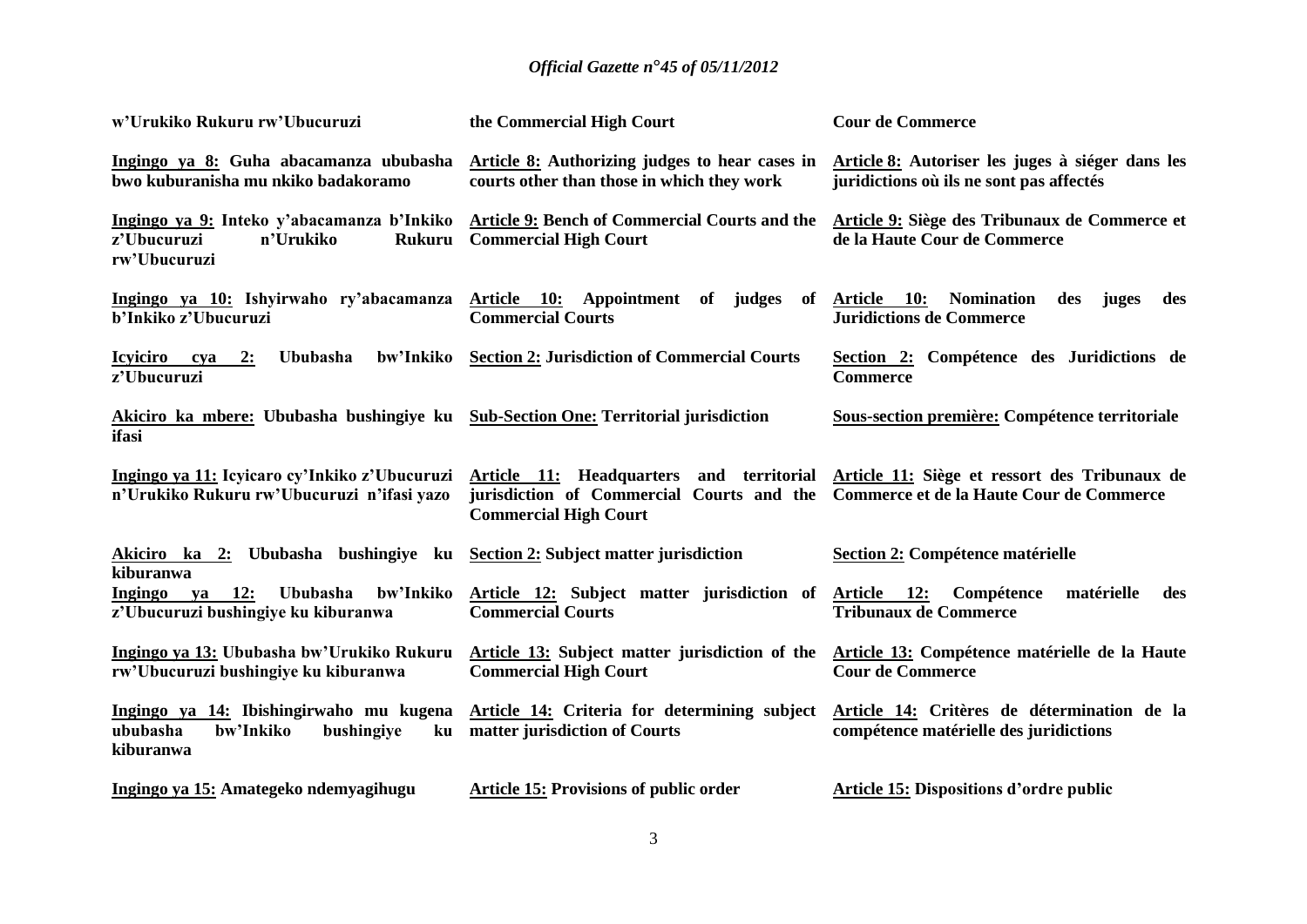| UMUTWE WA III: INGINGO<br>ZINYURANYE, IZ'INZIBACYUHO<br><b>N'IZISOZA</b>                    | <b>CHAPTER</b><br><b>MISCELLANEOUS,</b><br>Ш:<br><b>TRANSITIONAL AND FINAL PROVISIONS</b> | <b>CHAPITRE III: DISPOSITIONS DIVERSES,</b><br><b>TRANSITOIRES ET FINALES</b> |
|---------------------------------------------------------------------------------------------|-------------------------------------------------------------------------------------------|-------------------------------------------------------------------------------|
| Ingingo ya 16: Izindi ngingo zikurikizwa                                                    | Article 16: Other applicable provisions                                                   | <b>Article 16: Autres dispositions applicables</b>                            |
| Ingingo ya 17: Imanza z'ubucuruzi zikiri mu<br>nkiko zitaraburanishwa                       | Article 17: Commercial cases pending before<br><b>Courts</b>                              | Article 17: Affaires commerciales pendantes<br>devant les juridictions        |
| Ingingo ya 18: Itegurwa, isuzumwa n'itorwa<br>ry'iri tegeko ngenga                          | Drafting,<br>consideration<br>Article 18:<br>and<br>adoption of this Organic Law          | Article 18: Initiation, examen et adoption de la<br>présente loi organique    |
| ya 19:<br>Ivanwaho<br>ry'ingingo<br>Ingingo<br>z'amategeko zinyuranyije n'iri tegeko ngenga | <b>Article 19: Repealing provision</b>                                                    | <b>Article 19: Disposition abrogatoire</b>                                    |
| Ingingo ya 20: Igihe itegeko ngenga ritangirira Article 20: Commencement<br>gukurikizwa     |                                                                                           | Article 20: Entrée en vigueur                                                 |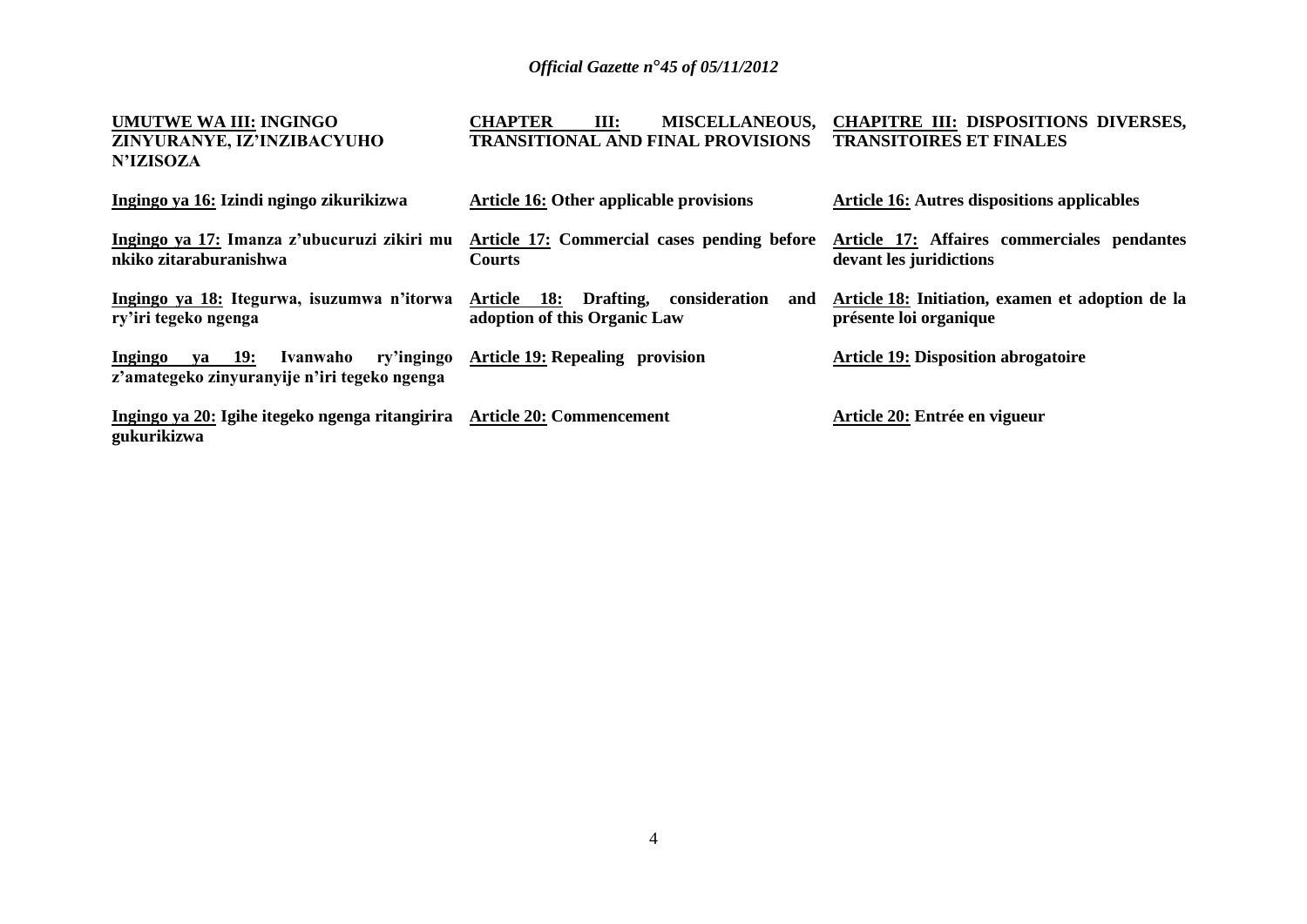**ITEGEKO NGENGA N° 06/2012/OL RYO ORGANIC LAW N°06/2012/OL OF 14/09/2012 LOI ORGANIQUE N°06/2012/OL DU KUWA 14/09/2012 RIGENA IMITERERE, DETERMINING THE ORGANISATION, 14/09/2012 PORTANT ORGANISATION,**  IMIKORERE N'UBUBASHA BY'INKIKO FUNCTIONING AND JURISDICTION OF FONCTIONNEMENT ET COMPETENCE **Z'UBUCURUZI COMMERCIAL COURTS DES JURIDICTIONS DE COMMERCE**

| <b>Twebwe, KAGAME Paul,</b><br>Perezida wa Repubulika; | We, KAGAME Paul,<br>President of the Republic; | <b>Nous, KAGAME Paul,</b><br>Président de la République;                                                                                                                                                                                                                                                                                                                                                                                                                                                                  |
|--------------------------------------------------------|------------------------------------------------|---------------------------------------------------------------------------------------------------------------------------------------------------------------------------------------------------------------------------------------------------------------------------------------------------------------------------------------------------------------------------------------------------------------------------------------------------------------------------------------------------------------------------|
| <b>INTEKO</b><br>ISHINGA<br>REPUBULIKA Y'U RWANDA      | OF RWANDA                                      | AMATEGEKO THE PARLIAMENT HAS ADOPTED AND LE PARLEMENT A ADOPTE ET NOUS<br>YEMEJE, NONE NATWE DUHAMIJE, WE SANCTION, PROMULGATE THE SANCTIONNONS,PROMULGUONS_LA_LOI<br>DUTANGAJE ITEGEKO NGENGA RITEYE   FOLLOWING    ORGANIC    LAW    AND   ORGANIQUE DONT LA TENEUR SUIT ET<br>RITYA     KANDI     DUTEGETSE     KO  ORDER  IT  BE  PUBLISHED  IN  THE  ORDONNONS OU'ELLE SOIT PUBLIEE AU<br>RYANDIKWA MU IGAZETI YA LETA YA   OFFICIAL GAZETTE OF THE REPUBLIC   JOURNAL OFFICIEL DE LA REPUBLIQUE<br><b>DU RWANDA</b> |

**INTEKO ISHINGA AMATEGEKO:**

113, iya 155 bis, iya 156 n'iya 201;

**THE PARLIAMENT:**

#### **LE PARLEMENT:**

| Umutwe w'Abadepite, mu nama yawo yo kuwa<br>01 Kanama 2012;                                                                                                                             | The Chamber of Deputies, in its session of 01<br><b>August 2012;</b>                                                                                                                                                                       | La Chambre des Députés, en sa séance du 01 août<br>2012;                                                                                                                                            |
|-----------------------------------------------------------------------------------------------------------------------------------------------------------------------------------------|--------------------------------------------------------------------------------------------------------------------------------------------------------------------------------------------------------------------------------------------|-----------------------------------------------------------------------------------------------------------------------------------------------------------------------------------------------------|
| Umutwe wa Sena, mu nama yawo yo kuwa 25 The Senate, in its session of 25 July 2012;<br>Nyakanga 2012;                                                                                   |                                                                                                                                                                                                                                            | Le Sénat, en sa séance du 25 juillet 2012;                                                                                                                                                          |
| ryavuguruwe kugeza ubu, cyane cyane mu<br>ngingo zaryo, iya 62, iya 66, iya 67, iya 88, iya 93, 95, 108, 113, 155 bis, 156 and 201;<br>89, iya 90, iya 92, iya 93, iya 95, iya 108, iya | Ishingiye ku Itegeko Nshinga rya Repubulika y'u Pursuant to the Constitution of the Republic of<br>Rwanda ryo kuwa 04 Kamena 2003, nk'uko Rwanda of 04 June 2003 as amended to date,<br>especially in Articles 62, 66, 67, 88, 89, 90, 92, | Vu la Constitution de la République du Rwanda du<br>04 juin 2003 telle que révisée à ce jour,<br>spécialement en ses articles 62, 66, 67, 88, 89, 90,<br>92, 93, 95, 108, 113, 155 bis, 156 et 201; |

Ishingiye ku Itegeko ry'Umuryango w'Afurika Pursuant to the East African Community customs Vu la Loi 2004 de la Communauté de l'Afrique de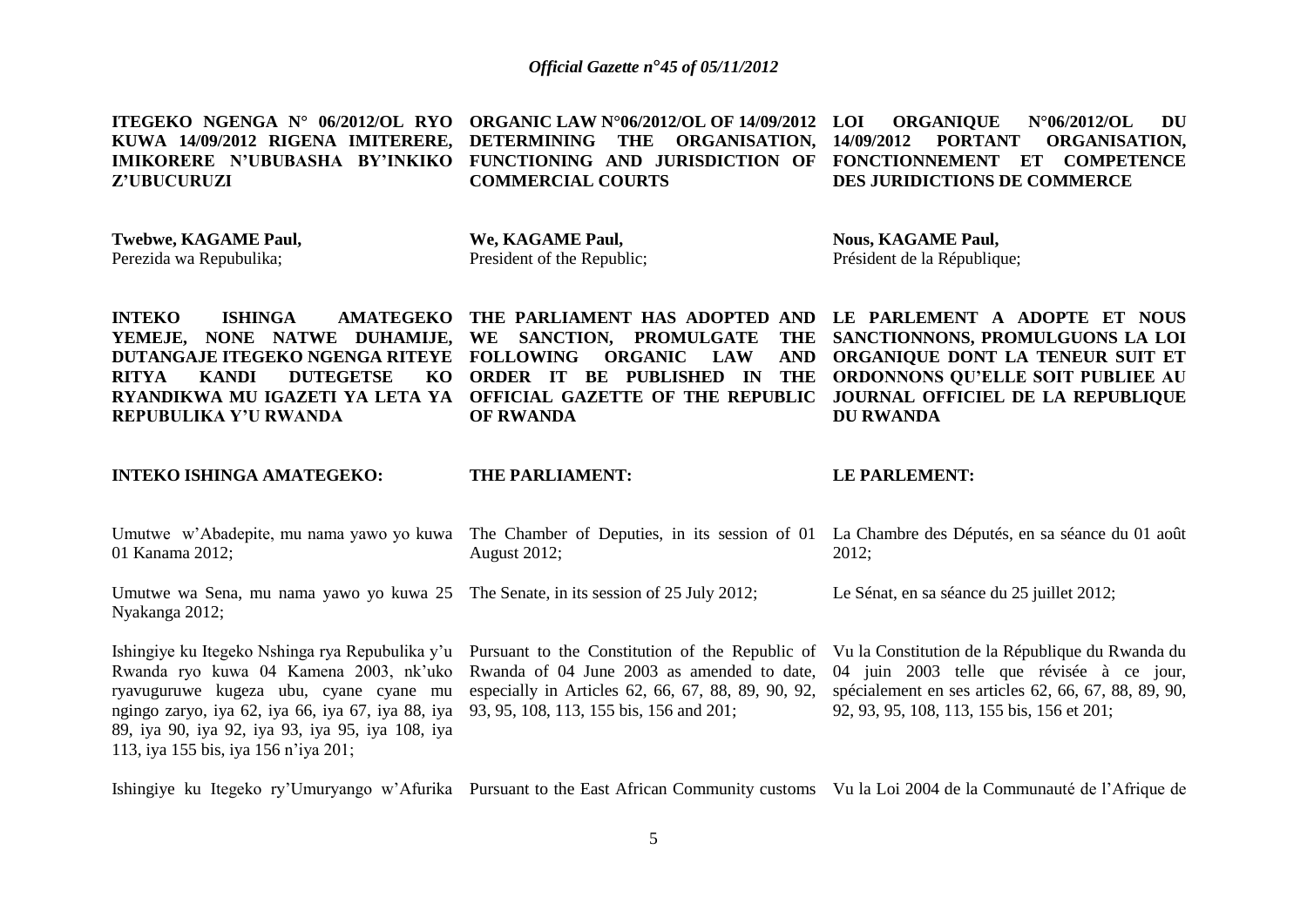| y'Iburasirazuba ryo mu mwaka wa 2004 rigenga<br>imicungire ya za gasutamo nk'uko ryahinduwe<br>kandi ryujujwe kugeza ubu, cyane cyane mu<br>ngingo yaryo ya 252 (6);                                                       | complemented to date, especially in Section 252<br>$(6)$ ;                                                                                                                                                                         | management Act, 2004 as modified and l'Est portant gestion des douanes, telle que<br>modifiée et complétée à ce jour, spécialement en<br>son article $252(6)$ ;                                                       |
|----------------------------------------------------------------------------------------------------------------------------------------------------------------------------------------------------------------------------|------------------------------------------------------------------------------------------------------------------------------------------------------------------------------------------------------------------------------------|-----------------------------------------------------------------------------------------------------------------------------------------------------------------------------------------------------------------------|
| Ishingiye ku Itegeko Ngenga n° 51/2008 ryo<br>kuwa 09/09/2008 rigena imiterere, imikorere<br>n'ububasha by'inkiko, nk'uko ryahinduwe kandi<br>ryujujwe kugeza ubu;                                                         | 09/09/2008<br>determining<br>organisation,<br>the<br>functioning and jurisdiction of courts as modified<br>and complemented to date;                                                                                               | Pursuant to Organic Law n° 51/2008 of Vu la Loi Organique n° 51/2008 du 09/09/2008<br>portant code d'organisation, fonctionnement et<br>compétence judiciaires, telle que modifiée et<br>complétée à ce jour;         |
| Isubiye ku Itegeko Ngenga n° 59/2007 ryo kuwa<br>16/12/2007<br>rishyiraho inkiko<br>z'ubucuruzi<br>imiterere, imikorere<br>n'ububasha<br>rikanagena<br>byazo;                                                              | Having reviewed Organic Law n° 59/2007 of<br>16/12/2007 establishing Commercial Courts and<br>determining their organisation, functioning and<br>jurisdiction;                                                                     | Revu la Loi Organique nº 59/2007 du 16/12/2007<br>portant création, organisation, fonctionnement et<br>compétence des juridictions de commerce;                                                                       |
| Isubiye ku Itegeko n° 50/2007 ryo kuwa<br>18/09/2007<br>ishyirwaho,<br>imiterere<br>rigena<br>y'amakoperative,<br>n'imikorere<br>nk'uko<br>ryahinduwe kandi ryujujwe kugeza ubu cyane<br>cyane mu ngingo yaryo ya 117 bis; | Having reviewed Law nº 50/2007 of 18/09/2007<br>providing for the establishment, organisation and<br>functioning of Cooperative Organizations in<br>Rwanda as modified and complemented to date,<br>especially in Article 117 bis; | Revu la Loi nº 50/2007 du 18/09/2007 portant<br>création, organisation et fonctionnement des<br>sociétés coopératives au Rwanda telle que modifiée<br>et complétée à ce jour, spécialement en son article<br>117 bis; |
| YEMEJE:                                                                                                                                                                                                                    | <b>ADOPTS:</b>                                                                                                                                                                                                                     | <b>ADOPTE:</b>                                                                                                                                                                                                        |
| <b>UMUTWE</b><br><b>INGINGO</b><br><b>WA</b><br><b>MBERE:</b><br><b>RUSANGE</b>                                                                                                                                            | <b>CHAPTER ONE: GENERAL PROVISIONS</b>                                                                                                                                                                                             | <b>DISPOSITIONS</b><br><b>CHAPITRE</b><br><b>PREMIER:</b><br><b>GENERALES</b>                                                                                                                                         |
| Ingingo ya mbere: Icyo iri tegeko ngenga Article One: Purpose of this Organic Law<br>rigamije                                                                                                                              |                                                                                                                                                                                                                                    | Article premier:<br>Objet de la présente loi<br>organique                                                                                                                                                             |
| Iri tegeko ngenga rigena imiterere, imikorere<br>n'ububasha by'Inkiko z'Ubucuruzi.                                                                                                                                         | This Organic Law determines the organisation,<br>functioning and jurisdiction of Commercial<br>Courts.                                                                                                                             | La présente loi organique détermine l'organisation,<br>fonctionnement et la compétence<br>le<br>des<br>Juridictions de Commerce.                                                                                      |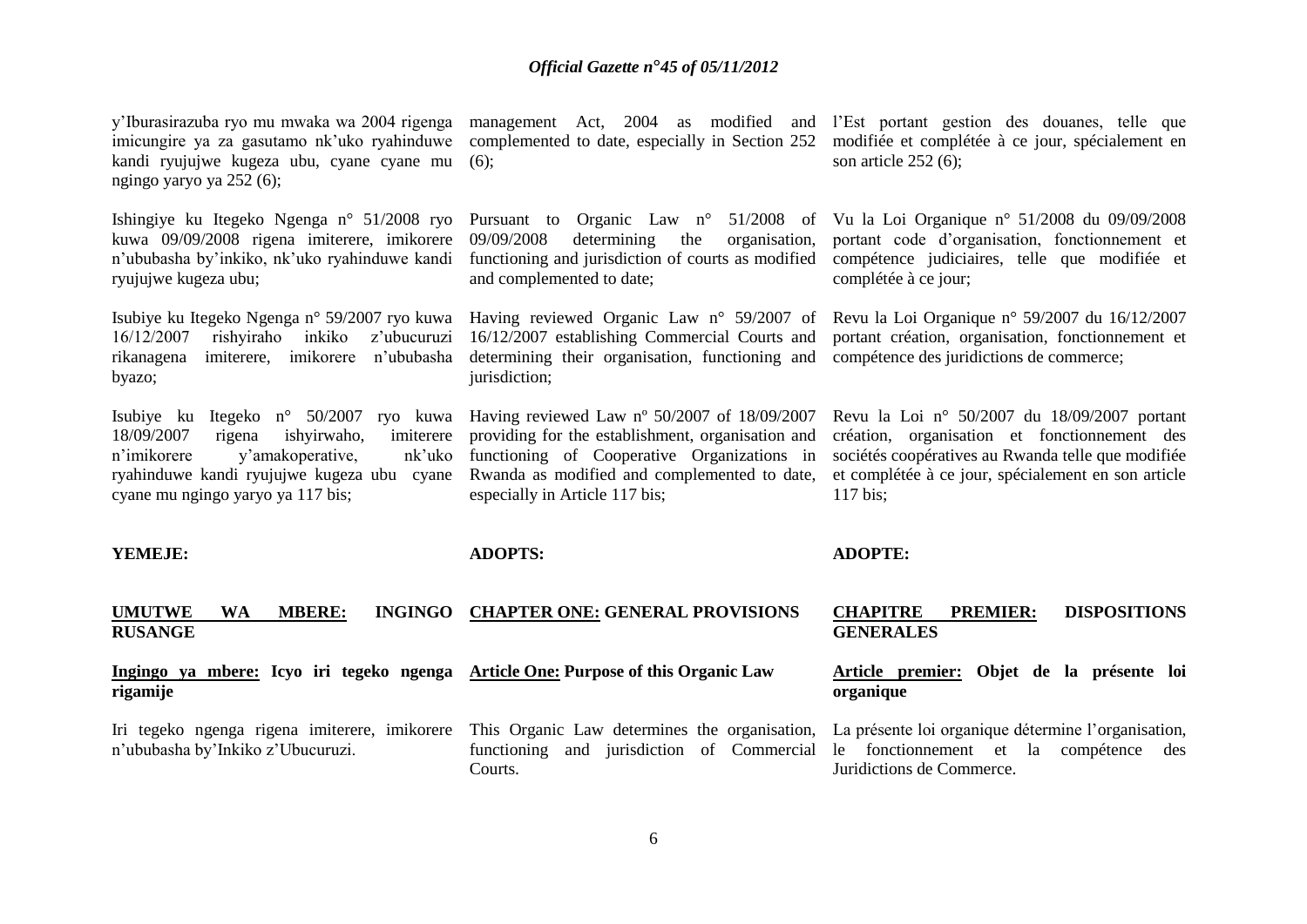#### **Ingingo ya 2: Ibibazo by'ubucuruzi**

Muri iri tegeko ngenga, "ibibazo by'ubucuruzi" bivuga imanza z'ubucuruzi, iz'imari, iz'imisoro n'amahoro n'ibindi bibazo bifitanye isano byerekeye:

- 1° impaka zivutse ku masezerano cyangwa ku bikorwa by'ubucuruzi hagati y'abantu cyangwa ibigo by'ubucuruzi;
- 2° impaka ziturutse ku ikoreshwa ry'inyandiko zivunjwa amafaranga;
- 3° impaka ziturutse ku masezerano abantu bagirana n'ibigo by'imari;
- 4° impaka zerekeye irangizamutungo, gusesa no kuvugurura ibigo by'ubucuruzi biri mu nzira y'igihombo;
- 5° impaka zerekeye ubwishingizi havanywemo izerekeye indishyi z'impanuka zisabwa amasosiyete y'ubwishingizi n'abadafitanye amasezerano na yo;
- 6° impaka ku birebana n'imisoro n'amahoro;
- 7° impaka ku birebana n'ubwikorezi bw'abantu n'ibintu;
- 8° impaka zose zishobora kuvuka hagati y'abantu bagize cyangwa bashinzwe sosiyete zanditse n'ibindi bigo by'ubucuruzi ari bo:

#### **Article 2: Commercial matters**

For the purpose of this Organic Law, "commercial matters" shall mean commercial, financial, fiscal and other related matters in connection with:

- 1° disputes arising from commercial contracts or commercial activities between individuals or business entities;
- 2° disputes arising from the use of negotiable instruments;
- 3° disputes arising from contracts between individuals and financial institutions;
- 4° disputes related to liquidation, dissolution and recovery of business firms facing bankruptcy;
- 5° disputes related to insurance with the exception of those related to accident compensation claimed from insurance companies by those who have no contract with such companies:
- 6° disputes related to taxes and duties;
- 7° disputes related to the transportation of persons and goods;
- 8° any dispute that may arise between persons who own or manage registered entities and other business companies and these are:

#### **Article 2: Matières commerciales**

Aux fins de la présente loi organique, l'expression "matières commerciales" désigne les affaires commerciales, financières, fiscales et autres matières connexes relatives aux:

- 1° litiges nés des contrats commerciaux ou des activités commerciales entre personnes physiques ou sociétés commerciales;
- 2° litiges nés de l'utilisation des titres négociables;
- 3° litiges nés des contrats entre les personnes physiques et les institutions financières;
- 4° litiges liés à la liquidation, à la dissolution et au redressement des entreprises commerciales en difficultés;
- 5° litiges liés à l'assurance, à l'exception de ceux liés aux indemnités d'accident exigées des sociétés d'assurance par les personnes n'ayant pas conclu de contrats d'assurance avec ces sociétés;
- 6° litiges relatifs aux taxes et aux impôts;
- 7° litiges relatifs au transport des personnes et des biens;
- 8° contestations de tout genre pouvant naître entre les membres ou responsables des sociétés enregistrées et d'autres entreprises commerciales, à savoir: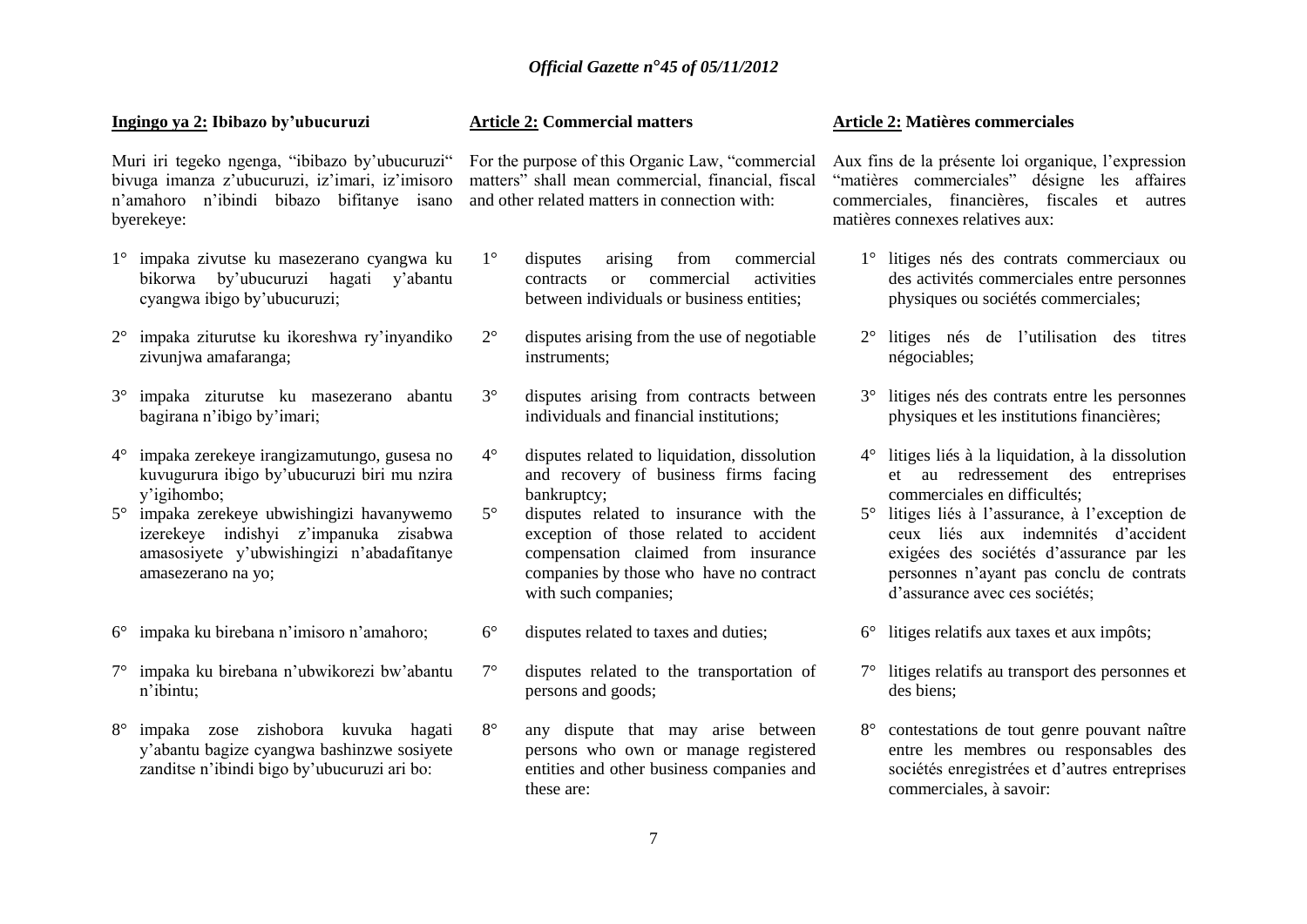- a) abagize Inama y'Ubutegetsi;
- b) Abayobozi;
- c) abafite imigabane;
- d) abagenzuzi;
- e) abashinzwe kwegeranya no kugabanya umutungo w'isosiyete yasheshwe;
- f) abashinzwe gucunga umutungo w'ikigo cy'ubucuruzi cyahombye;
- 9° imanza ziturutse ku gihombo cyo mu bucuruzi;
- 10° impaka ziturutse ku mutungo bwite mu by'ubwenge, harimo ibirango n'amazina y'ubucuruzi;
- 11° impaka ziturutse ku iyandikwa n'ihanagurwa ry'abacuruzi mu bitabo by'ubucuruzi;
- 12° impaka zerekeye ishyirwaho cyangwa ivanwaho ry'abagenzuzi bashinzwe kubarura umutungo w'amasosiyete;
- 13° impaka zerekeye ihiganwa mu bucuruzi no kurengera abaguzi;
- 14° ibibazo by'ubucuruzi bivuka mu makoperative;
- a) members of the Board of Directors;
- b) Directors;
- c) shareholders;
- d) auditors;
- e) liquidators of a dissolved firm;
- f) administrators of the property of an insolvent firm;
- 9° cases related to insolvency;
- 10° disputes related to intellectual property, including trade marks and names;
- 11° disputes related to registration and deregistration of business people from the commercial registers;
	- 12° disputes related to the appointment or dismissal of auditors of firms;
	- 13° disputes related to business competition and consumer protection;
	- 14° business-related issues arising in cooperative organisations;
- a) les membres du Conseil d'Administration;
- b) les directeurs;
- c) les actionnaires;
- d) les auditeurs;
- e) les liquidateurs d'une entreprise dissoute;
- f) les administrateurs d'une société commerciale en faillite;
- 9° affaires en relation avec la faillite;
- 10° litiges relatifs à la propriété intellectuelle, y compris les marques et noms de commerce;
- 11° litiges relatifs à l'enregistrement des commerçants et de leur radiation au registre de commerce;
- 12° litiges relatifs à la nomination ou à la révocation des auditeurs des sociétés;
- 13° litiges relatifs à la concurrence commerciale et à la protection des consommateurs;
- 14° litiges à caractère commercial survenant au sein des sociétés coopératives;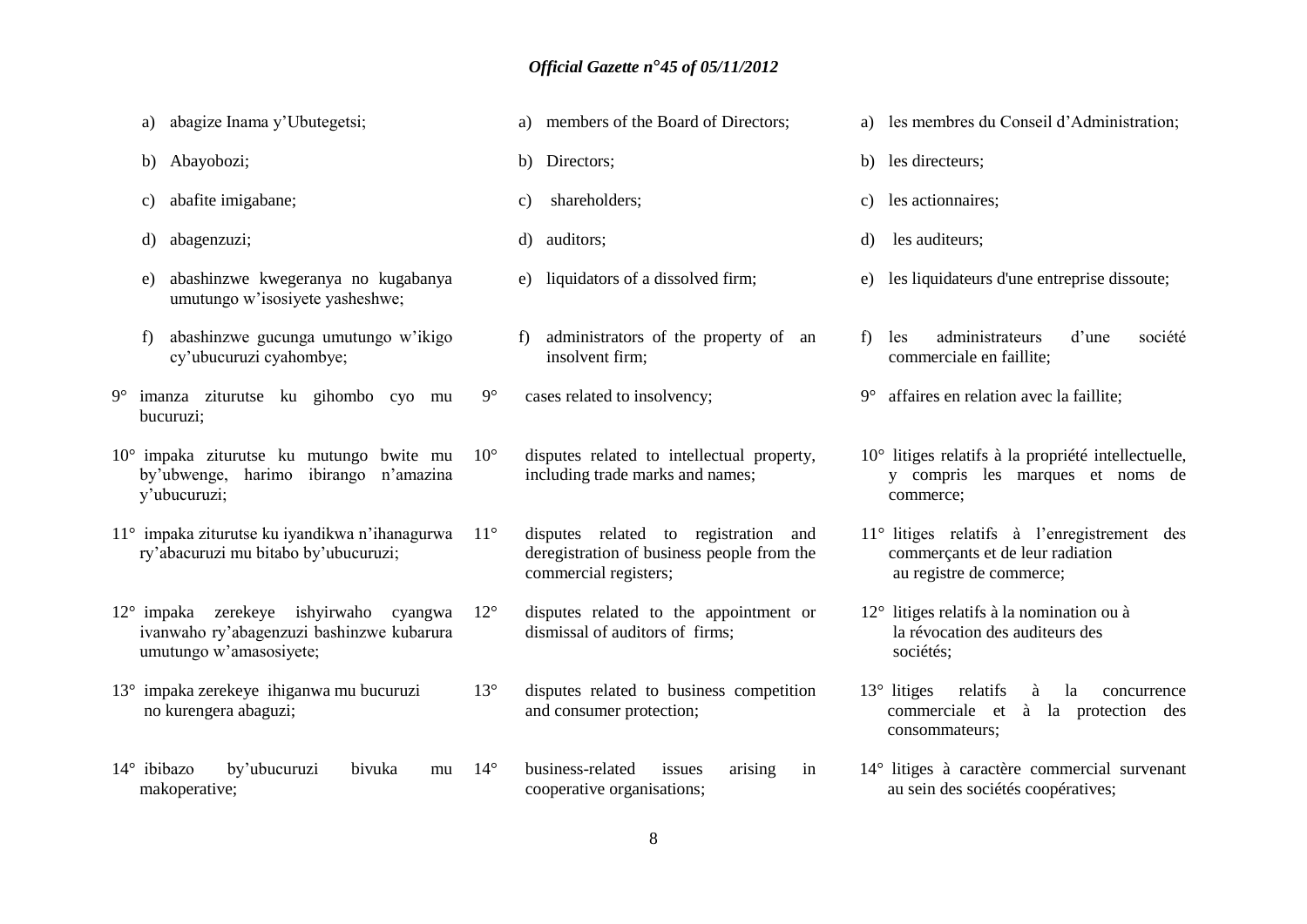15° impaka zose zivutse mu itegurwa n'ishyirwa mu bikorwa ry'amasezerano y'ubutegetsi hagati y'inzego za Leta n'abikorera yerekeye ubucuruzi n'imari.

### **UMUTWE WA II: IMITERERE Y'INKIKO Z'UBUCURUZI N'UBUBASHA BWAZO**

**Icyiciro cya mbere: Imiterere y'inkiko z'ubucuruzi** 

**Ingingo ya 3: Inkiko z'Ubucuruzi**

Inkiko ziburanisha imanza z'ubucuruzi ni Urukiko Rukuru rw'Ubucuruzi n'Inkiko z'Ubucuruzi.

Inkiko z'Ubucuruzi ni izi zikurikira:

- 1º Urukiko rw'Ubucuruzi rwa Nyarugenge;
- 2º Urukiko rw'Ubucuruzi rwa Huye;
- 3º Urukiko rw'Ubucuruzi rwa Musanze.

#### **Ingingo ya 4: Abagize Urukiko rw'Ubucuruzi**

Buri Rukiko rw'Ubucuruzi rugizwe nibura n'abacamanza batatu (3), barimo Perezida na Visi Perezida, bashyirwaho na Perezida w'Urukiko rw'Ikirenga, bimaze kwemezwa n'Inama Nkuru y'Ubucamanza.

15° any dispute arising in the preparation and execution of administrative contracts between public organs and the private sector on business and financial affairs.

# **CHAPTER II: ORGANIZATION AND COURTS**

**Section One: Organization of commercial courts** 

#### **Article 3: Commercial Courts**

Courts which have jurisdiction to hear commercial cases shall be the Commercial High Court and Commercial Courts.

- Commercial Courts shall be the following:
	- 1º Nyarugenge Commercial Court;
	- 2º Huye Commercial Court;
	- 3º Musanze Commercial Court.

### **Article 4: Composition of a Commercial Court**

Each Commercial Court shall be comprised of at least three (3) judges including the President and the Vice President, appointed by the President of the Supreme Court on approval by the High Council of the Judiciary.

15° Toute contestation naissant de la préparation et de l'exécution des contrats administratifs à caractère commercial et financier conclus entre les organes de l'Etat et le secteur privé.

#### **JURISDICTION OF COMMERCIAL COMPETENCE DES JURIDICTIONS DE CHAPITRE II: ORGANISATION ET COMMERCE**

#### **Section première: Organisation des juridictions de commerce**

#### **Article 3: Juridictions de Commerce**

Les juridictions qui connaissent des affaires commerciales sont la Haute Cour de Commerce et les Tribunaux de Commerce.

Les Tribunaux de Commerce sont les suivants:

- 1º le Tribunal de Commerce de Nyarugenge;
- 2º le Tribunal de Commerce de Huye;
- 3º le Tribunal de Commerce de Musanze.

#### **Article 4: Composition du Tribunal de Commerce**

Chaque Tribunal de Commerce est composé d'au moins trois (3) juges dont le Président et le Vice Président, nommés par le Président de la Cour Suprême, après approbation du Conseil Supérieur de la Magistrature.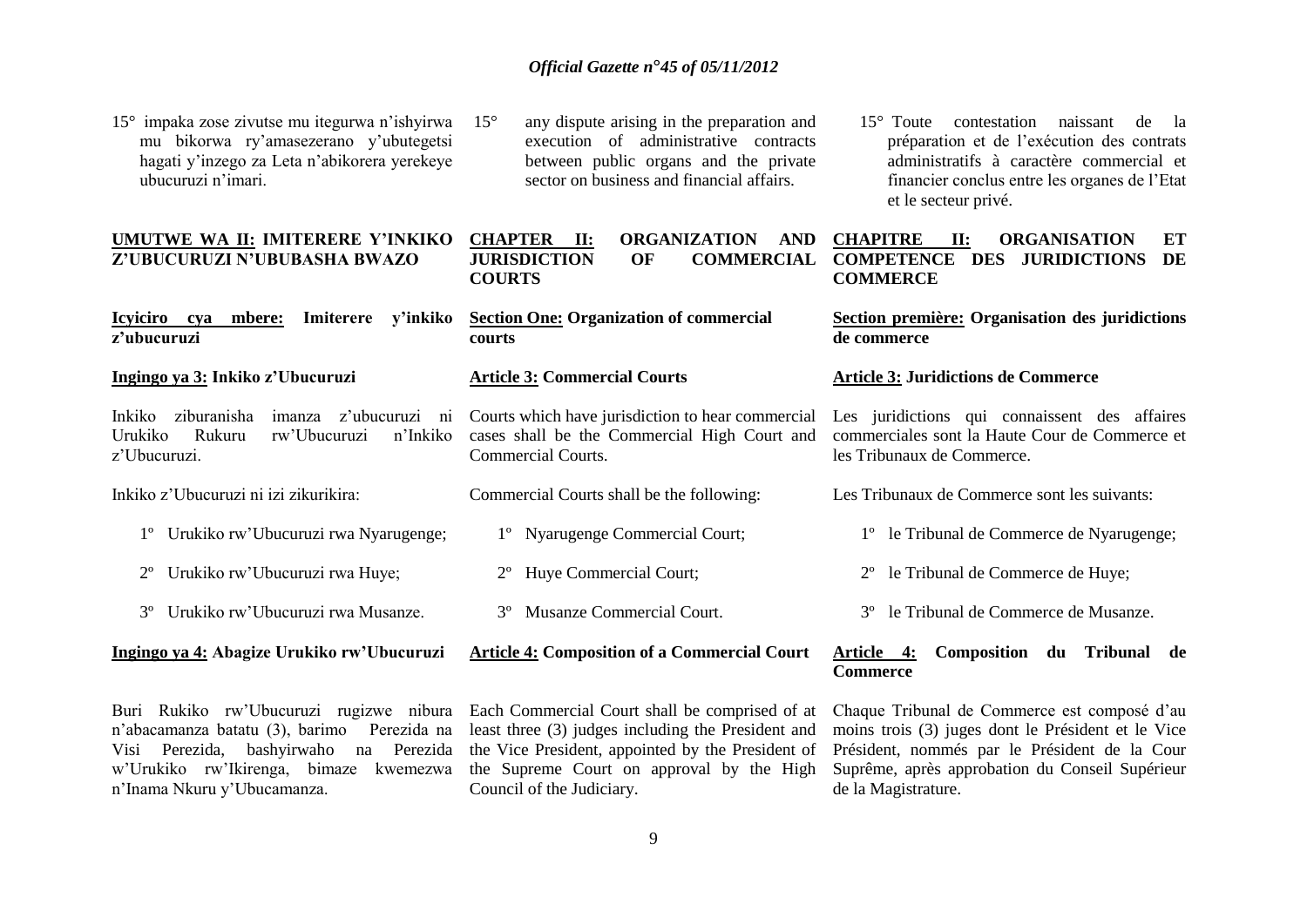| bakozi ba ngombwa.                                                                                   | Rugizwe kandi n'abanditsi kimwe n'abandi It shall also comprise of registrars and other Il comprend également des greffiers et d'autre<br>necessary personnel. | personnel nécessaire.                                                                                                       |
|------------------------------------------------------------------------------------------------------|----------------------------------------------------------------------------------------------------------------------------------------------------------------|-----------------------------------------------------------------------------------------------------------------------------|
| Ingingo ya 5: Inshingano za Perezida                                                                 | Article 5: Responsibilities of the President of                                                                                                                | Article 5: Attributions du Président du Tribunal                                                                            |
| w'Urukiko rw'Ubucuruzi                                                                               | the Commercial Court                                                                                                                                           | de Commerce                                                                                                                 |
| Perezida<br>w'Urukiko<br>rw'Ubucuruzi<br>afite<br>inshingano zikurikira:                             | The President of the Commercial Court shall be<br>responsible for:                                                                                             | Le Président du Tribunal de commerce est chargé<br>de:                                                                      |
| gutunganya imirimo n'imigendekere<br>$1^{\circ}$<br>myiza y'urukiko ayobora;                         | organizing activities and ensuring the<br>$1^{\circ}$<br>proper functioning of the court under<br>his/her responsibility;                                      | 1° organiser les activités du tribunal qu'il<br>dirige et en assurer le bon fonctionnement;                                 |
| gufata ibyemezo bikwiye kugira ngo                                                                   | taking necessary measures to expedite the                                                                                                                      | prendre des mesures nécessaires en vue                                                                                      |
| $2^{\circ}$                                                                                          | adjudication of cases while avoiding                                                                                                                           | d'accélérer les procès tout en évitant tout                                                                                 |
| imanza zihutishwe hirindwa ibintu byose                                                              | anything that may lead to delays in                                                                                                                            | ce qui peut entraîner des retards dans les                                                                                  |
| bishobora gutinza imiburanishirize yazo;                                                             | adjudicating cases;                                                                                                                                            | jugements;                                                                                                                  |
| $3^{\circ}$<br>gutunganya<br>imikorere<br>no<br>kugena<br>y'urukiko;                                 | $3^\circ$<br>organizing<br>and<br>determining<br>the<br>functioning of the court;                                                                              | organiser et déterminer le fonctionnement<br>$3^\circ$<br>du tribunal;                                                      |
| imikorere<br>kureba<br>n'imyitwarire<br>$4^\circ$<br>y'abacamanza n'abakozi bo mu rukiko<br>ayobora. | 4° monitoring of performance and conduct<br>of judges and staff of the court under<br>his/her responsibility.                                                  | $4^\circ$<br>assurer le suivi de la performance et de la<br>conduite des juges et du personnel du<br>tribunal qu'il dirige. |
| Ingingo ya 6: Abagize Urukiko Rukuru                                                                 | <b>Article 6: Composition of the Commercial High</b>                                                                                                           | Article 6: Composition de la Haute Cour de                                                                                  |
| rw'Ubucuruzi                                                                                         | Court                                                                                                                                                          | <b>Commerce</b>                                                                                                             |
| Urukiko Rukuru rw'Ubucuruzi rugizwe nibura                                                           | The Commercial High Court shall be comprised                                                                                                                   | La Haute Cour de Commerce est composée d'au                                                                                 |
| n'abacamanza batanu (5), barimo Perezida na                                                          | of at least five (5) judges including the President                                                                                                            | moins cinq (5) juges dont le Président et le Vice-                                                                          |
| Visi Perezida.                                                                                       | and the Vice President.                                                                                                                                        | président.                                                                                                                  |
| Perezida na Visi Perezida bashyirwaho n'iteka                                                        | The President and the Vice President shall be                                                                                                                  | Le Président et le Vice-Président sont nommés par                                                                           |
| rya Perezida, bamaze kwemezwa na Sena.                                                               | appointed by a Presidential Order after approval                                                                                                               | un arrêté présidentiel après leur approbation par le                                                                        |
| Abandi bacamanza bashyirwaho na Perezida                                                             | by the Senate. Other Judges shall be appointed by                                                                                                              | Sénat. Les autres juges sont nommés par le                                                                                  |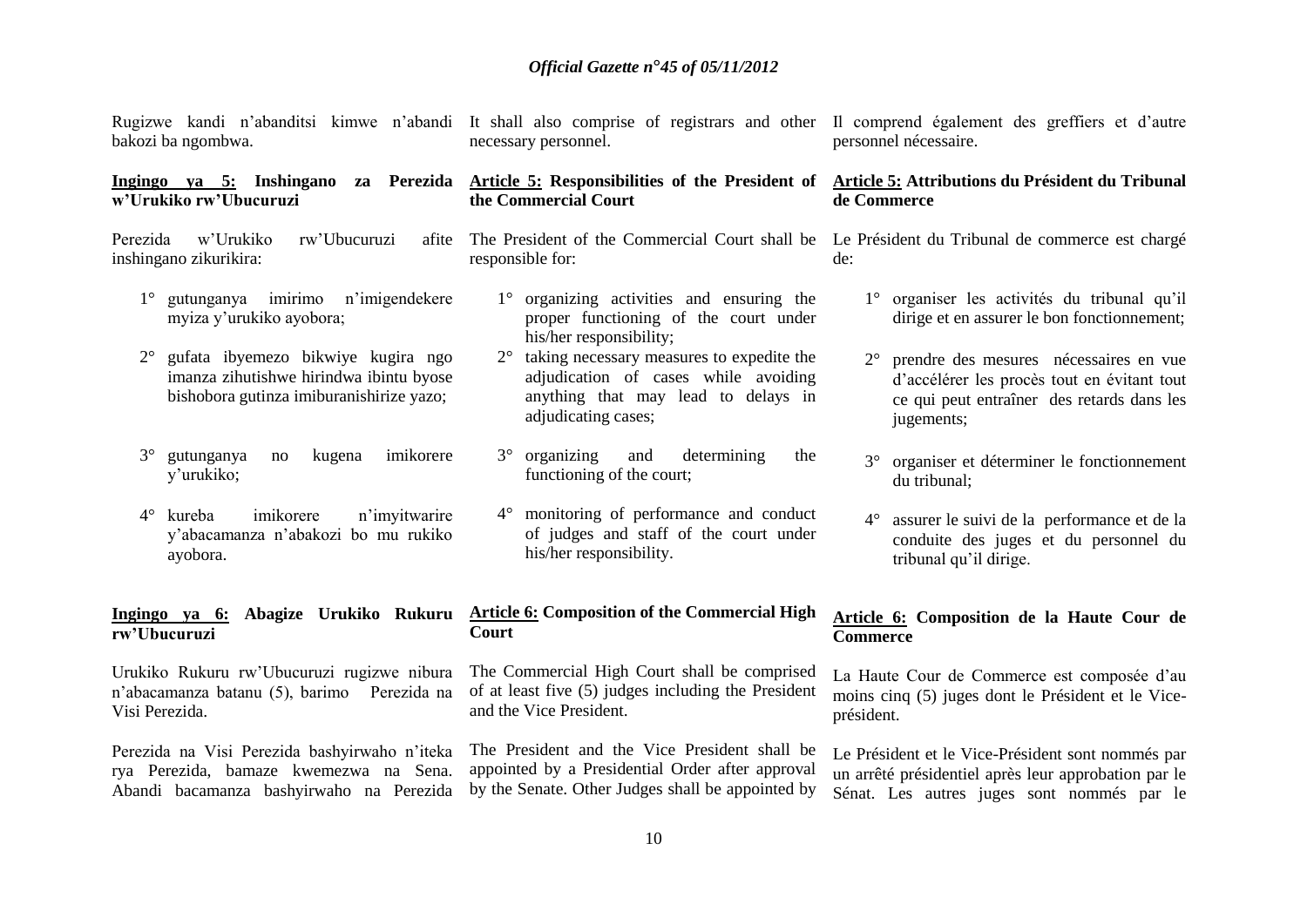| w'Urukiko rw'Ikirenga, bimaze kwemezwa                                                                                                   | the President of the Supreme Court on approval                                                                                                  | Président de la Cour Suprême après approbation du                                                                                                                |
|------------------------------------------------------------------------------------------------------------------------------------------|-------------------------------------------------------------------------------------------------------------------------------------------------|------------------------------------------------------------------------------------------------------------------------------------------------------------------|
| n'Inama Nkuru y'Ubucamanza.                                                                                                              | by the High Council of the Judiciary.                                                                                                           | Conseil Supérieur de la Magistrature.                                                                                                                            |
| Urukiko Rukuru rw'Ubucuruzi rugizwe kandi                                                                                                | The Commercial High Court shall also comprise                                                                                                   | La Haute Cour de Commerce comprend également                                                                                                                     |
| n'abanditsi kimwe n'abandi bakozi ba ngombwa.                                                                                            | of registrars and other necessary personnel.                                                                                                    | des greffiers et d'autre personnel nécessaire.                                                                                                                   |
| Ingingo ya 7: Inshingano za Perezida                                                                                                     | Article 7: Responsibilities of the President of                                                                                                 | Article 7: Attributions du Président de la Haute                                                                                                                 |
| w'Urukiko Rukuru rw'Ubucuruzi                                                                                                            | the Commercial High Court                                                                                                                       | <b>Cour de Commerce</b>                                                                                                                                          |
| Perezida w'Urukiko Rukuru rw'Ubucuruzi afite                                                                                             | The President of the Commercial High Court shall                                                                                                | Le Président de la Haute Cour de Commerce est                                                                                                                    |
| inshingano zikurikira:                                                                                                                   | be responsible for:                                                                                                                             | chargé de:                                                                                                                                                       |
| gutunganya imirimo n'imigendekere<br>$1^{\circ}$<br>myiza y'Urukiko ayobora;                                                             | organizing activities and ensuring the<br>$1^{\circ}$<br>proper functioning of the Court under<br>his/her responsibility;                       | 1° organiser les activités et assurer le bon<br>fonctionnement de la Cour qu'il dirige;                                                                          |
| gufata ibyemezo bikwiye kugira ngo<br>$2^{\circ}$<br>imanza zihutishwe hirindwa ibintu byose<br>bishobora gutinza imiburanishirize yazo; | taking necessary measures to expedite the<br>adjudication of cases while avoiding<br>anything that may lead to delays in<br>adjudicating cases; | prendre des mesures nécessaires en vue<br>$2^{\circ}$<br>d'accélérer les procès tout en évitant tout<br>ce qui peut entraîner des retards dans les<br>jugements; |
| imikorere<br>$3^\circ$<br>gutunganya<br>kugena<br>no<br>y'Urukiko ayobora;                                                               | organizing<br>determining<br>$3^\circ$<br>and<br>the<br>functioning of the Court under his/her<br>responsibility;                               | organiser et déterminer le fonctionnement<br>$3^\circ$<br>de la Cour qu'il dirige;                                                                               |
| imikorere<br>$4^\circ$ kureba<br>n'imyitwarire<br>y'abacamanza n'abakozi bo mu nkiko<br>z'ubucuruzi zose.                                | monitoring of performance and conduct<br>$4^\circ$<br>of judges and staff of all commercial<br>courts.                                          | 4° assurer le suivi de la performance et de la<br>conduite des juges et du personnel de<br>toutes les juridictions de commerce.                                  |
| Ingingo ya 8: Guha abacamanza ububasha                                                                                                   | <b>Article 8:</b> Authorizing judges to hear cases in                                                                                           | Article 8: Autoriser les juges à siéger dans les                                                                                                                 |
| bwo kuburanisha mu nkiko badakoramo                                                                                                      | courts other than those in which they work                                                                                                      | juridictions où ils ne sont pas affectés                                                                                                                         |
| Mu nyungu z'akazi, Perezida w'Urukiko                                                                                                    | The President of the Supreme Court may issue an                                                                                                 | Dans l'intérêt du service, le Président de la Cour                                                                                                               |
| rw'Ikirenga, akoresheje icyemezo, ashobora guha                                                                                          | ordinance in the interest of service, authorizing for                                                                                           | Suprême peut, par ordonnance, autoriser pour une                                                                                                                 |

a period not exceeding six (6) months, judges of

durée ne dépassant pas six (6) mois, les juges des

abacamanza bo mu Nkiko z'Ubucuruzi ububasha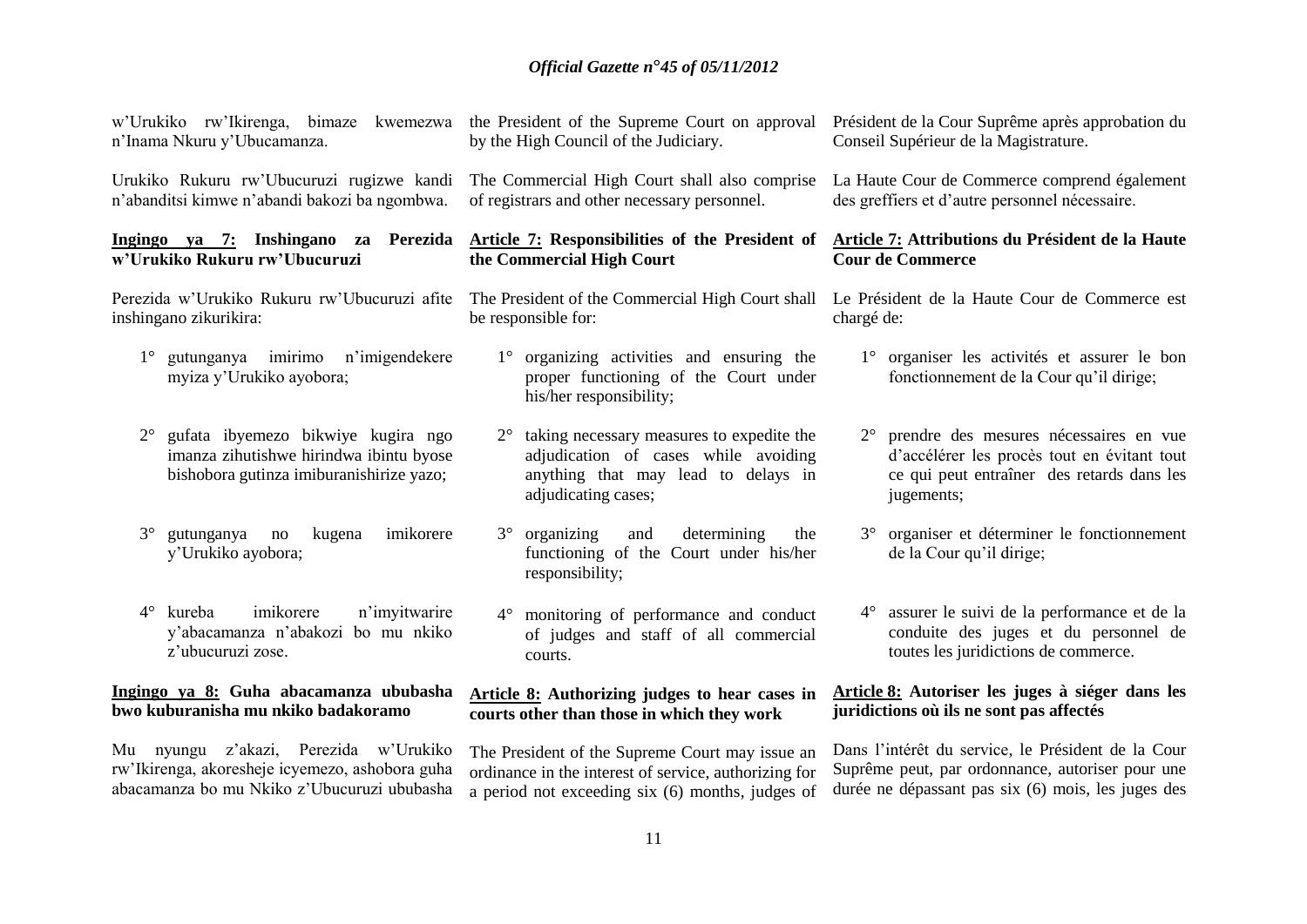bw'igihe kitarenze amezi atandatu (6) bwo Commercial Courts to hear cases of the Tribunaux de Commerce de connaître des affaires kuburanisha imanza zo mu Rukiko Rukuru Commercial High Court. rw'Ubucuruzi.

Mu nyungu z'akazi, Perezida w'Urukiko Rukuru rw'Ubucuruzi, akoresheje icyemezo, ashobora guha abacamanza bo mu Nkiko z'Ubucuruzi ububasha bw'igihe kitarenze amezi atandatu (6) bwo guca imanza mu zindi Nkiko z'Ubucuruzi zitari izo mu ifasi bakoreramo.

Ibyemezo bivugwa muri iyi ngingo bishobora no gufatirwa abanditsi b'inkiko.

## z'Ubucuruzi n'Urukiko **rw'Ubucuruzi**

zaregewe zigizwe n'umucamanza umwe (1) judge assisted by a court registrar. yunganiwe n'umwanditsi w'urukiko.

Icyakora, ku manza zajuririwe, Perezida However, the President of the Commercial High w'Urukiko Rukuru rw'Ubucuruzi, abyibwirije, ashobora gushyiraho inteko y'abacamanza batatu (3) cyangwa barenga bunganiwe n'umwanditsi w'urukiko, bitewe n'uko abona uburemere n'imiterere by'urubanza.

### **Ingingo ya 10: Ishyirwaho ry'abacamanza b'Inkiko z'Ubucuruzi**

Ishyirwaho ry'abacamanza b'Inkiko z'Ubucuruzi kimwe n'ibyerekeranye na sitati yabo bigenwa

The President of the Commercial High Court may issue an ordinance, in the interest of service, authorizing for a period not exceeding six (6) months judges of Commercial Courts to hear cases of any other Commercial Courts, located in other jurisdiction.

apply to court registrars.

#### **Ingingo ya 9: Inteko y'abacamanza b'Inkiko Article 9: Bench of Commercial Courts and the Commercial High Court**

rw'ubujurire, Inkiko z'Ubucuruzi n'Urukiko Commercial Courts and the Commercial High Rukuru rw'Ubucuruzi ziburanisha imanza zose Court shall hear cases, while composed of one (1)

> Court may at his/her own initiative designate, in appeal cases, a bench of three (3) or more judges assisted by a court registrar depending on his/her case.

**Commercial Courts** 

auprès de la Haute Cour de Commerce.

Dans l'intérêt du service, le Président de la Haute Cour de Commerce peut, par ordonnance, autoriser pour une durée ne dépassant pas six (6) mois, les juges des tribunaux de commerce de connaître des affaires auprès des tribunaux de commerce autres que ceux de leur ressort.

The decisions provided in this Article may also Les ordonnances visées au présent article peuvent également être prises pour les greffiers.

#### **Article 9: Siège des Tribunaux de Commerce et de la Haute Cour de Commerce**

Mu rwego rwa mbere kimwe no mu rwego In the first instance and appeal level, the Au premier degré et au degré d'appel, les tribunaux de commerce et la Haute Cour de Commerce siègent à juge unique avec l'assistance d'un greffier.

> assessment of the complexity and nature of the compte tenu de l'importance et la nature de Toutefois, le Président de la Haute Cour de Commerce peut désigner en appel, de sa propre initiative, un siège de trois (3) juges ou plus assistés par un greffier, selon son appréciation l'affaire.

> **Article 10: Appointment of judges of Article 10: Nomination des juges des Juridictions de Commerce**

n'itegeko rigena sitati y'abacamanza n'abakozi be determined by the Law governing the Statute déterminés par la loi portant statut des juges et du The appointment of the judges of Commercial La nomination des juges des Juridictions de Courts and the Statute which governs them shall Commerce ainsi que le statut qui les régit sont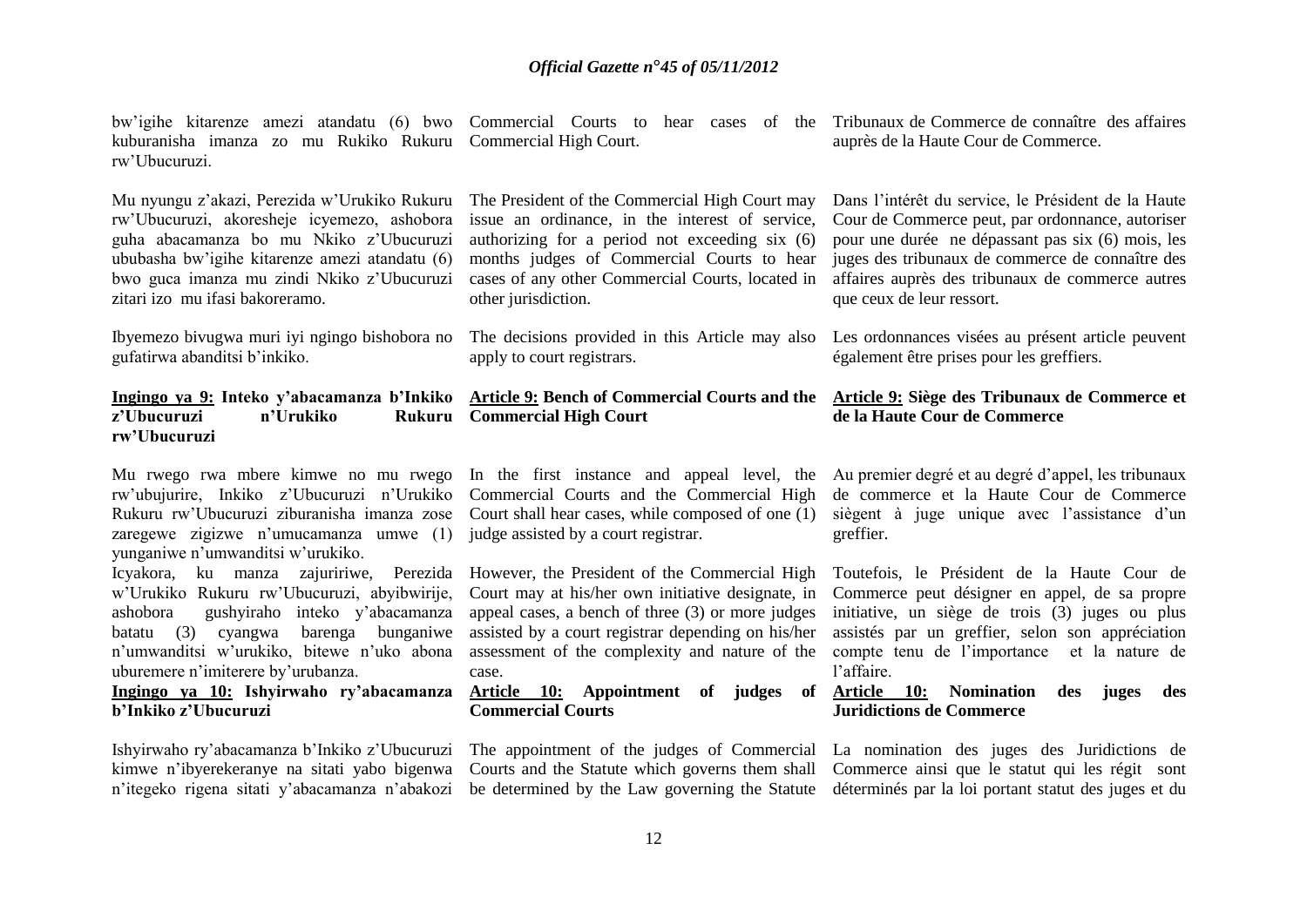| b'inkiko.                                                                                                                                                                                                                      | of Judges and Judicial personnel.                                                                                                                                                                                                                       | personnel judiciaire.                                                                                                                                                                                                               |
|--------------------------------------------------------------------------------------------------------------------------------------------------------------------------------------------------------------------------------|---------------------------------------------------------------------------------------------------------------------------------------------------------------------------------------------------------------------------------------------------------|-------------------------------------------------------------------------------------------------------------------------------------------------------------------------------------------------------------------------------------|
| bw'Inkiko<br><b>Icyiciro</b><br><b>Ububasha</b><br>2:<br>cva<br>z'Ubucuruzi                                                                                                                                                    | <b>Section 2: Jurisdiction of Commercial Courts</b>                                                                                                                                                                                                     | Section 2: Compétence des Juridictions de<br><b>Commerce</b>                                                                                                                                                                        |
| Akiciro ka mbere: Ububasha bushingiye ku<br>ifasi                                                                                                                                                                              | <b>Sub-Section One: Territorial jurisdiction</b>                                                                                                                                                                                                        | Sous-section première: Compétence territoriale                                                                                                                                                                                      |
| Ingingo ya 11: Icyicaro cy'Inkiko z'Ubucuruzi<br>n'Urukiko Rukuru rw'Ubucuruzi n'ifasi yazo                                                                                                                                    | Article 11: Headquarters and territorial<br>jurisdiction of Commercial Courts and the<br><b>Commercial High Court</b>                                                                                                                                   | Article 11: Siège et ressort des Tribunaux de<br>Commerce et de la Haute Cour de Commerce                                                                                                                                           |
| Icyicaro cy'Urukiko Rukuru rw'Ubucuruzi kiri<br>mu Mujyi wa Kigali.                                                                                                                                                            | The headquarters of the Commercial High Court<br>shall be located in the City of Kigali.                                                                                                                                                                | Le siège de la Haute Cour de Commerce est établi<br>dans la Ville de Kigali.                                                                                                                                                        |
| Ifasi yarwo ni Igihugu cyose.                                                                                                                                                                                                  | Its territorial jurisdiction extends throughout the<br>national territory.                                                                                                                                                                              | Son ressort s'étend sur tout le territoire national.                                                                                                                                                                                |
| cy'Urukiko<br>rw'Ubucuruzi<br><b>Icyicaro</b><br>rwa<br>Nyarugenge kiri mu Mujyi wa Kigali.                                                                                                                                    | The headquarters of Nyarugenge Commercial<br>Court shall be located in the City of Kigali.                                                                                                                                                              | Le siège du Tribunal de Commerce de Nyarugenge<br>est établi dans la Ville de Kigali.                                                                                                                                               |
| Icyicaro cy'Urukiko rw'Ubucuruzi rwa Huye kiri<br>mu Karere ka Huye.                                                                                                                                                           | The headquarters of Huye Commercial Court shall<br>be located in Huye District.                                                                                                                                                                         | Le siège du Tribunal de Commerce de Huye est<br>établi dans le District de Huye.                                                                                                                                                    |
| Icyicaro cy'Urukiko rw'Ubucuruzi rwa Musanze<br>kiri mu Karere ka Musanze.                                                                                                                                                     | The headquarters of Musanze Commercial Court<br>shall be located in Musanze District.                                                                                                                                                                   | Le siège du Tribunal de Commerce de Musanze est<br>établi dans le District de Musanze.                                                                                                                                              |
| Ifasi y'Inkiko z'Ubucuruzi iri ku mugereka w'iri<br>tegeko ngenga.                                                                                                                                                             | The territorial jurisdiction of Commercial Courts<br>is in the annex of this Organic Law.                                                                                                                                                               | Le ressort des Tribunaux de Commerce se trouve<br>en annexe de la présente loi organique.                                                                                                                                           |
| Abisabwe<br>n'Inama<br>Nkuru<br>y'Ubucamanza,<br>w'Urukiko<br>rw'Ikirenga<br>Perezida<br>ashobora<br>z'Urukiko<br>ingereko<br>Rukuru<br>gushyiraho<br>rw'Ubucuruzi n'ingereko z'Inkiko z'Ubucuruzi,<br>akanagena aho zikorera. | The President of the Supreme Court may, at the<br>request of the High Council of the Judiciary, put<br>in place chambers of the Commercial High Court<br>and those of Commercial Courts and determine<br>the location of their respective headquarters. | Le Président de la Cour Suprême peut, à la<br>demande du Conseil Supérieur de la Magistrature,<br>doter la Haute Cour de Commerce et les Tribunaux<br>de Commerce des chambres et déterminer le lieu<br>de leurs sièges respectifs. |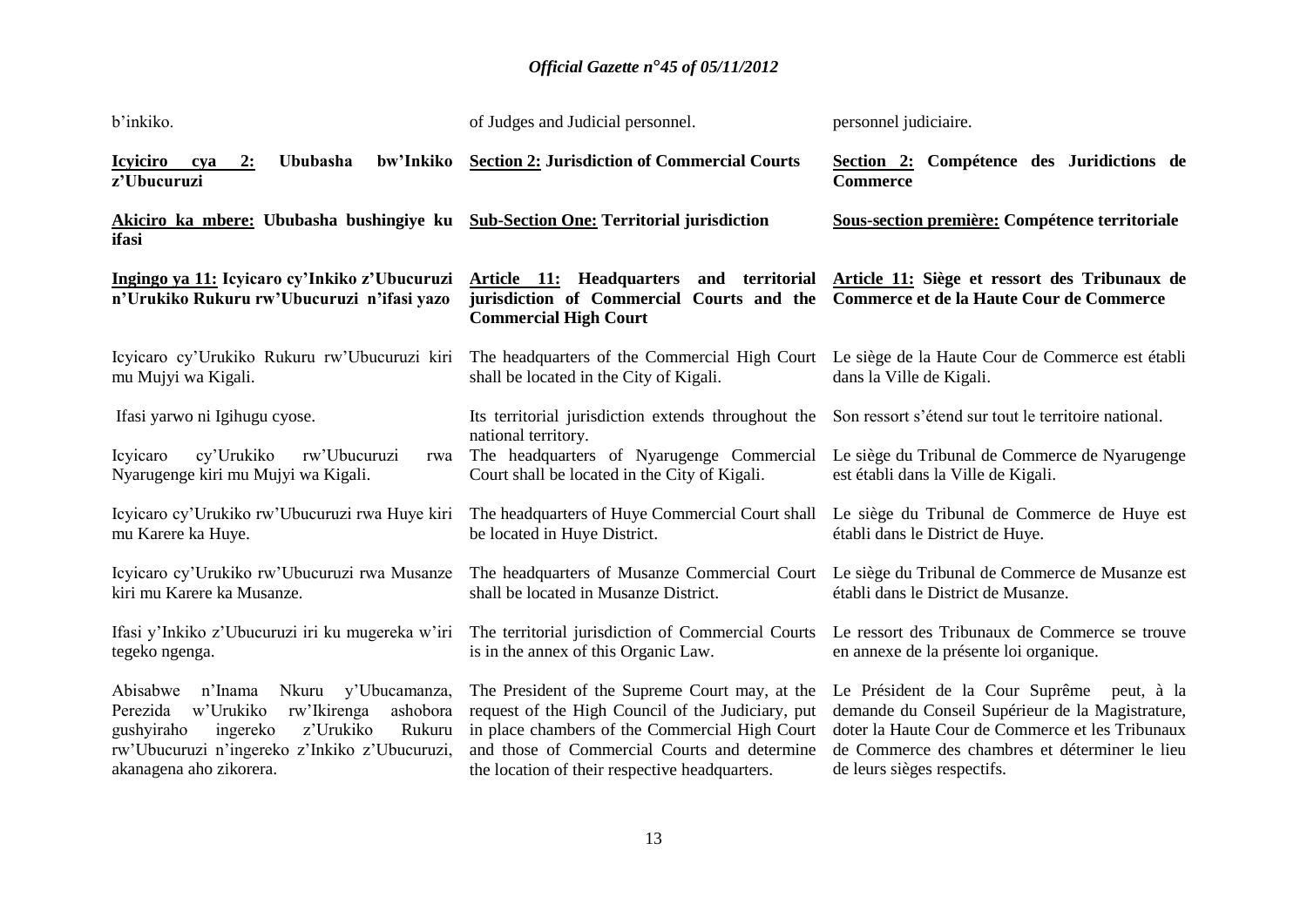| Akiciro ka 2: Ububasha bushingiye ku Sub-Section 2: Subject matter jurisdiction<br>kiburanwa                                                                                                                                  |                                                                                                                                                                                                                                                   | <b>Section-Section 2: Compétence matérielle</b>                                                                                                                                                                                                                 |
|-------------------------------------------------------------------------------------------------------------------------------------------------------------------------------------------------------------------------------|---------------------------------------------------------------------------------------------------------------------------------------------------------------------------------------------------------------------------------------------------|-----------------------------------------------------------------------------------------------------------------------------------------------------------------------------------------------------------------------------------------------------------------|
| Ububasha<br>bw'Inkiko<br>Ingingo ya<br><b>12:</b><br>z'Ubucuruzi bushingiye ku kiburanwa                                                                                                                                      | Article 12: Subject matter jurisdiction of<br><b>Commercial Courts</b>                                                                                                                                                                            | Article 12:<br>Compétence<br>matérielle<br>des<br><b>Tribunaux de Commerce</b>                                                                                                                                                                                  |
| Inkiko z'Ubucuruzi ziburanisha mu rwego rwa<br>mbere imanza zose z'ubucuruzi, iz'imari,<br>iz'imisoro n'ibindi bibazo bifitanye isano, nk'uko<br>bisobanurwa mu ngingo ya 2 y'iri tegeko ngenga.                              | Commercial Courts shall hear in the first instance,<br>all commercial, financial and fiscal cases and<br>other correlated matters as described in Article 2<br>of this Organic Law.                                                               | Les Tribunaux de Commerce connaissent au<br>premier degré de toutes les affaires commerciales,<br>financières, fiscales et autres matières connexes<br>telles que définies à l'article 2 de la présente loi<br>organique.                                       |
| Imanza z'amahoro zivugwa mu ngingo ya 252<br>ry'Umuryango<br>w'Afurika<br>y'Itegeko<br>(6)<br>y'Iburasirazuba rigenga imicungire ya za<br>gasutamo ziburanishwa ku rwego rwa mbere<br>n'Inkiko z'Ubucuruzi.                   | Commercial Courts shall hear in the first instance<br>tax cases referred to in Section 252 (6) of the East<br>African Community Customs Management Act.                                                                                           | Les Tribunaux de Commerce connaissent au<br>premier degré des affaires fiscales visées à l'article<br>252 (6) de la loi de la Communauté de l'Afrique de<br>l'Est portant gestion des douanes.                                                                  |
| Inkiko z'Ubucuruzi<br>ziburanisha kandi<br>mu<br>rwego rwa mbere ibirego bisaba gukuraho<br>ibyemezo by'ubutegetsi byafashwe ku rwego rwa<br>nyuma byerekeranye n'imisoro n'amasoko ya<br>Leta.                               | instance, cases petitioning for cancellation of the<br>administrative decisions taken at the ultimate<br>instance about fiscal matters and public<br>procurement.                                                                                 | Commercial Courts shall also hear in the first Les Tribunaux de Commerce connaissent aussi au<br>premier degré des affaires en annulation des<br>décisions administratives prises en dernier ressort<br>en matière fiscale et de marchés publics.               |
| Ingingo ya 13: Ububasha bw'Urukiko Rukuru<br>rw'Ubucuruzi bushingiye ku kiburanwa                                                                                                                                             | Article 13: Subject matter jurisdiction of the<br><b>Commercial High Court</b>                                                                                                                                                                    | Article 13: Compétence matérielle de la Haute<br><b>Cour de Commerce</b>                                                                                                                                                                                        |
| Urukiko Rukuru rw'Ubucuruzi ruburanisha ku<br>rwego rwa mbere ibirego bisaba kurangiriza mu<br>n'imanza<br>z'ubucuruzi,<br>Rwanda<br>ibyemezo<br>iz'imisoro<br>n'amahoro<br>byafashwe<br>iz'imari,<br>n'inkiko zo mu mahanga. | The Commercial High Court shall hear in the first<br>instance, complaints against decisions<br>and<br>judgements rendered by Foreign Courts on<br>commercial, financial and fiscal cases which<br>require the exequatur on the Rwandan territory. | La Haute Cour de Commerce connaît au premier<br>degré des actions portées contre des décisions et<br>jugements à caractère commercial, financier et<br>fiscal rendus par les juridictions étrangères faisant<br>l'objet d'exequatur sur le territoire rwandais. |
| Isuzumwa ry'urwo rubanza rikorwa harebwa ibi<br>bikurikira:                                                                                                                                                                   | The examination of such judgement shall be<br>conducted by considering:                                                                                                                                                                           | L'examen de cette décision porte sur les conditions<br>suivantes:                                                                                                                                                                                               |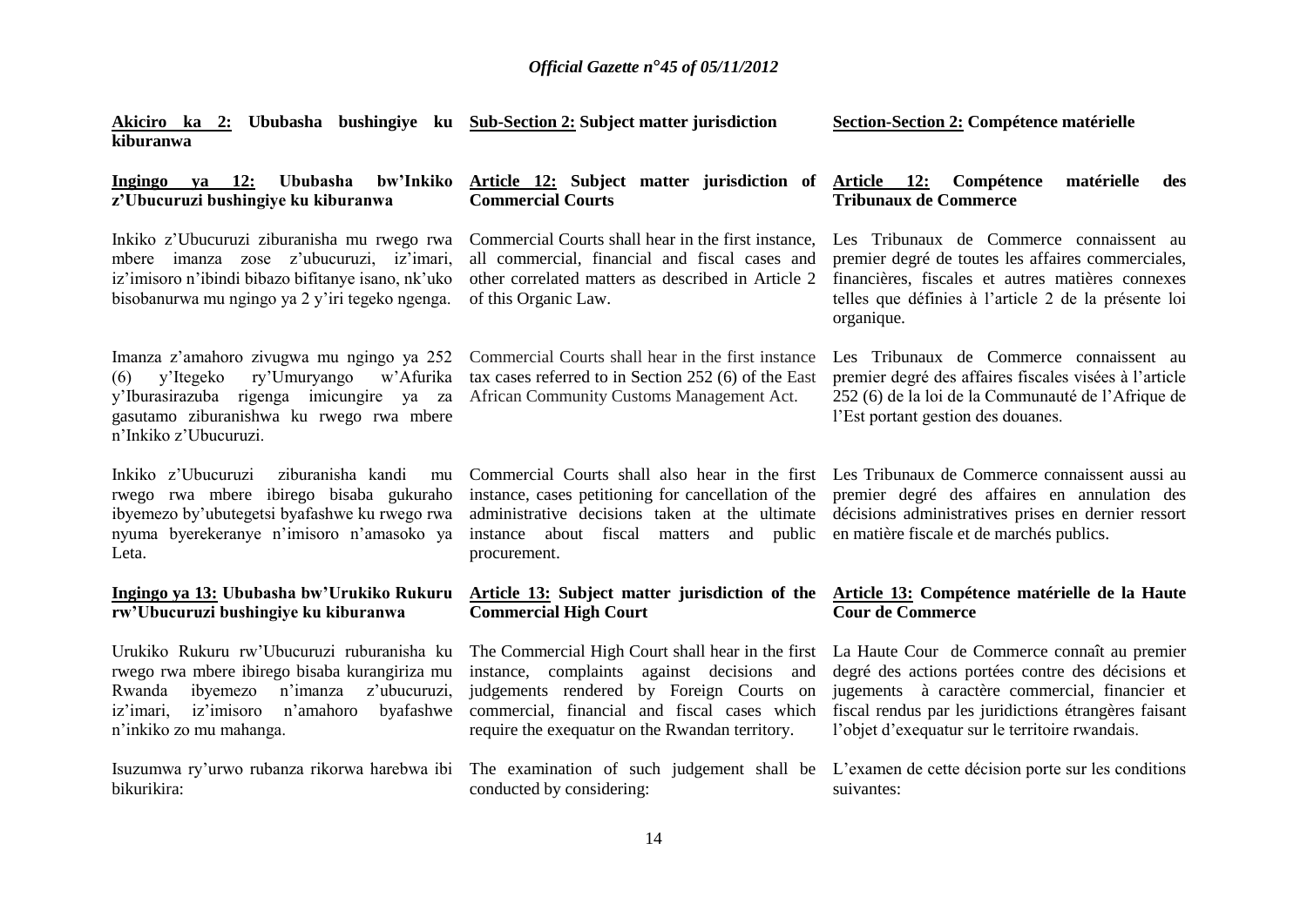|                                                                                                                                  | rwaciriwe mu<br>mahanga<br>urubanza<br>ko<br>rutanyuranyije<br>n'amategeko<br>rusange<br>ashingiweho<br>ndemyagihugu n'amahame<br>n'amategeko y'u Rwanda; | $1^{\circ}$ | whether the foreign judgment does not $1^\circ$<br>contradict public order and basic legal tenets<br>of Rwandan public laws;                              |             | que la décision ne contienne rien de contraire à<br>l'ordre public et aux principes du droit public<br>rwandais;                                          |
|----------------------------------------------------------------------------------------------------------------------------------|-----------------------------------------------------------------------------------------------------------------------------------------------------------|-------------|-----------------------------------------------------------------------------------------------------------------------------------------------------------|-------------|-----------------------------------------------------------------------------------------------------------------------------------------------------------|
| $2^{\circ}$                                                                                                                      | ko rwaciwe burundu hakurikijwe amategeko 2°<br>y'Igihugu rwaciriwemo;                                                                                     |             | whether the case was finally heard and $2^{\circ}$<br>determined in accordance with the laws of the<br>country in which the judgement was<br>rendered;    |             | que d'après la loi du pays où la décision a été<br>rendue, elle soit coulée en force de chose<br>jugée;                                                   |
| $3^\circ$                                                                                                                        | ko kopi yarwo yujuje ibyangombwa byose<br>ari impamo, hakurikijwe<br>byemeza ko<br>amategeko<br>y'Igihugu<br>urubanza<br>rwaciriwemo;                     | $3^\circ$   | whether a copy of the judgment is by all $3^{\circ}$<br>means authentic in accordance with laws of<br>the Country in which the judgement was<br>rendered; |             | que d'après la loi du pays où la décision a été<br>rendue, l'expédition qui en est produite<br>réunisse les conditions nécessaires à son<br>authenticité; |
|                                                                                                                                  | uburenganzira<br>$4^\circ$ ko<br>bwo<br>bwubahirijwe.                                                                                                     |             | kwiregura 4° whether the right of defence was respected.                                                                                                  |             | 4° que le droit de la défense ait été respecté.                                                                                                           |
|                                                                                                                                  | Urukiko Rukuru rw'Ubucuruzi ruburanisha mu<br>rwego rw'ubujurire:                                                                                         |             | The Commercial High Court shall have appellate<br>jurisdiction in the following:                                                                          |             | La Haute Cour de Commerce connaît au degré<br>d'appel:                                                                                                    |
| $1^{\circ}$                                                                                                                      | imanza zaciwe mu rwego rwa mbere<br>n'Inkiko z'Ubucuruzi;                                                                                                 | $1^{\circ}$ | cases heard in the first instance by<br><b>Commercial Courts;</b>                                                                                         | $1^{\circ}$ | les affaires connues au premier degré par<br>les Tribunaux de Commerce;                                                                                   |
| $2^{\circ}$                                                                                                                      | ibyemezo<br>byafashwe<br>n'abakemurampaka.                                                                                                                | $2^{\circ}$ | decisions rendered by arbitrators.                                                                                                                        | $2^{\circ}$ | les décisions rendues par les arbitres.                                                                                                                   |
|                                                                                                                                  | Ingingo ya 14: Ibishingirwaho mu kugena<br>ububasha<br>bw'Inkiko<br>bushingiye<br>ku<br>kiburanwa                                                         |             | Article 14: Criteria for determining subject<br>matter jurisdiction of Courts                                                                             |             | Article 14: Critères de détermination de la<br>compétence matérielle des juridictions                                                                     |
| Mu bibazo by'ubucuruzi, ububasha bw'inkiko<br>bwo guca urubanza bushingiye ku kiburanwa<br>bugaragazwa n'imiterere y'ikiregerwa. |                                                                                                                                                           |             | In commercial matters, the subject matter<br>jurisdiction of Courts shall be determined by the<br>nature of the claim.                                    |             | En matière commerciale, la compétence matérielle<br>des juridictions est déterminée par la nature de la<br>demande.                                       |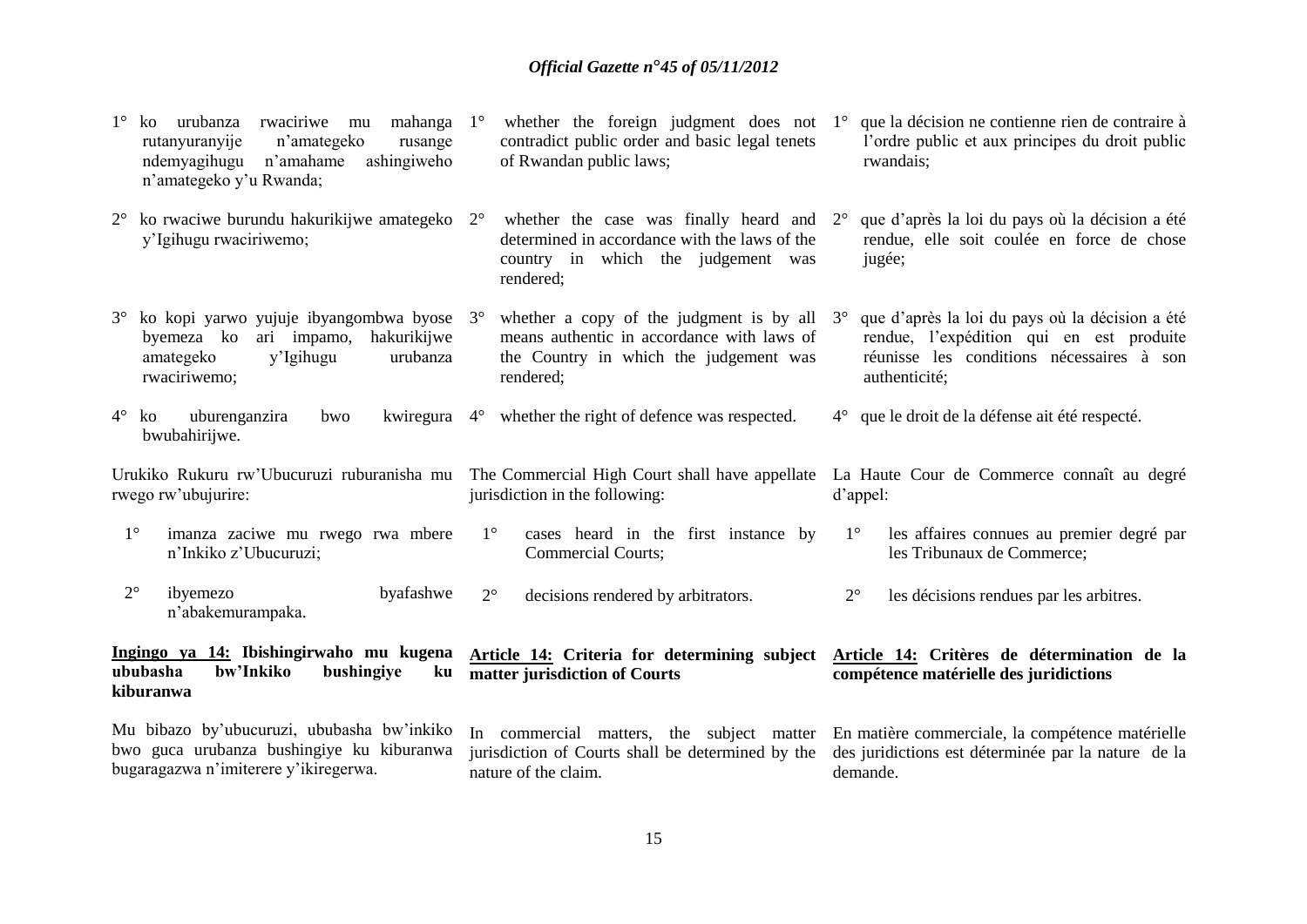#### **Ingingo ya 15: Amategeko ndemyagihugu**

Mu bibazo by'ubucuruzi, amategeko yerekeye ububasha bwo kubiburanisha ni yo yonyine y'indemyagihugu, keretse mu bihe itegeko ribigena ukundi.

#### **Article 15: Provisions of public order**

In commercial matters, unless the law provides En matière commerciale, seules les règles de otherwise, only the rules relating to subject matter jurisdiction shall be construed to be of public order.

#### **Article 15: Dispositions d'ordre public**

compétence matérielle sont d'ordre public, sauf dans les cas où la loi en dispose autrement.

#### **UMUTWE WA III: INGINGO ZINYURANYE, IZ'INZIBACYUHO TRANSITIONAL AND FINAL PROVISIONS N'IZISOZA CHAPTER III: MISCELLANEOUS, CHAPITRE III: DISPOSITIONS DIVERSES, TRANSITOIRES ET FINALES**

#### **Ingingo ya 16: Izindi ngingo zikurikizwa**

Ku bidateganyijwe muri iri tegeko ngenga, hakurikizwa ibiteganywa n'itegeko ngenga rigena imiterere, imikorere n'ububasha by'inkiko, nk'uko ryahinduwe kandi ryujujwe kugeza ubu.

Icyakora, imanza zitaraburanishwa zifitanye However, only Commercial Courts shall have zaregewe mu nkiko zitandukanye, ziburanishwa cases initially filed in other different courts. n'Inkiko z'Ubucuruzi zonyine.

#### **Ingingo ya 17: Imanza z'ubucuruzi zikiri mu nkiko zitaraburanishwa**

Imanza z'ubucuruzi, iz'imari, iz'imisoro n'amahoro n'izerekeranye n'amasezerano y'ubutegetsi yo mu rwego rw' ubucuruzi n'imari ziri mu Rukiko Rukuru kandi zitaraburanishwa, zimuriwe mu nkiko z'ubucuruzi hakurikijwe ububasha bw'Inkiko z'Ubucuruzi bugenwa n'iri tegeko ngenga.

#### **Article 16: Other applicable provisions**

For matters which are not provided in this Organic Law, the provisions of the Organic Law determining the organization, functioning and jurisdiction of courts as modified and complemented to date shall apply.

isano zerekeranye n'ibibazo by'ubucuruzi kandi jurisdiction to hear correlated pending commercial

#### **Article 17: Commercial cases pending before Courts**

Commercial, financial and fiscal cases and those related to administrative contracts on business and financial matters which are still pending before the High Court and not yet adjudicated, shall be transferred to Commercial Courts in accordance with the jurisdiction of Commercial Courts provided for by this Organic Law.

#### **Article 16: Autres dispositions applicables**

Pour des matières qui ne sont pas prévues par la présente loi organique, les dispositions de la loi organique portant code d'organisation, fonctionnement et compétence judiciaires telle que modifiée et complétée à ce jour s'appliquent.

Toutefois, les affaires commerciales connexes et pendantes devant les juridictions différentes sont de la compétence exclusive des Juridictions de Commerce.

#### **Article 17: Affaires commerciales pendantes devant les juridictions**

Les affaires commerciales, financières, fiscales et celles relatives aux contrats administratifs à caractère commercial et financier pendantes devant la Haute Cour et non encore jugées sont transférées devant les juridictions de Commerce conformément à la compétence des Juridictions de Commerce déterminée par la présente loi organique.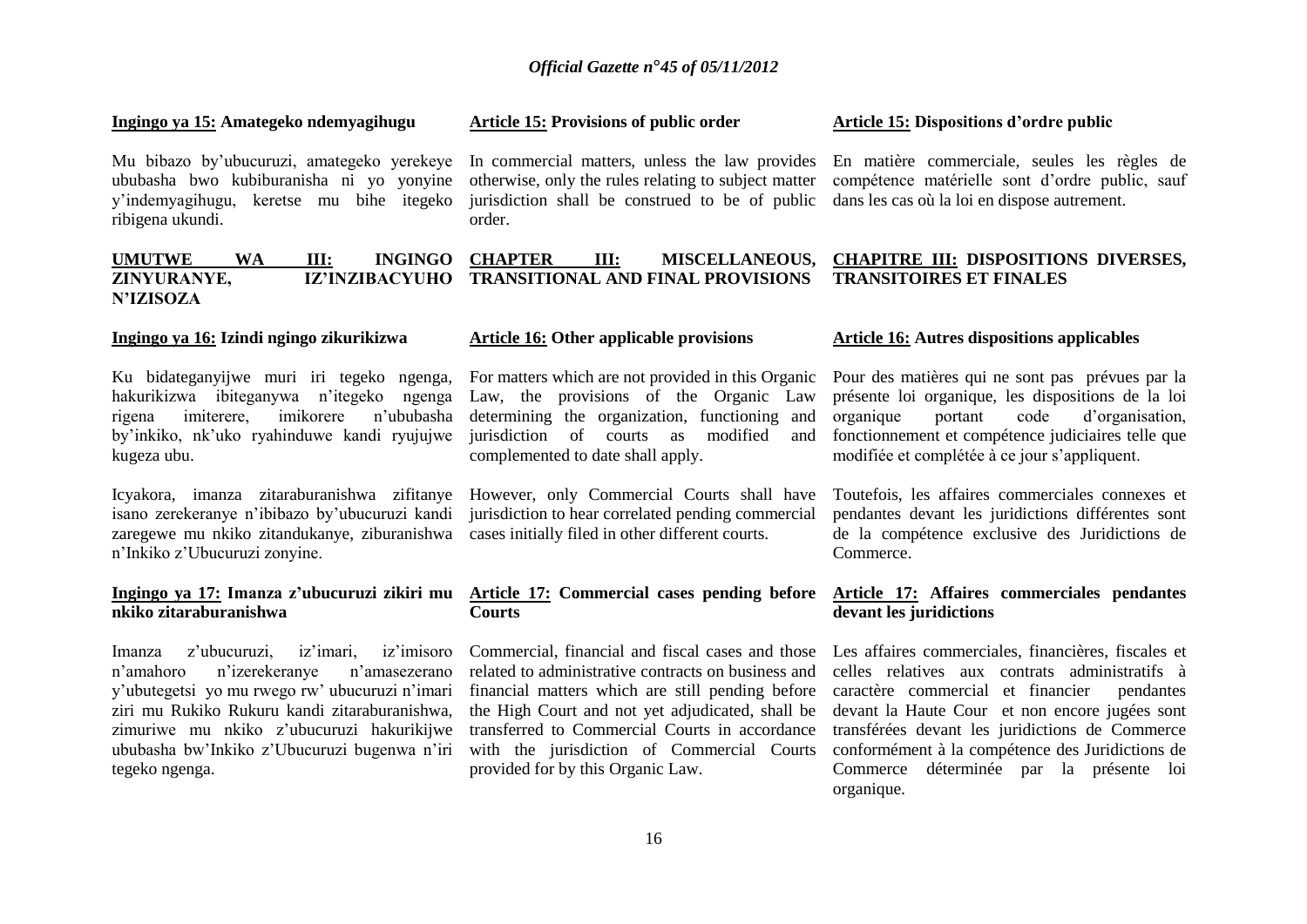Imanza z'ubucuruzi, iz'imari n'iz'imisoro n'amahoro zaregewe Urukiko Rukuru rw'Ubucuruzi kandi zitaraburanishwa zimuriwe mu Nkiko z'Ubucuruzi hakurikijwe ububasha bw'Inkiko z'ubucuruzi bugenwa n'iri tegeko ngenga.

Icyakora, imanza zivugwa mu gika cya 2 cy'iyi ngingo zasuzumwe n'Urukiko Rukuru rw'Ubucuruzi mu iburanisha ry'ibanze zikomeza kuburanishwa n'urwo rukiko.

#### **Ingingo ya 18: Itegurwa, isuzumwa n'itorwa ry'iri tegeko ngenga**

Iri tegeko ngenga ryateguwe, risuzumwa kandi ritorwa mu rurimi rw'Ikinyarwanda.

#### **Ingingo ya 19: Ivanwaho ry'ingingo z'amategeko zinyuranyije n'iri tegeko ngenga**

Itegeko Ngenga n° 59/2007 ryo kuwa 16/12/2007 rishyiraho Inkiko z'Ubucuruzi rikanagena imiterere, imikorere n'ububasha byazo kimwe n'ingingo zose z'amategeko abanziriza iri tegeko ngenga kandi zinyuranyije na ryo bivanyweho.

#### **Ingingo ya 20: Igihe itegeko ngenga ritangirira Article 20: Commencement gukurikizwa**

Iri tegeko ngenga ritangira gukurikizwa ku munsi ritangarijweho mu Igazeti ya Leta ya Repubulika y'u Rwanda.

still pending before the Commercial High Court and not yet adjudicated shall be transferred to Commercial Courts in accordance with the jurisdiction of Commercial Courts provided for by this Organic Law.

However, the Commercial High Court shall carry on with court proceedings for cases mentioned in Paragraph 2 of this Article for which preliminary hearing has started by the same Court.

#### **Article 18: Drafting, consideration and adoption of this Organic Law**

This Organic Law was drafted, considered and adopted in Kinyarwanda.

# **Article 19: Repealing provision**

The Organic Law n° 59/2007 of 16/12/2007 establishing Commercial Courts and determining their organization, functioning and jurisdiction and all other prior legal provisions contrary to this Organic Law are hereby repealed.

the Republic of Rwanda.

Commercial, financial and fiscal cases which are Les affaires commerciales, financières, fiscales pendantes devant la Haute Cour de Commerce et non encore jugées sont transférées devant les Tribunaux de Commerce, conformément à la compétence des juridictions de Commerce déterminée par la présente loi organique.

> Toutefois, la Haute Cour de Commerce poursuit le jugement des affaires mentionnées à l'alinéa 2 du présent article dont l'audience préliminaire a été conclue par la même Cour.

#### **Article 18: Initiation, examen et adoption de la présente loi organique**

La présente loi organique a été initiée, examinée et adoptée en Kinyarwanda.

#### **Article 19: Disposition abrogatoire**

La Loi Organique n° 59/2007 du 16/12/2007 portant organisation, fonctionnement et compétence des Juridictions de Commerce et toutes les autres dispositions légales antérieures contraires à la présente loi organique sont abrogées.

#### **Article 20: Entrée en vigueur**

This Organic Law shall come into force on the La présente loi organique entre en vigueur le jour date of its publication in the Official Gazette of de sa publication au Journal Officiel de la République du Rwanda.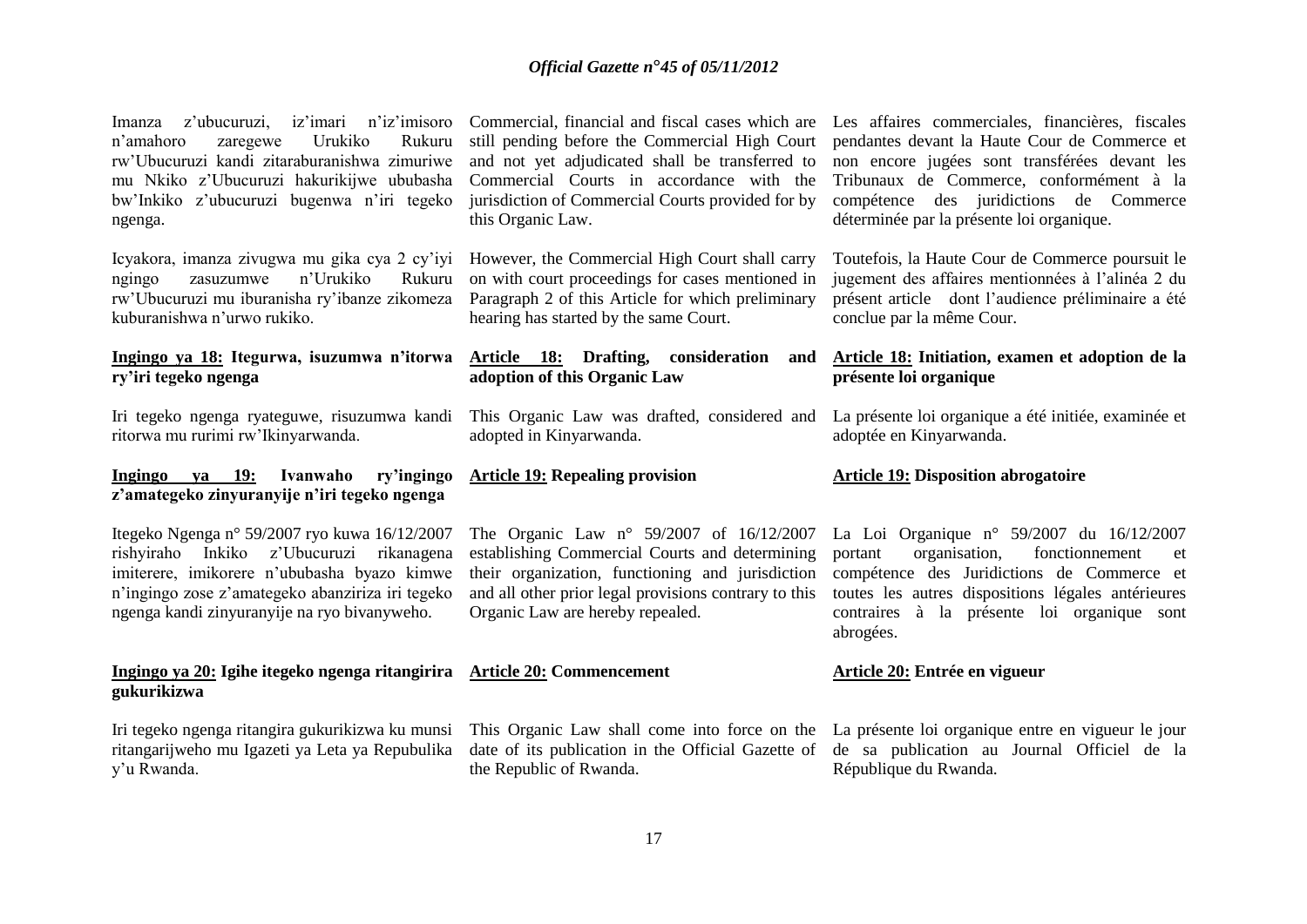Kigali, kuwa 14/09/2012 Kigali, on 14/09/2012 Kigali, le 14/09/2012

**(sé)**

**(sé) KAGAME Paul** Perezida wa Repubulika

**(sé) Dr HABUMUREMYI Pierre Damien** Minisitiri w'Intebe

**KAGAME Paul** President of the Republic

**(sé) Dr HABUMUREMYI Pierre Damien** Prime Minister

**(sé) KAGAME Paul** Président de la République

**(sé) Dr HABUMUREMYI Pierre Damien** Premier Ministre

**Bibonywe kandi bishyizweho Ikirango cya Repubulika:**

**Seen and sealed with the Seal of the Republic:**

**Vu et scellé du Sceau de la République:**

**(sé) KARUGARAMA Tharcisse** Minisitiri w'Ubutabera/Intumwa Nkuru ya Leta

**(sé) KARUGARAMA Tharcisse** Minister of Justice/Attorney General

**(sé) KARUGARAMA Tharcisse** Ministre de la Justice/Garde des Sceaux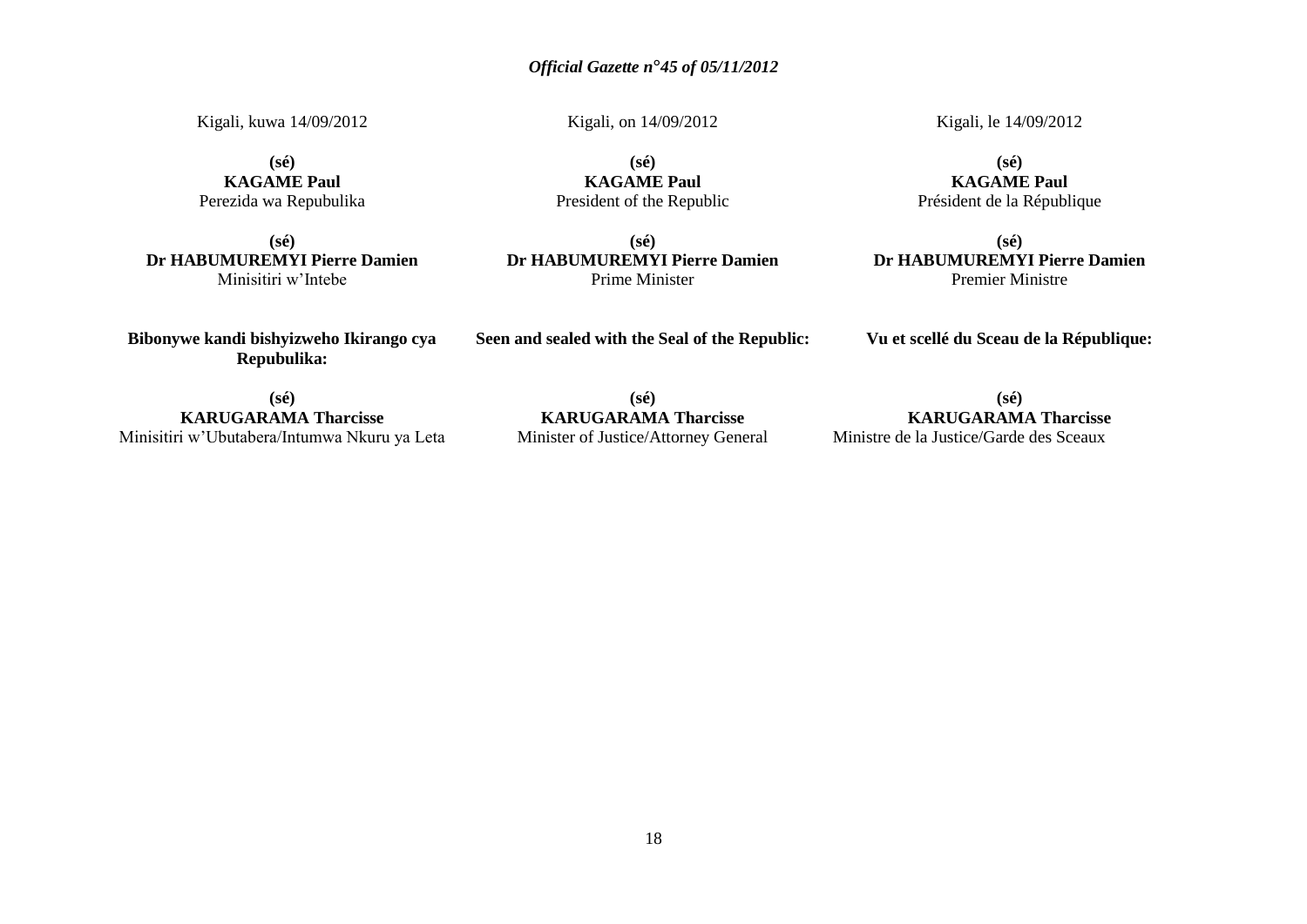**UMUGEREKA W'ITEGEKO NGENGA N°06/2012/OL RYO KUWA 14/09/2012 RIGENA IMITERERE, IMIKORERE N'UBUBASHA BY'INKIKO Z'UBUCURUZI** 

**ANNEX TO THE ORGANIC LAW N°06/2012/OL OF 14/09/2012 DETERMINING THE ORGANISATION, FUNCTIONING AND JURISDICTION OF COMMERCIAL COURTS** 

**ANNEXE A LA LOI ORGANIQUE N°06/2012/OL DU 14/09/2012 DETERMINANT L'ORGANISATION, LE FONCTIONNEMENT ET LA COMPETENCE DES JURIDICTIONS DE COMMERCE**

| URUKIKO RW'UBUCURUZI                                                                                                           | <b>IFASI / TERRITORIAL JURISDICTION / RESSORT</b>    |
|--------------------------------------------------------------------------------------------------------------------------------|------------------------------------------------------|
| <b>COMMERCIAL COURT</b><br><b>TRIBUNAL DE COMMERCE</b>                                                                         |                                                      |
|                                                                                                                                |                                                      |
| $\mathbf{1}$ .<br>URUKIKO RW'UBUCURUZI RWA NYARUGENGE /<br>NYARUGENGE COMMERCIAL COURT / TRIBUNAL<br>DE COMMERCE DE NYARUGENGE | 1. AKARERE KA / DISTRICT OF / DISTRICT DE NYARUGENGE |
|                                                                                                                                | 2. AKARERE KA / DISTRICT OF / DISTRICT DE KICUKIRO   |
|                                                                                                                                | 3. AKARERE KA / DISTRICT OF / DISTRICT DE GASABO     |
|                                                                                                                                | 4. AKARERE KA / DISTRICT OF / DISTRICT DE BUGESERA   |
|                                                                                                                                | 5. AKARERE KA / DISTRICT OF / DISTRICT DE NGOMA      |
|                                                                                                                                | 6. AKARERE KA / DISTRICT OF / DISTRICT DE KAYONZA    |
|                                                                                                                                | 7. AKARERE KA / DISTRICT OF / DISTRICT DE KIREHE     |
|                                                                                                                                | 8. AKARERE KA / DISTRICT OF / DISTRICT DE RWAMAGANA  |
|                                                                                                                                | 9. AKARERE KA / DISTRICT OF / DISTRICT DE GICUMBI    |
|                                                                                                                                | 10. AKARERE KA / DISTRICT OF / DISTRICT DE RULINDO   |
|                                                                                                                                | 11. AKARERE KA / DISTRICT OF / DISTRICT DE NYAGATARE |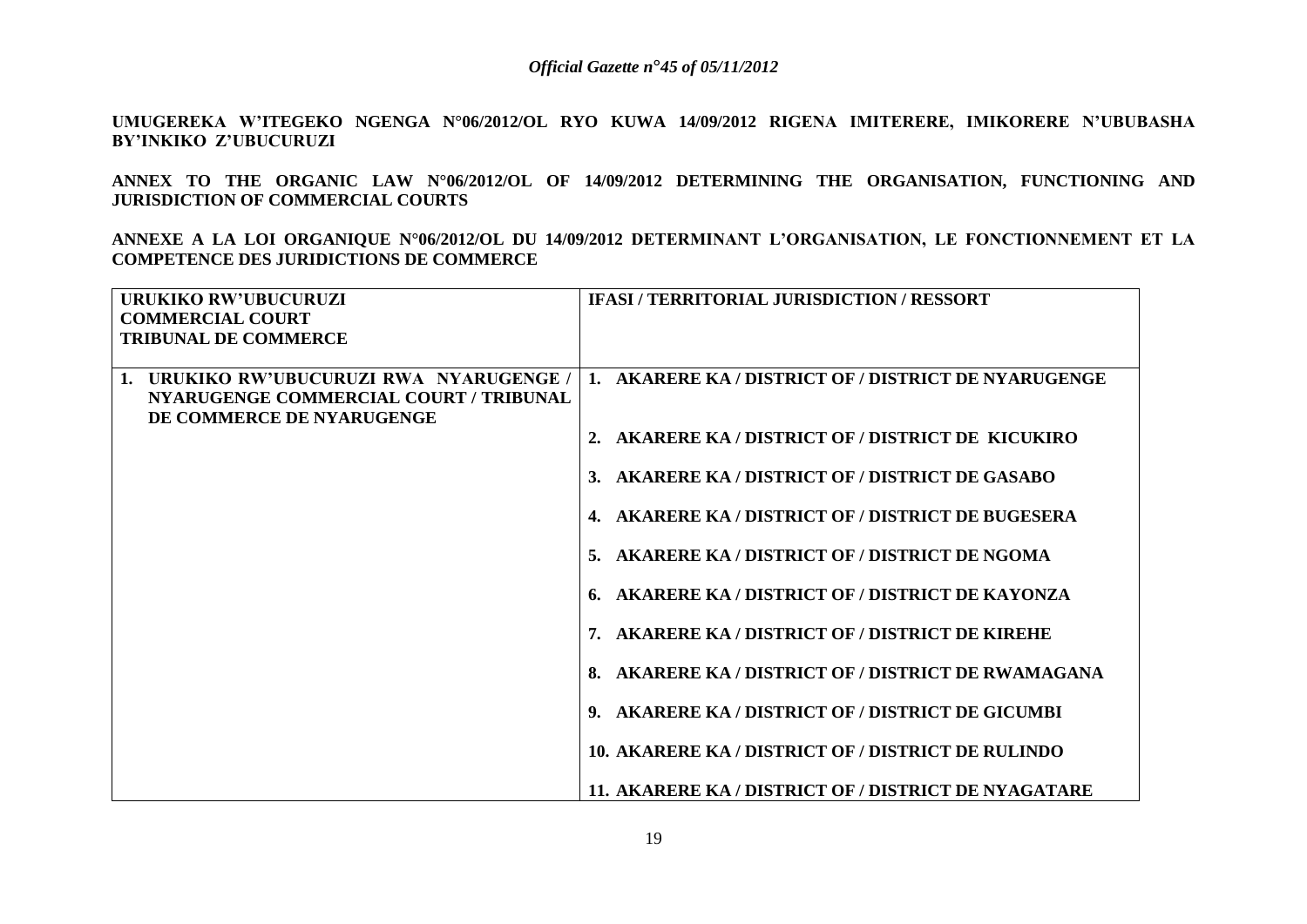|                                                                                                                                  | 12. AKARERE KA / DISTRICT OF / DISTRICT DE GATSIBO    |
|----------------------------------------------------------------------------------------------------------------------------------|-------------------------------------------------------|
| 2. URUKIKO RW'UBUCURUZI RWA HUYE / HUYE<br><b>COMMERCIAL</b><br><b>COURT</b><br><b>TRIBUNAL</b><br>DE<br><b>COMMERCE DE HUYE</b> | 1. AKARERE KA / DISTRICT OF / DISTRICT DE HUYE        |
|                                                                                                                                  | 2. AKARERE KA / DISTRICT OF / DISTRICT DE GISAGARA    |
|                                                                                                                                  | AKARERE KA / DISTRICT OF / DISTRICT DE NYANZA         |
|                                                                                                                                  | AKARERE KA / DISTRICT OF / DISTRICT DE MUHANGA        |
|                                                                                                                                  | 5. AKARERE KA / DISTRICT OF / DISTRICT DE KAMONYI     |
|                                                                                                                                  | 6. AKARERE KA / DISTRICT OF / DISTRICT DE RUHANGO     |
|                                                                                                                                  | 7. AKARERE KA / DISTRICT OF / DISTRICT DE NYAMAGABE   |
|                                                                                                                                  | 8. AKARERE KA / DISTRICT OF / DISTRICT DE NYARUGURU   |
|                                                                                                                                  | 9. AKARERE KA / DISTRICT OF / DISTRICT DE RUSIZI      |
|                                                                                                                                  | 10. AKARERE KA / DISTRICT OF / DISTRICT DE NYAMASHEKE |
|                                                                                                                                  |                                                       |
| 3. URUKIKO RW'UBUCURUZI RWA MUSANZE<br>MUSANZE COMMERCIAL COURT /TRIBUNAL                                                        | 1. AKARERE KA / DISTRICT OF / DISTRICT DE MUSANZE     |
| DE COMMERCE DE MUSANZE                                                                                                           | 2. AKARERE KA / DISTRICT OF / DISTRICT DE BURERA      |
|                                                                                                                                  | 3. AKARERE KA / DISTRICT OF / DISTRICT DE GAKENKE     |
|                                                                                                                                  | 4. AKARERE KA / DISTRICT OF / DISTRICT DE RUBAVU      |
|                                                                                                                                  | 5. AKARERE KA / DISTRICT OF / DISTRICT DE NGORORERO   |
|                                                                                                                                  | 6. AKARERE KA / DISTRICT OF / DISTRICT DE NYABIHU     |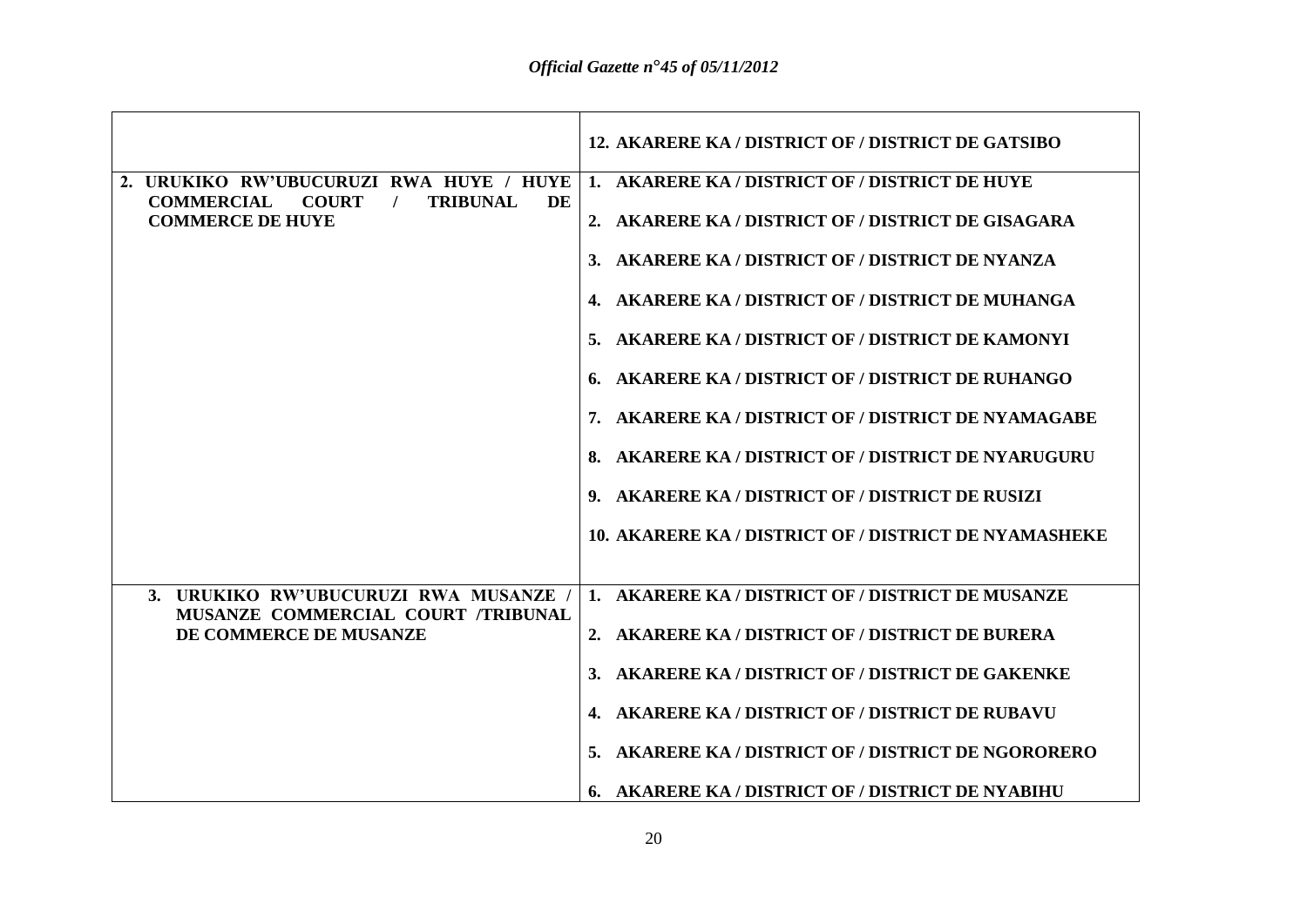|  | 7. AKARERE KA / DISTRICT OF / DISTRICT DE KARONGI |
|--|---------------------------------------------------|
|  | 8. AKARERE KA / DISTRICT OF / DISTRICT DE RUTSIRO |

**Bibonywe kugira ngo bishyirwe ku mugereka w'Itegeko Ngenga n° 06/2012/OL ryo kuwa 14/09/2012 rigena imiterere, imikorere n'ububasha by'Inkiko z'Ubucuruzi** 

**Seen to be annexed to the Organic Law n° 06/2012/OL of 14/09/2012 determining the organisation, functioning and jurisdiction of Commercial Courts** 

**Vu pour être annexé à la Loi Organique n° 06/2012/OL du 14/09/2012 déterminant l'organisation, le fonctionnement et la compétence des juridictions de commerce**

Kigali, kuwa **14/09/2012** Kigali, on **14/09/2012** Kigali, le **14/09/2012**

**(sé) KAGAME Paul** Perezida wa Repubulika

**(sé) KAGAME Paul** President of the Republic

**(sé) KAGAME Paul** Président de la République

**(sé) Dr. HABUMUREMYI Pierre Damien** Minisitiri w'Intebe

**Bibonywe kandi bishyizweho Ikirango cya Repubulika:**

**(sé) Dr. HABUMUREMYI Pierre Damien** Prime Minister

**Seen and sealed with the Seal of the Republic:**

**(sé) Dr HABUMUREMYI Pierre Damien** Premier Ministre

**Vu et scellé du Sceau de la République:**

**(sé) KARUGARAMA Tharcisse** Minisitiri w'Ubutabera/Intumwa Nkuru ya Leta

**(sé) KARUGARAMA Tharcisse** Minister of Justice/Attorney General

**(sé) KARUGARAMA Tharcisse** Ministre de la Justice/Garde des Sceaux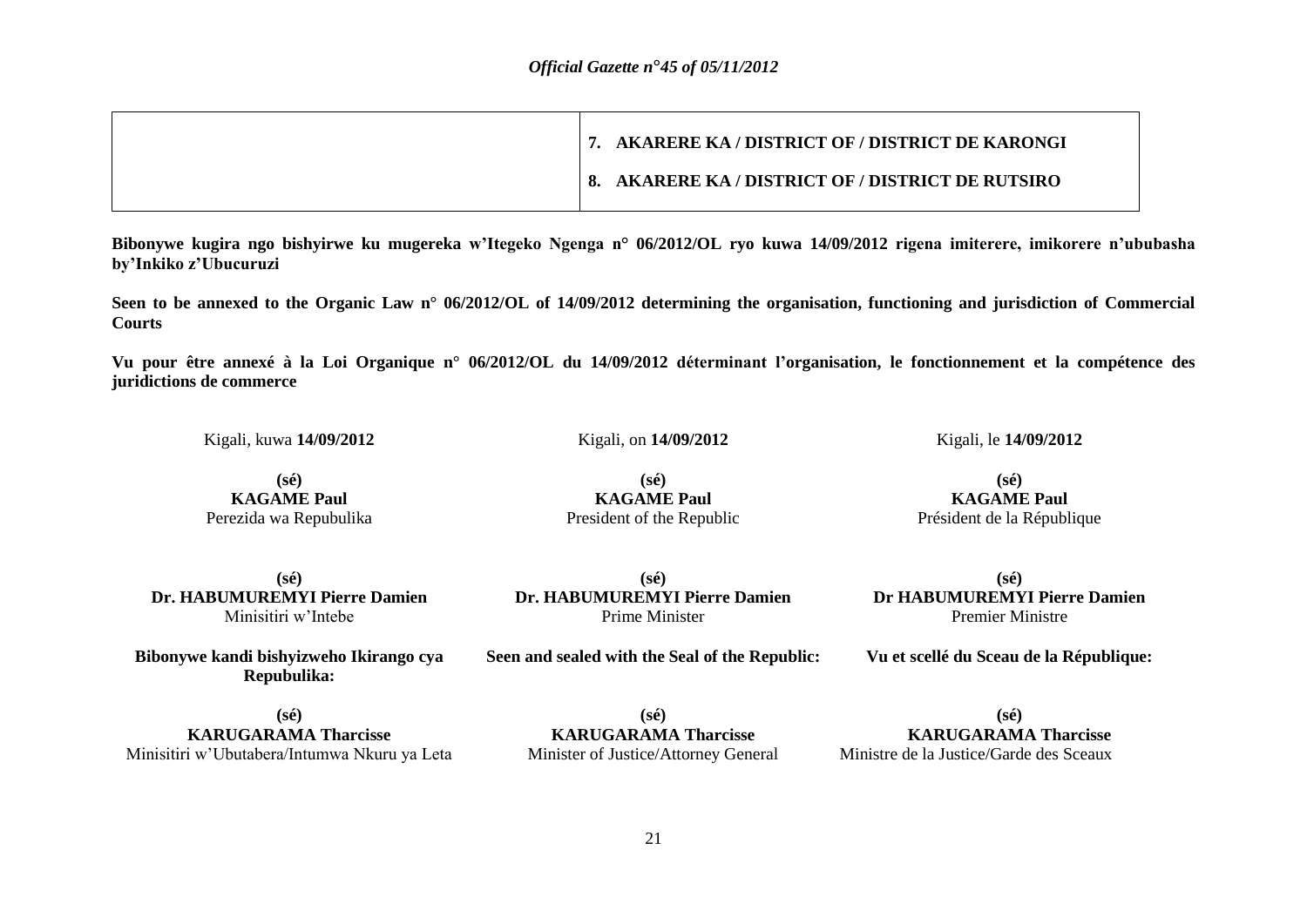**ITEGEKO NGENGA N°07/2012/OL RYO KUWA 19/09/2012 RIGENA IMITERERE, UBUBASHA N'IMIKORERE BY'INAMA ORGANIZATION, POWERS AND NKURU Y'UBUCAMANZA LAW N°07/2012/OL DETERMINING FUNCTIONING OF THE HIGH COUNCIL DU CONSEIL SUPERIEUR DE LA OF THE JUDICIARY LOI ORGANIQUE N°07/2012/OL DU**  THE 19/09/2012 PORTANT ORGANISATION, **COMPETENCE ET FONCTIONNEMENT MAGISTRATURE**

#### **ISHAKIRO TABLE OF CONTENTS TABLE DES MATIERES**

**UMUTWE WA MBERE: INGINGO CHAPTER ONE: GENERAL PROVISIONS RUSANGE CHAPITRE PREMIER: DISPOSITIONS GENERALES** 

**Ingingo ya mbere: Icyo iri tegeko ngenga Article One: Purpose of this Organic Law rigamije Article premier: Objet de la présente loi organique** 

**UMUTWE WA II: IMITERERE Y'INAMA CHAPTER II: ORGANIZATION OF THE NKURU Y'UBUCAMANZA HIGH COUNCIL OF THE JUDICIARY CHAPITRE II: ORGANISATION DU CONSEIL SUPERIEUR DE LA MAGISTRATURE**

| <b>Icyiciro</b> | cva | mbere:         | <b>Inama</b> | Nkuru Section One: High Council of the Judiciary                                                | Section première: Conseil Supérieur de la |
|-----------------|-----|----------------|--------------|-------------------------------------------------------------------------------------------------|-------------------------------------------|
| y'Ubucamanza    |     |                |              |                                                                                                 | <b>Magistrature</b>                       |
| Ingingo ya      | 2:  | <b>Abagize</b> | <b>Inama</b> | Nkuru Article 2: Composition of the High Council of Article 2: Composition du Conseil Supérieur |                                           |
| y'Ubucamanza    |     |                |              | the Judiciary                                                                                   | de la Magistrature                        |
|                 |     |                |              |                                                                                                 |                                           |

**Ingingo ya 3: Inshingano z'Umuyobozi w'Inama Article 3: Responsibilities of the Chairperson Nkuru y'Ubucamanza of the High Council of the Judiciary Article 3 : Attributions du Président du Conseil Supérieur de la Magistrature**

**Ingingo ya 4: Itorwa ry'abagize Inama Nkuru Article 4: Election of members of the High y'Ubucamanza Council of the Judiciary Article 4: Election des membres du Conseil Supérieur de la Magistrature**

**Ingingo ya 5: Umubare wa ngombwa kugira ngo Article 5: Quorum of the electorate itora ribe Article 5: Quorum du collège électoral**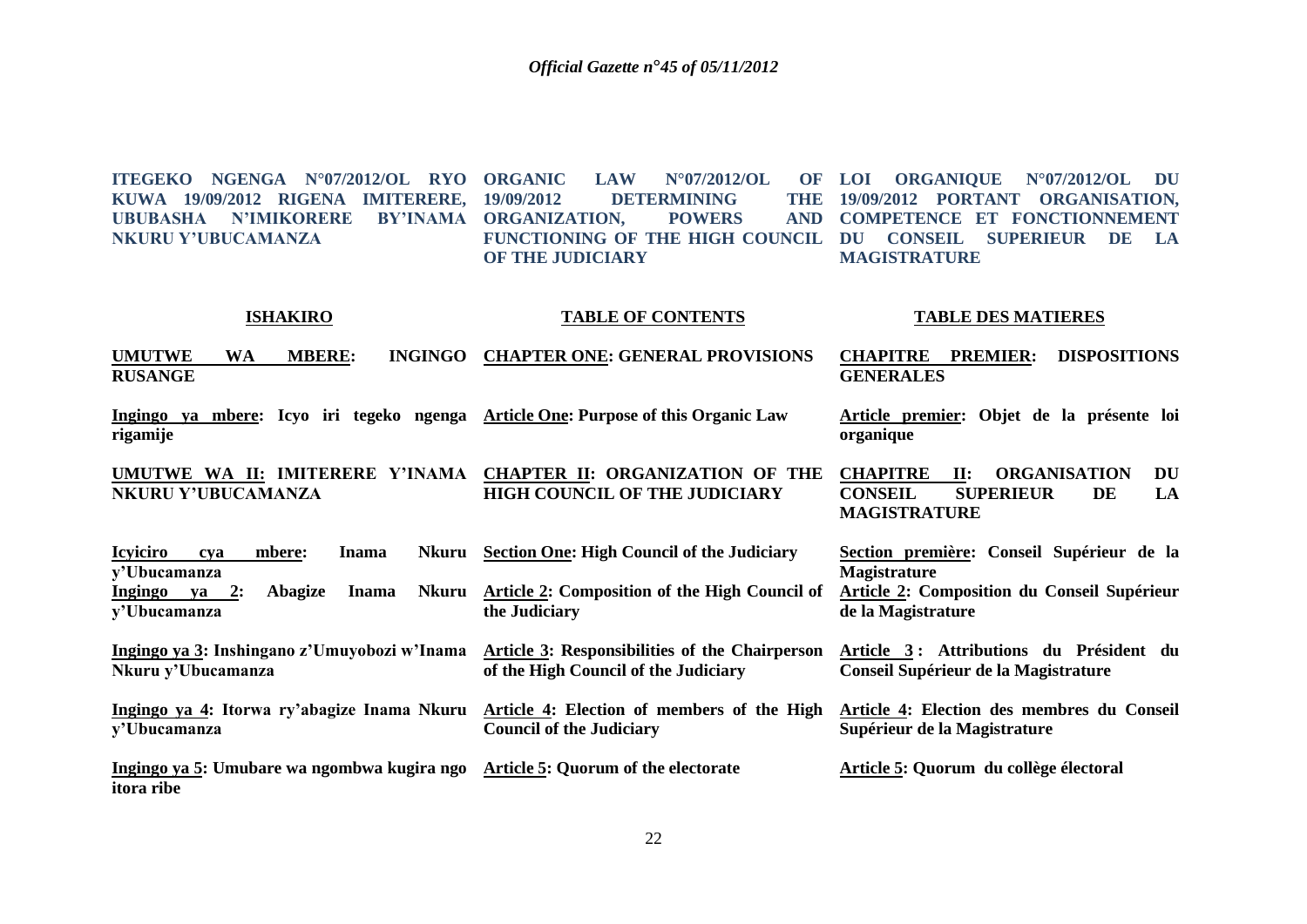| Ingingo ya 6: Manda y'abagize Inama Nkuru<br>y'Ubucamanza                                                                                                            | Article 6: Term of office of the members of the<br><b>High Council of the Judiciary</b>                                                      | Article 6: Mandat des membres du Conseil<br>Supérieur de la Magistrature                                                                   |
|----------------------------------------------------------------------------------------------------------------------------------------------------------------------|----------------------------------------------------------------------------------------------------------------------------------------------|--------------------------------------------------------------------------------------------------------------------------------------------|
| Ingingo ya 7: Kureka kuba umwe mu bagize<br>Inama Nkuru y'Ubucamanza                                                                                                 | Article 7: Ceasing to be a member of the High<br><b>Council of the Judiciary</b>                                                             | Article 7: Perte de la qualité de membre du<br>Conseil Supérieur de la Magistrature                                                        |
| <b>Nkuru</b><br>Icyiciro cya 2:<br>Inzego<br>z'Inama<br>y'Ubucamanza                                                                                                 | Section 2: Organs of the High Council of the<br><b>Judiciary</b>                                                                             | Section 2: Organes du Conseil Supérieur de la<br><b>Magistrature</b>                                                                       |
| Ingingo ya 8: Inzego                                                                                                                                                 | <b>Article 8: Organs</b>                                                                                                                     | <b>Article 8:Organes</b>                                                                                                                   |
| Ingingo ya 9: Inama Rusange                                                                                                                                          | <b>Article 9: General Assembly</b>                                                                                                           | Article 9: Assemblée Générale                                                                                                              |
| y'Inama<br>Ingingo ya 10:<br>Biro<br><b>Nkuru</b><br>y'Ubucamanza n'itorwa rya Visi Perezida<br>w'Inama Nkuru y'Ubucamanza                                           | <b>Article 10: Bureau of the High Council of the</b><br>Judiciary and election of the Vice-President of<br>the High Council of the Judiciary | Article 10: Bureau du Conseil Supérieur de la<br>Magistrature et vote du Vice-Président du<br>Conseil Supérieur de la Magistrature         |
| Ingingo ya 11: Komisiyo zihoraho z'Inama<br>Nkuru y'Ubucamanza                                                                                                       | Article 11: Permanent committees of the High<br><b>Council of the Judiciary</b>                                                              | Article 11: Commissions permanentes du<br>Conseil Supérieur de la Magistrature                                                             |
| 12:<br>Ubunyamabanga<br>Ingingo<br>va<br>Nshingwabikorwa<br>bw'Inama<br><b>Nkuru</b><br>y'Ubucamanza                                                                 | Article 12: Executive Secretariat of the High<br><b>Council of the Judiciary</b>                                                             | Article 12: Secrétariat Exécutif du Conseil<br>Supérieur de la Magistrature                                                                |
| Ingingo ya 13: Ishyirwaho ry'Umunyamabanga Article 13: Recruitment of the Executive Article 13:<br><b>Nshingwabikorwa</b><br>w'Inama<br><b>Nkuru</b><br>y'Ubucamanza | Secretary of the High Council of the Judiciary                                                                                               | Recrutement<br>Secrétaire<br>du<br>Exécutif du<br><b>Conseil</b><br>Supérieur<br>de la<br>Magistrature                                     |
| <b>UMUTWE</b><br><b>UBUBASHA</b><br><b>WA</b><br>III:<br><b>N'IMIKORERE</b><br><b>BY'INAMA</b><br><b>NKURU</b><br>Y'UBUCAMANZA                                       | <b>CHAPTER</b><br><b>POWERS</b><br>III:<br><b>AND</b><br>FUNCTIONING OF THE HIGH COUNCIL<br>OF THE JUDICIARY                                 | <b>CHAPITRE</b><br><b>COMPETENCE</b><br>III:<br>ET<br><b>FONCTIONNEMENT</b><br><b>DU</b><br><b>CONSEIL</b><br>SUPERIEUR DE LA MAGISTRATURE |
| mbere:<br>Inshingano<br>Icyiciro cya<br>z'inzego<br>z'Inama Nkuru y'Ubucamanza                                                                                       | Section One: Responsibilities of the organs of<br>the High Council of the Judiciary                                                          | Section première: Attributions des organes du<br>Conseil Supérieur de la Magistrature                                                      |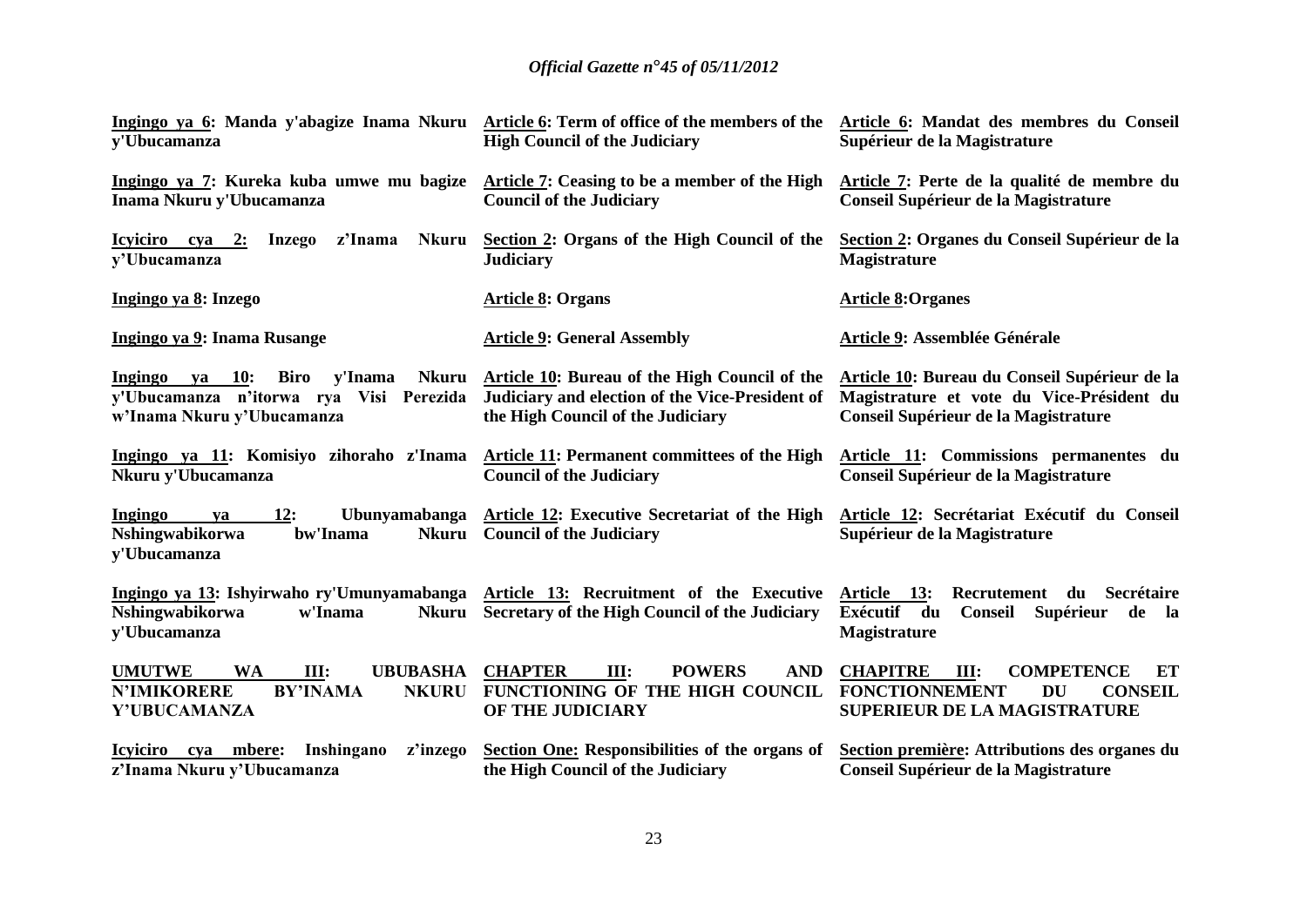| Ingingo ya 14: Inshingano z'Inama Rusange                                                                | <b>Assembly</b>                                                                                                                                                 | Article 14: Responsibilities of the General Article 14: Attributions de l'Assemblée<br>Générale                             |
|----------------------------------------------------------------------------------------------------------|-----------------------------------------------------------------------------------------------------------------------------------------------------------------|-----------------------------------------------------------------------------------------------------------------------------|
| Ingingo ya 15: Inshingano za Biro y'Inama<br>Nkuru y'Ubucamanza                                          | the High Council of the Judiciary                                                                                                                               | Article 15: Responsibilities of the Bureau of Article 15: Attributions du Bureau du Conseil<br>Supérieur de la Magistrature |
| Ingingo ya 16: Inshingano z'Ubunyamabanga<br>Nshingwabikorwa<br>bw'Inama<br><b>Nkuru</b><br>y'Ubucamanza | Article 16: Responsibilities of the Executive Article 16: Attributions du Secrétariat<br>Secretariat of the High Council of the Exécutif du<br><b>Judiciary</b> | Supérieur de la<br>Conseil<br><b>Magistrature</b>                                                                           |
| Ingingo ya 17: Inshingano za Komisiyo                                                                    | <b>Article 17: Responsibilities of the Committees</b>                                                                                                           | <b>Article 17: Attributions des Commissions</b>                                                                             |
| Icyiciro cya 2: Inama Rusange y'Inama Nkuru<br>v'Ubucamanza                                              | Section 2: General Assembly of the High<br><b>Council of the Judiciary</b>                                                                                      | Section 2: Assemblée Générale du Conseil<br>Supérieur de la Magistrature                                                    |
| Ingingo ya 18: Inama Rusange y'Inama Nkuru<br>v'Ubucamanza                                               | Article 18: General Assembly of the High<br><b>Council of the Judiciary</b>                                                                                     | Article 18: Assemblée Générale du Conseil<br>Supérieur de la Magistrature                                                   |
| Ingingo ya 19: Inama Rusange ikurikira itora<br>ry'abagize Inama Nkuru y'Ubucamanza                      | Article 19: Subsequent General Assembly to<br>election of the members of the High Council of<br>the Judiciary                                                   | Article 19: Assemblée Générale faisant suite à<br>l'élection des membres du Conseil Supérieur<br>de la Magistrature         |
| Ingingo ya 20: Ifatwa ry'ibyemezo by'Inama<br>Rusange y'Inama Nkuru y'Ubucamanza                         | Article 20: Making the decisions of the Article 20: Prise de décisions de l'Assemblée<br>General Assembly of the High Council of the<br><b>Judiciary</b>        | Générale du Conseil Supérieur de la<br><b>Magistrature</b>                                                                  |
| Ingingo ya 21: Inyandikomvugo z'Inama<br>Rusange z'Inama Nkuru y'Ubucamanza                              | <b>Article 21: Minutes of the General Assembly</b><br>of the High Council of the Judiciary                                                                      | Article 21: Procès-verbaux de l'Assemblée<br>Générale du Conseil Supérieur de la<br><b>Magistrature</b>                     |
| Ingingo ya 22: Kugira ibanga                                                                             | <b>Article 22: Confidentiality</b>                                                                                                                              | Article 22: Devoir de confidentialité                                                                                       |
| Ingingo ya 23: Ingengo y'imari y'Inama Nkuru<br>y'Ubucamanza                                             | Article 23: Budget of the High Council of the<br><b>Judiciary</b>                                                                                               | Article 23: Budget du Conseil Supérieur de la<br><b>Magistrature</b>                                                        |
| Ingingo ya 24: Ibigenerwa abitabiriye inama                                                              | <b>Article 24: Sitting allowances</b>                                                                                                                           | Article 24: Jetons de présence                                                                                              |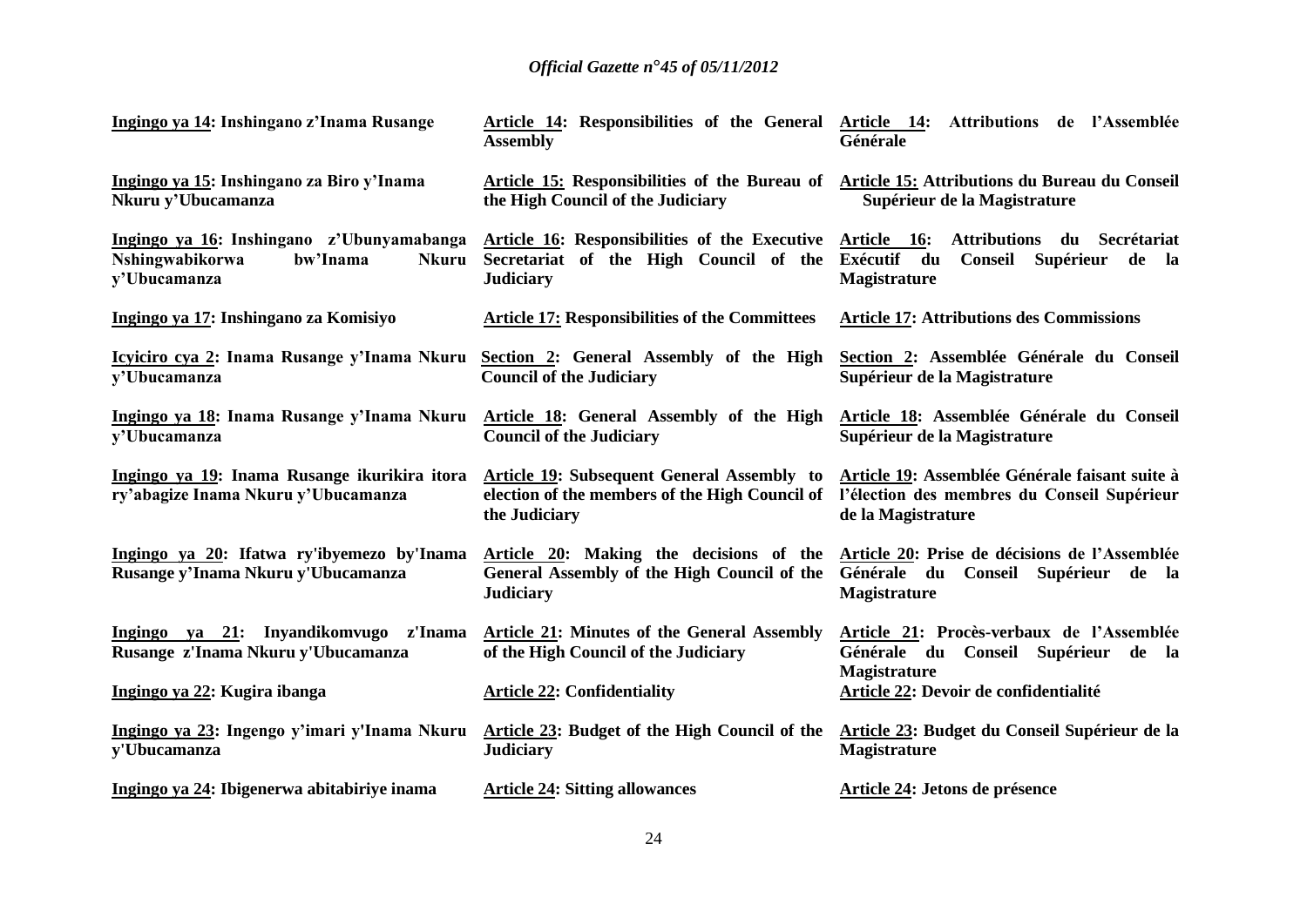| Ingingo ya 25: Amategeko ngengamikorere Article 25: Internal rules and regulations of Article 25: Règlement d'ordre intérieur du<br>y'Inama Nkuru y'Ubucamanza | the High Council of the Judiciary                                                                     | Conseil Supérieur de la Magistrature                                                                 |
|----------------------------------------------------------------------------------------------------------------------------------------------------------------|-------------------------------------------------------------------------------------------------------|------------------------------------------------------------------------------------------------------|
| UMUTWE WA IV: IMIHANGO IJYANYE<br>N'IFATWA RY'IBIHANO BYO MU RWEGO<br><b>RW'AKAZI</b>                                                                          | <b>CHAPTER</b><br><b>DISCIPLINARY</b><br>IV:<br><b>PROCEDURE</b>                                      | <b>CHAPITRE</b><br><b>PROCEDURE</b><br>IV:<br><b>DISCIPLINAIRE</b>                                   |
| Ingingo ya 26: Ibirego byo mu rwego rw'akazi                                                                                                                   | <b>Article 26: Administrative complaints</b>                                                          | <b>Article 26: Recours administratifs</b>                                                            |
| Ingingo ya 27: Ihamagarwa ry'umucamanza<br>cyangwa umwanditsi w'urukiko                                                                                        | Article 27: Summoning of a judge or a court<br>registrar                                              | Article 27: Convocation d'un juge ou d'un<br>greffier                                                |
| Ingingo ya 28: Kwitaba k'umucamanza<br>cyangwa k'umwanditsi w'urukiko                                                                                          | Article 28: Appearance of a judge or a court<br>registrar                                             | Article 28: Comparution du juge ou du<br>greffier                                                    |
| Ingingo ya 29: Gusoma raporo ku idosiye no<br>kumva abatangabuhamya                                                                                            | Article 29: Reading of charges and hearing of<br>witnesses                                            | Article 29: Lecture du rapport du dossier et<br>audition des témoins                                 |
| Ingingo ya 30: Ifatwa ry'ibyemezo mu muhezo                                                                                                                    | Article 30: Decisions taken in camera                                                                 | Article 30: Prise de décisions à huis clos                                                           |
| Ingingo ya 31: Isubirishwamo ry'icyemezo<br>cyafashwe uregwa adahari<br>Ingingo ya 32: Kumenyesha icyemezo cyafashwe                                           | Article 31: Opposition to a decision taken in<br>absentia<br>Article 32: Notification of the decision | Article 31: Opposition à la décision prise par<br>défaut<br>Article 32: Signification de la décision |
| <b>UMUTWE WA V: INGINGO ZISOZA</b>                                                                                                                             | <b>CHAPTER V: FINAL PROVISIONS</b>                                                                    | <b>CHAPITRE V: DISPOSITIONS FINALES</b>                                                              |
| Ingingo ya 33: Itegurwa, isuzumwa n'itorwa<br>ry'iri tegeko ngenga                                                                                             | Article 33: Drafting, consideration<br>and<br>adoption of this Organic Law                            | Article 33: Initiation, examen et adoption de<br>la présente loi organique                           |
| Ingingo ya 34: Ivanwaho ry'itegeko ngenga<br>n'ingingo z'amategeko zinyuranyije n'iri tegeko                                                                   | <b>Article 34: Repealing provision</b>                                                                | <b>Article 34: Disposition abrogatoire</b>                                                           |
| ngenga<br>Ingingo ya 35: Igihe iri tegeko ngenga ritangira Article 35: Commencement<br>gukurikizwa                                                             |                                                                                                       | Article 35: Entrée en vigueur                                                                        |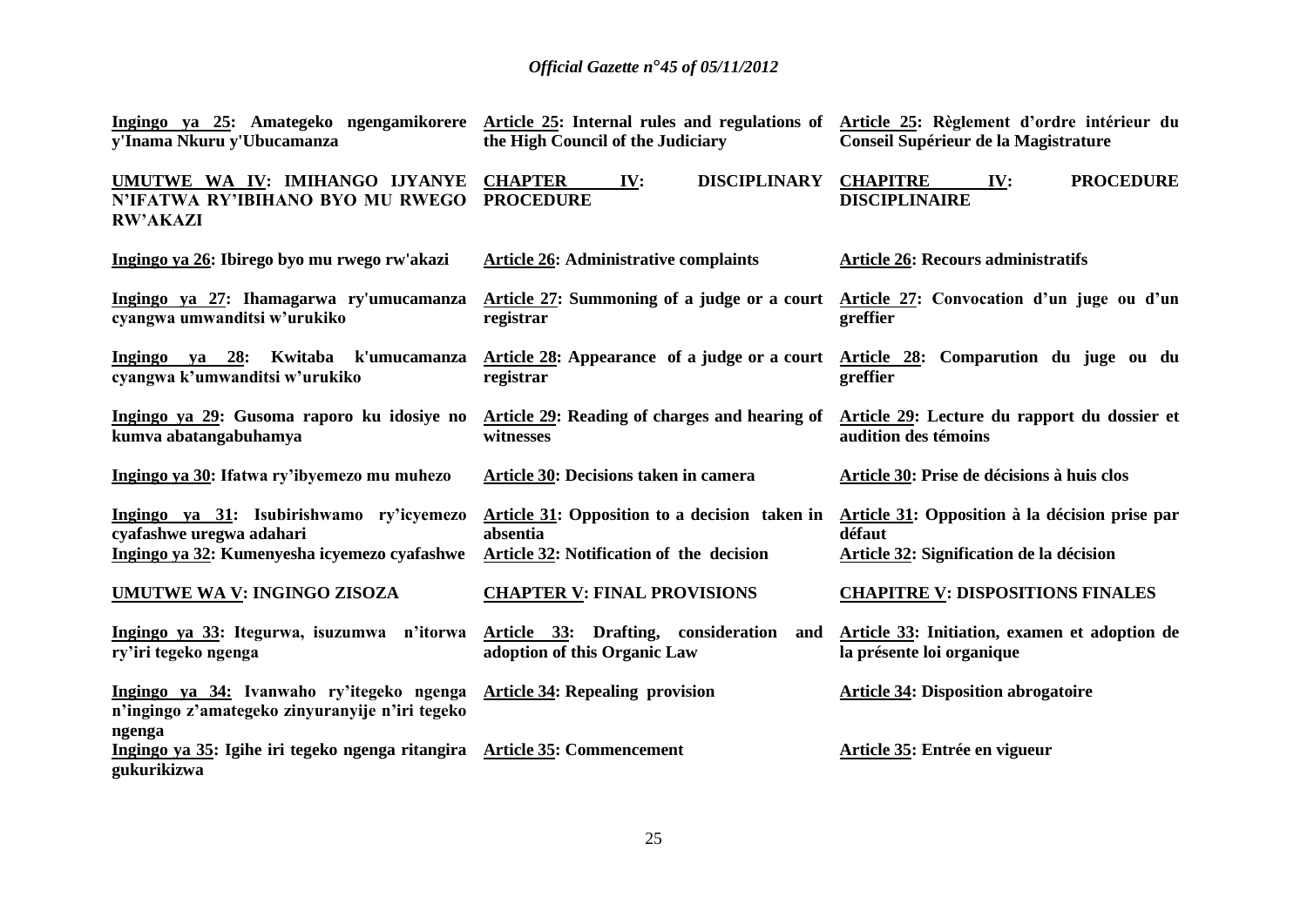| ITEGEKO NGENGA N°07/2012/OL RYO<br>KUWA 19/09/2012 RIGENA IMITERERE,<br><b>N'IMIKORERE</b><br><b>BY'INAMA</b><br><b>UBUBASHA</b><br>NKURU Y'UBUCAMANZA                                                                   | <b>ORGANIC</b><br><b>LAW</b><br>N°07/2012/OL<br>OF<br>19/09/2012<br>THE<br><b>DETERMINING</b><br><b>ORGANIZATION,</b><br><b>POWERS</b><br><b>AND</b><br>FUNCTIONING OF THE HIGH COUNCIL<br>OF THE JUDICIARY                               | <b>ORGANIQUE</b><br>$N^{\circ}07/2012/OL$<br>LOI<br>DU<br>19/09/2012 PORTANT ORGANISATION,<br><b>COMPETENCE ET FONCTIONNEMENT</b><br>DU<br><b>CONSEIL</b><br><b>SUPERIEUR</b><br><b>DE</b><br>LA<br><b>MAGISTRATURE</b> |  |  |
|--------------------------------------------------------------------------------------------------------------------------------------------------------------------------------------------------------------------------|-------------------------------------------------------------------------------------------------------------------------------------------------------------------------------------------------------------------------------------------|-------------------------------------------------------------------------------------------------------------------------------------------------------------------------------------------------------------------------|--|--|
| Twebwe, KAGAME Paul,<br>Perezida wa Repubulika;                                                                                                                                                                          | We, KAGAME Paul,<br>President of the Republic;                                                                                                                                                                                            | <b>Nous, KAGAME Paul,</b><br>Président de la République;                                                                                                                                                                |  |  |
| INTEKO ISHINGA AMATEGEKO YEMEJE,<br>NONE NATWE DUHAMIJE, DUTANGAJE<br><b>ITEGEKO NGENGA RITEYE RITYA KANDI</b><br><b>RYANDIKWA</b><br><b>DUTEGETSE</b><br>KO<br>MU<br>IGAZETI YA LETA YA REPUBULIKA Y'U<br><b>RWANDA</b> | THE PARLIAMENT HAS ADOPTED, AND LE PARLEMENT A ADOPTE ET NOUS<br>WE SANCTION, PROMULGATE<br><b>THE</b><br>FOLLOWING ORGANIC LAW,<br><b>AND</b><br>ORDER IT BE PUBLISHED IN<br>THE<br><b>OFFICIAL GAZETTE OF THE REPUBLIC</b><br>OF RWANDA | SANCTIONNONS, PROMULGUONS LA<br>LOI ORGANIQUE DONT LA TENEUR<br>SUIT ET ORDONNONS QU'ELLE SOIT<br>PUBLIEE AU JOURNAL OFFICIEL DE LA<br><b>REPUBLIQUE DU RWANDA</b>                                                      |  |  |
| <b>INTEKO ISHINGA AMATEGEKO:</b>                                                                                                                                                                                         | THE PARLIAMENT:                                                                                                                                                                                                                           | LE PARLEMENT:                                                                                                                                                                                                           |  |  |
| Umutwe w'Abadepite, mu nama yawo yo kuwa 13                                                                                                                                                                              | The Chamber of Deputies, in its session of 13                                                                                                                                                                                             | La Chambre des Députés, en sa séance du 13                                                                                                                                                                              |  |  |
| Nyakanga 2012;                                                                                                                                                                                                           | July 2012;                                                                                                                                                                                                                                | juillet 2012;                                                                                                                                                                                                           |  |  |
| Umutwe wa Sena, mu nama yawo yo kuwa 03 The Senate, in its session of 03 April 2012;<br>Mata 2012;                                                                                                                       |                                                                                                                                                                                                                                           | Le Sénat, en sa séance du 03 avril 2012;                                                                                                                                                                                |  |  |

Isubiye ku Itegeko Ngenga n° 02/2004 ryo kuwa Having reviewed Organic Law n° 02/2004 of Revu la Loi Organique n° 02/2004 du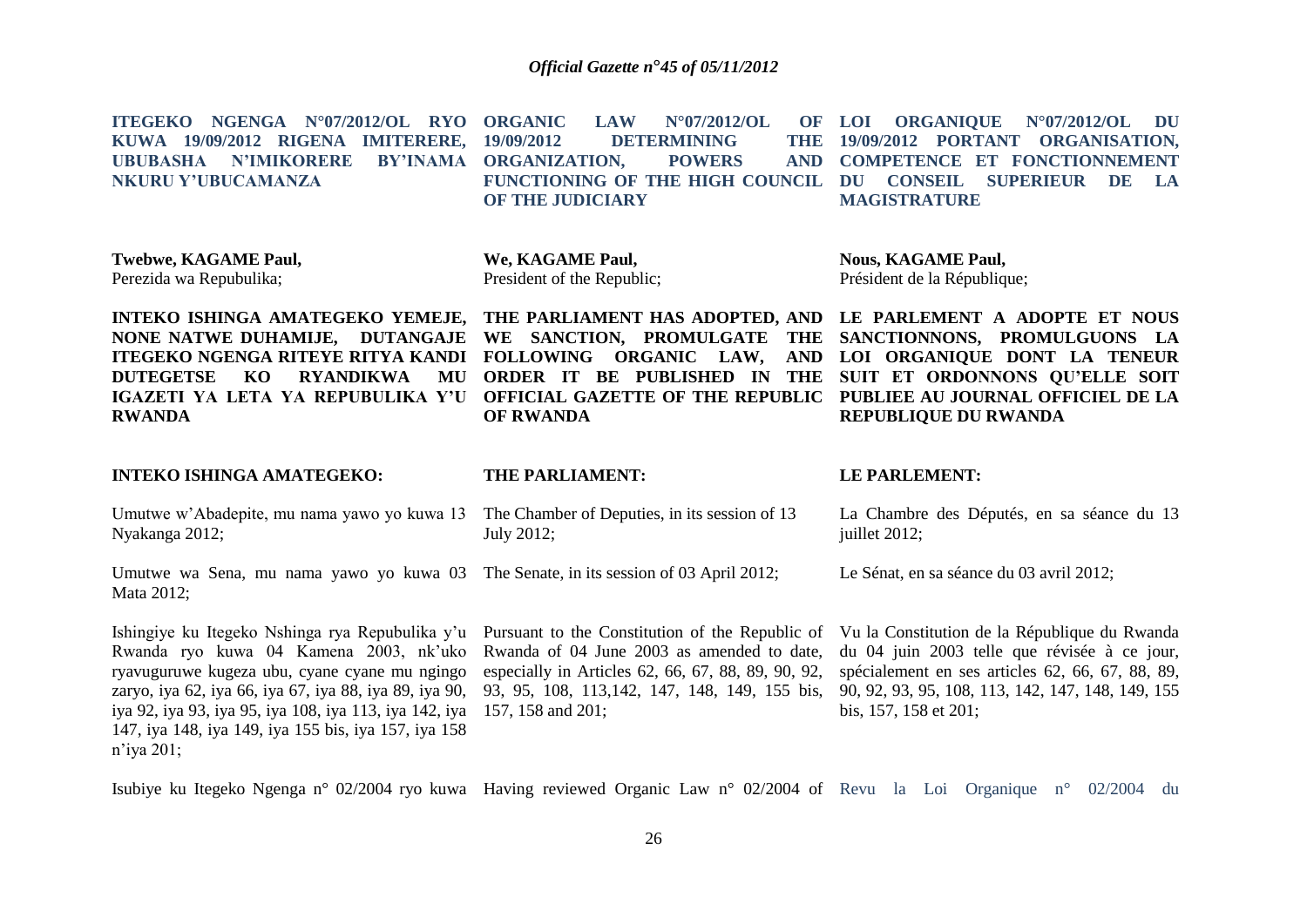| 20/03/2004 rigena imiterere, ububasha n'imikorere 20/03/2004 determining the organization, powers<br>Nkuru<br>y'Ubucamanza,<br>nk'uko<br>by'Inama<br>ryahinduwe kandi ryujujwe kugeza ubu; | and functioning of the Superior Council of the<br>Judiciary as modified and complemented to date;                                              | 20/03/2004 portant organisation, compétence et<br>fonctionnement du Conseil Supérieur de la<br>Magistrature telle que modifiée et complétée à ce<br>jour; |
|--------------------------------------------------------------------------------------------------------------------------------------------------------------------------------------------|------------------------------------------------------------------------------------------------------------------------------------------------|-----------------------------------------------------------------------------------------------------------------------------------------------------------|
| YEMEJE:                                                                                                                                                                                    | <b>ADOPTS:</b>                                                                                                                                 | <b>ADOPTE:</b>                                                                                                                                            |
| <b>UMUTWE</b><br><b>MBERE:</b><br><b>INGINGO</b><br><b>WA</b><br><b>RUSANGE</b>                                                                                                            | <b>CHAPTER ONE: GENERAL PROVISIONS</b>                                                                                                         | <b>CHAPITRE</b><br><b>PREMIER:</b><br><b>DISPOSITIONS</b><br><b>GENERALES</b>                                                                             |
| Ingingo ya mbere: Icyo iri tegeko ngenga<br>rigamije                                                                                                                                       | <b>Article One: Purpose of this Organic Law</b>                                                                                                | Article premier: Objet de la présente loi<br>organique                                                                                                    |
| Iri tegeko ngenga rigena imiterere, ububasha<br>n'imikorere by'Inama Nkuru y'Ubucamanza.                                                                                                   | This Organic Law determines the organization,<br>powers and functioning of the High Council of<br>the Judiciary.                               | La présente loi organique porte organisation,<br>compétence et fonctionnement du Conseil<br>Supérieur de la Magistrature.                                 |
| UMUTWE WA II: IMITERERE Y'INAMA<br>NKURU Y'UBUCAMANZA                                                                                                                                      | CHAPTER II: ORGANIZATION OF THE<br><b>HIGH COUNCIL OF THE JUDICIARY</b>                                                                        | <b>CHAPITRE</b><br><b>ORGANISATION</b><br>$\mathbf{II}$ :<br>DU<br><b>CONSEIL</b><br><b>SUPERIEUR</b><br>LA<br>DE<br><b>MAGISTRATURE</b>                  |
| <b>Icyiciro</b><br><b>Inama</b><br>Nkuru<br>mbere:<br>cva<br>y'Ubucamanza                                                                                                                  | <b>Section One: High Council of the Judiciary</b>                                                                                              | Section première: Conseil Supérieur de la<br><b>Magistrature</b>                                                                                          |
| Ingingo ya $2$ :<br><b>Abagize</b><br><b>Inama</b><br>Nkuru<br>y'Ubucamanza                                                                                                                | <b>Article 2: Composition of the High Council of</b><br>the Judiciary                                                                          | Article 2: Composition du Conseil Supérieur<br>de la Magistrature                                                                                         |
| Nkuru<br>y'Ubucamanza<br>n'aba<br>igizwe<br>Inama<br>bakurikira:                                                                                                                           | The High Council of the Judiciary shall be<br>composed of the following members:                                                               | Le Conseil Supérieur de la Magistrature est<br>composé des membres suivants :                                                                             |
| 1° Perezida w'Urukiko rw'Ikirenga, ari na we<br>ushinzwe kuyiyobora;<br>2° Visi Perezida w'Urukiko rw'Ikirenga;                                                                            | $1^{\circ}$<br>the President of the Supreme Court, who<br>shall be the Chairperson;<br>$2^{\circ}$<br>the Vice-President of the Supreme Court; | le Président de la Cour Suprême, qui en est<br>$1^{\circ}$<br>le Président;<br>$2^{\circ}$<br>le Vice-Président de la Cour Suprême;                       |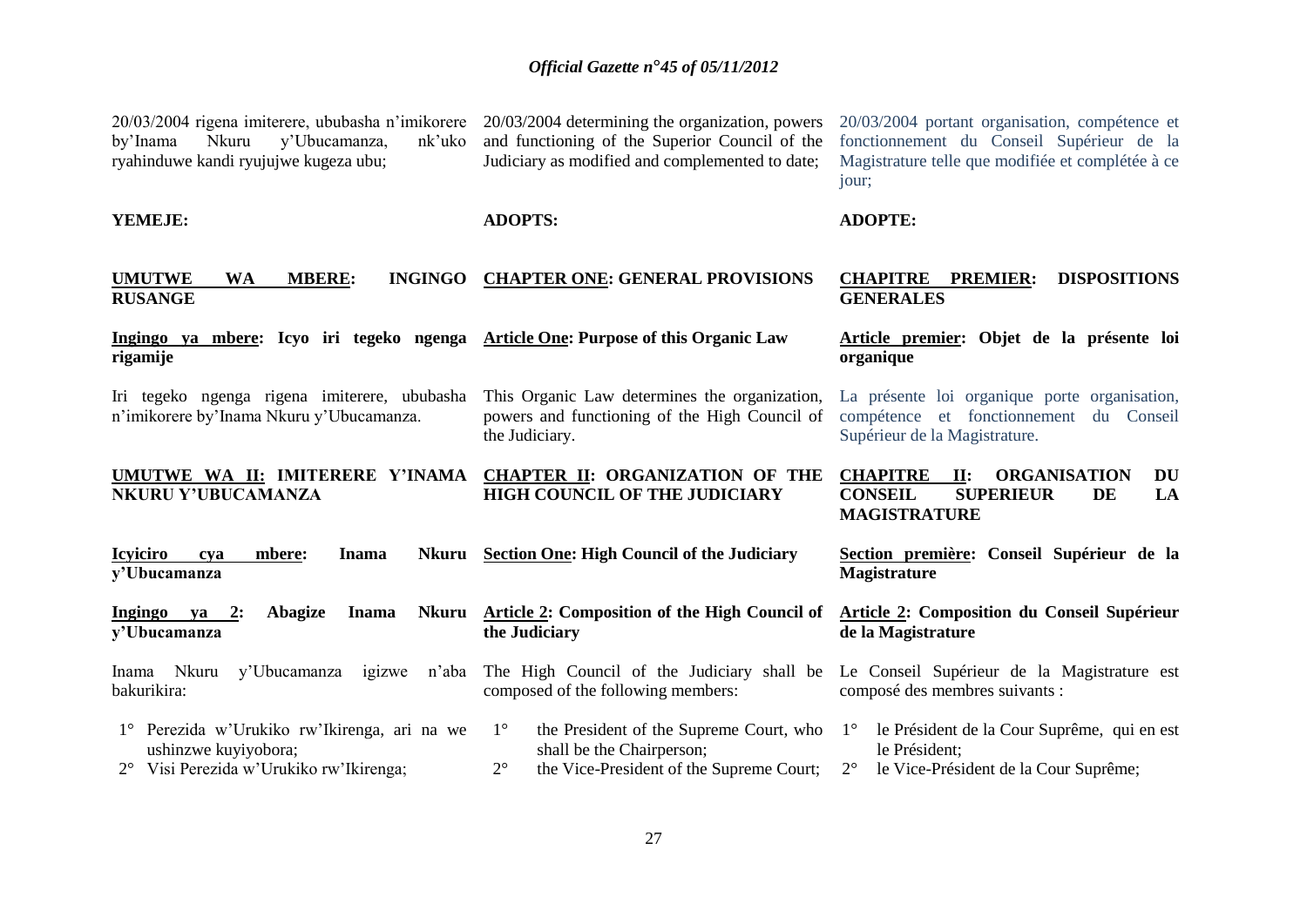| $3^\circ$   | Rukiko<br>Umucamanza<br>(1)<br>umwe<br>mu<br>rw'Ikirenga utorwa na bagenzi be;                                                    | $3^\circ$    | one (1) Judge from the Supreme Court $3^{\circ}$<br>elected by his /her peers;                                                     |              | un (1) Juge de la Cour Suprême élu par ses<br>pairs;                                                                               |
|-------------|-----------------------------------------------------------------------------------------------------------------------------------|--------------|------------------------------------------------------------------------------------------------------------------------------------|--------------|------------------------------------------------------------------------------------------------------------------------------------|
|             | 4° Perezida w'Urukiko Rukuru;                                                                                                     | $4^{\circ}$  | the President of the High Court;                                                                                                   | $4^{\circ}$  | le Président de la Haute Cour;                                                                                                     |
|             | 5° Perezida w'Urukiko Rukuru rw'Ubucuruzi;                                                                                        | $5^{\circ}$  | the President of the Commercial High<br>Court:                                                                                     | $5^\circ$    | le Président de la Haute Cour de<br>Commerce;                                                                                      |
| $6^{\circ}$ | Umunyamabanga Nshingwabikorwa w'Inama<br>Nkuru y'Ubucamanza;                                                                      | $6^{\circ}$  | the Executive Secretary of the High<br>Council of the Judiciary;                                                                   | $6^{\circ}$  | le Secrétaire Exécutif du Haut Conseil de la<br>Magistrature;                                                                      |
|             | Umucamanza umwe (1) wo mu Rukiko<br>Rukuru utorwa na bagenzi be;                                                                  | $7^\circ$    | one (1) Judge from the High Court $7^{\circ}$<br>elected by his/her peers;                                                         |              | un (1) Juge de la Haute Cour élu par ses<br>pairs;                                                                                 |
| $8^{\circ}$ | Umucamanza umwe (1) wo mu Rukiko<br>Rukuru rw'Ubucuruzi utorwa na bagenzi be;                                                     | $8^{\circ}$  | one (1) Judge from the Commercial High<br>Court elected by his/her peers;                                                          | $8^{\circ}$  | un (1) Juge de la Haute Cour de Commerce<br>élu par ses pairs;                                                                     |
|             | 9° Umucamanza umwe (1) uhagarariye abo mu<br>nkiko z'ubucuruzi utorwa na bagenzi be;                                              | $9^{\circ}$  | one (1) Judge from Commercial Courts<br>elected by his/her peers to represent<br>them;                                             | $9^{\circ}$  | Juge représentant ceux des<br>(1)<br>un<br>Tribunaux de Commerce élu par ses pairs;                                                |
|             | 10° Abacamanza batanu (5) bahagarariye abo mu<br>Nkiko Zisumbuye batorwa na bagenzi babo;                                         | $10^{\circ}$ | five (5) Judges from Intermediate Courts<br>elected by their peers to represent them;                                              |              | $10^{\circ}$ cinq (5) Juges représentant ceux des<br>Tribunaux de Grande Instance élus par<br>leurs pairs;                         |
|             | 11° Abacamanza batanu (5) bahagarariye abo mu<br>Nkiko z'Ibanze batorwa na bagenzi babo;                                          | $11^{\circ}$ | five (5) Judges from Primary Courts<br>elected by their peers to represent them;                                                   |              | $11^{\circ}$ cinq (5) Juges représentant ceux des<br>Tribunaux de Base élus par leurs pairs;                                       |
|             | 12° Umucamanza umwe (1) wo mu nkiko za<br>gisirikare<br>utorwa<br>be<br>bagenzi<br>na<br>b'abacamanza;                            | $12^{\circ}$ | one (1) Judge from Military Courts<br>elected by his/her peers;                                                                    | $12^{\circ}$ | un (1) Juge des Juridictions militaires élu<br>par ses pairs;                                                                      |
|             | babiri<br>13° Abayobozi<br>(2)<br>b'Amashami<br>y'Amategeko muri Kaminuza no mu mashuri<br>makuru yemewe batorwa na bagenzi babo; | $13^{\circ}$ | two (2) Deans of the Faculties of Law of<br>recognized universities and institutions of<br>higher learning elected by their peers; | $13^{\circ}$ | deux (2) Doyens des Facultés de Droit des<br>Universités et institutions d'enseignement<br>supérieur agréées élus par leurs pairs; |
|             | 14° Avoka umwe (1) uhagarariye abagize<br>Urugaga rw'Abavoka utorwa na bagenzi be;                                                | $14^{\circ}$ | one (1) member of the Bar Association<br>elected by his/her peers to represent<br>them;                                            | $14^{\circ}$ | un (1) représentant des membres de l'Ordre<br>des Avocats élu par ses pairs;                                                       |
|             | $15^{\circ}$ umuntu umwe $(1)$ uhagarariye Minisiteri<br>y'Ubutabera ugenwa na Minisitiri ufite<br>ubutabera mu nshingano ze;     | $15^{\circ}$ | one (1) representative of the Ministry of<br>Justice appointed by the Minister in<br>charge of justice;                            |              | 15° Un (1) représentant du Ministère de la<br>Justice désigné par le Ministre ayant la<br>justice dans ses attributions;           |
|             |                                                                                                                                   |              |                                                                                                                                    |              |                                                                                                                                    |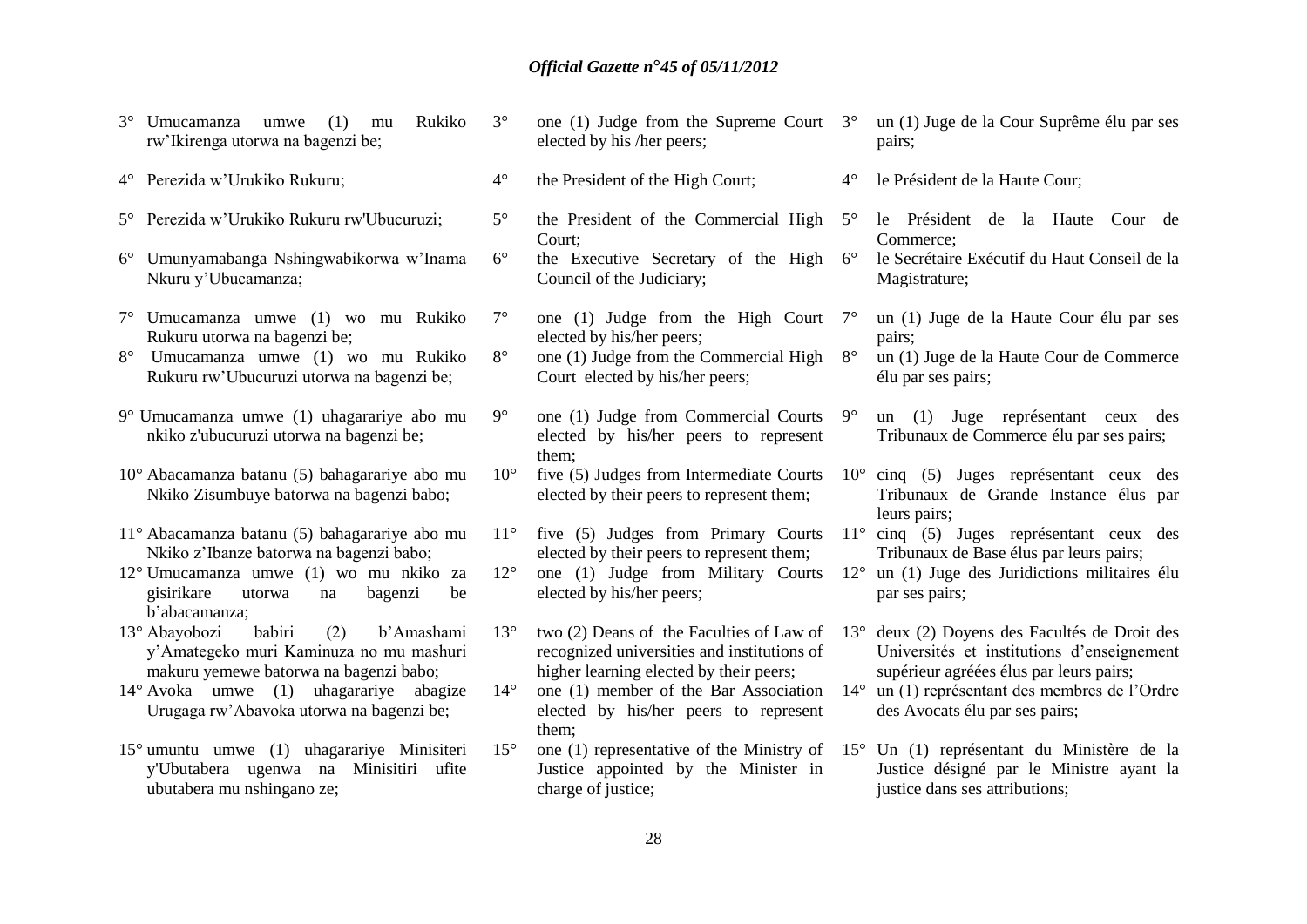- 16° Perezida wa Komisiyo y'Igihugu y'Uburenganzira bwa Muntu;
- 17° Umuvunyi Mukuru;
- 18° Umwanditsi w'urukiko umwe (1) uhagarariye abanditsi bo mu nkiko zisanzwe utorwa na bagenzi be;
- 19° Umwanditsi w'urukiko umwe (1) uhagarariye abanditsi bo mu nkiko z'Ubucuruzi utorwa na bagenzi be.

#### **Ingingo ya 3: Inshingano z'Umuyobozi w'Inama Nkuru y'Ubucamanza**

Perezida w'Urukiko rw'Ikirenga ni we muyobozi w'Inama Nkuru y'Ubucamanza. Ashinzwe muri rusange ibijyanye n'imikorere y'Inama Nkuru y'Ubucamanza.

By'umwihariko ashinzwe:

- 1° guhagararira Inama Nkuru y'Ubucamanza imbere y'amategeko;
- 2° gutumiza no kuyobora inama z'Inama Nkuru y'Ubucamanza;
- 3° kuyobora amatora y'abacamanza n'abanditsi b'inkiko biyamamariza kujya mu Nama Nkuru y'Ubucamanza, uretse abo mu nkiko za gisirikare;
- 4° gushyira umukono ku byemezo byafashwe n'Inama Nkuru y'Ubucamanza no ku mategeko ngengamikorere yayo.
- $16^\circ$  the President of the Commission of Human Rights;
- 17<sup>°</sup> the Ombudsman:
- 18° one (1) Court registrar representing Ordinary Courts registrars elected by his/her peers;
- 19° one (1) Court registrar representing Commercial Courts registrars elected by his/her peers.

#### **Article 3: Responsibilities of the Chairperson of the High Council of the Judiciary**

The President of the Supreme Court shall be the Chairperson of the High Council of the Judiciary. He/she shall be responsible for the functioning of the High Council of the Judiciary.

He/she shall be particularly responsible for the Il est particulièrement chargé de ce qui suit: following:

- 1° to legally represent the High Council of the Judiciary;
- 2° to convene and chair meetings of the High Council of the Judiciary;
- 3° to conduct elections of judges and court registrars running for membership in the High Council of the Judiciary, apart from those from military courts;
- 4° to sign on decisions made by the High Council of the Judiciary and its internal rules and regulations.
- National 16° le Président de la Commission Nationale des Droits de la Personne;
	- 17° l'Ombudsman;
	- 18° un (1) greffier représentant les greffiers des juridictions ordinaires élu par ses pairs;
	- 19° un (1) greffier représentant les greffiers des juridictions de Commerce élu par ses pairs.

#### **Article 3: Attributions du Président du Conseil Supérieur de la Magistrature**

Le Président de la Cour Suprême est le Président du Conseil Supérieur de la Magistrature. Il est principalement chargé du fonctionnement du Conseil Supérieur de la Magistrature.

- 1° représenter légalement le Conseil Supérieur de la Magistrature ;
- 2° convoquer et diriger les réunions du Conseil Supérieur de la Magistrature;
- 3° conduire les élections des juges et greffiers candidats membres du Conseil Supérieur de la Magistrature, excepté ceux issus des juridictions militaires;
- 4° apposer sa signature sur les décisions prises par le Conseil Supérieur de la Magistrature et son règlement d'ordre intérieur.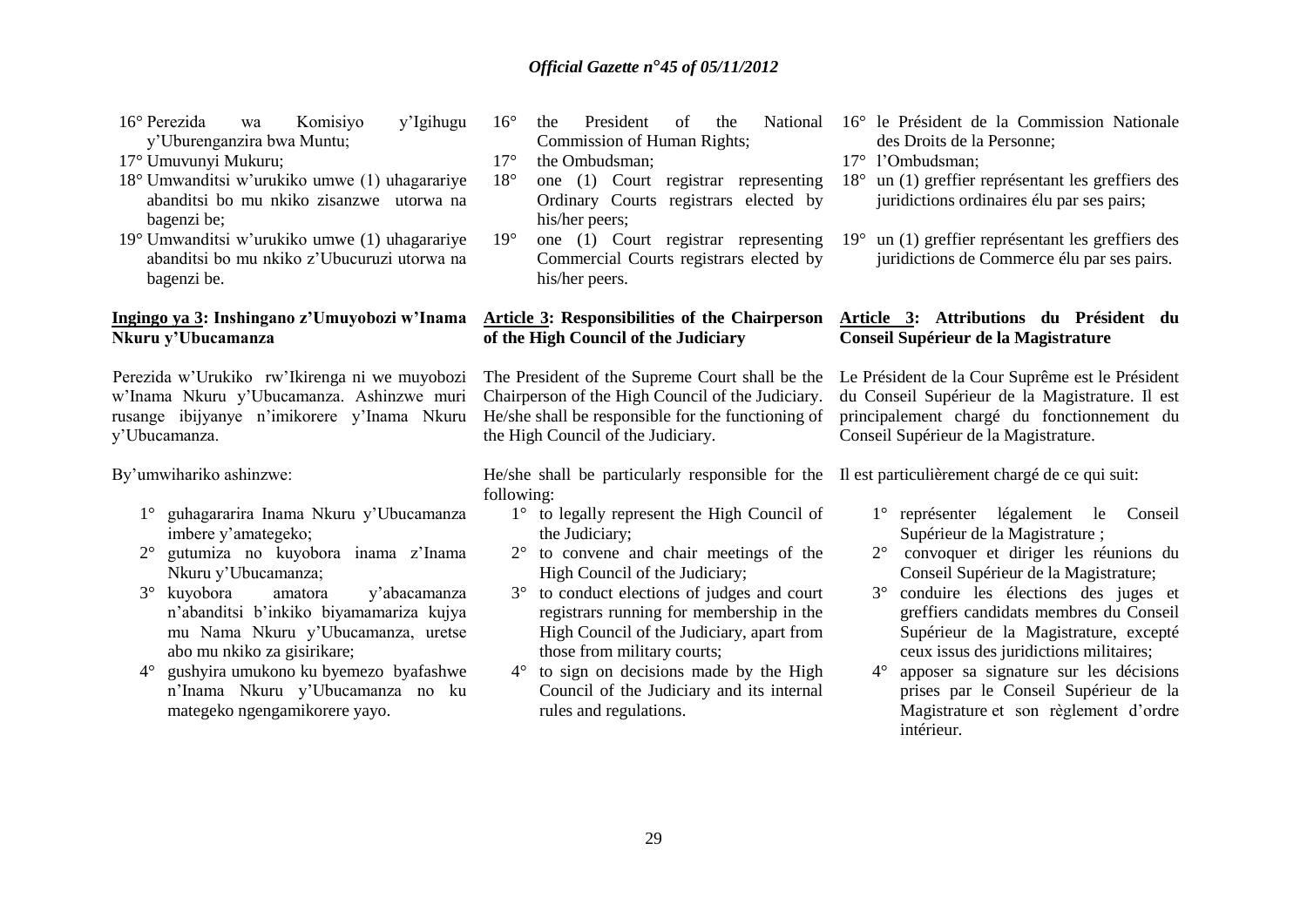## **y'Ubucamanza**

Uretse Perezida w'Urukiko rw'Ikirenga, Visi Except the President of the Supreme Court, the Al'exception du Président de la Cour Suprême, Perezida w'Urukiko rw'Ikirenga, w'Urukiko Rukuru, uw'Urukiko rw'Ubucuruzi, m<sup>'</sup>Umunyamabanga Nshingwabikorwa w'Inama Nkuru y'Ubucamanza, abagize Inama Nkuru y'Ubucamanza b'abacamanza n'abanditsi b'inkiko batorwa na Council of the Judiciary shall be elected by their bagenzi babo bakora mu Nkiko zimwe.

Abiyamamaza babimenyesha mu Ubunyamabanga Nshingwabikorwa bw'Inama Nkuru y'Ubucamanza hasigaye nibura ukwezi kumwe (1) kugira ngo amatora abe.

Uwiyamamaje wese agomba kuba amaze nibura imyaka itanu (5) akora mu byerekeye amategeko. Amatora ategurwa n'Ubunyamabanga Nshingwabikorwa akayoborwa na Perezida Secretariat and administered by President of the Exécutif et conduites par le Président du Conseil w'Inama Nkuru y'Ubucamanza.

Icyakora, amatora y'abagize Inama Nkuru However, the Minister in charge of education y'Ubucamanza bavugwa mu ngingo ya 2, agace ka 13° y'iri tegeko ngenga, ategurwa akanayoborwa na Minisitiri ufite amashuri makuru mu nshingano ze, bisabwe na Perezida w'Urukiko rw'Ikirenga.

Amatora y'uhagarariye Urugaga rw'abavoka ategurwa kandi akayoborwa n'Umukuru w'urwo rugaga, abisabwe na Perezida w'Urukiko President of the Bar Association upon request by demande du Président de la Cour Suprême.rw'Ikirenga.

#### **Ingingo ya 4: Itorwa ry'abagize Inama Nkuru Article 4: Election of members of the High Article 4: Election des membres du Conseil Council of the Judiciary**

Perezida Vice President of the Supreme Court, the Rukuru President of the High Court, the President of the Commercial High Court and the Executive Secretary of the High Council of the Judiciary, Judges and court registrars members of the High peers from the courts of the same level.

> of the High Council of the Judiciary in writing of their intention at least one (1) month before the elections.

least five (5) years in the legal profession. Elections shall be organized by the Executive High Council of the Judiciary.

shall organize and conduct the election of members under Article 2, Sub-Paragraph 13**°** of this Organic Law**,** upon request by the President of the Supreme Court.

The election of the representative of the Bar L'élection du représentant de l'ordre des avocats Association is organized and administered by the the President of the Supreme Court.

# **Supérieur de la Magistrature**

du Vice-Président de la Cour Suprême, du Président de la Haute Cour, du Président de la Haute Cour de Commerce et du Secrétaire Exécutif du Conseil Supérieur de la Magistrature, les juges et greffiers membres du Conseil Supérieur de la Magistrature sont élus par leurs pairs du même degré de juridiction.

Candidates shall inform the Executive Secretariat Les intéressés présentent leurs candidatures par écrit au Secrétariat Exécutif du Conseil Supérieur de la Magistrature au moins un (1) mois avant les élections.

Any candidate must have an experience of at Tout candidat doit justifier d'une expérience d'au moins cinq (5) ans dans le domaine du droit. Les élections sont préparées par le Secrétariat Supérieur de la Magistrature.

> Toutefois, l'élection des membres du Conseil Supérieur de la Magistrature cités à l'article 2, point 13° de la présente loi organique est préparée et conduite par le Ministre ayant l'éducation dans ses attributions sur demande du Président de la Cour Suprême.

> est préparée et conduite par le Bâtonnier sur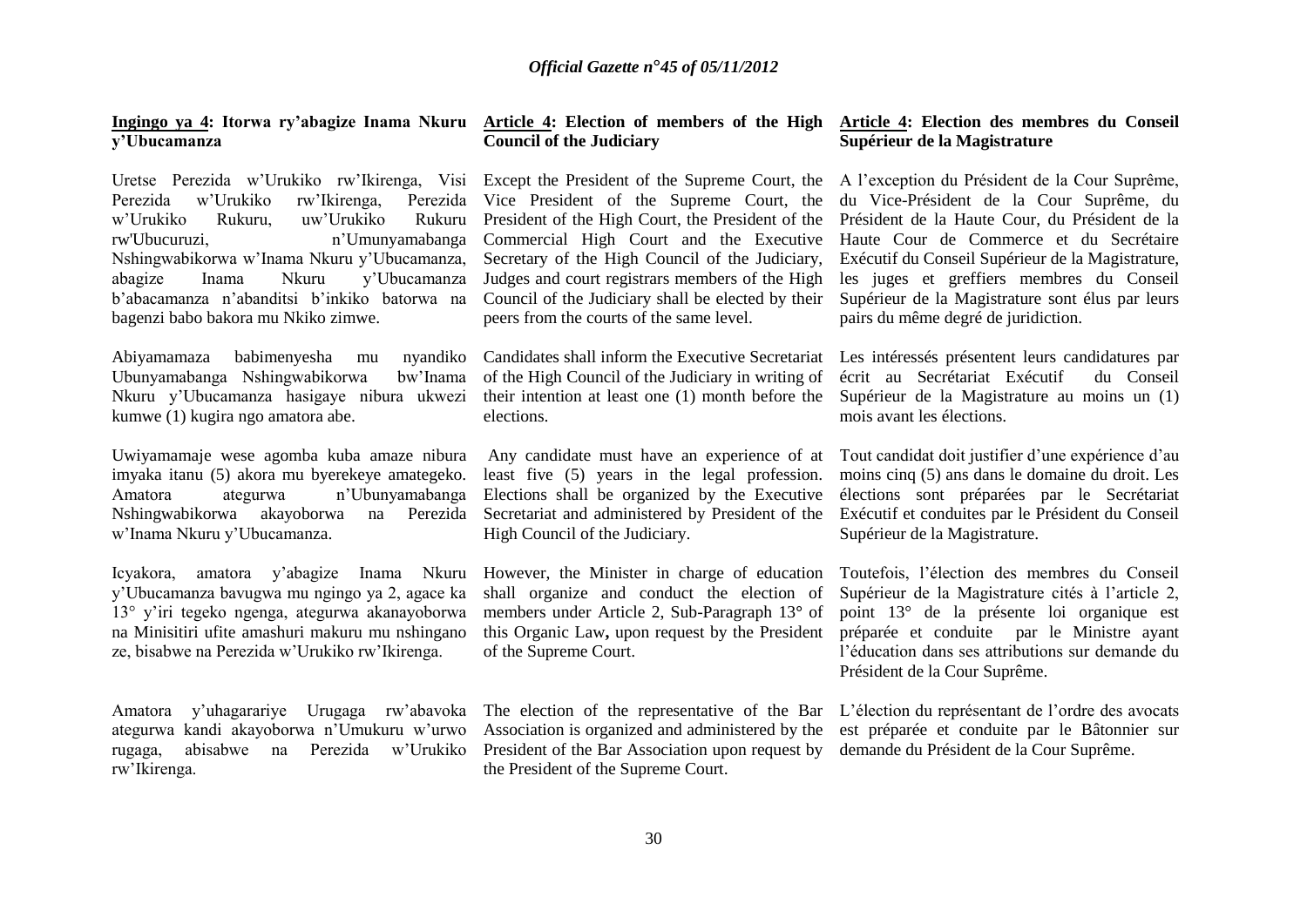| Ingingo ya 5: Umubare wa ngombwa kugira ngo Article 5: Quorum of the electorate<br>itora ribe                                                                                                                                                                        |                                                                                                                                                                                                                                                                                         | Article 5: Quorum du collège électoral                                                                                                                                                                                                                                                                                  |
|----------------------------------------------------------------------------------------------------------------------------------------------------------------------------------------------------------------------------------------------------------------------|-----------------------------------------------------------------------------------------------------------------------------------------------------------------------------------------------------------------------------------------------------------------------------------------|-------------------------------------------------------------------------------------------------------------------------------------------------------------------------------------------------------------------------------------------------------------------------------------------------------------------------|
| Ku bagize Inama Nkuru y'Ubucamanza batorwa,<br>amatora aba ari uko hari nibura bitatu bya kane (3/4)<br>by'abagize inteko itora. Batorwa ku bwiganze<br>burunduye bw'amajwi y'abahari. Amatora akorwa<br>mu ibanga.                                                  | The quorum for election of the elected members<br>of the High Council of the Judiciary shall be<br>three quarters $(3/4)$ of the electorate. The election<br>shall be absolute majority vote of the members<br>present and shall be by secret ballot.                                   | Pour les membres du Conseil Supérieur de la<br>Magistrature qui sont élus, les élections ne<br>peuvent valablement avoir lieu que si les trois<br>quarts (3/4) des membres du collège électoral sont<br>présents. L'élection a lieu à la majorité absolue<br>des membres présents. Le vote a lieu au scrutin<br>secret. |
| Ingingo ya 6: Manda y'abagize Inama Nkuru<br>y'Ubucamanza                                                                                                                                                                                                            | Article 6: Term of office of the members of the<br><b>High Council of the Judiciary</b>                                                                                                                                                                                                 | Article 6: Mandat des membres du Conseil<br>Supérieur de la Magistrature                                                                                                                                                                                                                                                |
| Abagize Inama Nkuru y'Ubucamanza batorwa,<br>batorerwa manda y'imyaka ine (4). Ntibashobora<br>gutorwa inshuro zirenze ebyiri (2) zikurikiranye.                                                                                                                     | The term of office of the elected members of the<br>High Council of the Judiciary shall be four (4)<br>years. The elected members shall not hold office<br>for more than two (2) consecutive terms of<br>office.                                                                        | Les membres élus du Conseil Supérieur de la<br>Magistrature ont un mandat de quatre (4) ans. Ils<br>ne peuvent exercer plus de deux (2) mandats<br>successifs.                                                                                                                                                          |
| Ingingo ya 7: Kureka kuba umwe mu bagize<br>Inama Nkuru y'Ubucamanza                                                                                                                                                                                                 | Article 7: Ceasing to be a member of the High<br><b>Council of the Judiciary</b>                                                                                                                                                                                                        | Article 7: Perte de la qualité de membre du<br>Conseil Supérieur de la Magistrature                                                                                                                                                                                                                                     |
| Iyo umwe mu bagize Inama Nkuru y'Ubucamanza<br>ayivuyemo igihe cya manda yatorewe gisigaye<br>kingana nibura n'amezi atandatu (6), hakoreshwa<br>irindi tora mu minsi mirongo itatu (30) ibarwa<br>y'iyakirwa<br>ry'ibaruwa<br>uhereye ku<br>itariki<br>ibimenyesha. | In case a member of the High Council of the<br>Judiciary ceases to be a member at least six (6)<br>months before the expiry of his/her term of<br>office, new elections shall be held within a<br>period of thirty (30) days from the date of receipt<br>of the letter of notification. | Lorsqu'un des membres du Conseil Supérieur de<br>la Magistrature cesse d'en faire partie six (6)<br>mois au moins avant l'expiration de son mandat,<br>il est procédé à de nouvelles élections dans un<br>délai de trente (30) jours à compter de la<br>réception de la lettre de notification.                         |
| n'Ubunyamabanga<br>menyesha<br>rikorwa<br><b>Iryo</b><br>Nshingwabikorwa<br>bw'Inama<br>Nkuru<br>y'Ubucamanza.                                                                                                                                                       | The notification shall be made by the Executive<br>Secretariat of the High Council of the Judiciary.                                                                                                                                                                                    | La notification est faite par le Secrétariat<br>Exécutif du Conseil Supérieur de la Magistrature.                                                                                                                                                                                                                       |

Uwatorewe uwo mwanya arangiza igihe gisigaye The person elected to hold such an office shall La personne élue achève le mandat de son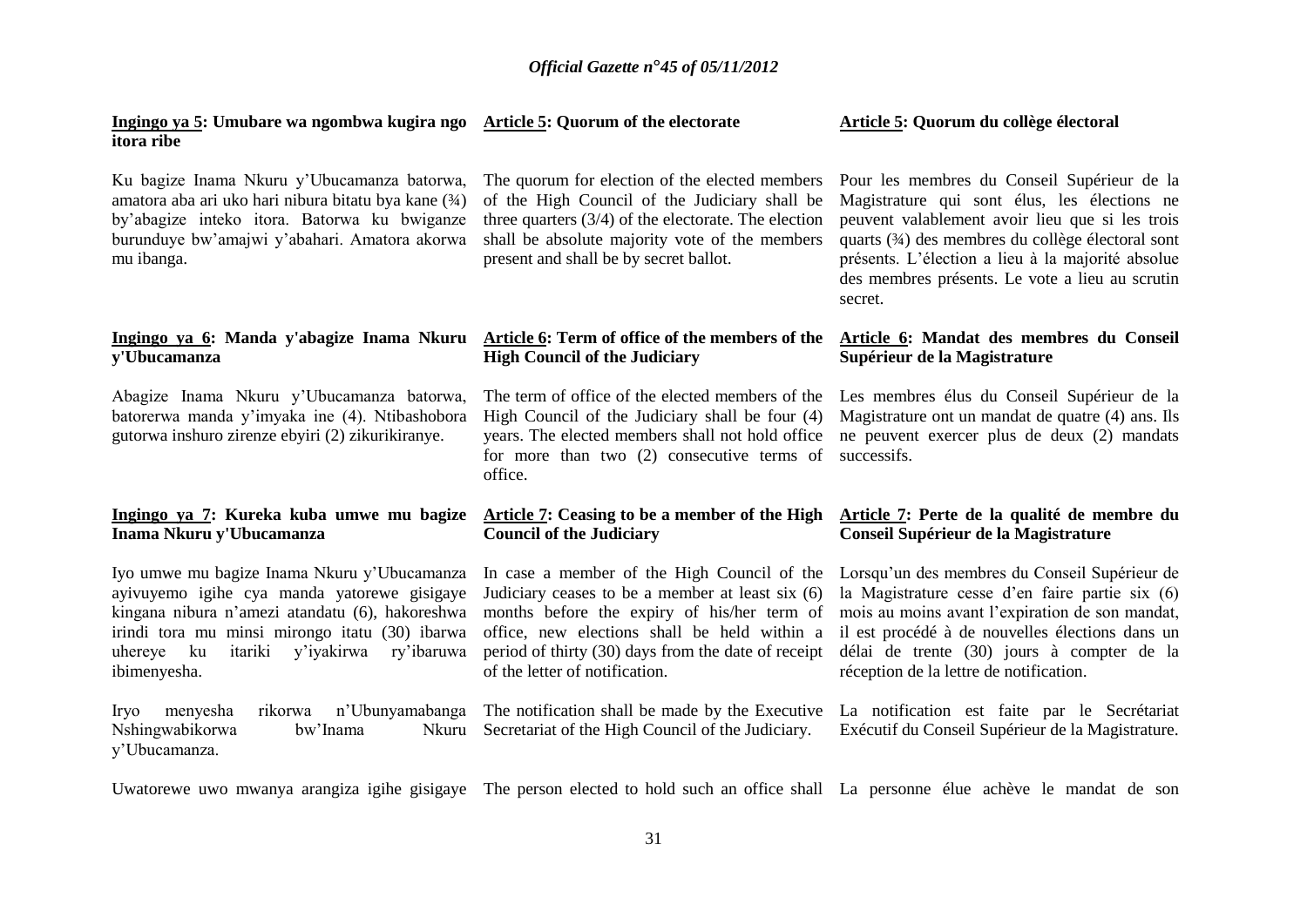| cya manda y'uwo asimbuye.                                                       | serve for the remainder of the predecessor's term prédécesseur.<br>of office.                                  |                                                                                                                       |
|---------------------------------------------------------------------------------|----------------------------------------------------------------------------------------------------------------|-----------------------------------------------------------------------------------------------------------------------|
| z'Inama<br>Icyiciro cya<br>Nkuru<br>2:<br><b>Inzego</b><br>y'Ubucamanza         | Section 2: Organs of the High Council of the<br><b>Judiciary</b>                                               | Section 2: Organes du Conseil Supérieur de la<br><b>Magistrature</b>                                                  |
| Ingingo ya 8: Inzego                                                            | <b>Article 8: Organs</b>                                                                                       | <b>Article 8: Organes</b>                                                                                             |
| Inama Nkuru y'Ubucamanza igizwe n'inzego<br>zikurikira:                         | The High Council of the Judiciary consists of the Le Conseil Superieur de la Magistrature<br>following organs: | comprend les organes ci-après:                                                                                        |
| Inama Rusange;                                                                  | 1° the General Assembly;                                                                                       | 1° l'Assemblée Générale;                                                                                              |
| $2^{\circ}$<br>Biro;                                                            | the Bureau;<br>$2^{\circ}$                                                                                     | $2^{\circ}$ le Bureau;                                                                                                |
| $3^\circ$<br>Komisiyo zihoraho;                                                 | permanent committees;<br>$3^{\circ}$                                                                           | $3^{\circ}$ les commissions permanentes ;                                                                             |
| Ubunyamabanga<br>Nshingwabikorwa<br>$4^{\circ}$<br>bw'Inama Nkuru y'Ubucamanza. | 4° Executive Secretariat of<br>the<br>High<br>Council of the Judiciary.                                        | le Secrétariat Exécutif du<br>$4^{\circ}$<br>Conseil<br>Supérieur de la Magistrature.                                 |
| Ingingo ya 9: Inama Rusange                                                     | <b>Article 9: General Assembly</b>                                                                             | Article 9: Assemblée Générale                                                                                         |
| Inama Rusange ni rwo rwego rw'ikirenga<br>rw'Inama Nkuru y'Ubucamanza.          | The General Assembly shall be the supreme<br>Organ of the High Council of the Judiciary.                       | L'Assemblée Générale est l'organe suprême du<br>Conseil Supérieur de la Magistrature.                                 |
| Inama Rusange igizwe n'abagize Inama Nkuru<br>y'Ubucamanza bose.                | The General Assembly shall be comprised of all<br>members of the High Council of the Judiciary.                | L'Assemblée Générale<br>comprend<br>tous<br>les<br>Conseil<br>Supérieur<br>membres<br>du<br>de<br>la<br>Magistrature. |
| Inama Nkuru y'Ubucamanza iterana mu nama<br>rusange.                            | The High Council of the Judiciary shall meet in a<br>General Assembly.                                         | Le Conseil Supérieur de la Magistrature se réunit<br>en Assemblée Générale.                                           |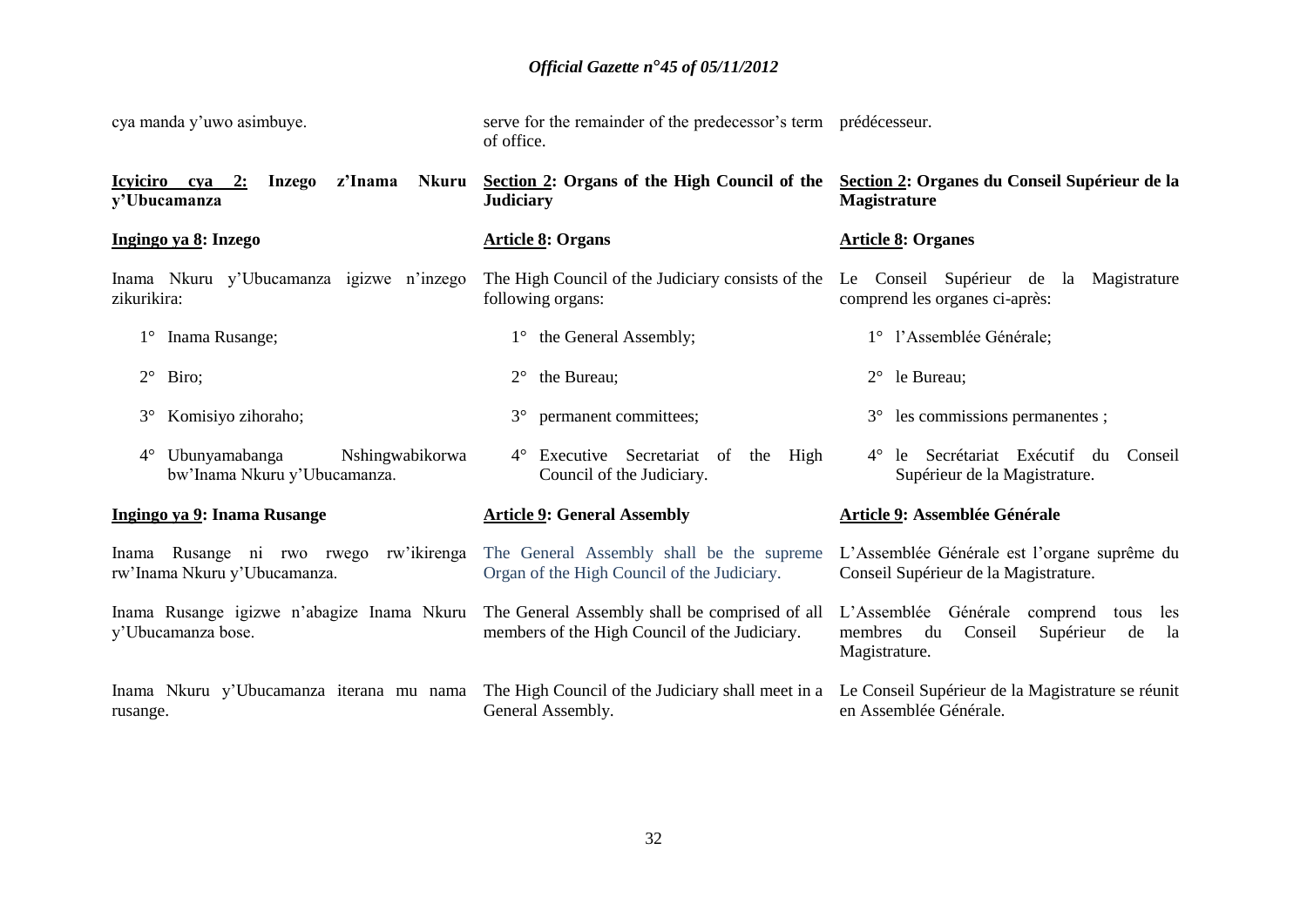| Biro y'Inama<br><b>Ingingo</b><br><b>10:</b><br>ya<br>y'Ubucamanza n'itorwa rya Visi Perezida<br>w'Inama Nkuru y'Ubucamanza                                                                                                                                                                                                                                                                                                                                         | <b>Nite Andrew Article 10: Bureau of the High Council of the</b><br>Judiciary and election of the Vice-President of<br>the High Council of the Judiciary                                                                                                                                                                                                                                                                                                                                    | Article 10: Bureau du Conseil Supérieur de la<br>Magistrature et vote du Vice-Président du<br>Conseil Supérieur de la Magistrature                                                                                                                                                                                                                                                                                                                                                                                  |
|---------------------------------------------------------------------------------------------------------------------------------------------------------------------------------------------------------------------------------------------------------------------------------------------------------------------------------------------------------------------------------------------------------------------------------------------------------------------|---------------------------------------------------------------------------------------------------------------------------------------------------------------------------------------------------------------------------------------------------------------------------------------------------------------------------------------------------------------------------------------------------------------------------------------------------------------------------------------------|---------------------------------------------------------------------------------------------------------------------------------------------------------------------------------------------------------------------------------------------------------------------------------------------------------------------------------------------------------------------------------------------------------------------------------------------------------------------------------------------------------------------|
| Biro y'Inama Nkuru y'Ubucamanza igizwe na<br>Perezida w'Urukiko rw'Ikirenga, ari na we<br>Perezida,<br>Visi<br>Umunyamabanga<br>uyiyobora,<br>Nshingwabikorwa ari nawe mwanditsi wayo.                                                                                                                                                                                                                                                                              | The Bureau of the High Council of the Judiciary<br>shall be comprised of the President of the<br>Supreme Court who serves as its Chairperson,<br>the Vice President and the Executive Secretary<br>who serves as its rapporteur.                                                                                                                                                                                                                                                            | Le Bureau du Conseil Supérieur de la<br>Magistrature est composé du Président de la<br>Cour Suprême qui en est le président, d'un Vice-<br>Président et du Secrétaire Exécutif qui en est le<br>rapporteur.                                                                                                                                                                                                                                                                                                         |
| Mu nama ya mbere ikurikira itora ry'abayigize,<br>Inama Nkuru y'Ubucamanza yitoramo Visi<br>Perezida.                                                                                                                                                                                                                                                                                                                                                               | At its first meeting following the election of its<br>members, the High Council of the Judiciary shall<br>elect among its members a Vice-President.                                                                                                                                                                                                                                                                                                                                         | Lors de la première réunion qui suit l'élection de<br>ses membres, le Conseil Supérieur de la<br>Magistrature élit en son sein un Vice-Président.                                                                                                                                                                                                                                                                                                                                                                   |
| Abakandida kuri uwo mwanya biyandikishiriza<br>muri iyo nama. Batorwa mu ibanga hakurikijwe<br>ubwiganze burunduye bw'amajwi y'abaje muri iyo<br>nama. Iyo ubwo bwiganze burunduye butabonetse,<br>kanya,<br>risubirwamo<br>ako<br>bagatorwa<br>itora<br>hakurikijwe ubwiganze busanzwe bw'amajwi mu<br>bakandida babiri (2) barushije abandi amajwi mu<br>itora ryabanje. Iyo banganyije amajwi, itora<br>risubirwamo. Iyo bongeye kunganya hakoreshwa<br>tombora. | Candidates for that post shall register during the<br>above session. Election shall be by secret ballot<br>and by absolute majority vote of the members<br>present. When absolute majority is not attained,<br>voting shall immediately be repeated basing on<br>simple majority from the first two (2) winning<br>candidates of the first round of voting. In case of<br>a tie, the voting shall be repeated. In case of a<br>new tie, the election shall be conducted by<br>drawing lots. | Les candidats à ce poste se font inscrire lors de<br>cette séance. Ils sont élus au scrutin secret et à la<br>majorité absolue des membres présents à la<br>séance. A défaut de cette majorité, il est<br>immédiatement procédé à une nouvelle élection<br>et sont élus à la majorité simple parmi les deux<br>(2) premiers candidats ayant obtenu plus de voix<br>au premier tour du scrutin. En cas de parité des<br>voix, le vote est repris. En cas d'une deuxième<br>parité, il est procédé au tirage au sort. |
| Ingingo ya 11: Komisiyo zihoraho z'Inama<br>Nkuru y'Ubucamanza                                                                                                                                                                                                                                                                                                                                                                                                      | Article 11: Permanent committees of the High<br><b>Council of the Judiciary</b>                                                                                                                                                                                                                                                                                                                                                                                                             | Article 11: Commissions permanentes du<br>Conseil Supérieur de la Magistrature                                                                                                                                                                                                                                                                                                                                                                                                                                      |
| Inama Nkuru y'Ubucamanza igizwe na Komisiyo<br>eshatu (3) zihoraho zikurikira:                                                                                                                                                                                                                                                                                                                                                                                      | The High Council of the Judiciary shall Le Conseil Supérieur de la Magistrature<br>comprise the following three (3) permanent comprend trois (3) Commissions permanentes<br>Committees:                                                                                                                                                                                                                                                                                                     | suivantes:                                                                                                                                                                                                                                                                                                                                                                                                                                                                                                          |
| 1° Komisiyo ishinzwe imyitwarire;                                                                                                                                                                                                                                                                                                                                                                                                                                   | the disciplinary committee;<br>$1^{\circ}$                                                                                                                                                                                                                                                                                                                                                                                                                                                  | $1^\circ$ la Commission de discipline;                                                                                                                                                                                                                                                                                                                                                                                                                                                                              |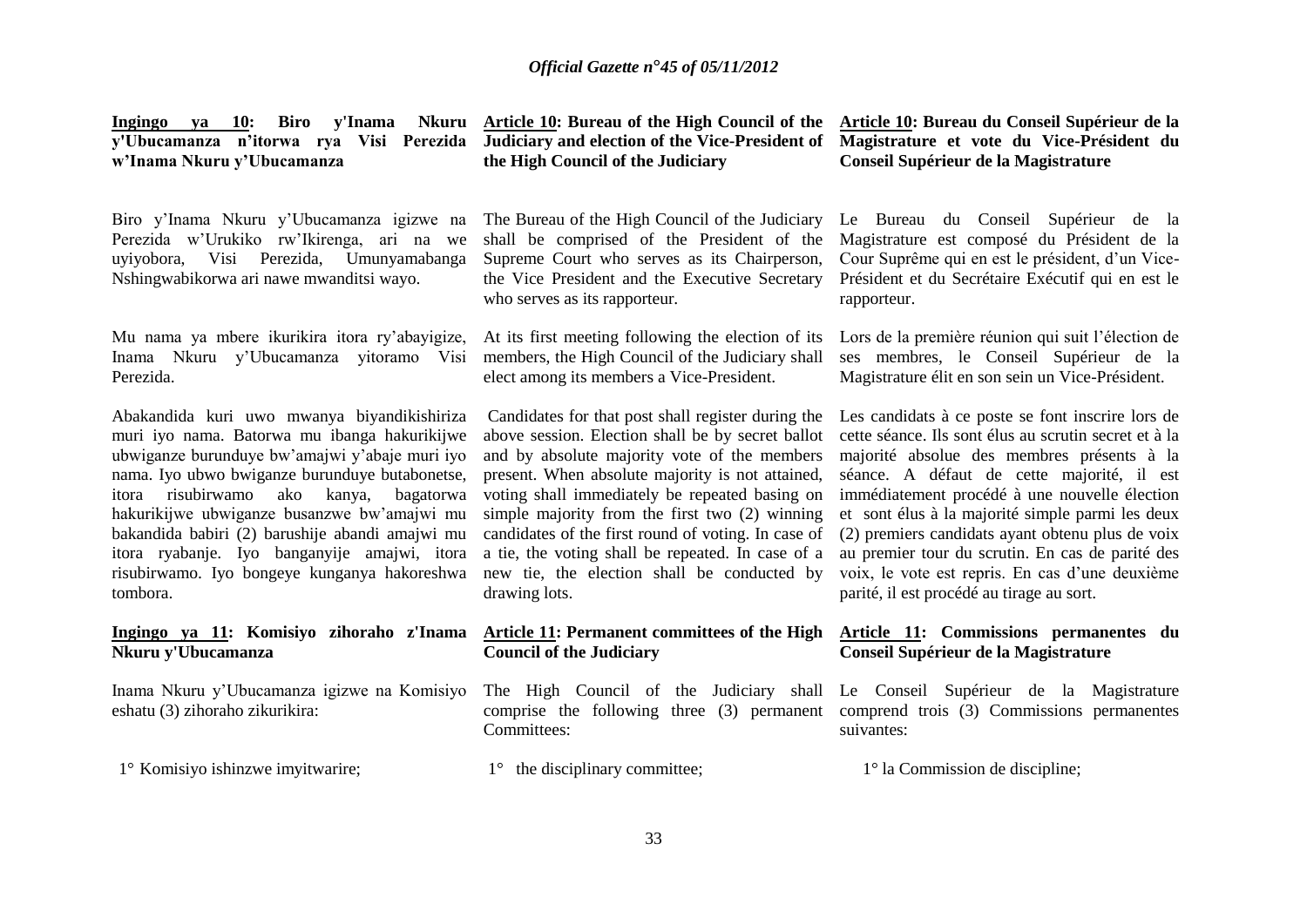| 2° Komisiyo ishinzwe umwuga w'abacamanza<br>n'abanditsi b'inkiko;                                                                                                            | the Committee responsible for judges and<br>$2^{\circ}$<br>court registrars career;                                                                                                                                | $2^{\circ}$ la Commission de la carrière des juges et<br>des greffiers;                                                                                                                                   |
|------------------------------------------------------------------------------------------------------------------------------------------------------------------------------|--------------------------------------------------------------------------------------------------------------------------------------------------------------------------------------------------------------------|-----------------------------------------------------------------------------------------------------------------------------------------------------------------------------------------------------------|
| 3° Komisiyo ishinzwe imikorere y'Ubucamanza.<br>Buri Komisiyo yitoramo Perezida n'Umwanditsi<br>wayo.                                                                        | the Committee responsible for day-to-day<br>$3^\circ$<br>running of the judicial system;<br>Each Committee shall elect among its members a<br>chairperson and a rapporteur.                                        | 3° la Commission du fonctionnement du<br>système judiciaire;<br>Chaque Commission élit en son sein un président<br>et un rapporteur.                                                                      |
| Inama Nkuru y'Ubucamanza ishobora gushyiraho<br>Komisiyo zidasanzwe igihe bibaye ngombwa,<br>zigahabwa inshingano zizwi n'igihe zizamara.                                    | The High Council of the Judiciary may establish<br>ad hoc Committees with a specific mission and<br>time limit.                                                                                                    | Le Conseil Supérieur de la Magistrature peut<br>créer des Commissions spéciales en cas de<br>besoin et en préciser la mission et la durée.                                                                |
| Ubunyamabanga<br>Ingingo<br>12:<br>va<br>Nshingwabikorwa<br>bw'Inama<br><b>Nkuru</b><br>y'Ubucamanza                                                                         | Article 12: Executive Secretariat of the High<br><b>Council of the Judiciary</b>                                                                                                                                   | Article 12: Secrétariat Exécutif du Conseil<br>Supérieur de la Magistrature                                                                                                                               |
| Hashyizweho Ubunyamabanga Nshingwabikorwa<br>bw'Inama Nkuru y'Ubucamanza<br>buyoborwa<br>n'Umunyamabanga Nshingwabikorwa.                                                    | An Executive Secretariat of the High Council of<br>the Judiciary headed by the Executive Secretary<br>is hereby established.                                                                                       | Il est créé un Secrétariat Exécutif du Conseil<br>Supérieur de la Magistrature dirigé par le<br>Secrétaire Exécutif.                                                                                      |
| Ingingo ya 13: Ishyirwaho ry'Umunyamabanga<br>Nshingwabikorwa<br>w'Inama<br><b>Nkuru</b><br>y'Ubucamanza                                                                     | Article 13: Recruitment of the Executive<br>Secretary of the High Council of the Judiciary                                                                                                                         | Article 13:<br>Recrutement du<br><b>Secrétaire</b><br>Exécutif du<br>Conseil<br>Supérieur<br>de la<br><b>Magistrature</b>                                                                                 |
| Nshingwabikorwa<br>Umunyamabanga<br>w'Inama<br>Nkuru y'Ubucamanza ashyirwaho binyuze mu<br>ipiganwa, akemezwa n'Inama Rusange y'Inama<br>Nkuru y'Ubucamanza.                 | The Executive Secretary of the High Council of<br>the Judiciary shall be recruited through<br>competition and approved by the General<br>Assembly of the High Council of the Judiciary.                            | Le Secrétaire Exécutif du Conseil Supérieur de la<br>Magistrature est recruté par voie de concours et<br>approuvé par l'Assemblée Générale du Conseil<br>Supérieur de la Magistrature.                    |
| Nshingwabikorwa w'Inama<br>Umunyamabanga<br>Nkuru y'Ubucamanza ari ku rwego rwa Perezida<br>w'Urukiko Rwisumbuye kandi agengwa na sitati<br>y'abacamanza n'abakozi b'inkiko. | The Executive Secretary of the High Council of<br>the Judiciary is on the rank of the President of<br>the Intermediate Court and shall be subjected to<br>the statutes for judges and other judicial<br>personnel. | Le Secrétaire Exécutif du Conseil Supérieur de la<br>Magistrature est au rang du Président du Tribunal<br>de Grande Instance, et est régi par le statut des<br>juges et des agents de l'ordre Judiciaire. |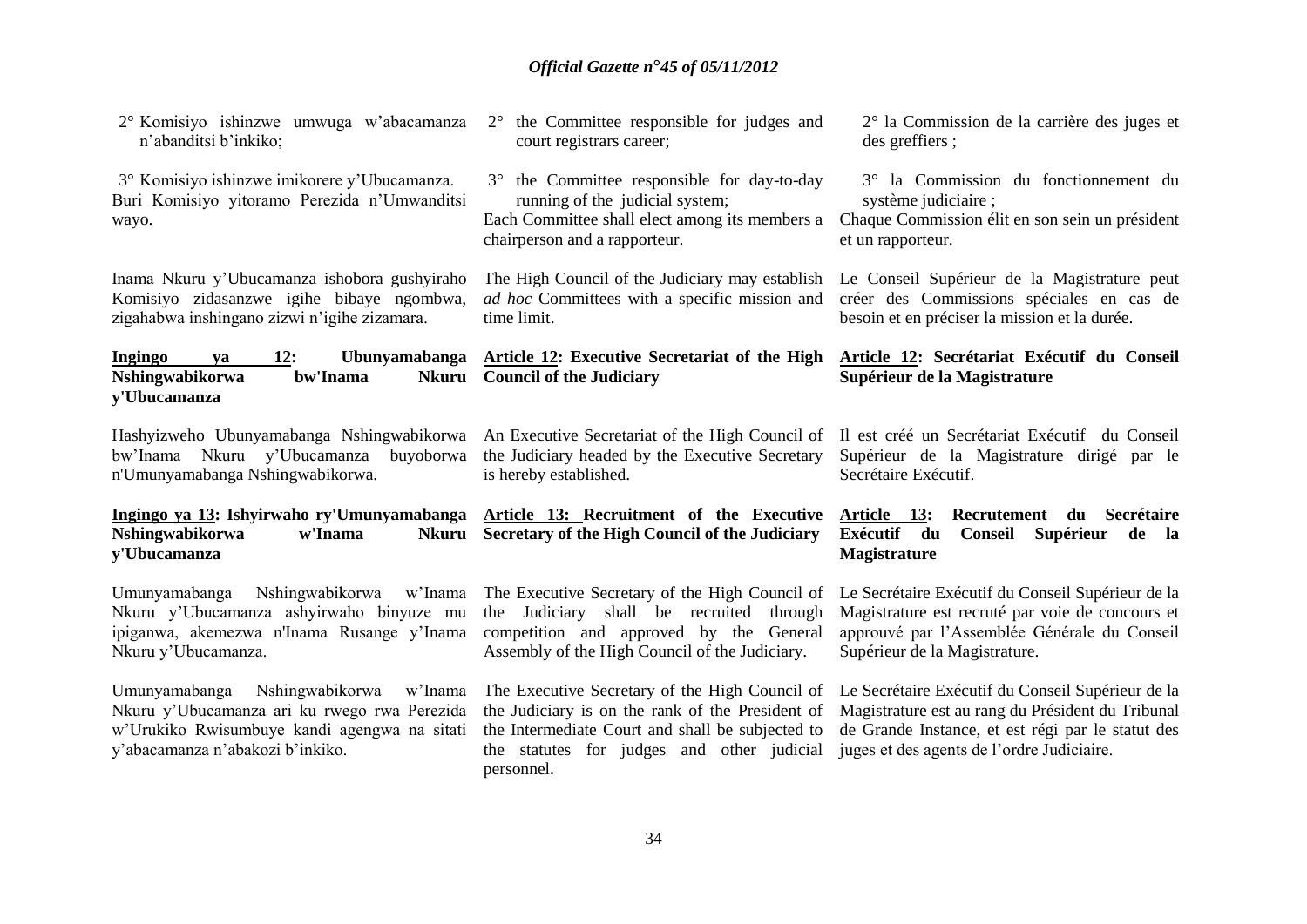| <b>UMUTWE</b><br><b>WA</b><br>III:<br><b>UBUBASHA</b><br><b>BY'INAMA</b><br><b>N'IMIKORERE</b><br><b>NKURU</b><br>Y'UBUCAMANZA                                                                                                                                                                | <b>CHAPTER</b><br>III:<br><b>POWERS</b><br><b>AND</b><br>FUNCTIONING OF THE HIGH COUNCIL<br>OF THE JUDICIARY                                                                                                                                                                                                                                      | <b>CHAPITRE</b><br>III:<br><b>COMPETENCE</b><br>ET<br><b>FONCTIONNEMENT</b><br><b>DU</b><br><b>CONSEIL</b><br>SUPERIEUR DE LA MAGISTRATURE                                                                                                                                                                                          |
|-----------------------------------------------------------------------------------------------------------------------------------------------------------------------------------------------------------------------------------------------------------------------------------------------|---------------------------------------------------------------------------------------------------------------------------------------------------------------------------------------------------------------------------------------------------------------------------------------------------------------------------------------------------|-------------------------------------------------------------------------------------------------------------------------------------------------------------------------------------------------------------------------------------------------------------------------------------------------------------------------------------|
| Icyiciro cya mbere: Inshingano<br>z'inzego<br>z'Inama Nkuru y'Ubucamanza                                                                                                                                                                                                                      | Section One: Responsibilities of the organs of<br>the High Council of the Judiciary                                                                                                                                                                                                                                                               | Section première : Attributions des organes<br>du Conseil Supérieur de la Magistrature                                                                                                                                                                                                                                              |
| Ingingo ya 14: Inshingano z'Inama Rusange                                                                                                                                                                                                                                                     | Article 14: Responsibilities of the General<br><b>Assembly</b>                                                                                                                                                                                                                                                                                    | Attributions de l'Assemblée<br>Article 14:<br>Générale                                                                                                                                                                                                                                                                              |
| Inama Rusange ishinzwe cyane cyane ibi Responsibilities of the General Assembly shall L'Assemblée<br>bikurikira:                                                                                                                                                                              | include but not limited to:                                                                                                                                                                                                                                                                                                                       | Générale<br>principalement<br>est<br>chargée de:                                                                                                                                                                                                                                                                                    |
| $1^{\circ}$<br>kwiga no gutanga inama, ibyibwirije<br>cyangwa ibisabwe, ku bibazo byose<br>byerekeye imikorere y'ubutabera;                                                                                                                                                                   | $1^{\circ}$<br>examine and, either on its own initiative<br>or upon request, to give advice on<br>matters relating to the functioning of the<br>justice system;                                                                                                                                                                                   | 1° étudier, et de son initiative ou sur<br>demande, donner des avis sur toute<br>question intéressant l'administration de<br>la justice;                                                                                                                                                                                            |
| gufata ibyemezo ku ishyirwa ku mirimo,<br>izamurwa mu ntera, ivanwa ku mirimo<br>ry'abacamanza, ku migendekere y'umwuga<br>batari<br>ab'Inkiko<br>w'abacamanza<br>za<br>Gisirikare no gufata ibyemezo nk'urwego<br>imyitwarire<br>rushinzwe<br>yabo<br>uretse<br>abashyirwaho n'izindi nzego; | $2^{\circ}$<br>decisions<br>relating<br>to<br>the<br>take<br>appointment, promotion or removal from<br>office of judges and management of the<br>career in general and discipline of judges<br>with the exception of judges of the<br>military courts and act as a body in<br>charge of their discipline save those<br>appointed by other organs; | décider de la nomination, de la<br>$2^{\circ}$<br>promotion et de la révocation des juges<br>et en général de la gestion de la carrière<br>des juges des juridictions autres que<br>militaires et statuer en tant qu'organe de<br>discipline à leur égard, sauf en ce qui<br>concerne ceux qui sont nommés par<br>d'autres organes; |
| gufata ibyemezo ku ishyirwa ku mirimo,<br>$3^\circ$<br>izamurwa mu ntera, ivanwa ku mirimo<br>ry'abanditsi b'inkiko;                                                                                                                                                                          | $3^\circ$<br>decide on the appointment, promotion<br>and removal from office of court<br>registrars;                                                                                                                                                                                                                                              | $3^\circ$<br>décider de la nomination, de la<br>promotion et de la révocation des<br>greffiers.                                                                                                                                                                                                                                     |
| $4^{\circ}$<br>gutanga inama buri gihe ku mushinga uwo<br>ari wo wose wo gushyiraho urukiko rushya<br>cyangwa werekeye sitati y'abacamanza<br>n'iy'abakozi b'inkiko ishinzwe;                                                                                                                 | $4^\circ$<br>advise on all proposals relating to the<br>establishment of a new court or bill<br>governing the statute of judges and other<br>judicial personnel for whom it is<br>responsible;                                                                                                                                                    | donner des avis sur tout projet ou toute<br>$4^{\circ}$<br>proposition de création d'une nouvelle<br>juridiction ou relatif au statut des juges et<br>du personnel judicaire relevant de sa<br>compétence;                                                                                                                          |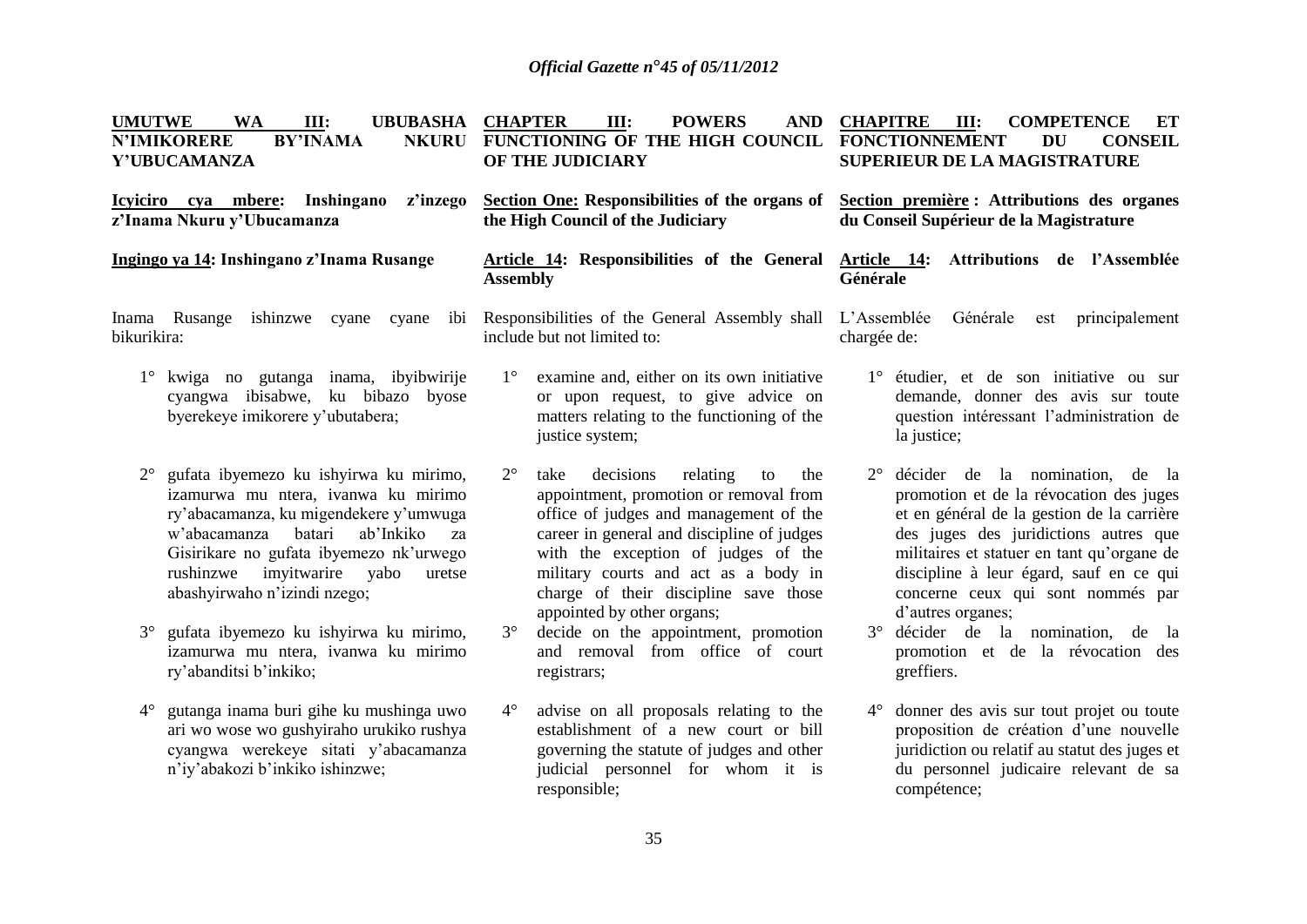- 5° gusuzuma ibijyanye n'imigendekere y'akazi no gutanga inama zatuma ibitagenda neza bikosorwa;
- 6° kugira inama Perezida wa Repubulika ku ishyirwaho ry'abacamanza bashyirwaho n'Iteka rya Perezida;
- 7° kwemeza amategeko ngengamikorere y'Inama Nkuru y'Ubucamanza;
- 8° kwemeza abagize za Komisiyo mu Nama Nkuru y'Ubucamanza.

#### **Ingingo ya 15: Inshingano za Biro y'Inama Nkuru y'Ubucamanza**

Biro ishinzwe cyane cyane ibi bikurikira:

- 1° gutegura inama z'Inama Nkuru y'Ubucamanza;
- 2° kwita ku migendekere myiza y'inama z'Inama Nkuru y'Ubucamanza;
- 3° kugena abagize Komisiyo z'Inama Nkuru y'Ubucamanza bemezwa n'Inama Rusange y'Inama Nkuru y'Ubucamanza;
- 4° gukurikirana ishyirwa mu bikorwa ry'ibyemezo by'Inama Nkuru
- 5° assess conditions in which service is delivered and provide advice as to improving the quality;
- 6° advise the President of the Republic on the nomination of judges appointed by a Presidential Order;
- 7° approve the internal rules and regulations of the High Council of the Judiciary;
- 8° approve members of the Committees of the High Council of the Judiciary.

#### **Article 15: Responsibilities of the Bureau of the High Council of the Judiciary**

Responsibilities of the Bureau shall include but Le Bureau est principalement chargé de: not limited to:

- 1° preparing meetings of the High Council of the Judiciary;
	- 2° vouching for the smooth running of the proceedings of meeting of the High Council of the Judiciary;
- 3° proposing Committee members of the High Council of the Judiciary to be approved by the General Assembly of the High Council of the Judiciary;
- 4° ensuring follow-up over the implementation of decisions of the High
- 5° examiner la qualité du service presté et en dégager des avis susceptibles d'en améliorer la qualité;
- 6° donner avis au Président de la République en rapport avec les juges à nommer par arrêté présidentiel ;
- 7° adopter le règlement d'ordre intérieur du Conseil Supérieur de la Magistrature;
- 8° approuver les membres des commissions du Conseil Supérieur de la Magistrature.

#### **Article 15: Attributions du Bureau du Conseil Supérieur de la Magistrature**

1° organiser les réunions du Conseil Supérieur de la Magistrature;

- 2° assurer la bonne marche des réunions du Conseil Supérieur de la Magistrature;
- 3° proposer les membres des Commissions du Conseil Supérieur de la Magistrature à faire approuver par l'Assemblée Générale du Conseil Supérieur de la Magistrature;
- 4° assurer le suivi de la mise en œuvre des décisions prises par le Conseil Supérieur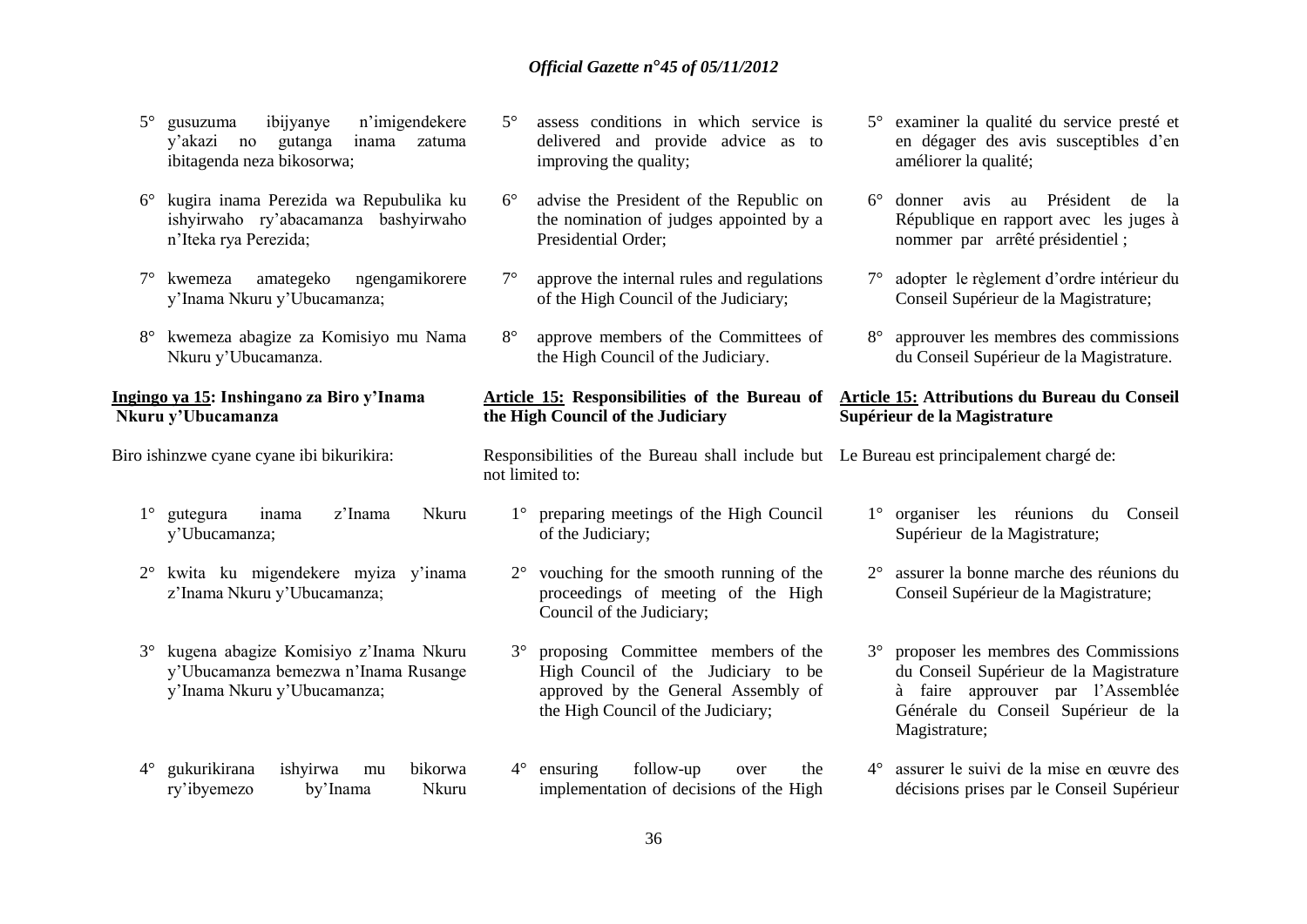| y'Ubucamanza.                                   |                                                                                                                                               |                                    | Council of the Judiciary.                                                                                                                                           |                     | de la Magistrature.                                                                                                                                     |
|-------------------------------------------------|-----------------------------------------------------------------------------------------------------------------------------------------------|------------------------------------|---------------------------------------------------------------------------------------------------------------------------------------------------------------------|---------------------|---------------------------------------------------------------------------------------------------------------------------------------------------------|
| Nshingwabikorwa<br>y'Ubucamanza                 | Ingingo ya 16: Inshingano z'Ubunyamabanga<br>bw'Inama<br><b>Nkuru</b>                                                                         | <b>Judiciary</b>                   | Secretariat of the High Council of the Exécutif du                                                                                                                  | <b>Magistrature</b> | Article 16: Responsibilities of the Executive Article 16: Attributions du Secrétariat<br>Supérieur<br>Conseil<br>de la                                  |
|                                                 | Inshingano z'Ubunyamabanga Nshingwabikorwa<br>bw'Inama Nkuru y'Ubucamanza ni izi zikurikira:                                                  | the Judiciary<br>responsibilities: | The Executive Secretariat of the High Council of Les attributions                                                                                                   | suivantes:          | du Secrétariat Exécutif du<br>shall have the following Conseil Supérieur de la Magistrature sont les                                                    |
|                                                 | gukora imirimo y'ubwanditsi bw'Inama<br>Nkuru y'Ubucamanza;                                                                                   |                                    | $1^\circ$ to ensure the secretariat duties for the<br>High Council of the Judiciary;                                                                                |                     | 1° assurer le secrétariat<br>Conseil<br>du<br>Supérieur de la Magistrature;                                                                             |
| $2^{\circ}$                                     | gutegura amadosiye azigwa n'Inama Nkuru<br>y'Ubucamanza na za Komisiyo;                                                                       | $2^{\circ}$                        | to prepare files for consideration by the<br>High Council of the Judiciary and<br>Committees;                                                                       | $2^{\circ}$         | apprêter les dossiers<br>devant<br>être<br>examinés par le Conseil Supérieur de la<br>Magistrature<br>ainsi<br>que<br>par<br>les<br>commissions:        |
| $3^{\circ}$                                     | gutegura no kohereza inyandiko zitumira<br>abagize Inama Nkuru y'Ubucamanza;                                                                  | $3^\circ$                          | to prepare and send out invitations to<br>members of the High Council of the<br>Judiciary;                                                                          | $3^\circ$           | préparer et lancer les invitations aux<br>membres du Conseil Supérieur de la<br>Magistrature;                                                           |
| $4^\circ$                                       | gutegura dosiye zivuye mu bugenzuzi<br>bukuru bw'inkiko zigashyikirizwa Inama<br>Nkuru y'Ubucamanza;                                          | $4^\circ$                          | to prepare files from the General<br>Inspectorate of Courts for submission to<br>the High Council of the Judiciary;                                                 | $4^{\circ}$         | apprêter les dossiers soumis au Conseil<br>Supérieur de la Magistrature<br>en<br>provenance du Service d'Inspection<br>Générale des Cours et Tribunaux; |
| $5^\circ$<br>gucunga,<br>amadosiye<br>b'inkiko: | kubika<br>gukurikirana<br>no<br>n'abanditsi<br>y'abacamanza                                                                                   |                                    | to manage, classify and track records of<br>judges and court registrars;                                                                                            | $5^{\circ}$         | gérer, classer et faire le suivi des dossiers<br>des juges et des greffiers;                                                                            |
|                                                 | kwakira no kwiga inyandiko z'abacamanza<br>n'abanditsi b'inkiko biyamamariza kujya<br>mu Nama Nkuru y'Ubucamanza no<br>gutegura amatora yabo; | $6^{\circ}$                        | to receive and review candidacies of<br>Judges and court registrars applying for<br>membership of the High Council of the<br>Judiciary and organize their election; | $6^{\circ}$         | recevoir et analyser les dossiers des juges<br>et greffiers candidats membres du<br>Conseil Supérieur de la Magistrature et<br>préparer leur élection;  |
| $7^{\circ}$                                     | gushyira mu bikorwa ibyemezo by'Inama<br>Nkuru y'Ubucamanza no kubimenyesha                                                                   |                                    | $7^\circ$ to implement the decisions of the High<br>Council of the Judiciary and notify the                                                                         |                     | 7° mettre en exécution les décisions du<br>Conseil Supérieur de la Magistrature et                                                                      |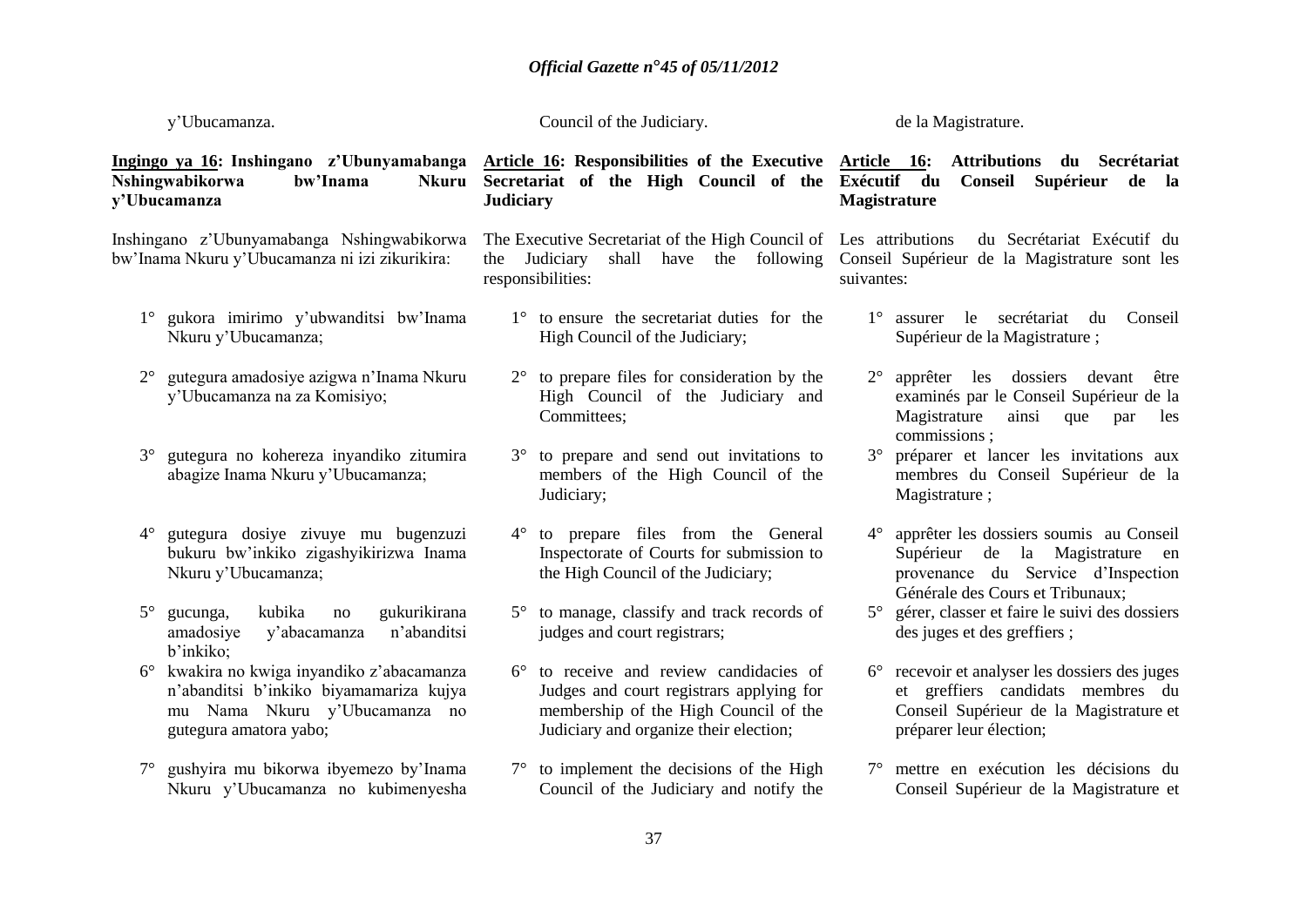| abo bireba;                                            |                                                                                            | concerned parties;                                                                                                                                                                                       | les notifier à qui de droit;                                                                                                                                                                          |
|--------------------------------------------------------|--------------------------------------------------------------------------------------------|----------------------------------------------------------------------------------------------------------------------------------------------------------------------------------------------------------|-------------------------------------------------------------------------------------------------------------------------------------------------------------------------------------------------------|
| $8^{\circ}$<br>gutegura<br>y'Inama Nkuru y'Ubucamanza; | amategeko<br>ngengamikorere                                                                | to draft the internal rules and regulations<br>$8^\circ$<br>of the High Council of the Judiciary;                                                                                                        | rédiger le projet de règlement d'ordre<br>intérieur du Conseil Supérieur de la                                                                                                                        |
| $9^{\circ}$<br>Nkuru y'Ubucamanza.                     | gukora indi mirimo bwahabwa n'Inama                                                        | to perform any other task which may be<br>$9^{\circ}$<br>assigned to by the High Council of the<br>Judiciary.                                                                                            | Magistrature;<br>9° exécuter toute autre tâche qui pourrait<br>lui être assignée par le Conseil Supérieur<br>de la Magistrature.                                                                      |
| Ingingo ya 17: Inshingano za Komisiyo                  |                                                                                            | <b>Article 17: Responsibilities of the Committees</b>                                                                                                                                                    | <b>Article 17: Attributions des Commissions</b>                                                                                                                                                       |
| Nkuru y'Ubucamanza<br>ngengamikorere yayo.             | Inshingano n'imikorere bya Komisiyo zigize Inama<br>bigenwa n'amategeko                    | The responsibilities and the functioning of the<br>Committees of the High Council of the Judiciary<br>shall be determined by the internal rules and<br>regulations of the High Council of the Judiciary. | Les attributions et le fonctionnement des<br>commissions du Conseil Supérieur de la<br>Magistrature sont déterminés par le Règlement<br>d'Ordre Intérieur du Conseil Supérieur de la<br>Magistrature. |
|                                                        |                                                                                            |                                                                                                                                                                                                          |                                                                                                                                                                                                       |
| y'Ubucamanza                                           | Icyiciro cya 2: Inama Rusange y'Inama Nkuru                                                | Section 2: General Assembly of the High<br><b>Council of the Judiciary</b>                                                                                                                               | Section 2: Assemblée Générale du Conseil<br>Supérieur de la Magistrature                                                                                                                              |
| v'Ubucamanza                                           | Ingingo ya 18: Inama Rusange y'Inama Nkuru                                                 | Article 18: General Assembly of the High<br><b>Council of the Judiciary</b>                                                                                                                              | Article 18: Assemblée Générale du Conseil<br>Supérieur de la Magistrature                                                                                                                             |
|                                                        | Inama Rusange y'Inama Nkuru y'Ubucamanza<br>iterana mu nama isanzwe rimwe (1) mu gihembwe. | The General Assembly of the High Council of<br>the Judiciary shall have its ordinary meeting once<br>every three (3) months.                                                                             | L'Assemblée Générale du Conseil Supérieur de<br>la Magistrature se réunit en session ordinaire une<br>fois par trimestre.                                                                             |
| zizwi,<br>ariko<br>mpamvu<br>ibyemezo.                 | Ishobora kwitabirwa n'abandi bayitumiwemo ku<br>ntibemerewe<br>gufata                      | For clearly defined reasons, it may invite other<br>persons to attend its meetings without taking part<br>to the process of decision making.                                                             | Elle peut, pour des raisons précises, inviter à ses<br>réunions d'autres personnes sans qu'il leur soit<br>permis toutefois de prendre part à la prise de<br>décisions.                               |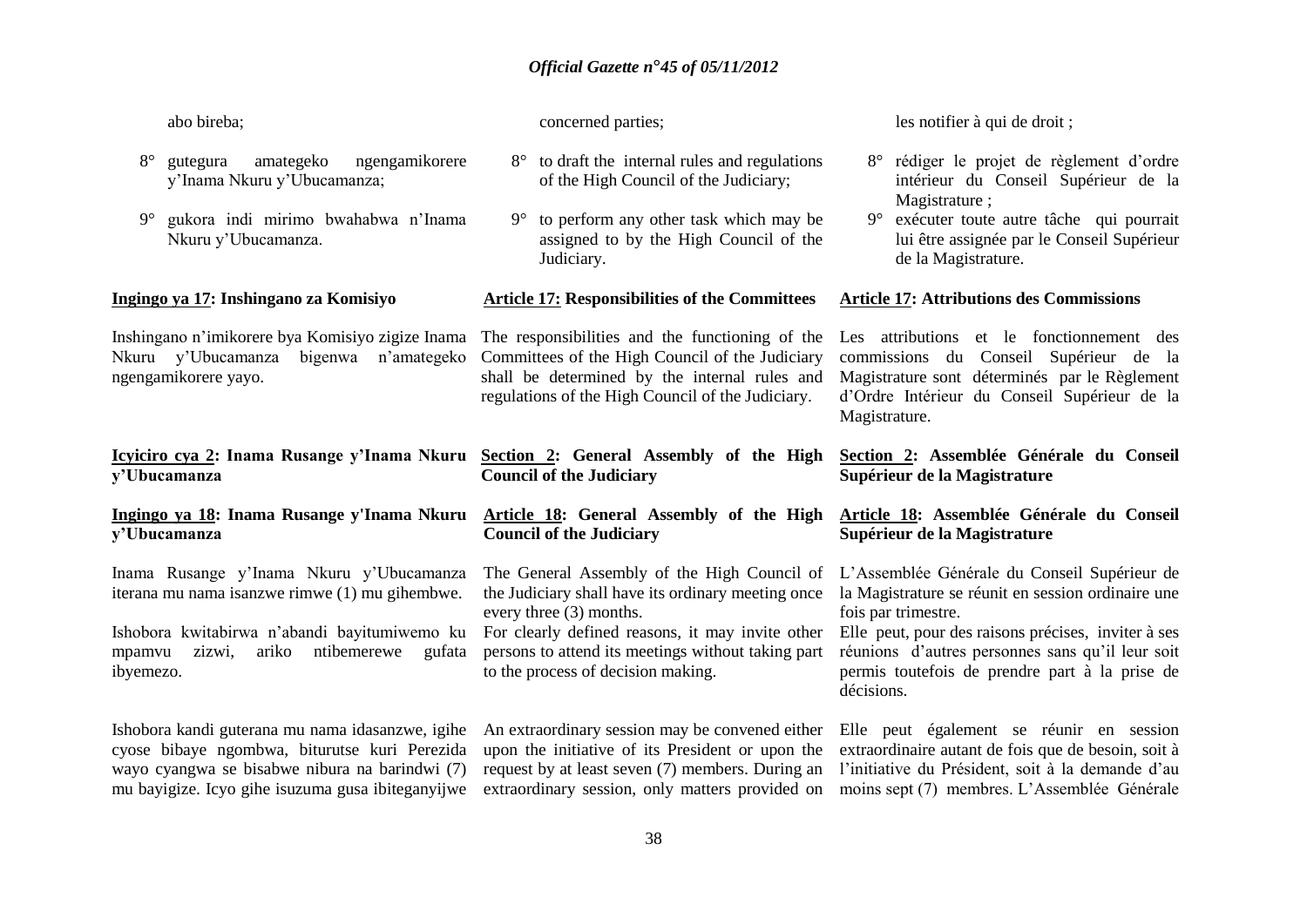| ku murongo w'ibyigwa.                                                                                                                                                                                                                                                                                                                                                    | the agenda shall be considered.                                                                                                                                                                                                                                                                                                                                                                                     | extraordinaire n'examine que les seuls points<br>inscrits à l'ordre du jour.                                                                                                                                                                                                                                                                                                           |
|--------------------------------------------------------------------------------------------------------------------------------------------------------------------------------------------------------------------------------------------------------------------------------------------------------------------------------------------------------------------------|---------------------------------------------------------------------------------------------------------------------------------------------------------------------------------------------------------------------------------------------------------------------------------------------------------------------------------------------------------------------------------------------------------------------|----------------------------------------------------------------------------------------------------------------------------------------------------------------------------------------------------------------------------------------------------------------------------------------------------------------------------------------------------------------------------------------|
| Inama Rusange y'Inama Nkuru y'Ubucamanza<br>itumizwa kandi ikayoborwa na Perezida wayo,<br>yaba adahari agasimburwa na Visi-Perezida<br>w'Inama Nkuru y'Ubucamanza.                                                                                                                                                                                                      | The General Assembly of the High Council of<br>the Judiciary shall be convened and presided<br>over by its President and in his/her absence, by<br>the Vice-President of the High Council of the<br>Judiciary.                                                                                                                                                                                                      | L'Assemblée Générale du Conseil Supérieur de<br>la Magistrature est convoquée et présidée par son<br>Président et en cas d'absence, par le Vice-<br>Conseil<br>Supérieur<br>Président du<br>de la<br>Magistrature.                                                                                                                                                                     |
| Inyandiko<br>itumira<br>abagize<br>Inama<br>Nkuru<br>y'Ubucamanza, igaragaza ibiri ku murongo<br>w'ibyigwa, isaha y'inama n'aho izabera, kandi<br>yohererezwa abagize iyo nama iminsi cumi n'itanu<br>(15) mbere y'uko iterana. Iyo byihutirwa icyo gihe<br>gishobora kugabanywa.<br>Abagize Inama Nkuru y'Ubucamanza ntibemerewe<br>guhagararirwa mu nama rusange zayo. | An invitation letter to the members of the High<br>Council of the Judiciary shall specify matters on<br>the agenda, time and venue of the meeting and<br>shall be sent to every member fifteen (15) days<br>before the meeting. In case of urgency, that<br>period may be reduced.<br>Members of the High Council of the Judiciary<br>are not allowed to be represented in the meetings<br>of the General Assembly. | La convocation indiquant l'ordre du jour, l'heure<br>et le lieu de la réunion est adressée à chaque<br>membre du Conseil Supérieur de la Magistrature,<br>quinze (15) jours avant sa tenue. En cas<br>d'urgence, ce délai peut être réduit.<br>Les membres du Conseil Supérieur de la<br>Magistrature ne sont pas autorisés à se faire<br>représenter dans les réunions de l'Assemblée |
|                                                                                                                                                                                                                                                                                                                                                                          |                                                                                                                                                                                                                                                                                                                                                                                                                     | Générale.                                                                                                                                                                                                                                                                                                                                                                              |
| Ingingo ya 19: Inama Rusange ikurikira itora<br>ry'abagize Inama Nkuru y'Ubucamanza                                                                                                                                                                                                                                                                                      | <b>Article 19: Subsequent General Assembly to</b><br>election of the members of the High Council of<br>the Judiciary                                                                                                                                                                                                                                                                                                | Article 19: Assemblée Générale faisant suite à<br>l'élection des membres du Conseil Supérieur<br>de la Magistrature                                                                                                                                                                                                                                                                    |
| Inama Rusange ikurikira itorwa ry'abagize Inama<br>Nkuru y'Ubucamanza iterana mu gihe kitarenze<br>iminsi mirongo itatu (30) uhereye igihe itora<br>ryabereye.                                                                                                                                                                                                           | A subsequent General Assembly to the election<br>of the members of the High Council of the<br>Judiciary shall be convened in not more than<br>thirty (30) days from the date the election was<br>conducted.                                                                                                                                                                                                         | L'Assemblée Générale faisant suite à l'élection<br>des membres du Conseil Supérieur de la<br>Magistrature se tient endéans trente (30) jours<br>après élection.                                                                                                                                                                                                                        |
| Ingingo ya 20: Ifatwa ry'ibyemezo by'Inama<br>Rusange y'Inama Nkuru y'Ubucamanza                                                                                                                                                                                                                                                                                         | <b>Article 20: Decisions of the General Assembly</b><br>of the High Council of the Judiciary                                                                                                                                                                                                                                                                                                                        | Article 20: Prise de décisions de l'Assemblée<br>Générale du<br>Conseil Supérieur de la<br><b>Magistrature</b>                                                                                                                                                                                                                                                                         |

Inama Rusange y'Inama Nkuru y'Ubucamanza Quorum for the General Assembly of the High L'Assemblée Générale du Conseil Supérieur de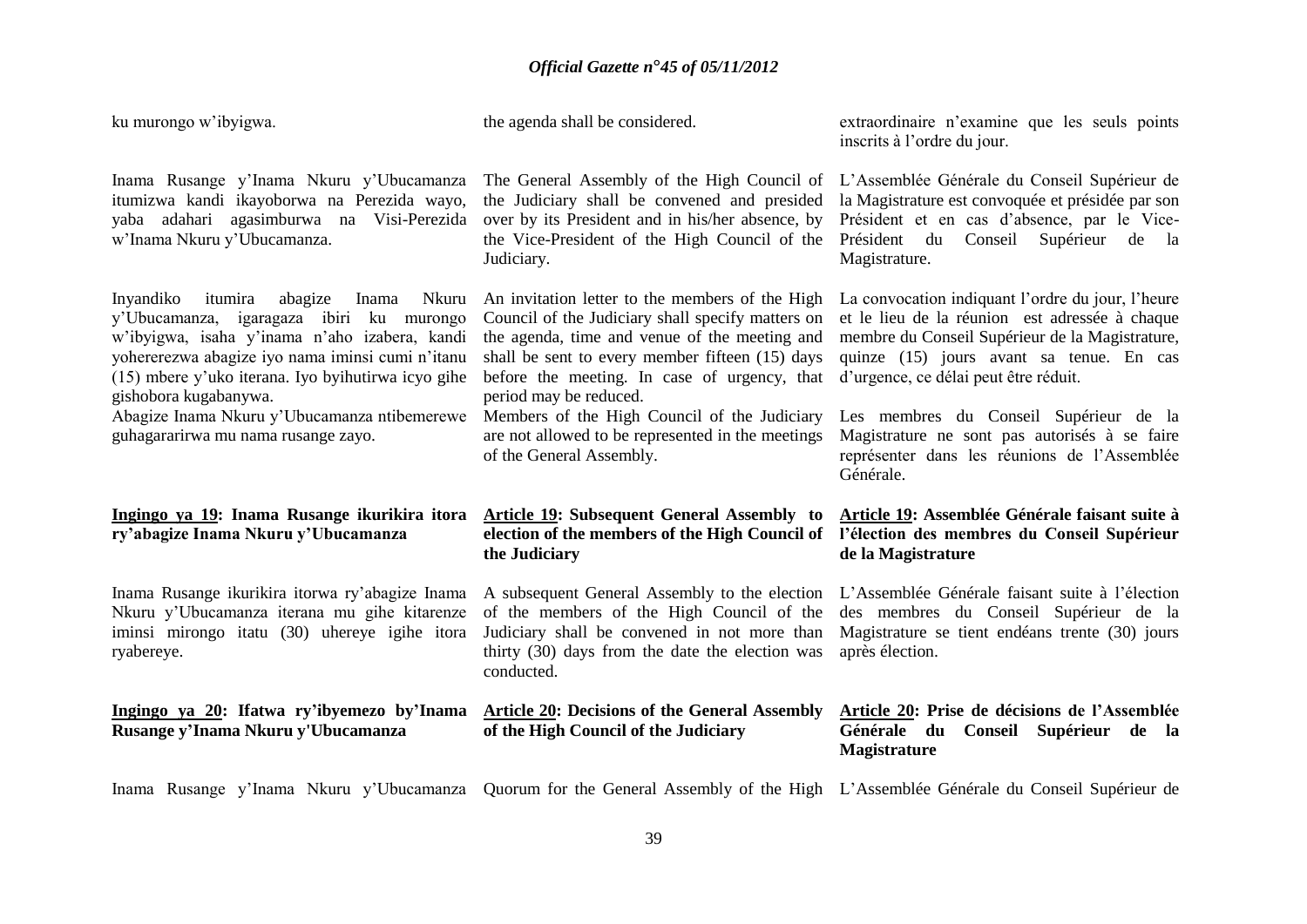iterana hari nibura bibiri bya gatatu (2/3) Council of the Judiciary shall be at least two la Magistrature ne se réunit valablement que si by'abayigize.

Inama Rusange y'Inama Nkuru y'Ubucamanza ifata ibyemezo ku bwumvikane busesuye. Iyo bidashobotse, ibyemezo bifatwa ku bwiganze If not, decisions may be taken by absolute burunduye bw'amajwi y'abahari.

Icyakora, icyemezo cyo gukura ku murimo However, a decision to remove a judge from umucamanza gifatwa ku bwiganze bwa bibiri bya gatatu (2/3) by'amajwi y'abahari hakoreshejwe thirds (2/3) of the members present. Voting shall membres présents. Le vote est secret. itora. Itora riba mu ibanga.

Ibyemezo by'Inama Rusange y'Inama Nkuru Decisions of the General Assembly of the High y'Ubucamanza bishyirwaho umukono na Perezida n'Umwanditsi wayo, bigahita bishyirwa mu bikorwa uretse ibigomba kubanza kumenyeshwa abo byafatiwe.

#### **Ingingo ya 21: Inyandikomvugo z'Inama Rusange z'Inama Nkuru y'Ubucamanza**

Inama Rusange z'Inama Nkuru y'Ubucamanza zikorerwa inyandikomvugo zigashyirwaho umukono na Perezida n'Umwanditsi wayo. Izo nyandikomvugo zohererezwa abagize Inama Nkuru y'Ubucamanza bose mu gihe kitarenze iminsi mirongo itatu (30) uhereye igihe inama ibereye.

#### **Ingingo ya 22: Kugira ibanga**

Abagize Inama Rusange y'Inama y'Ubucamanza n'abandi bantu batumiwe kimwe Council of the Judiciary and other invited Conseil Supérieur de la Magistrature ainsi que

thirds (2/3) of its members.

the Judiciary shall make decisions by consensus. majority votes of members present.

office shall be taken on the majority votes of two be by secret ballot.

Council of the Judiciary shall be signed by the President and the Rapporteur with immediate effect, except those that require prior notification to the concerned parties.

#### **Article 21: Minutes of the General Assembly of the High Council of the Judiciary**

Meetings of the General Assembly of the High Council of the Judiciary shall be recorded and their minutes shall be signed by the President and the Rapporteur. Such minutes shall be transmitted to all members within thirty (30) days from the date the meeting was held.

#### **Article 22: Confidentiality**

Members of the General Assembly of the High Les membres de l'Assemblée Générale du

les deux tiers (2/3) de ses membres sont présents.

The General Assembly of the High Council of L'Assemblée Générale du Conseil Supérieur de la Magistrature prend ses décisions par consensus. A défaut, les décisions sont prises à la majorité absolue des voix des membres présents.

> Toutefois, la révocation d'un juge est décidée à la majorité des deux tiers (2/3) de voix des

> Les décisions de l'Assemblée Générale du Conseil Supérieur de la Magistrature sont signées par le Président du Conseil Supérieur de la Magistrature et par le Rapporteur et sont immédiatement exécutoires, sauf celles devant préalablement être notifiées aux concernés.

#### **Article 21: Procès-verbaux de l'Assemblée Générale du Conseil Supérieur de la Magistrature**

Les séances de l'Assemblée Générale du Conseil Supérieur de la Magistrature font objet de procès-verbaux signés par le Président et le Rapporteur. Ces procès-verbaux sont transmis à tous les membres du Conseil Supérieur de la Magistrature dans les trente (30) jours de la tenue de réunion.

#### **Article 22: Devoir de confidentialité**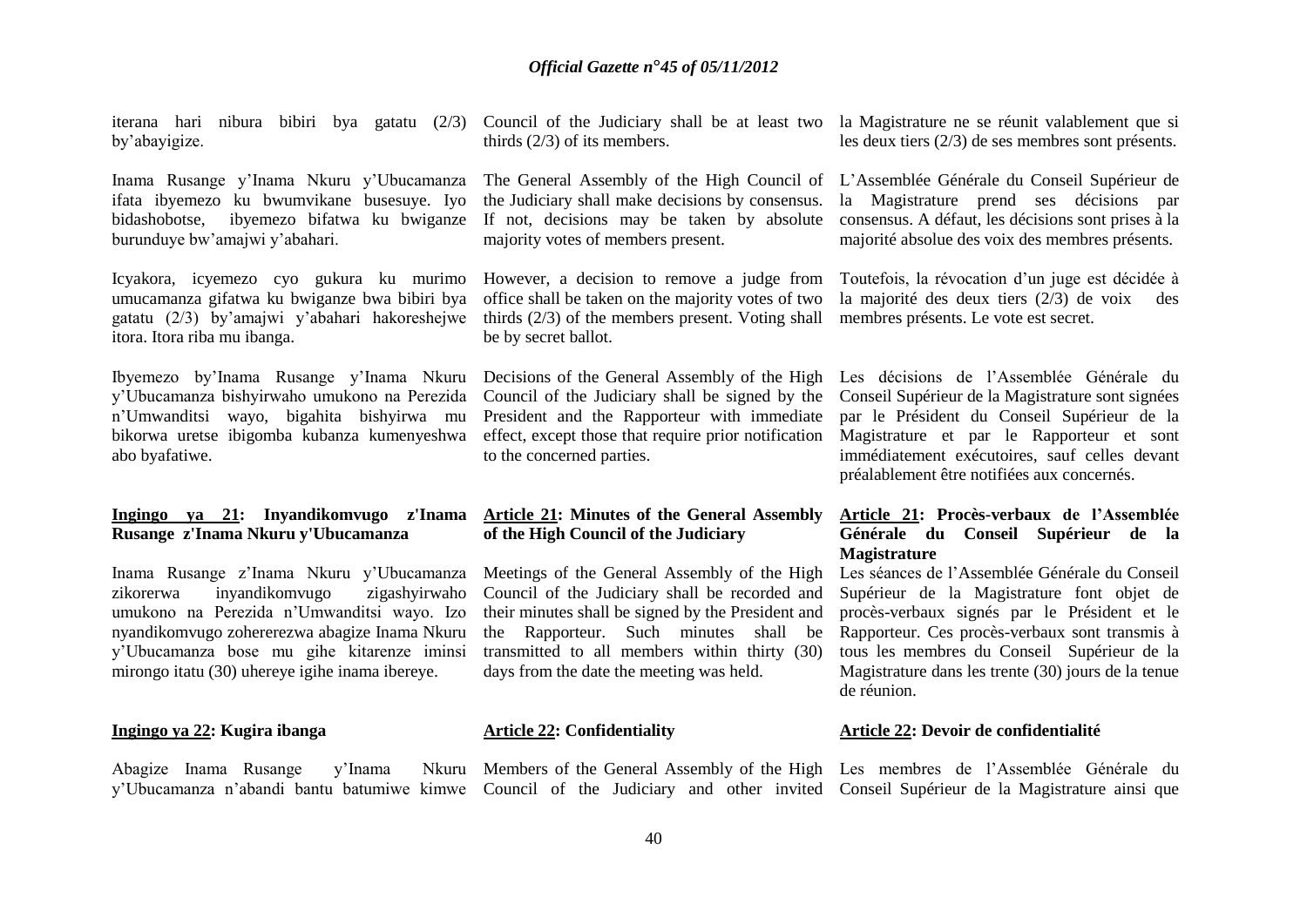n'ababunganira bagomba kubika ry'ibyavugiwe mu nama.

#### **Ingingo ya 23: Ingengo y'imari y'Inama Nkuru y'Ubucamanza**

Ingengo y'imari igenewe imirimo y'Inama Nkuru y'Ubucamanza iteganywa mu ngengo y'imari y'Urukiko rw'Ikirenga.

#### **Ingingo ya 24: Ibigenerwa abitabiriye inama**

y'Ubucamanza bitabiriye inama z'Inama Nkuru y'Ubucamanza n'iza Komisiyo z'Inama Nkuru y'Ubucamanza agenwa n'icyemezo cya Perezida w'Urukiko rw'Ikirenga.

#### **Ingingo ya 25: Amategeko ngengamikorere y'Inama Nkuru y'Ubucamanza**

Inama Nkuru y'Ubucamanza ishyiraho amategeko ngengamikorere yayo.

Mu byo ayo Mategeko ngengamikorere ateganya harimo inshingano n'imikorere by'inzego z'Inama Nkuru y'Ubucamanza bitavuzwe muri iri tegeko ngenga.

ibanga persons as well as their counsel shall be bound by confidentiality.

#### **Article 23: Budget of the High Council of the Judiciary**

The budget allocated to the functioning of the High Council of the Judiciary shall be provided in the Supreme Court budget.

#### **Article 24: Sitting allowances**

Amafaranga ahabwa abagize Inama Nkuru Sitting allowances for members of the High Council of the Judiciary and members of the Committees of the High Council of the Judiciary participating in its meetings shall be determined by an Order of the President of the Supreme Court.

#### **Article 25: Internal rules and regulations of the High Council of the Judiciary**

The High Council of the Judiciary shall establish its internal rules and regulations.

The internal rules and regulations shall provide, inter alia, responsibilities and functioning of the organs of the High Council of the Judiciary which are not provided for by this Organic Law.

d'autres personnes invitées à ses réunions et leurs conseils sont tenus au secret des délibérations.

#### **Article 23: Budget du Conseil Supérieur de la Magistrature**

Le budget alloué au fonctionnement du Conseil Supérieur de la Magistrature est prévu au budget de la Cour Suprême.

#### **Article 24: Jetons de présence**

Les jetons de présence alloués aux membres du Conseil Supérieur de la Magistrature qui participent aux réunions du Conseil Supérieur de la Magistrature et à celles de ses commissions sont déterminés par Ordonnance du Président de la Cour Suprême.

#### **Article 25: Règlement d'ordre intérieur du Conseil Supérieur de la Magistrature**

Le Conseil Supérieur de la Magistrature adopte son règlement d'ordre intérieur.

Le règlement d'ordre intérieur détermine notamment les attributions et le fonctionnement des organes du Conseil Supérieur de la Magistrature qui ne sont pas précisées dans la présente loi organique.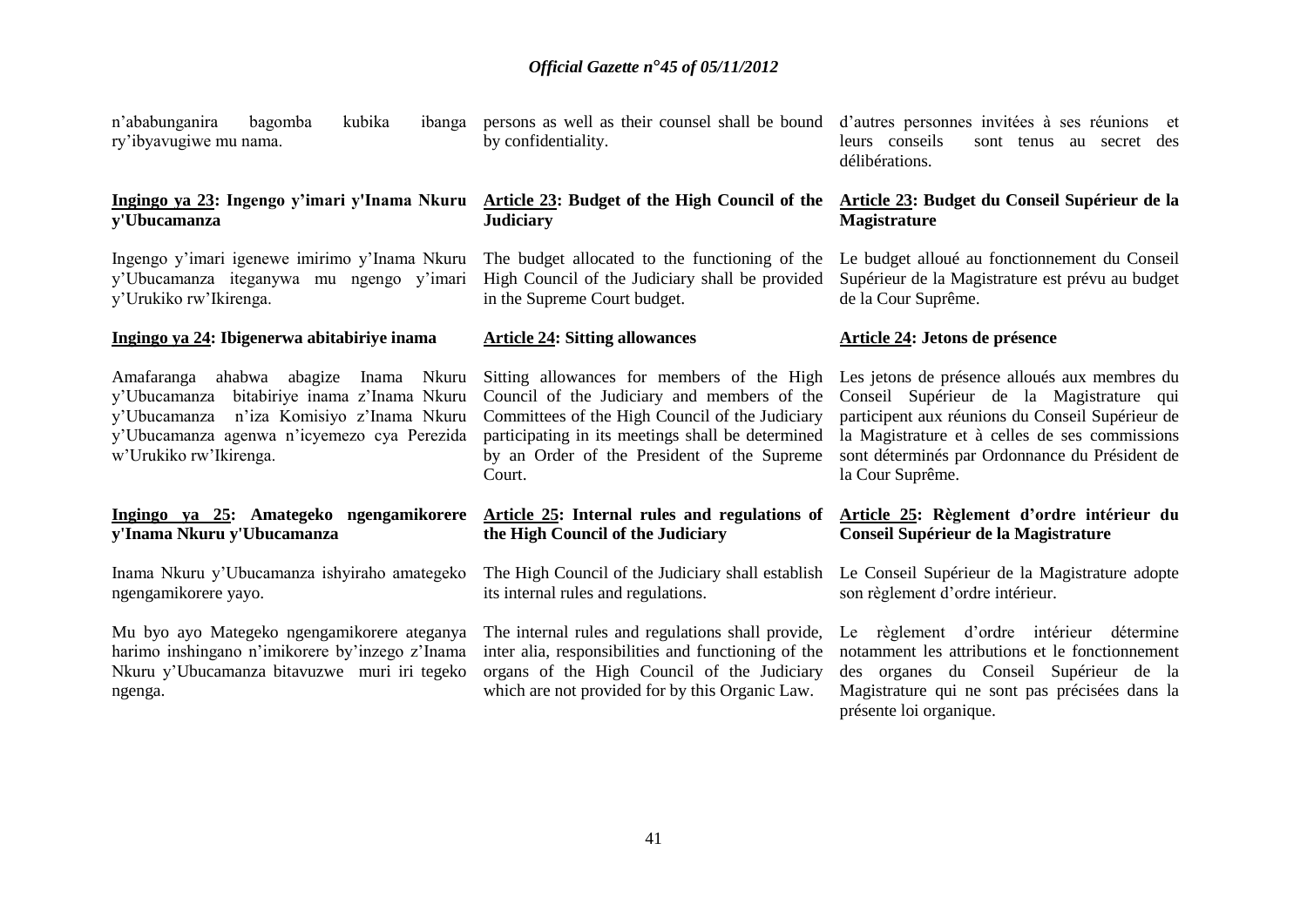#### **UMUTWE WA IV: IMIHANGO IJYANYE N'IFATWA RY'IBIHANO BYO MU RWEGO PROCEDURE RW'AKAZI IV: DISCIPLINARY CHAPITRE IV: PROCEDURE DISCIPLINAIRE**

#### **Ingingo ya 26: Ibirego byo mu rwego rw'akazi**

Inama Rusange y'Inama Nkuru y'Ubucamanza ni yo isuzuma ibirego byo mu rwego rw'akazi biregwa Abacamanza n'abanditsi b'Inkiko. Inasuzuma kandi ubujurire bwabo ku bihano baba bafatiwe n'Abaperezida b'Inkiko.

Ku byerekeye imyitwarire y'abacamanza n'abanditsi b'inkiko, Perezida wa Komisiyo ishinzwe imyitwarire ageza ku bagize Inama Rusange y'Inama Nkuru y'Ubucamanza impamvu zituma umucamanza cyangwa umwanditsi w'urukiko agomba gukurikiranwa kugira ngo bazisuzume.

#### **Ingingo ya 27: Ihamagarwa ry'umucamanza cyangwa umwanditsi w'urukiko**

Inama Nkuru y'Ubucamanza ntishobora gufatira umucamanza cyangwa umwanditsi w'urukiko igihano mu gihe cyose atahamagawe kugira ngo yiregure.

Ibyerekeye ihamagarwa ry'umucamanza cyangwa umwanditsi w'urukiko biteganyijwe mu Itegeko rigena sitati y'abacamanza n'abakozi b'inkiko.

#### **Article 26: Administrative complaints**

The High Council of the Judiciary shall be Le Conseil Supérieur de la Magistrature connaît responsible for considering administrative complaints against judges and court registrars. It shall also consider appeals made by judges and registrars against disciplinary measures taken against them by their respective Presidents of the courts.

Concerning the conduct of judges and registrars, the President of the Disciplinary Committees shall present to the General Assembly of the High Council of the Judiciary facts stating grounds on which disciplinary proceedings should be taken against a judge or a court registrar, for subsequent consideration.

# **registrar**

any disciplinary action against a judge or a court registrar unless he/she was dully summoned to defend himself/herself.

Matters related to the summoning of a judge or a court registrar shall be provided in the Law on statutes for judges and other judicial personnel.

#### **Article 26: Recours administratifs**

des recours administratifs formés contre les juges et greffiers. Il connaît également des recours formés par des juges et des greffiers contre les sanctions disciplinaires prises par les Présidents des juridictions à leur égard.

Concernant la conduite des juges et des greffiers, le Président de la Commission de discipline soumet, pour examen, à l'Assemblée Générale du Conseil Supérieur de la Magistrature les faits motivant la poursuite d'un juge ou d'un greffier.

#### **Article 27: Summoning of a judge or a court Article 27: Convocation d'un juge ou d'un greffier**

The High Council of the Judiciary shall not take Le Conseil Supérieur de la Magistrature ne peut prendre une sanction disciplinaire contre un juge ou un greffier s'il n'a pas été dûment invité à comparaître pour présenter ses moyens de défense.

> Les matières relatives à la convocation d'un juge ou d'un greffier sont prévues dans la loi portant statut des juges et des agents de l'ordre judiciaire.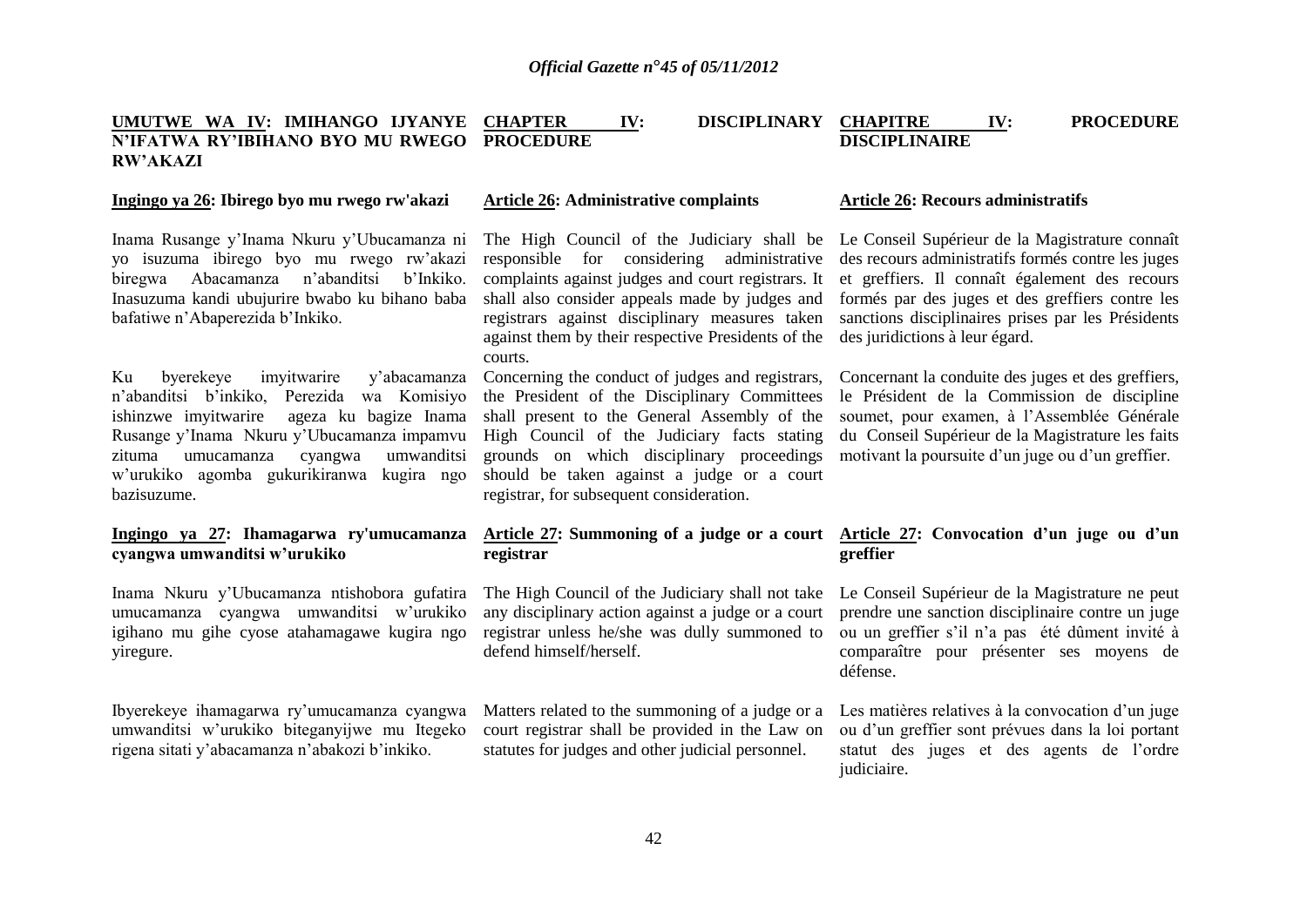#### **Ingingo ya 28: Kwitaba k'umucamanza Article 28: Appearance of a judge or a court Article 28: Comparution du juge ou du cyangwa k'umwanditsi w'urukiko**

Umucamanza cyangwa umwanditsi w'urukiko A respondent judge or court registrar shall appear wahamagajwe agomba kwitaba ubwe. Ashobora kwiyambaza umwunganira kandi igihe hari based on reasonable grounds, to be represented. impamvu vumvikana akaba umuhagararira. Afite, kimwe n'umuhagarariye, his/her representative shall have the right of uburenganzira bwo kumenya ibikubiye muri dosiye access to the whole file prior to the hearing. ye byose, mbere y'uko aburana.

# **kumva abatangabuhamya**

Ku munsi wagenwe mu ihamagara, hamaze gusomwa raporo ku idosiye no kumva abatangabuhamya iyo bahari, umucamanza cyangwa umwanditsi w'urukiko, umuhagarariye representative shall be requested to give his/her cyangwa umwunganiye, asabwa kwisobanura no defense. kwiregura ku byo aregwa.

#### **Ingingo ya 30: Ifatwa ry'ibyemezo mu muhezo**

Inama Rusange y'Inama Nkuru y'Ubucamanza ifatira ibyemezo mu muhezo kandi igasobanura impamvu n'ishingiro ryabyo. Ibyo byemezo bifatwa hakurikijwe ibivugwa mu ngingo ya 20 y'iri tegeko ngenga.

Iyo habaye kunganya amajwi, itora risubirwamo. Iyo ku nshuro ya kabiri impaka zidakemutse, ijwi rya Perezida ni ryo rikemura impaka.

# **registrar**

in person. He/she may seek legal counsel and, A respondent judge or a court registrar as well as

# **witnesses**

At the hearing, after reading the charge and hearing from witnesses if any, the respondent judge or court registrar, his/her advocate or

#### **Article 30: Decisions taken in camera**

the Judiciary shall take decisions in camera and give reasons for their basis. Such decisions shall be taken in accordance with the provisions of Article 20 of this Organic Law.

In the event of a voting tie, the voting shall be En cas d'égalité des voix, il est procédé à un repeated. If no decision is reached during casting vote.

# **greffier**

Le juge ou le greffier cité est tenu de comparaître en personne. Il peut se faire assister et, en cas d'empêchement justifié, se faire représenter. Le juge ou le greffier cité ainsi que son représentant ont droit à la communication de tout le dossier avant l'audience.

#### **Ingingo ya 29: Gusoma raporo ku idosiye no Article 29: Reading of charges and hearing of Article 29: Lecture du rapport du dossier et audition des témoins**

Au jour de la comparution, après lecture du rapport et l'audition des témoins, s'il y en a, le juge ou le greffier, son mandataire ou représentant est invité à fournir ses explications et moyens de défense sur les faits qui lui sont reprochés.

#### **Article 30: Prise de décisions à huis clos**

The General Assembly of the High Council of L'Assemblée Générale du Conseil Supérieur de la Magistrature statue à huis clos et ses avis sont motivés. De telles décisions sont prises conformément aux dispositions de l'article 20 de la présente loi organique.

the second voting, the President shall have a au second tour, la voix du Président est nouveau vote. Si aucune majorité ne se dégage prépondérante.

Icyemezo cy'Inama Rusange y'Inama Nkuru The decision of the General Assembly of the La décision de l'Assemblée Générale du Conseil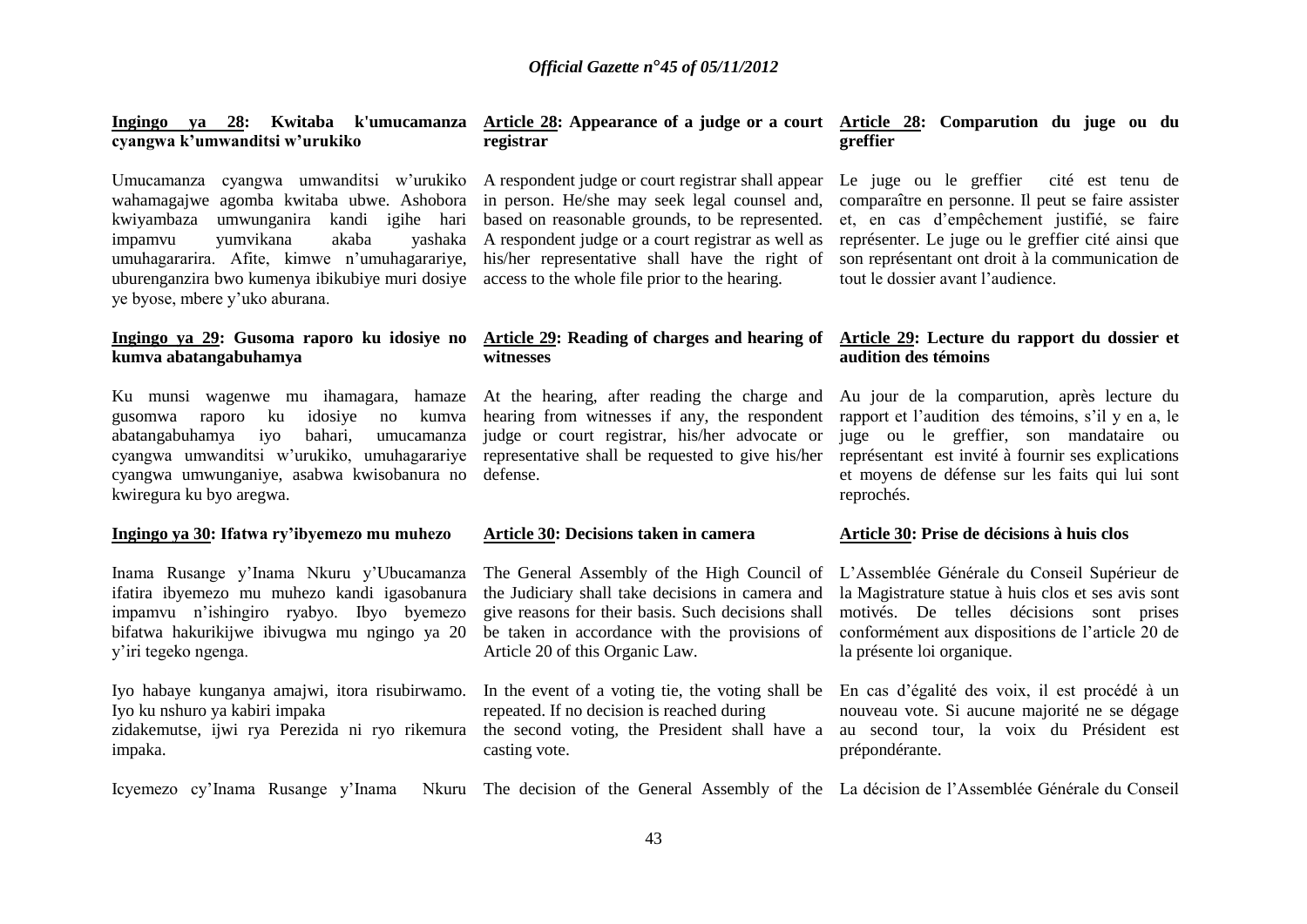y'Ubucamanza ntigishobora kujuririrwa cyangwa High Council of the Judiciary shall not be Supérieur de la Magistrature n'est susceptible gusubirwamo kabone n'imbere y'inkiko ziburanisha imanza z'ubutegetsi.

#### **Ingingo ya 31: Isubirishwamo ry'icyemezo cyafashwe uregwa adahari**

Bitabangamiye ibiteganywa mu ngingo ya 30 y'iri tegeko ngenga, umucamanza cyangwa umwanditsi w'urukiko utarabashije kwitaba ashobora gusaba ko icyemezo cyamufatiwe adahari gisubirwamo mu gihe cy'iminsi cumi n'itanu (15) uhereye igihe yakimenyesherejwe.

#### **Ingingo ya 32: Kumenyesha icyemezo cyafashwe Article 32: Notification of the decision**

Icyemezo cy'Inama Rusange y'Inama Nkuru y'Ubucamanza cyafatiwe umucamanza cyangwa umwanditsi w'urukiko akimenyeshwa n'Umunyamabanga Nshingwabikorwa w'iyo Nama mu buryo buhuje n'ubuteganywa mu kumenyesha ababuranyi ibyemezo by'inkiko byabafatiwe badahari.

Ibyemezo by'Inama Rusange y'Inama Nkuru The decisions of the General Assembly of the Les décisions de l'Assemblée Générale du y'Ubucamanza bitangira kubahirizwa ku munsi ukurikira uwo uwabifatiwe yabimenyesherejweho. Icyemezo cyafatiwe umucamanza cyangwa concerned party. A decision taken in absentia umwanditsi w'inkiko utaritabye ngo yiregure shall take effect on the day following the expiry gitangira kubahirizwa guhera ku munsi ukurikira of the opposition period. igihe cyo kugisubirishamo kirangiriye.

administrative courts.

#### **Article 31: Opposition to a decision taken in absentia**

Without prejudice to the provisions of Article 30 of this Organic Law, a judge or court registrar shall have the right to apply for opposition against the decision taken in his/her absentia within a period of fifteen (15) days from the date he/she has been notified with the decision.

The decision of the General Assembly of the High Council of the Judiciary taken against a judge or a court registrar shall be notified to the concerned party by the Executive Secretary of the High Council of the Judiciary. The notification shall follow the same procedure as the one provided for in the notification of des jugements rendus par défaut. judgments delivered in absentia.

High Council of the Judiciary shall take effect on the day following the notification to the

subjected to appeal or review even before d'aucun recours, même devant les juridictions de l'ordre administratives.

#### **Article 31: Opposition à la décision prise par défaut**

Sans préjudice des dispositions de l'article 30 de la présente loi organique, le juge ou le greffier cité qui n'a pas pu comparaître peut former opposition dans les quinze (15) jours de la signification de la décision.

#### **Article 32: Signification de la décision**

La décision de l'Assemblée Générale du Conseil Supérieur de la Magistrature prise contre un juge ou un greffier est communiquée au concerné à la diligence du Secrétaire Exécutif du Conseil Supérieur de la Magistrature suivant la même procédure que celle prévue pour la signification

Conseil Supérieur de la Magistrature prennent effet le lendemain du jour de la signification à l'agent concerné. Une décision prise par défaut contre un juge ou un greffier prend effet le lendemain de l'expiration du délai d'opposition.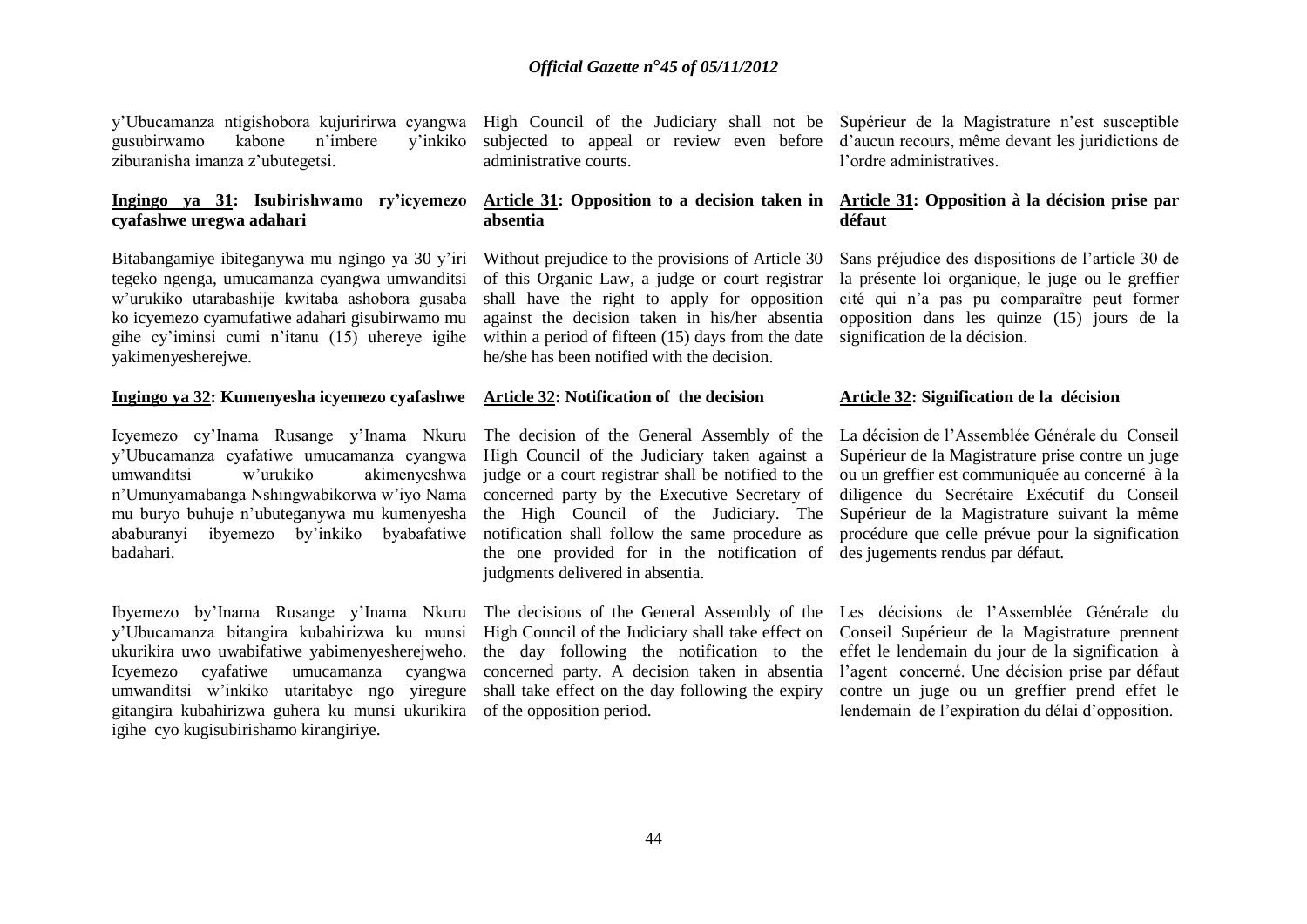| <b>UMUTWE WA V: INGINGO ZISOZA</b>                                                                                                                                                                                                                                        | <b>CHAPTER V: FINAL PROVISIONS</b>                                                                                                                                                                                                                                              | <b>CHAPITRE V: DISPOSITIONS FINALES</b>                                                                                                                                                                                                                                                                        |
|---------------------------------------------------------------------------------------------------------------------------------------------------------------------------------------------------------------------------------------------------------------------------|---------------------------------------------------------------------------------------------------------------------------------------------------------------------------------------------------------------------------------------------------------------------------------|----------------------------------------------------------------------------------------------------------------------------------------------------------------------------------------------------------------------------------------------------------------------------------------------------------------|
| Ingingo ya 33: Itegurwa, isuzumwa n'itorwa<br>ry'iri tegeko ngenga                                                                                                                                                                                                        | Article 33: Drafting, consideration<br>and<br>adoption of this organic law                                                                                                                                                                                                      | Article 33: Initiation, examen et adoption de<br>la présente loi organique                                                                                                                                                                                                                                     |
| Iri tegeko ngenga ryateguwe, risuzumwa kandi<br>ritorwa mu rurimi rw'Ikinyarwanda.                                                                                                                                                                                        | This Organic Law was drafted, considered and La présente loi organique a été initiée, examinée<br>adopted in Kinyarwanda.                                                                                                                                                       | et adoptée en Kinyarwanda.                                                                                                                                                                                                                                                                                     |
| Ingingo ya 34: Ivanwaho ry'Itegeko Ngenga<br>n'ingingo z'amategeko zinyuranyije n'iri tegeko<br>ngenga                                                                                                                                                                    | <b>Article 34: Repealing provision</b>                                                                                                                                                                                                                                          | <b>Article 34: Disposition abrogatoire</b>                                                                                                                                                                                                                                                                     |
| Itegeko Ngenga nº 02/2004 ryo kuwa 20/03/2004<br>rigena imiterere, ububasha n'imikorere by'Inama<br>Nkuru y'Ubucamanza nk'uko ryahinduwe kandi<br>ryujujwe kugeza ubu n'ingingo zose z'amategeko<br>abanziriza iri tegeko ngenga kandi zinyuranyije na<br>ryo bivanyweho. | The Organic Law $n^{\circ}$ 02/2004 of 20/03/2004<br>determining the organization, powers and<br>functioning of the Superior Council of Judiciary<br>as amended and complemented to date and all<br>prior legal provisions contrary to this Organic<br>Law are hereby repealed. | La Loi Organique nº 02/2004 du 20/03/2004<br>organisation,<br>compétence<br>portant<br>et<br>fonctionnement du Conseil Supérieur de la<br>Magistrature telle que modifiée et complétée à ce<br>jour et toutes les dispositions légales antérieures<br>contraires à la présente loi organique sont<br>abrogées. |
| Ingingo ya 35: Igihe iri tegeko ngenga ritangira Article 35: Commencement<br>gukurikizwa                                                                                                                                                                                  |                                                                                                                                                                                                                                                                                 | Article 35: Entrée en vigueur                                                                                                                                                                                                                                                                                  |
| Iri tegeko ngenga ritangira gukurikizwa ku munsi<br>ritangarijweho mu Igazeti ya Leta ya Repubulika<br>y'u Rwanda.                                                                                                                                                        | This Organic Law shall come into force on the La présente loi organique entre en vigueur le jour<br>date of its publication in the Official Gazette of<br>the Republic of Rwanda.                                                                                               | de sa publication au Journal Officiel de la<br>République du Rwanda.                                                                                                                                                                                                                                           |
| Kigali, kuwa 19/09/2012                                                                                                                                                                                                                                                   | Kigali, on 19/09/2012                                                                                                                                                                                                                                                           | Kigali, le 19/09/2012                                                                                                                                                                                                                                                                                          |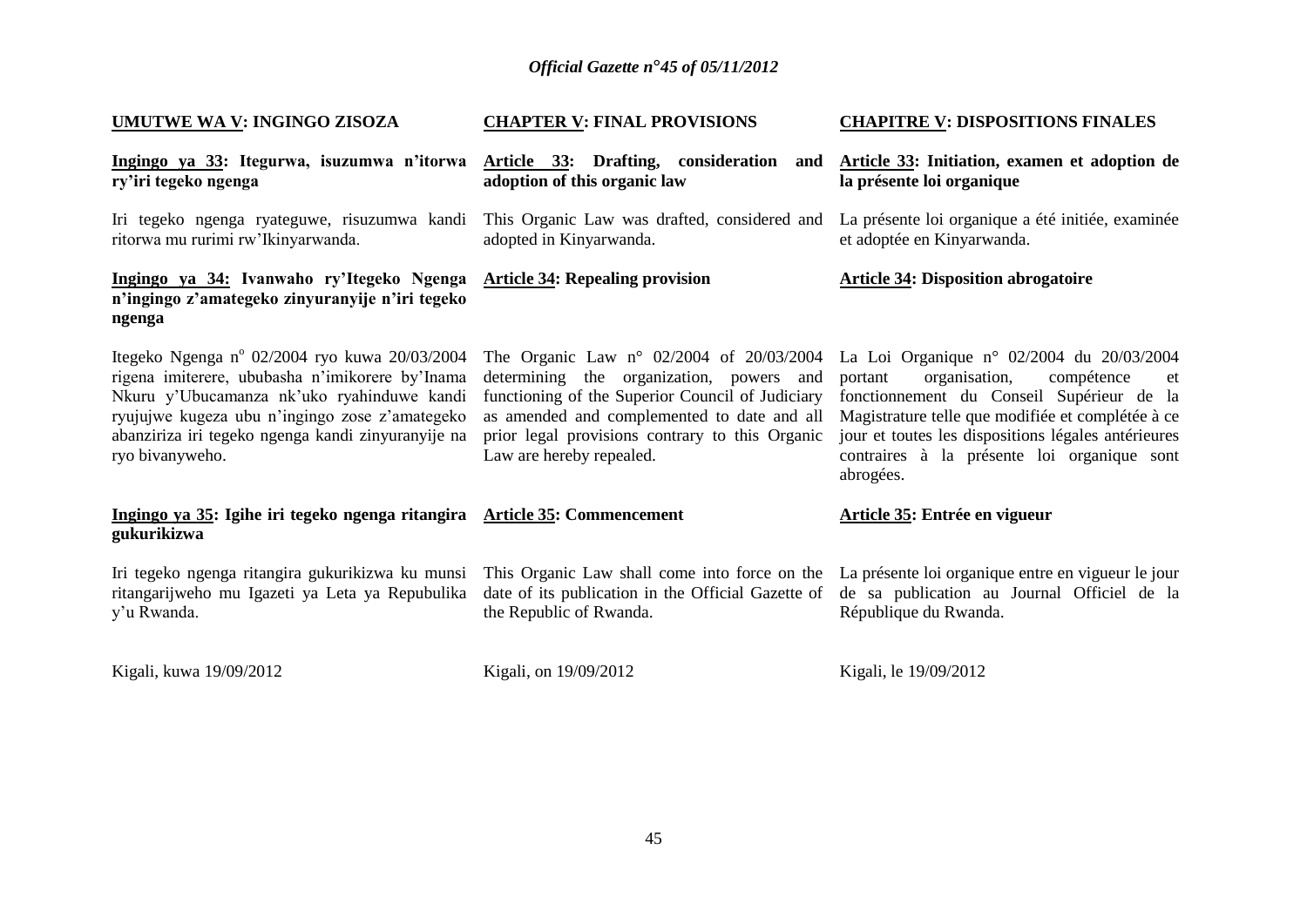**(sé) KAGAME Paul** Perezida wa Repubulika

**(sé) KAGAME Paul** President of the Republic

**(sé) KAGAME Paul** Président de la République

**(sé) Dr HABUMUREMYI Pierre Damien** Minisitiri w'Intebe

**(sé) Dr HABUMUREMYI Pierre Damien** Prime Minister

**(sé) Dr HABUMUREMYI Pierre Damien** Premier Ministre

**Bibonywe kandi bishyizweho Ikirango cya Repubulika:**

**Seen and sealed with the Seal of the Republic: Vu et scellé du Sceau de la République:**

**(sé)**

**(sé) KARUGARAMA Tharcisse** Minisitiri w'Ubutabera/ Intumwa Nkuru ya Leta

**KARUGARAMA Tharcisse** Minister of Justice/Attorney General

**(sé)**

**KARUGARAMA Tharcisse** Ministre de la Justice/Garde des Sceaux

46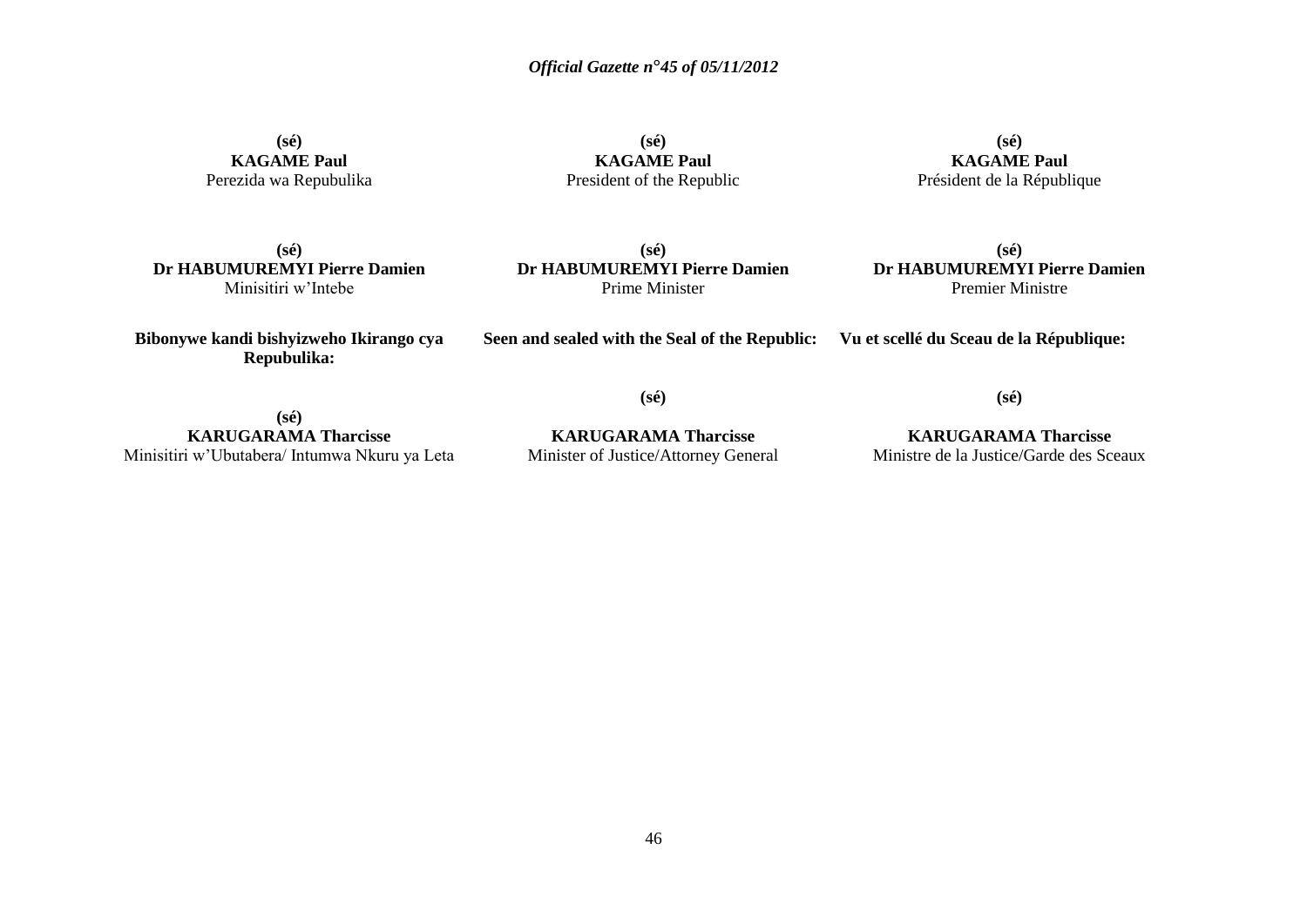**ITEGEKO N°31/2012 RYO KUWA 30/08/2012 RYEMERERA KWEMEZA BURUNDU AUTHORISING THE RATIFICATION TO LA RATIFICATION DE L'ACCORD SUR LA AMASEZERANO YEREKEYE KUBUNGABUNGA INYONI ZO MU MAZI CONSERVATION OF AFRICAN-EURASIAN MIGRATEURS D'AFRIQUE-EURASIE ZO MU KARERE KA AFURIKA, UBURAYI MIGRATORY NA AZIYA ZIHORA ZIMUKA LAU ASSEMBLE 2012 OF AGREEMENT ON WATERBIRDS LOI N° 31/2012 DU 30/08/2012 AUTORISANT CONSERVATION DES OISEAUX D'EAU** 

| <b>ISHAKIRO</b>                                                                                | <b>TABLE OF CONTENTS</b>                                                                                 | <b>TABLE DES MATIERES</b>                                       |
|------------------------------------------------------------------------------------------------|----------------------------------------------------------------------------------------------------------|-----------------------------------------------------------------|
| Ingingo ya mbere: Uruhushya rwo kwemeza Article One: Authorization for ratification<br>burundu |                                                                                                          | Article premier: Autorisation de la ratification                |
| ry'iri tegeko                                                                                  | Ingingo ya 2: Itegurwa, isuzumwa n'itorwa Article 2: Drafting, consideration and adoption<br>of this Law | Article 2: Initiation, examen et adoption de la<br>présente loi |
| Ingingo ya 3: Igihe iri tegeko ritangira Article 3: Commencement<br>gukurikizwa                |                                                                                                          | Article 3: Entrée en vigueur                                    |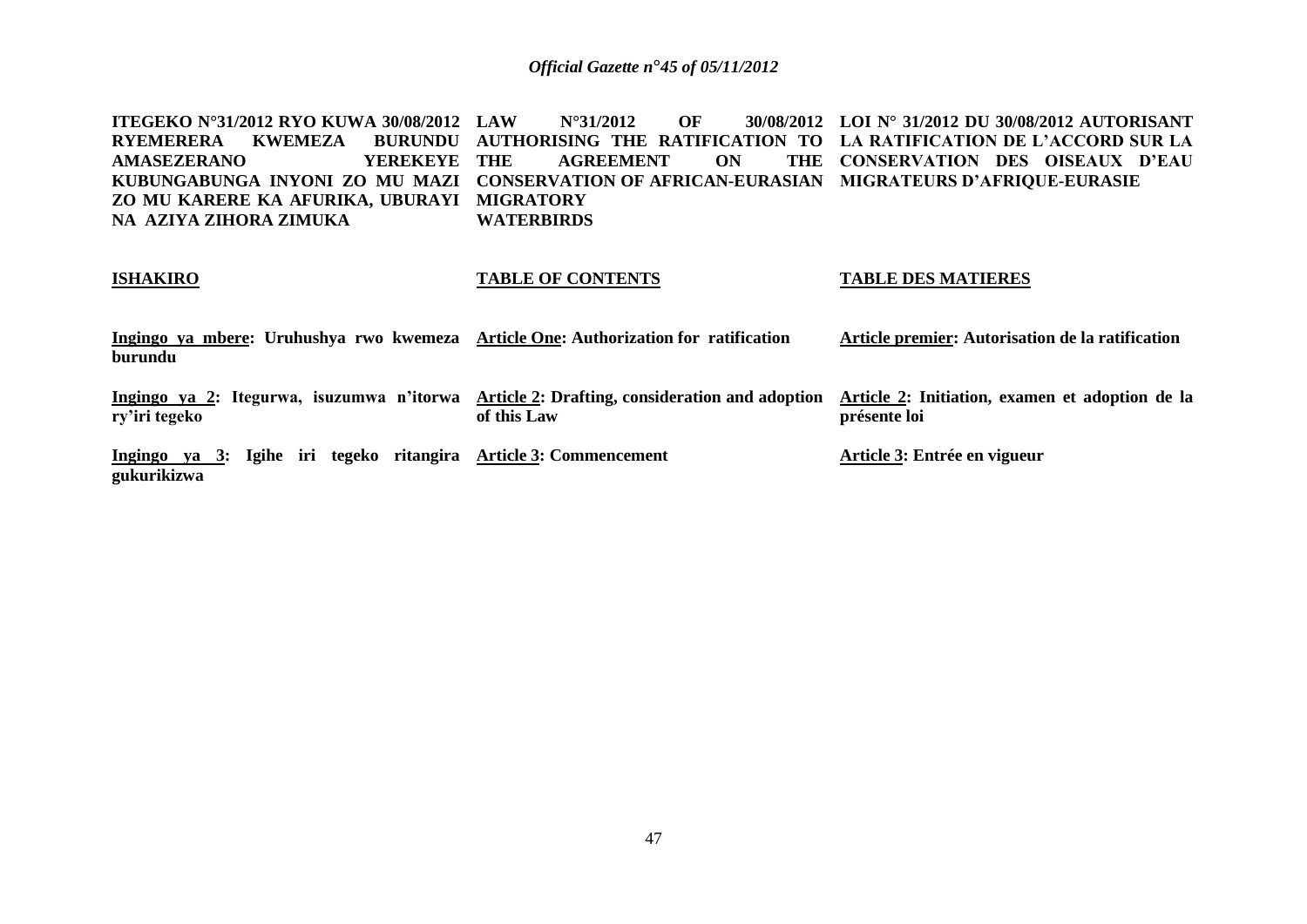**ITEGEKO N° 31/2012 RYO KUWA 30/08/2012 RYEMERERA BURUNDU AMASEZERANO YEREKEYE KUBUNGABUNGA INYONI ZO MU MAZI CONSERVATION OF AFRICAN-EURASIAN MIGRATEURS D'AFRIQUE-EURASIE ZO MU KARERE KA AFURIKA, UBURAYI MIGRATORY NA AZIYA ZIHORA ZIMUKA LAU SEX 12012 OF AUTHORISING THE RATIFICATION TO LA RATIFICATION DE L'ACCORD SUR LA AGREEMENT ON WATERBIRDS LOI N°31/2012 DU 30/08/2012 AUTORISANT CONSERVATION DES OISEAUX D'EAU** 

**Twebwe, KAGAME Paul,**  Perezida wa Repubulika;

**We, KAGAME Paul,**  President of the Republic;

**Nous, KAGAME Paul,**  Président de la République;

**INTEKO ISHINGA AMATEGEKO YEMEJE, THE PARLIAMENT HAS ADOPTED AND LE PARLEMENT A ADOPTE ET NOUS NONE NATWE DUHAMIJE, DUTANGAJE WE SANCTION, PROMULGATE THE SANCTIONNONS, PROMULGUONS LA LOI ITEGEKO RITEYE RITYA DUTEGETSE KO RYANDIKWA MU PUBLISHED IN THE OFFICIAL GAZETTE QU'ELLE SOIT PUBLIEE AU JOURNAL IGAZETI YA LETA YA REPUBULIKA Y'U OF THE REPUBLIC OF RWANDA RWANDA** 

**FOLLOWING LAW AND ORDER IT BE DONT LA TENEUR SUIT ET ORDONNONS OFFICIEL DE LA REPUBLIQ`UE DU RWANDA**

**INTEKO ISHINGA AMATEGEKO:** 

**THE PARLIAMENT:** 

06 Nyakanga 2012; 2012;

Umutwe wa Sena, mu nama yawo yo kuwa 16 The Senate, in its session of 16 May 2012; Gicurasi 2012;

Ishingiye ku Itegeko Nshinga rya Repubulika y'u Pursuant to the Constitution of the Republic of Rwanda ryo kuwa 04 Kamena 2003 nk'uko ryavuguruwe kugeza ubu, cyane cyane mu ngingo zaryo iya 49, iya 62, iya 66, iya 67, iya 88, iya 89, 92, 93, 94, 95, 108, 189, 190 and 201; iya 90, iya 92, iya 93, iya 94, iya 95, iya 108, iya 189, iya 190 n'iya 201;

Rwanda of 04 June 2003 as amended to date, especially in Articles 49, 62, 66, 67, 88, 89, 90,

#### **LE PARLEMENT:**

Umutwe w'Abadepite, mu nama yawo yo kuwa The Chamber of Deputies, in its session of 06 July La Chambre des Députés, en sa séance du 06 juillet 2012;

Le Sénat, en sa séance du 16 mai 2012 ;

Vu la Constitution de la République du Rwanda du 04 juin 2003 telle que révisée à ce jour, spécialement en ses articles 49, 62, 66, 67**,** 88, 89, 90, 92, 93, 94, 95, 108, 189, 190 et 201;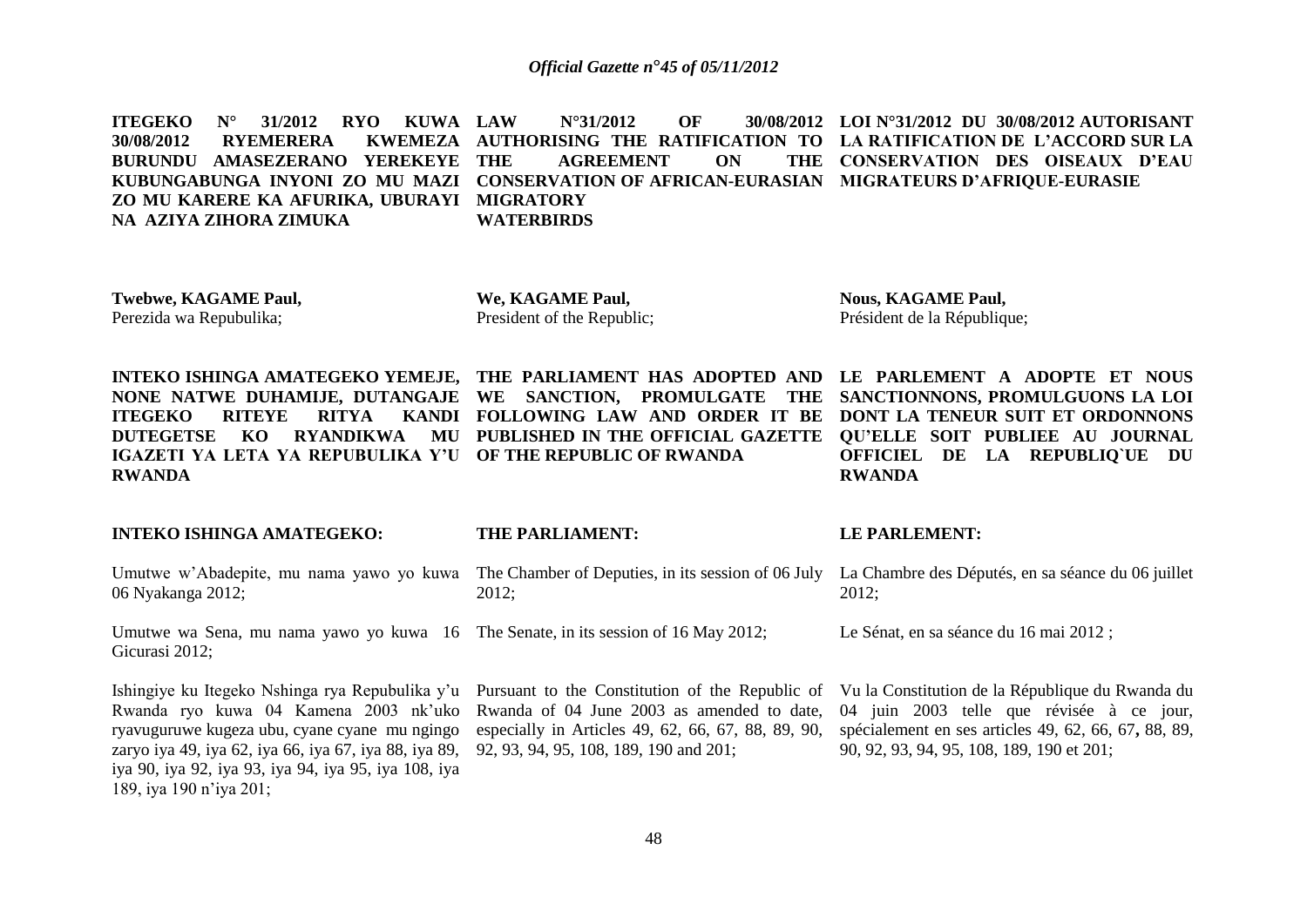Ishingiye ku Masezerano Mpuzamahanga y'i Pursuant to the RAMSAR International Vu la Convention de RAMSAR du 2 février 1971 RAMSAR yo kuwa 02 Gashyantare 1971, Convention of February 2, 1971 on Wetlands of yerekeye kubungabunga ahantu hahehereye hafite International importance, especially as waterfowl akamaro ku Rwego Mpuzamahanga habitats as ratified by the Presidential Order n° by'umwihariko Indiri y'Inyoni zo mu mazi nk'uko 53/01 of 31/12/2007; yemejwe burundu n'Iteka rya Perezida n° 53/01 ryo ku wa 31/12/2007; Ishingiye ku Masezerano Mpuzamahanga y'i Pursuant to the BONN Convention of 23 June BONN yo kuwa 23 Kamena 1979 Agamije Kubungabunga Inyamaswa z'Agasozi Zihora Wild Animals authorized to be ratified by Law n° Zimuka nk'uko yemerewe kwemezwa burundu 35/2003 of 29/12/2003; n'Itegeko n° 35/2003 ryo kuwa 29/12/2003; Ishingiye ku Masezerano Mpuzamahanga yo gufata neza urusobe rw'Ibinyabuzima n'aho biba yashyiriweho umukono i RIO DE JANEIRO muri BRESIL, kuwa 05 Kamena 1992 nk'uko yemejwe burundu n'Iteka rya Perezida n° 017/01 ryo kuwa March 1995; 18 Werurwe 1995; Ishingiye ku Itegeko Ngenga n° 04/2005 ryo kuwa 08 Mata 2005 rigena uburyo bwo kurengera, kubungabunga no guteza imbere ibidukikije mu Rwanda; Imaze gusuzuma Amasezerano kubungabunga inyoni zo mu mazi zo mu karere ka conservation of African-Eurasian migratory oiseaux d'eau migrateurs d'Afrique-Eurasie **;** Afurika, Uburayi na Aziya zihora zimuka; 1979 on the Conservation of Migratory Species of Pursuant to the International Convention on Biological Diversity and its Habitat signed in RIO DE JANEIRO in BRAZIL on 5 June 1992, as ratified by Presidential Order n° 017/01 of 18 Présidentiel n° 017/01 du 18 mars 1995; Pursuant to Organic Law n° 04/2005 of Vu la Loi Organique n° 04/2005 du 08/04/2005 08/04/2005 determining the modalities of protection, conservation and promotion of promouvoir l'environnement au Rwanda; environment in Rwanda; After consideration of the Agreement on the Après examen de l'Accord sur la conservation des waterbirds ; relative aux Zones Humides d'Importance Internationale particulièrement comme Habitats des Oiseaux d'Eau, telle que ratifiée par Arrêté Présidentiel n° 53/01 du 31/12/ 2007; Vu la Convention de BONN du 23 juin 1979 sur la conservation des espèces migratrices appartenant à la faune sauvage autorisée à être ratifiée par la Loi n° 35/2003 du 29/12/2003; Vu la Convention sur la Diversité Biologique et son habitat signée à RIO DE JANEIRO au BRESIL le 5 juin 1992 telle que ratifiée par Arrêté portant modalités de protéger, sauvegarder et

**YEMEJE:** 

**ADOPTS:** 

**ADOPTE:**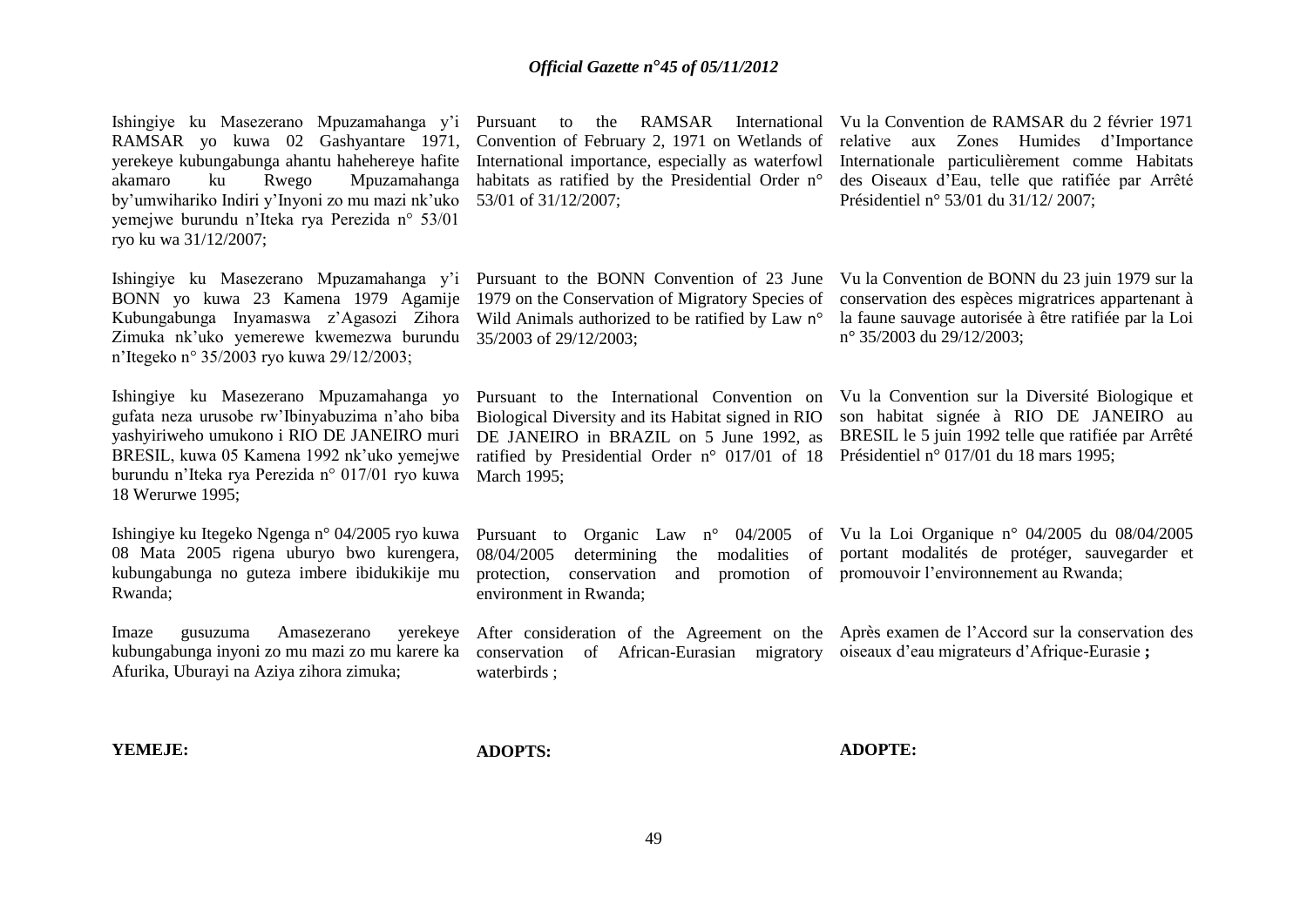| Ingingo ya mbere: Uruhushya rwo kwemeza Article One: Authorisation for ratification<br>burundu                                                                      |                                                                                                                        | Article premier: Autorisation de la ratification                                                                                                                                                                                                 |
|---------------------------------------------------------------------------------------------------------------------------------------------------------------------|------------------------------------------------------------------------------------------------------------------------|--------------------------------------------------------------------------------------------------------------------------------------------------------------------------------------------------------------------------------------------------|
| mu mazi zo mu karere ka Afurika, Uburayi na<br>Aziya zihora zimuka, yemerewe kwemezwa<br>burundu.                                                                   | authorized for ratification.                                                                                           | Amasezerano yerekeye kubungabunga inyoni zo The Agreement on the conservation of African- L'Accord sur la conservation des oiseaux d'eau<br>Eurasian migratory waterbirds is hereby migrateurs d'Afrique-Eurasie est autorisé à être<br>ratifié. |
| Ingingo ya 2: Itegurwa, isuzumwa n'itorwa Article 2: Drafting, consideration and adoption<br>ry'iri tegeko                                                          | of this Law                                                                                                            | Article 2: Initiation, examen et adoption de la<br>présente loi                                                                                                                                                                                  |
| Iri tegeko ryateguwe mu rurimi rw'Icyongereza, This Law was drafted in English, considered and<br>kandi<br>risuzumwa<br>ritorwa<br>rurimi<br>mu<br>rw'Ikinyarwanda. | adopted in Kinyarwanda.                                                                                                | La présente loi a été initiée en Anglais, elle a été<br>examinée et adoptée en Kinyarwanda.                                                                                                                                                      |
| Ingingo ya 3: Igihe iri tegeko ritangira Article 3: Commencement<br>gukurikizwa                                                                                     |                                                                                                                        | Article 3: Entrée en vigueur                                                                                                                                                                                                                     |
| Iri tegeko ritangira gukurikizwa ku munsi<br>ritangarijweho mu Igazeti ya Leta ya Repubulika<br>y'u Rwanda.                                                         | This Law shall come into force on the date of its<br>publication in the Official Gazette of the Republic<br>of Rwanda. | La présente loi entre en vigueur le jour de sa<br>publication au Journal Officiel de la République du<br>Rwanda.                                                                                                                                 |
| Kigali, kuwa 30/08/2012                                                                                                                                             | Kigali, on 30/08/2012                                                                                                  |                                                                                                                                                                                                                                                  |

Kigali, le 30/08/2012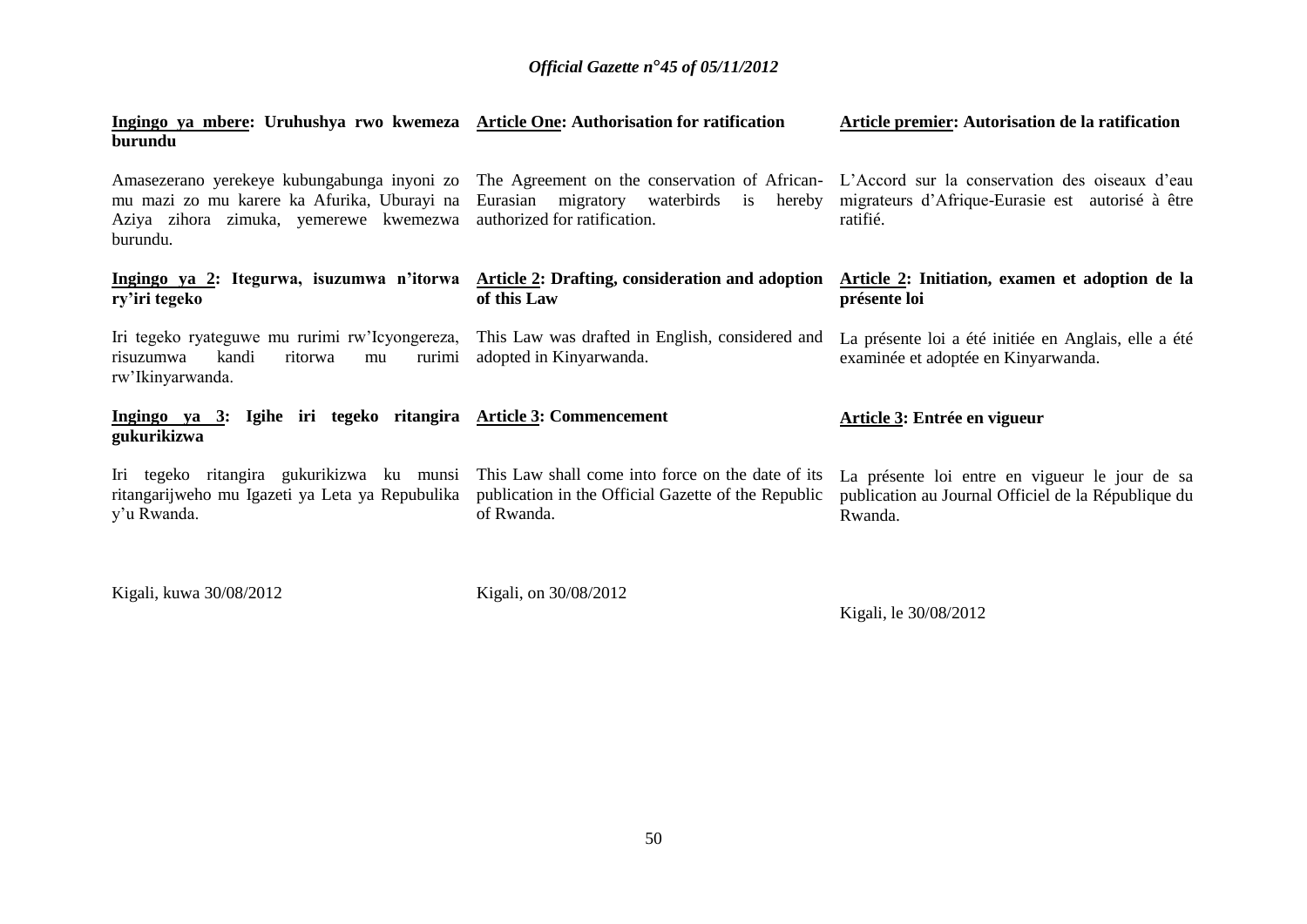(sé)

(sé)

### (sé)

**KAGAME Paul** Perezida wa Repubulika

**KAGAME Paul** President of the Republic

**KAGAME Paul** Président de la République

(sé)

(sé)

(sé)

**Dr HABUMUREMYI Pierre Damien** Minisitiri w'Intebe

**Bibonywe kandi bishyizweho Ikirango cya Repubulika:**

**Dr HABUMUREMYI Pierre Damien** Prime Minister

**Dr HABUMUREMYI Pierre Damien** Premier Ministre

**Vu et scellé du Sceau de la République:**

(sé)

(sé)

**Seen and sealed with the Seal of the Republic:**

**KARUGARAMA Tharcisse** Minisitiri w'Ubutabera/Intumwa Nkuru ya Leta

**KARUGARAMA Tharcisse** Minister of Justice/Attorney General

**KARUGARAMA Tharcisse** Ministre de la Justice/Garde des Sceaux

(sé)

51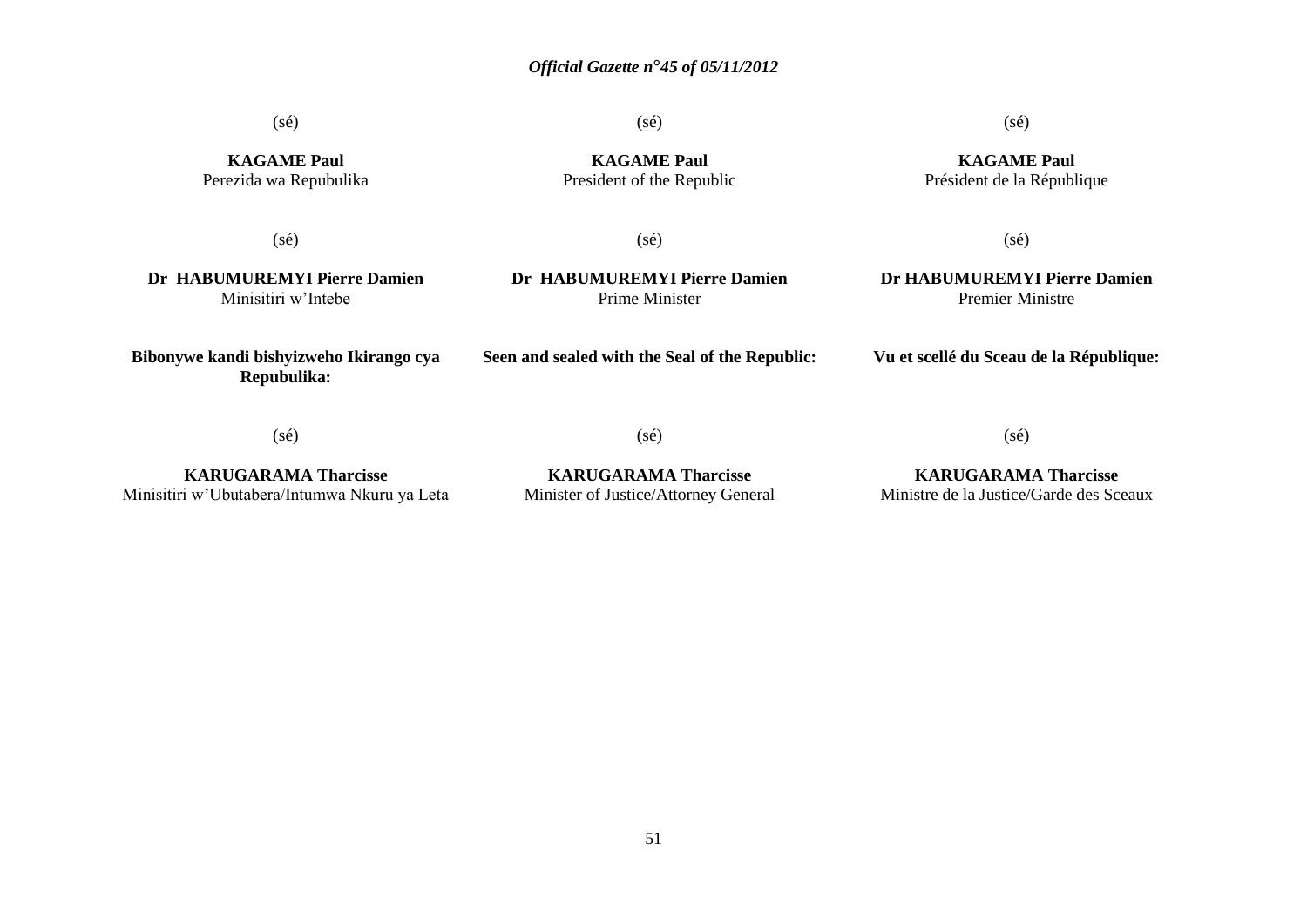**ITEGEKO N°33/2012 RYO KUWA 30/08/2012 LAW N° 33/2012 OF 30/08/2012 MODIFYING LOI N° 33/2012 DU 30/08/2012 MODIFIANT ET RIHINDURA KANDI RYUZUZA ITEGEKO N° 11/2009 RYO KUWA OF 14/05/2009 ON SECURITY INTERESTS 14/05/2009 RELATIVE AUX SURETES 14/05/2009 RYEREKEYE UBUGWATE KU IN MOVABLE PROPERTY MUTUNGO WIMUKANWA AND COMPLEMENTING LAW N° 11/2009 COMPLETANT LA LOI N° 11/2009 DU MOBILIERES** 

| <b>ISHAKIRO</b>                                                                    | <b>TABLE OF CONTENTS</b>                         | <b>TABLE DES MATIERES</b>                                                                                                                                 |
|------------------------------------------------------------------------------------|--------------------------------------------------|-----------------------------------------------------------------------------------------------------------------------------------------------------------|
| Ingingo ya mbere: Igurisha ry'ingwate                                              | <b>Article One: Sale of collateral</b>           | Article premier: Mise en vente du bien grevé de<br>sûreté                                                                                                 |
| Ingingo ya 2: Abashinzwe kugena agaciro Article 2: Collateral valuers<br>k'ingwate |                                                  | Article 2: Evaluateurs du bien grevé de sûreté                                                                                                            |
| Ingingo ya 3: Kwandikisha ubugwate                                                 | <b>Article 3: Registration of the Collateral</b> | Article 3: Enregistrement de la sûreté                                                                                                                    |
| Ingingo ya 4: Ingingo y'inzibacyuho                                                | <b>Article 4: Transitional provision</b>         | <b>Article 4: Disposition transitoire</b>                                                                                                                 |
| ry'iri tegeko                                                                      | of this Law                                      | Ingingo ya 5: Itegurwa, isuzumwa n'itorwa Article 5: Drafting, consideration and adoption Article 5: Initiation, examen et adoption de la<br>présente loi |
| Ingingo<br>6:<br>Ivanwaho<br>va<br>z'amategeko zinyuranyije n'iri tegeko           | ry'ingingo Article 6: Repealing provision        | <b>Article 6: Disposition abrogatoire</b>                                                                                                                 |
| Ingingo ya 7:<br>Igihe<br>itegeko<br>gukurikizwa                                   | ritangira Article 7: Commencement                | Article 7: Entrée en vigueur                                                                                                                              |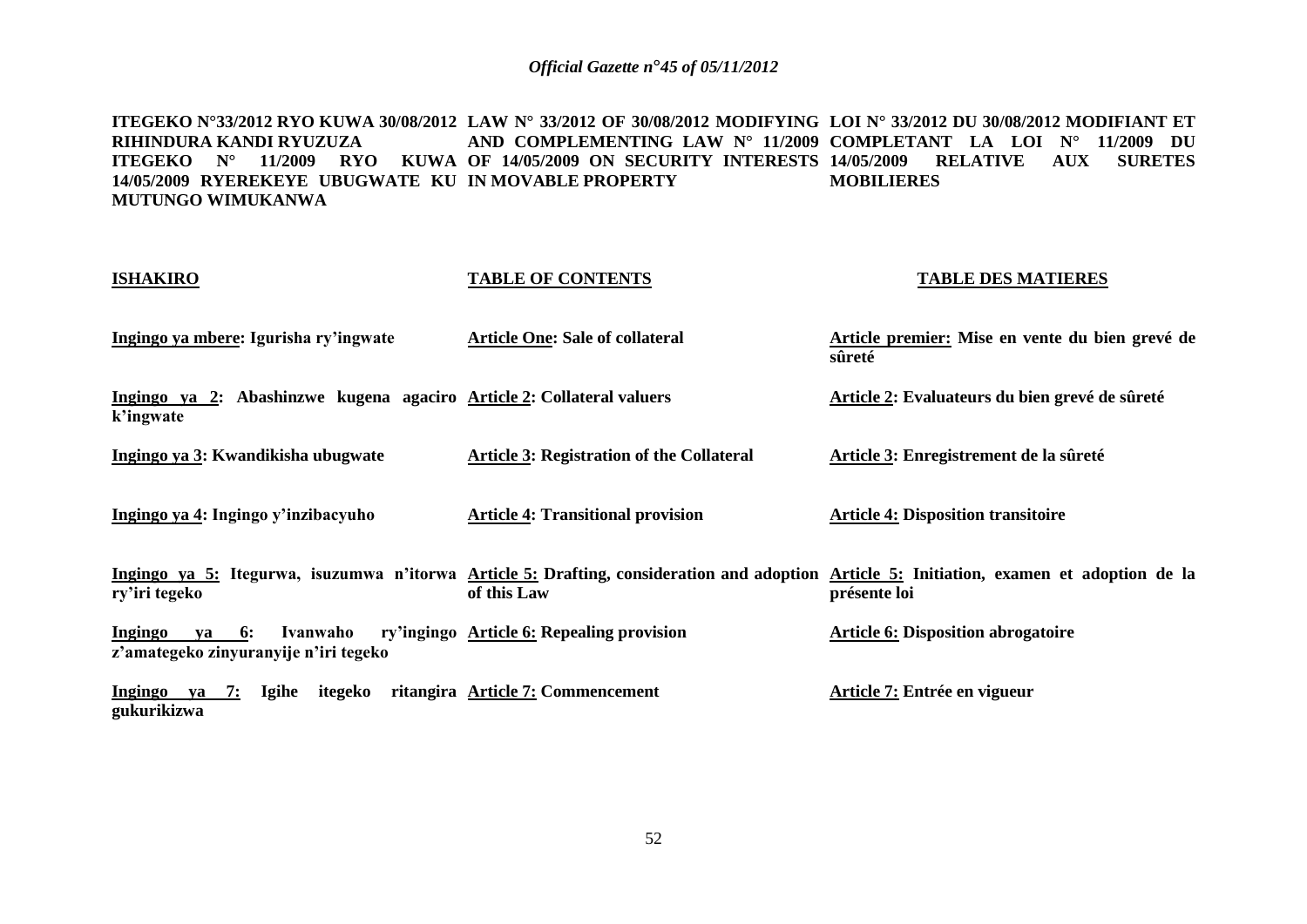**ITEGEKO N°33/2012 RYO KUWA 30/08/2012 LAW N°33/2012 OF 30/08/2012 MODIFYING LOI N°33/2012 DU 30/08/2012 MODIFIANT ET RIHINDURA KANDI RYUZUZA ITEGEKO AND COMPLEMENTING LAW N° 11/2009 COMPLETANT LA LOI N° 11/2009 DU N°11/2009 RYO KUWA 14/05/2009 OF 14/05/2009 ON SECURITY INTERESTS 14/05/2009 RELATIVE AUX SURETES RYEREKEYE UBUGWATE KU MUTUNGO IN MOVABLE PROPERTY WIMUKANWA MOBILIERES** 

**Twebwe, KAGAME Paul,**  Perezida wa Repubulika;

**We, KAGAME Paul,** President of the Republic;

**Nous, KAGAME Paul,** Président de la République;

**INTEKO ISHINGA AMATEGEKO THE PARLIAMENT HAS ADOPTED AND LE PARLEMENT A ADOPTE ET NOUS YEMEJE, NONE NATWE DUHAMIJE, WE SANCTION, PROMULGATE THE SANCTIONNONS, PROMULGUONS LA LOI DUTANGAJE ITEGEKO RITEYE RITYA FOLLOWING LAW AND ORDER IT BE DONT LA TENEUR SUIT ET ORDONNONS KANDI DUTEGETSE KO RYANDIKWA MU PUBLISHED IN THE OFFICIAL GAZETTE QU'ELLE SOIT PUBLIEE AU JOURNAL IGAZETI YA LETA YA REPUBULIKA Y'U OF THE REPUBLIC OF RWANDA RWANDA OFFICIEL DE LA REPUBLIQUE DU RWANDA**

**INTEKO ISHINGA AMATEGEKO:**

**THE PARLIAMENT:**

#### **LE PARLEMENT:**

Umutwe w'Abadepite, mu nama yawo yo kuwa The Chamber of Deputies, in its session of 03 July La Chambre des Députés, en sa séance du 03 juillet 03 Nyakanga 2012; 2012; 2012;

Ishingiye ku Itegeko Nshinga rya Repubulika y'u Pursuant to the Constitution of the Republic of Vu la Constitution de la République du Rwanda du Rwanda ryo kuwa 04 Kamena 2003, nk'uko Rwanda of 04 June 2003 as amended to date, 04 juin 2003, telle que révisée à ce jour, ryavuguruwe kugeza ubu, cyane cyane mu ngingo especially in Articles 29, 30, 62, 66, 67, 90, 92, 93, spécialement en ses articles 29, 30, 62, 66, 67, 90, zaryo, iya 29, iya 30, iya 62, iya 66, iya 67, iya 94,108 and 201; 90, iya 92, iya 93, iya 94, iya 108 n'iya 201; 92, 93, 94,108 et 201;

Ishingiye ku Itegeko Ngenga n° 53/2008 ryo Pursuant to Organic Law n° 53/2008 of Vu la Loi Organique n° 53/2008 du 02/09/2008 kuwa 02/09/2008 rishyiraho Urwego rushinzwe 02/09/2008 establishing Rwanda Development portant création de l'Office pour la Promotion du iterambere mu Rwanda (RDB) rikanagena Board (RDB) and determining its responsibilities, Développement au Rwanda (RDB) et déterminant sa inshingano, imiterere n'imikorere byarwo nk'uko organization and functioning as modified and mission, son organisation et son fonctionnement,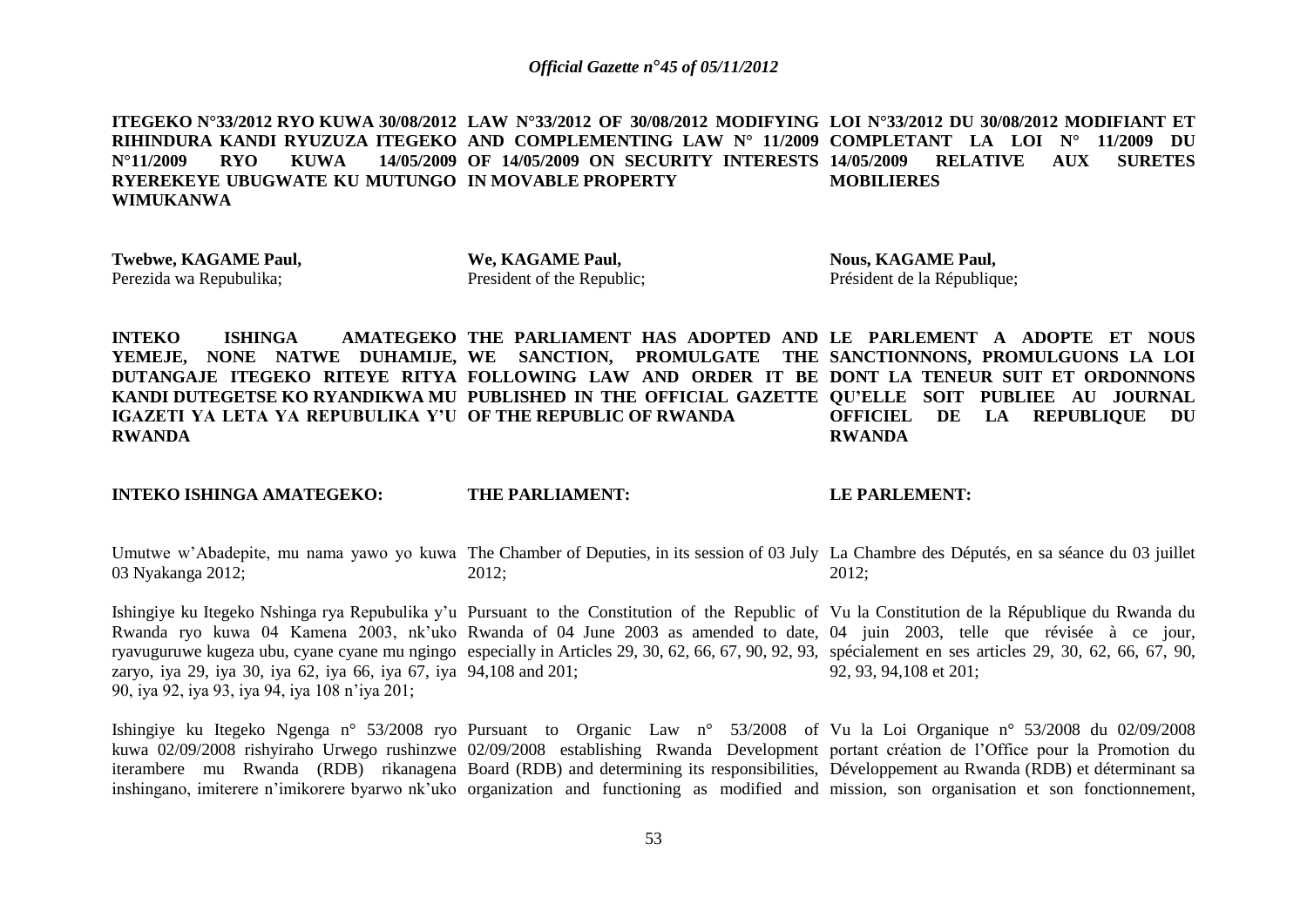| ryahinduwe kandi ryujujwe kugeza ubu;                                                                     | complemented to date;                  | telle que modifiée et complétée à ce jour;                                                                                                                                                                                                                                                                                                                                                                                                                                                                                                                                                                                    |
|-----------------------------------------------------------------------------------------------------------|----------------------------------------|-------------------------------------------------------------------------------------------------------------------------------------------------------------------------------------------------------------------------------------------------------------------------------------------------------------------------------------------------------------------------------------------------------------------------------------------------------------------------------------------------------------------------------------------------------------------------------------------------------------------------------|
| wimukanwa, cyane cyane mu ngingo zaryo, iya especially in Articles 17, 24 and 33;<br>17, iya 24 n'iya 33; |                                        | Isubiye ku Itegeko n°11/2009 ryo kuwa Having reviewed Law n° 11/2009 of 14/05/2009 Revu la Loi n° 11/2009 du 14/05/2009 relative aux<br>14/05/2009 ryerekeye ubugwate ku mutungo on security interests in movable property, sûretés mobilières, spécialement en ses articles 17,<br>24 et 33;                                                                                                                                                                                                                                                                                                                                 |
| YEMEJE:                                                                                                   | <b>ADOPTS:</b>                         | <b>ADOPTE:</b>                                                                                                                                                                                                                                                                                                                                                                                                                                                                                                                                                                                                                |
| Ingingo ya mbere: Igurisha ry'ingwate                                                                     | <b>Article One: Sale of collateral</b> | Article premier: Mise en vente du bien grevé de<br>sûreté                                                                                                                                                                                                                                                                                                                                                                                                                                                                                                                                                                     |
| wimukanwa ihinduwe kandi yujujwe ku buryo and complemented as follows:<br>bukurikira:                     |                                        | Ingingo ya 17 y'Itegeko nº 11/2009 ryo kuwa Article 17 of Law nº 11/2009 of 14/05/2009 on L'article 17 de la Loi nº 11/2009 du 14/05/2009<br>14/05/2009 ryerekeye ubugwate ku mutungo security interests in movable property is modified relative aux sûretés mobilières est modifié et<br>complété comme suit:                                                                                                                                                                                                                                                                                                               |
| bw'umutungo watanzweho ingwate.                                                                           | nature of the collateral.              | "Amasezerano y'ubugwate agomba guteganya "The collateral agreement shall contain a clause «L'accord de sûreté doit contenir une clause<br>ingingo iha uberewemo umwenda uburenganzira authorizing the creditor to seek repayment from autorisant le créancier à se faire rembourser sur le<br>bwo kwiyishyura ku ngwate mu buryo bunyuze collateral upon terms and conditions satisfactory to bien grevé de sûreté dans les conditions qui<br>impande zombi kandi hakurikijwe ubwoko both parties and taking into consideration the conviennent aux deux parties et en tenant compte de<br>la nature du bien grevé de sûreté. |
| atubahirije amasezerano y'ubugwate.                                                                       | interest agreement.                    | Uberewemo umwenda ufite uburenganzira bwo A secured creditor with priority over other secured Le créancier garanti qui a un droit de préférence sur<br>kwishyurwa mbere y'abandi ashobora gufata ya creditors may take possession of and sell collateral tous les autres créanciers peut prendre possession du<br>ngwate akayigurisha iyo urimo umwenda when the debtor is in default under the security bien grevé de sûreté et le vendre si le débiteur ne<br>s'exécute pas selon l'accord de sûreté.                                                                                                                       |
| Muri icyo<br>uberewemo<br>ingwate.                                                                        | collateral.                            | gihe Umwanditsi Mukuru aha In such a case, the Registrar General shall issue the Dans ce cas, le Registraire Général délivre au<br>umwenda icyemezo cyo gufatira creditor with a certificate authorizing possession of créancier un certificat autorisant la prise de<br>possession du bien grevé de sûreté.                                                                                                                                                                                                                                                                                                                  |
|                                                                                                           |                                        | Nyuma y'iminsi cumi n'itanu (15) uberewemo After fifteen (15) days of being issued with the Après quinze (15) jours de l'obtention du certificat<br>umwenda ahawe icyemezo cyo gufatira ingwate, certificate authorizing possession of collateral, the autorisant la prise de possession, le créancier garanti                                                                                                                                                                                                                                                                                                                |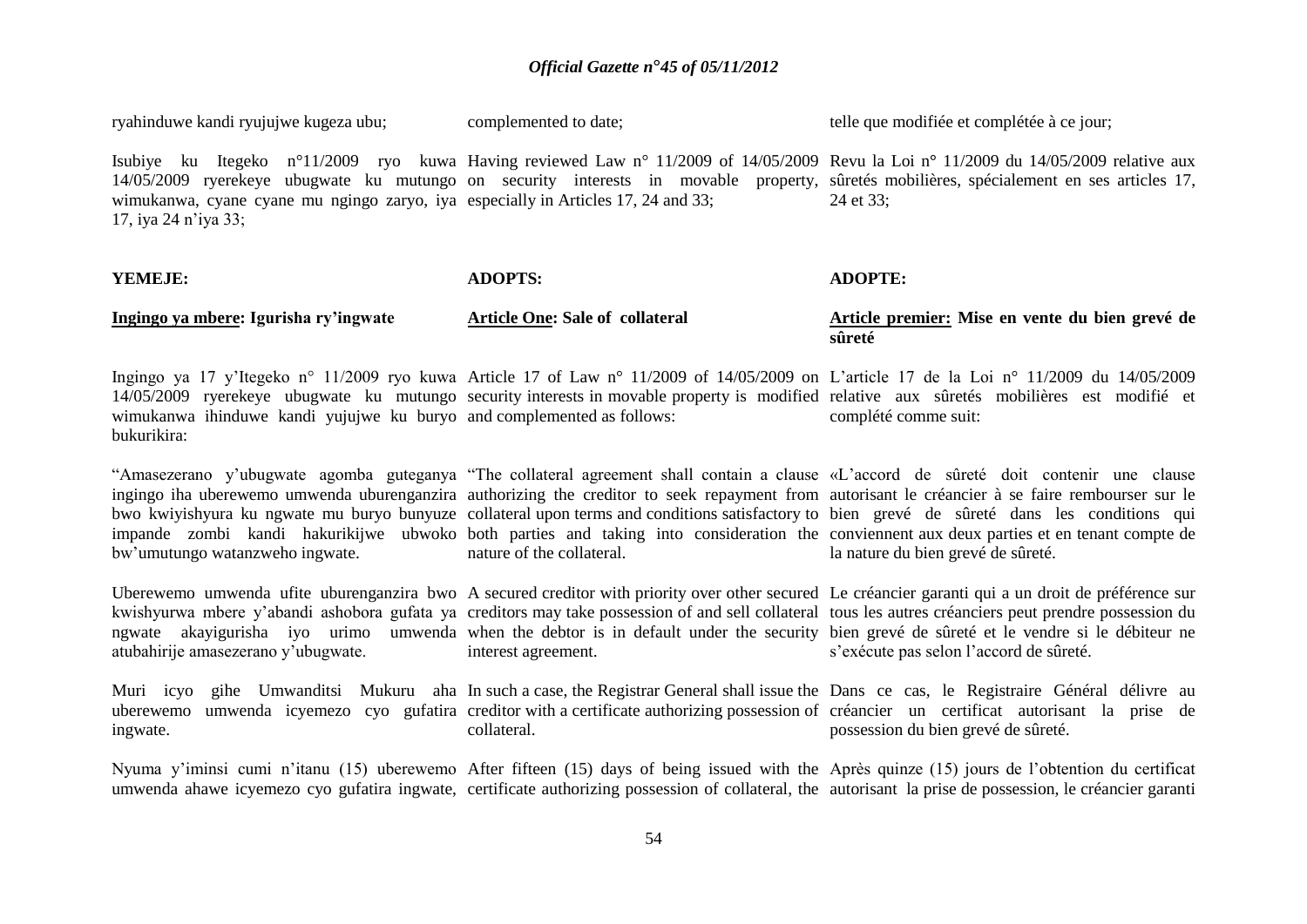| Ubwo<br>busabe<br>kuyigurisha.<br>n'inyandiko igena agaciro k'ingwate ku isoko.                     | buherekezwa General a request for sale. The request shall be d'autorisation de vendre. La<br>determining its market price.                                                                                      | asaba Umwanditsi Mukuru uburenganzira bwo secured creditor shall submit to the Registrar soumet au Registraire Général une demande<br>demande est<br>accompanied by a valuation report of the collateral accompagnée d'un rapport d'évaluation du bien<br>grevé de sûreté qui détermine son prix du marché.                                                                                                                       |
|-----------------------------------------------------------------------------------------------------|-----------------------------------------------------------------------------------------------------------------------------------------------------------------------------------------------------------------|-----------------------------------------------------------------------------------------------------------------------------------------------------------------------------------------------------------------------------------------------------------------------------------------------------------------------------------------------------------------------------------------------------------------------------------|
| kugurisha akimara gushyikirizwa inyandiko isaba General shall issue a notice of sale.<br>kugurisha. |                                                                                                                                                                                                                 | Umwanditsi Mukuru atanga icyemezo cyo Upon receipt of the request for sale, the Registrar A la réception de la demande d'autorisation de<br>vendre, le Registraire Général émet un avis de vente.                                                                                                                                                                                                                                 |
| kugurishwa.<br>imaze<br>cy'ingwate.                                                                 | kandi akamusaba gusiba ingwate mu gitabo remove the collateral from the register of du bien grevé de sûreté dans le registre des sûretés.<br>collateral.                                                        | Mu gihe kitarenze iminsi irindwi (7) ingwate Within seven (7) days after the sale of the Endéans sept (7) jours de la vente du bien grevé de<br>uberewemo umwenda collateral, the creditor shall submit a report of sale sûreté, le créancier garanti soumet au Registraire<br>ashyikiriza Umwanditsi Mukuru raporo y'igurisha to the Registrar General and make a request to Général un rapport de vente et demande la radiation |
| cyamunara".                                                                                         | auction of the collateral."                                                                                                                                                                                     | Umwanditsi Mukuru ategura amabwiriza rusange The Registrar General shall prepare general Le Registraire Général prépare les instructions<br>agenga ikodesha, ifatira n'igurisha ry'ingwate mu instructions governing the lease, possession and générales régissant le bail, la prise de possession et la<br>vente aux enchères du bien grevé de sûreté.»                                                                          |
| Ingingo ya 2: Abashinzwe kugena agaciro Article 2: Collateral valuers<br>k'ingwate                  |                                                                                                                                                                                                                 | Article 2: Evaluateurs du bien grevé de sûreté                                                                                                                                                                                                                                                                                                                                                                                    |
| ryongewemo ingingo ya 17 bis iteye itya:                                                            | Itegeko nº11/2009 ryo kuwa 14/05/2009 Law nº 11/2009 of 14/05/2009 on security<br>ryerekeye ubugwate ku mutungo wimukanwa interests in movable property is complemented by<br>Article 17 bis worded as follows: | La Loi nº 11/2009 du 14/05/2009 relative aux<br>sûretés mobilières est complétée par l'article 17<br><i>bis</i> libellé comme suit:                                                                                                                                                                                                                                                                                               |

#### **"Ingingo ya 17** *bis***: Abashinzwe kugena "Article 17** *bis***: Collateral valuers agaciro k'ingwate**

Umwanditsi Mukuru afite ububasha bwo gushyiraho abashinzwe kugena agaciro k'ingwate akanagena imikorere yabo".

The Registrar General shall have the power to appoint collateral valuers and determine modalities for the performance of their duties."

**« Article 17** *bis***: Evaluateurs des intérêts du bien grevé de sûreté**

Le Registraire Général a le pouvoir de désigner les évaluateurs des biens grevés de sûreté et de déterminer les modalités d'exercice de leurs fonctions.»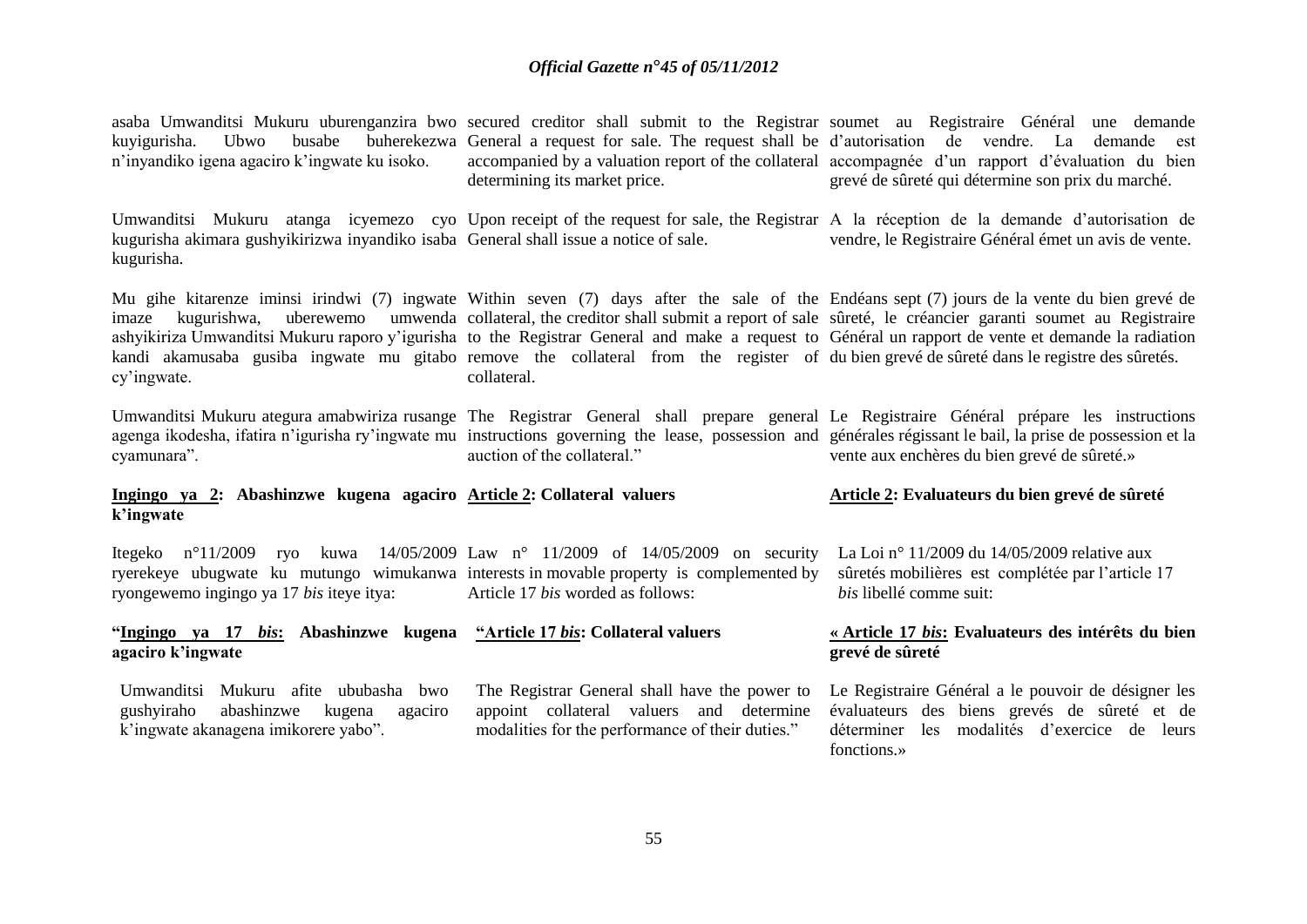#### **Ingingo ya 3: Kwandikisha ubugwate**

Ingingo ya 24 y'Itegeko n°11/2009 ryo kuwa 14/05/2009 ryerekeye ubugwate ku mutungo wimukanwa ihinduwe kandi yujujwe ku buryo bukurikira:

"Byitwa ko ubugwate bwandikishijwe iyo umuntu cyangwa umuryango ufite ubuzima gatozi bamaze kwandikisha ku Mwanditsi Mukuru ingwate mu gitabo cy'ingwate kivugwa mu ngingo ya 22 y'iri tegeko, akanahabwa inomero.

Iri yandikisha risabwa n'utanze ingwate, uhawe ingwate cyangwa umusigire wemewe n'amategeko yerekanye icyemezo yishyuriyeho amafaranga yabugenewe kandi iyandikisha rikagaragaza itariki n'isaha byakoreweho.

Umwanditsi Mukuru agenera urimo umwenda icyemezo cy'iyandikisha ry'ubugwate akagenera kopi uberewemo umwenda.

Mu gihe hagize igihinduka mu byanditse mu gitabo cy'ingwate bimenyeshwa Umwanditsi Mukuru. Iryo hinduka ntirigomba kugira ingaruka ku itariki n'isaha iyandikishwa ryakoreweho."

#### **Ingingo ya 4: Ingingo y'inzibacyuho**

Ingingo ya 33 y'Itegeko n° 11/2009 ryo kuwa 14/05/2009 ryerekeye ubugwate ku mutungo wimukanwa ihinduwe kandi yujujwe ku buryo bukurikira:

#### **Article 3: Registration of the collateral**

security interests in movable property is modified and complemented as follows:

"A collateral shall be deemed to be registered when a natural or legal person has already registered it with the Registrar General in the register of collateral provided under Article 22 of this Law and when that person is issued with a number.

The registration shall be requested by the debtor, the creditor or their legal representative on presentation of receipt as proof of payment of the required fees and shall specify the date and time of registration.

The Registrar General shall issue to the debtor a certificate of registration of collateral and reserve a copy to the creditor.

In case of any change in the data recorded in the register, notice shall be made to the Registrar General. The date and time of registration shall not be affected by such change."

#### **Article 4: Transitional provision**

Article 33 of Law n° 11/2009 of 14/05/2009 on security interests in movable property modified and complemented as follows:

#### **Article 3 : Enregistrement de la sûreté**

Article 24 of Law n° 11/2009 of 14/05/2009 on L'article 24 de la Loi n° 11/2009 du 14/05/2009 relative aux sûretés mobilières est modifié et complété comme suit:

> «Une sûreté est réputée enregistrée lorsqu'une personne physique ou morale l'a déjà fait enregistrer auprès du Registraire Général au registre des sûretés visé à l'article 22 de la présente loi et qu'un numéro est attribué à cette personne.

> L'enregistrement est sollicité par le débiteur, le créditeur ou le représentant légal sur présentation d'un reçu de paiement des frais requis et doit mentionner la date et l'heure de l'enregistrement.

> Le Registraire Général délivre au débiteur un certificat d'enregistrement de la sûreté et en réserve copie au créancier.

> En cas de changement de données introduites au registre, le Registraire Général en est avisé. De tels changements ne doivent pas affecter la date et l'heure de l'enregistrement. »

#### **Article 4: Disposition transitoire**

L'article 33 de la Loi n° 11/2009 du 14/05/2009 relative aux sûretés mobilières est modifié et complété comme suit: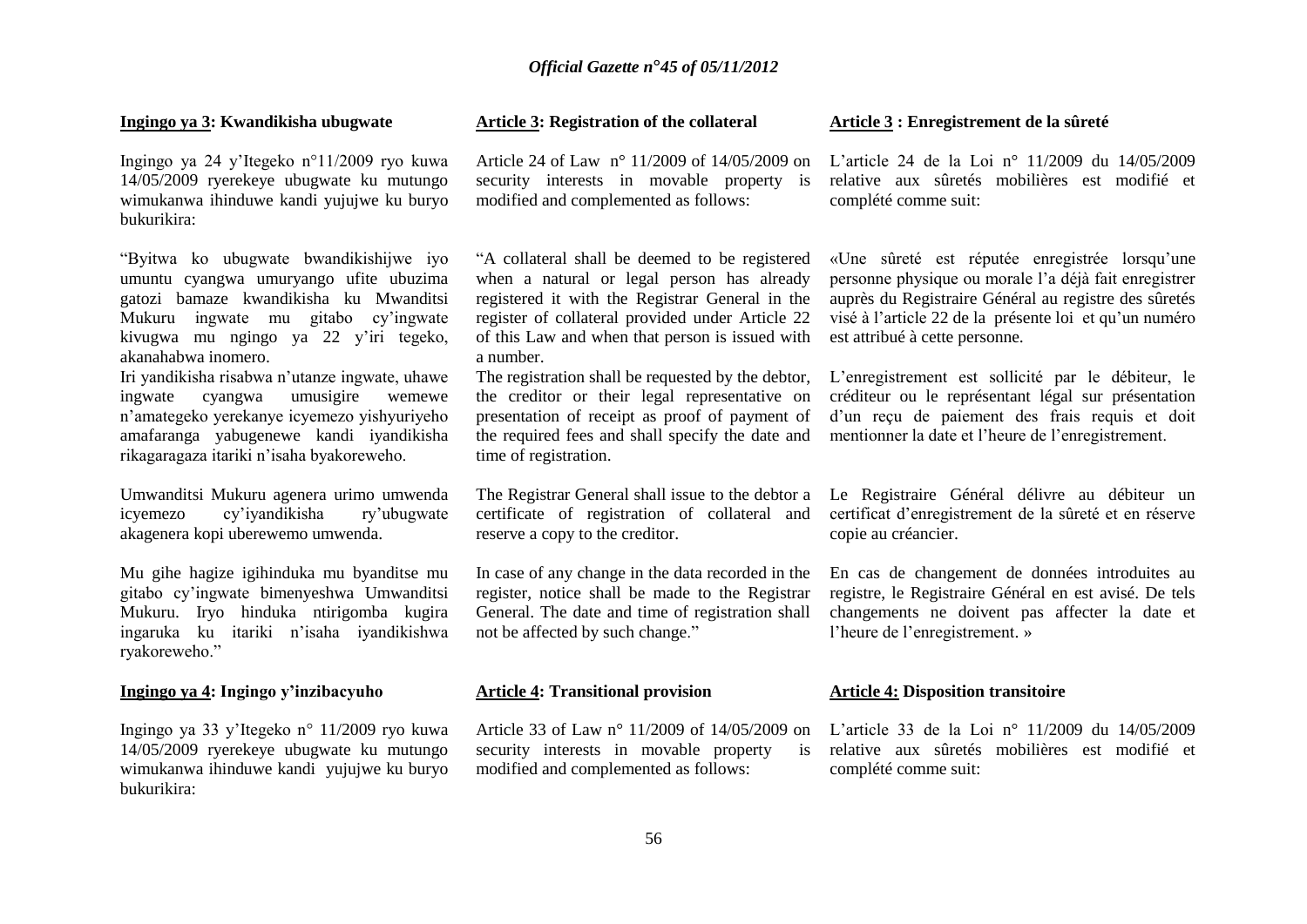| «Amasezerano yose y'ubugwate yakozwe<br>mbere y'uko iri tegeko ritangira gukurikizwa,<br>akomeza kugira agaciro kayo kugeza igihe<br>arangiriye". | "All collateral agreements entered into before<br>the commencement of this Law shall remain<br>valid until their expiration dates". | «Tous les accords de sûreté conclus avant l'entrée en<br>vigueur de la présente loi restent valables jusqu'à leur<br>date d'expiration.»                                                                                                                                                                         |
|---------------------------------------------------------------------------------------------------------------------------------------------------|-------------------------------------------------------------------------------------------------------------------------------------|------------------------------------------------------------------------------------------------------------------------------------------------------------------------------------------------------------------------------------------------------------------------------------------------------------------|
| Ingingo ya 5: Itegurwa, isuzumwa n'itorwa<br>ry'iri tegeko                                                                                        | Article 5: Drafting,<br>consideration and<br>adoption of this Law                                                                   | Article 5: Initiation, examen et adoption de la<br>présente loi                                                                                                                                                                                                                                                  |
| Iri<br>rurimi<br>tegeko<br>ryateguwe<br>mu<br>rw'Icyongereza, risuzumwa kandi ritorwa mu<br>rurimi rw'Ikinyarwanda.                               | This Law was drafted in English, considered and<br>adopted in Kinyarwanda.                                                          | La présente loi a été initiée en Anglais, examinée et<br>adoptée en Kinyarwanda.                                                                                                                                                                                                                                 |
| Ingingo<br>$ya = 6$ :<br>Ivanwaho<br>z'amategeko zinyuranyije n'iri tegeko                                                                        | ry'ingingo Article 6: Repealing provision                                                                                           | <b>Article 6: Disposition abrogatoire</b>                                                                                                                                                                                                                                                                        |
| zinyuranyije na ryo zivanyweho.                                                                                                                   | hereby repealed.                                                                                                                    | Ingingo zose z'amategeko abanziriza iri kandi All prior legal provisions contrary to this Law are Toutes les dispositions légales antérieures contraires<br>à la présente loi sont abrogées.                                                                                                                     |
| 7: Igihe itegeko ritangira Article 7: Commencement<br>Ingingo ya<br>gukurikizwa                                                                   |                                                                                                                                     | Article 7: Entrée en vigueur                                                                                                                                                                                                                                                                                     |
| y'u Rwanda.                                                                                                                                       | of Rwanda.                                                                                                                          | Iri tegeko ritangira gukurikizwa ku munsi This Law shall come into force on the date of its La présente loi entre en vigueur le jour de sa<br>ritangarijweho mu Igazeti ya Leta ya Repubulika publication in the Official Gazette of the Republic publication au Journal Officiel de la République du<br>Rwanda. |
| Kigali, kuwa 30/08/2012                                                                                                                           | Kigali, on 30/08/2012                                                                                                               | Kigali, le 30/08/2012                                                                                                                                                                                                                                                                                            |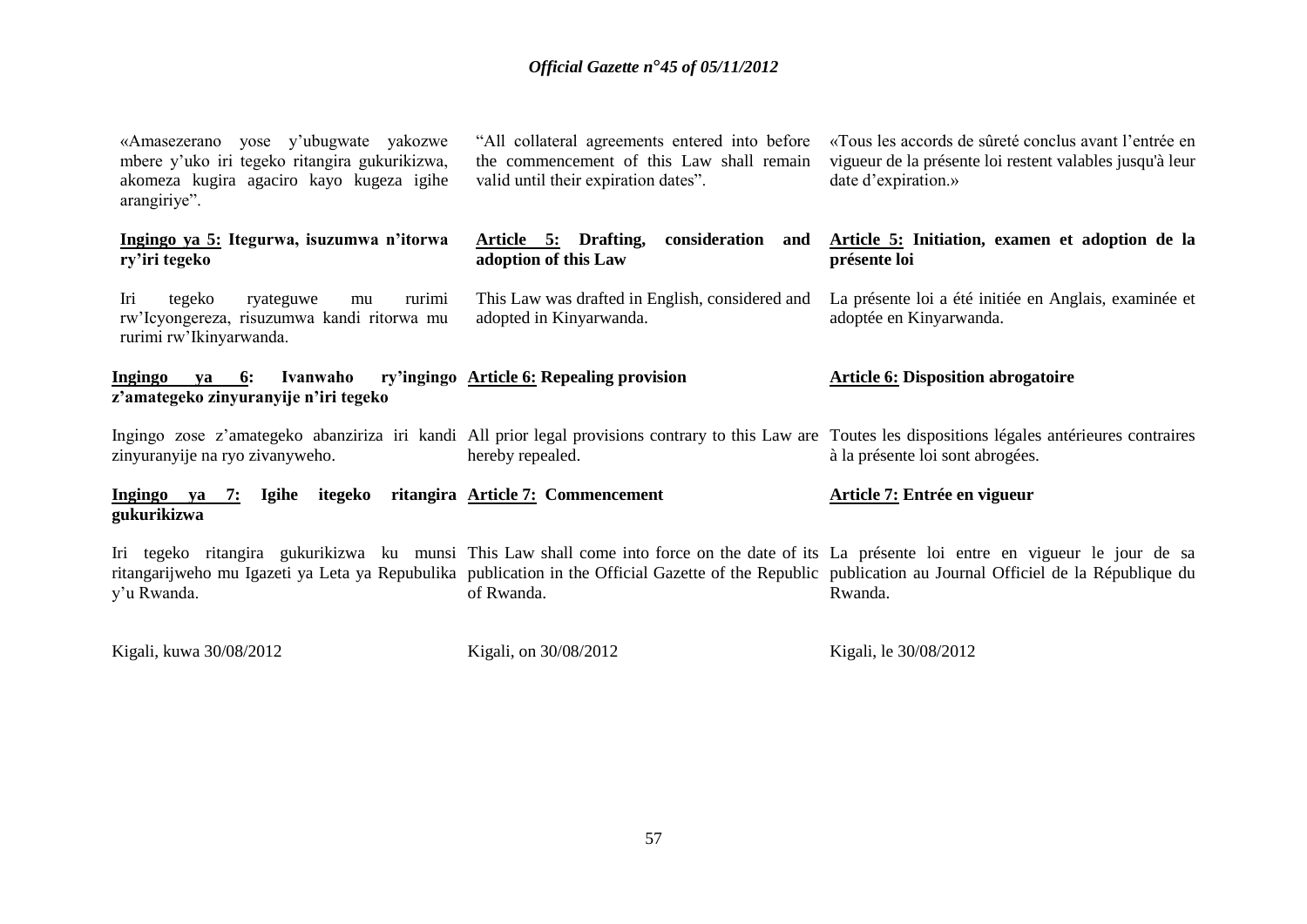**(sé)**

| <b>KAGAME Paul</b><br>Perezida wa Repubulika           | <b>KAGAME Paul</b><br>President of the Republic | <b>KAGAME Paul</b><br>Président de la République        |
|--------------------------------------------------------|-------------------------------------------------|---------------------------------------------------------|
| $(s\acute{e})$                                         | $(s\acute{e})$                                  | $(s\acute{e})$                                          |
| Dr HABUMUREMYI Pierre Damien<br>Minisitiri w'Intebe    | Dr HABUMUREMYI Pierre Damien<br>Prime Minister  | Dr HABUMUREMYI Pierre Damien<br><b>Premier Ministre</b> |
| Bibonywe kandi bishyizweho Ikirango cya<br>Repubulika: | Seen and sealed with the Seal of the Republic:  | Vu et scellé du Sceau de la République:                 |
| $(s\acute{e})$                                         | $(s\acute{e})$                                  | $(s\acute{e})$                                          |
| <b>KARUGARAMA Tharcisse</b>                            | <b>KARUGARAMA Tharcisse</b>                     | <b>KARUGARAMA Tharcisse</b>                             |

Minisitiri w'Ubutabera/Intumwa Nkuru ya Leta

**KARUGARAMA Tharcisse** Minister of Justice/Attorney General

58

Ministre de la Justice/Garde des Sceaux

**(sé)**

**(sé)**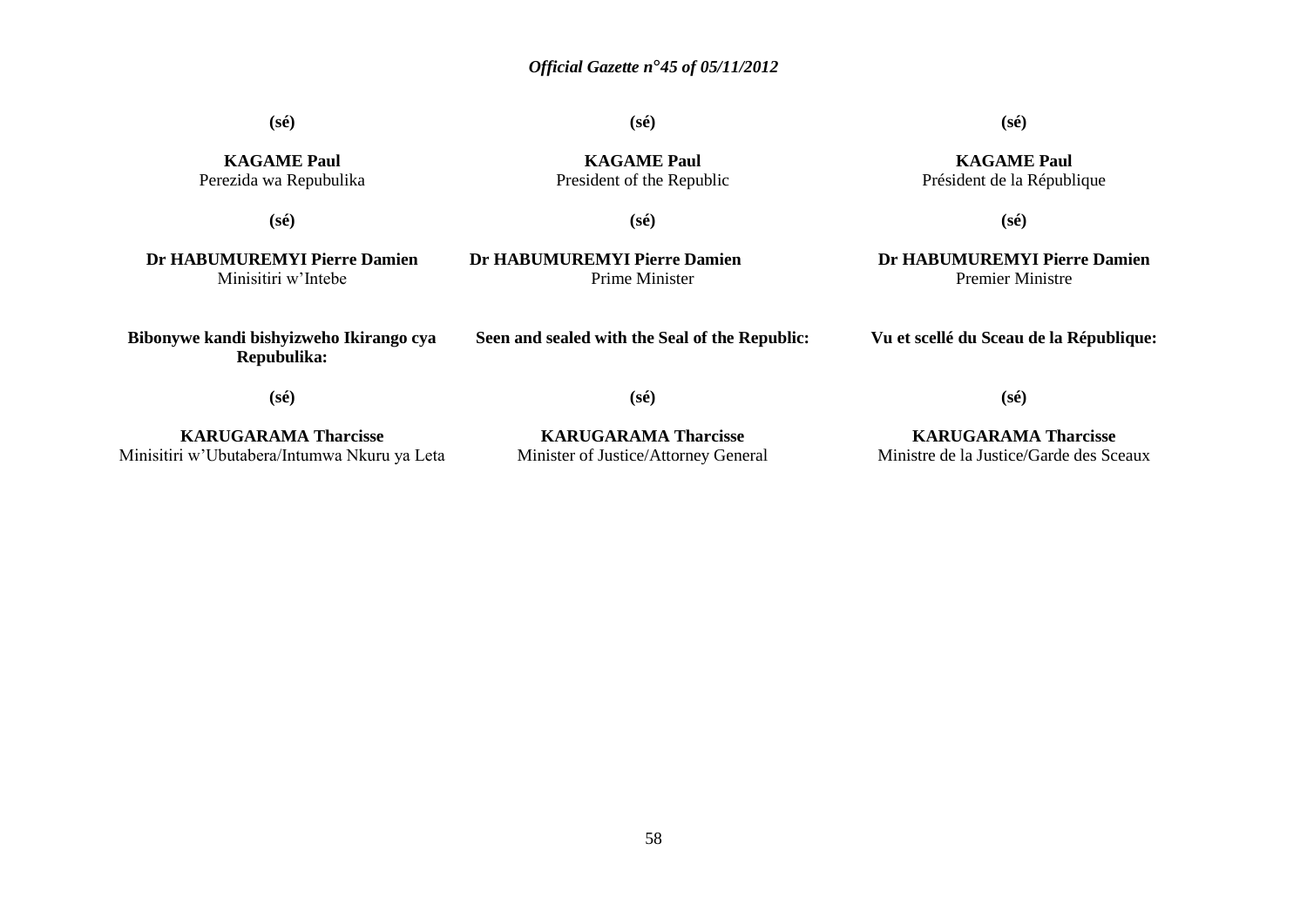**ITEGEKO N° 35/2012 RYO KUWA 19/09/2012 LAW N° 35/2012 OF 19/09/2012 RELATING LOI N° 35/2012 DU 19/09/2012 PORTANT RIRENGERA ABATANGA AMAKURU KU TO THE PROTECTION OF WHISTLE-PROTECTION DES DENONCIATEURS BYAHA, KU BIKORWA N'IMYITWARIRE BLOWERS BINYURANYIJE N'AMATEGEKO**

| <b>ISHAKIRO</b>                                                                             | <b>TABLE OF CONTENTS</b>                                                                                                    | <b>TABLE DES MATIERES</b>                                                                                                        |
|---------------------------------------------------------------------------------------------|-----------------------------------------------------------------------------------------------------------------------------|----------------------------------------------------------------------------------------------------------------------------------|
| <b>UMUTWE</b><br><b>WA</b><br><b>MBERE:</b><br><b>INGINGO</b><br><b>RUSANGE</b>             | <b>CHAPTER ONE: GENERAL PROVISIONS</b>                                                                                      | <b>PREMIER:</b><br><b>DISPOSITIONS</b><br><b>CHAPITRE</b><br><b>GENERALES</b>                                                    |
| Ingingo ya mbere: Icyo iri tegeko rigamije                                                  | <b>Article One: Purpose of this Law</b>                                                                                     | Article premier : Objet de la présente loi                                                                                       |
| Ingingo ya 2: Ibisobanuro by'amagambo                                                       | <b>Article 2: Definitions of terms</b>                                                                                      | <b>Article 2 : Définitions des termes</b>                                                                                        |
| UMUTWE WA II: UTANGA AMAKURU                                                                | <b>CHAPTER II: A WHISTLE-BLOWER</b>                                                                                         | <b>CHAPITRE II: DENONCIATEUR</b>                                                                                                 |
| Ingingo ya 3: Utanga amakuru muri rusange                                                   | <b>Article 3: Whistle-blower</b>                                                                                            | <b>Article 3: Dénonciateur</b>                                                                                                   |
| Ingingo ya 4: Gutanga amakuru yerekeye ikigo<br>umukozi akoramo                             | Article 4: Disclosure of information in<br>connection with the entity where an employee<br>works                            | Article 4: Fournir une information en<br>rapport avec l'entité au sein de laquelle<br>l'agent travaille                          |
| Ingingo ya 5: Gutanga amakuru yerekeye ikigo<br>gikorana n'ikigo umukozi akoramo            | Article 5: Disclosure of information connected<br>with an entity with partnership with an entity<br>where an employee works | Article 5: Fournir une information en<br>rapport avec une entité partenaire de l'entité<br>au sein de laquelle l'agent travaille |
| <b>UMUTWE</b><br><b>UBURYO</b><br><b>WA</b><br>III:<br><b>BWO</b><br><b>GUTANGA AMAKURU</b> | <b>CHAPTER III: METHODS OF WHISTLE-</b><br><b>BLOWING</b>                                                                   | <b>METHODES</b><br><b>CHAPITRE</b><br>DE<br>III:<br><b>DENONCIATION</b>                                                          |
| Ingingo ya 6: Uko amakuru atangwa                                                           | <b>Article 6: Methods used in whistle-blowing</b>                                                                           | <b>Article 6 : Voies de dénonciation</b>                                                                                         |
| Ingingo ya 7: Kumenyekanisha umwirondoro                                                    | <b>Article 7: Disclosure of personal identification</b>                                                                     | Article 7 : Dévoilement de l'identité                                                                                            |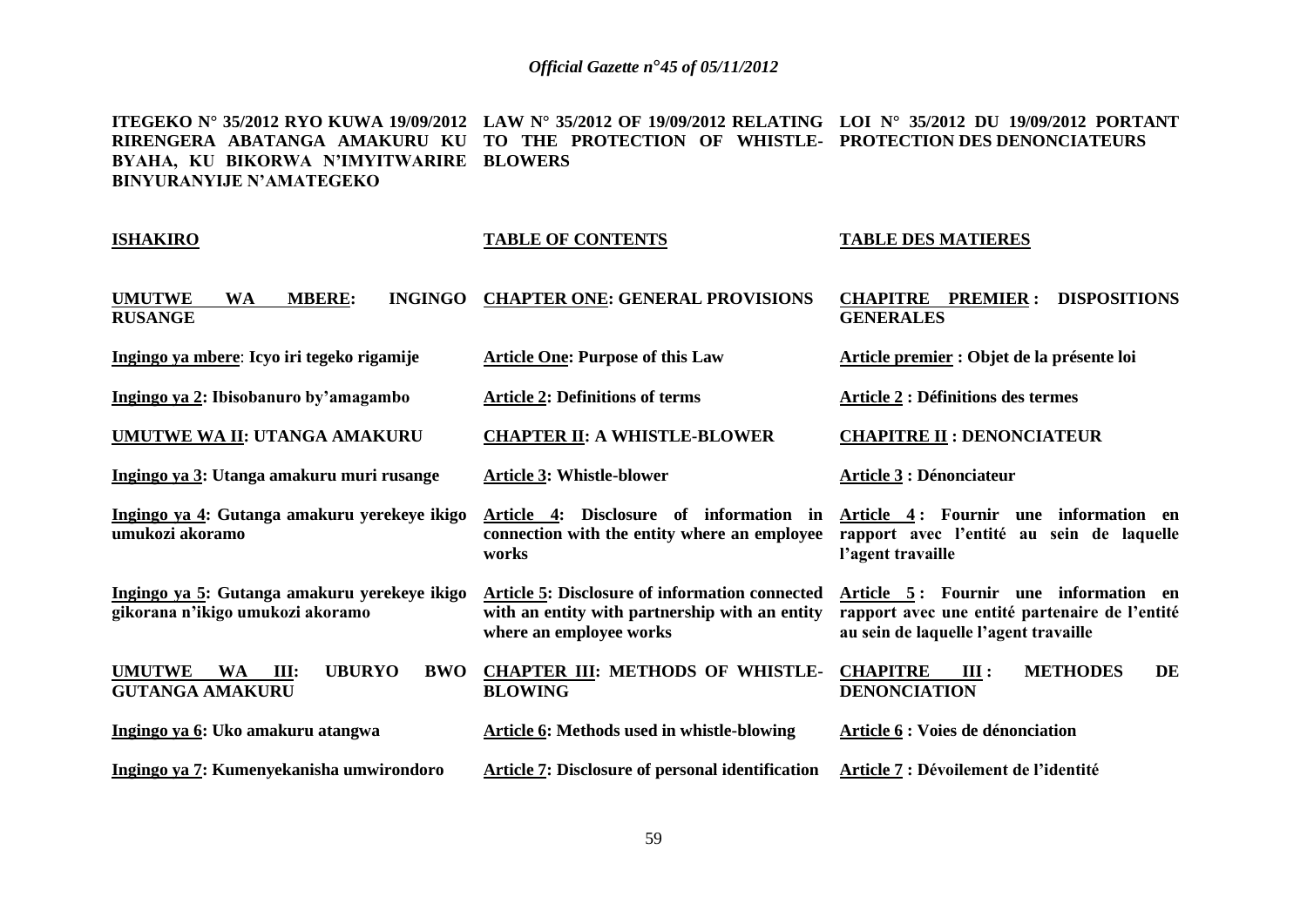| Ingingo ya 8: Ibibujijwe mu gutanga amakuru                                         | Article 8: Prohibition in relation to whistle<br>blower disclosure                                                                                     | Article 8: Interdictions relatives à la<br>dénonciation                                                      |
|-------------------------------------------------------------------------------------|--------------------------------------------------------------------------------------------------------------------------------------------------------|--------------------------------------------------------------------------------------------------------------|
| Ingingo ya 9: Inyungu zo gutanga amakuru                                            | <b>Article 9: Benefits for whistle-blowing</b>                                                                                                         | Article 9 : Avantages liés à la dénonciation                                                                 |
| UMUTWE WA IV: INZEGO ZIHABWA<br>AMAKURU N'UBURYO BWO KUYAKIRA                       | <b>CHAPTER IV: ORGANS EMPOWERED TO</b><br><b>RECEIVE</b><br><b>INFORMATION</b><br><b>FROM</b><br>WHISTLE-BLOWERS AND METHODS OF<br><b>RECEIVING IT</b> | <b>CHAPITRE IV: ORGANES HABILITES A</b><br>RECEVOIR LES DENONCIATIONS ET<br><b>MODALITES DE LES RECEVOIR</b> |
| Ingingo ya 10: Inzego zihabwa amakuru                                               | information from a whistle-blower                                                                                                                      | Article 10: Organs empowered to receive Article 10: Organes habilités à recevoir les<br>dénonciations        |
| Ingingo ya 11: Uburyo bwo kwakira amakuru                                           | Article 11: Methods of receiving information<br>from a whistle-blower                                                                                  | Article 11: Modalités de réception des<br>dénonciations                                                      |
| <b>UMUTWE</b><br>WA V:<br><b>UBURYO</b><br><b>BWO</b><br>KURENGERA UWATANZE AMAKURU | <b>CHAPTER V: METHODS OF</b><br>PROTECTING WHISTLE-BLOWER                                                                                              | <b>MESURES</b><br>DE<br><b>CHAPITRE</b><br>V:<br>PROTECTION DU DENONCIATEUR                                  |
| Ingingo ya 12: Kurengera uwatanze amakuru                                           | <b>Article 12: Protection of a whistle-blower</b>                                                                                                      | Article 12: Protection du dénonciateur                                                                       |
| Ingingo ya 13: Ushinzwe kwakira amakuru                                             | Article 13: Officer in charge of receiving<br>information from a whistle-blower                                                                        | Article 13: Agent chargé de recevoir les<br>dénonciations                                                    |
| Ingingo ya 14: Ibanga ry'amakuru                                                    | <b>Article 14: Confidentiality of information</b>                                                                                                      | Article 14: Confidentialité des dénonciations                                                                |
| Ingingo ya 15: Itangwa rya raporo                                                   | <b>Article 15: Report submission</b>                                                                                                                   | Article 15: Transmission du rapport                                                                          |
| Ingingo ya 16:<br>ikurikiranwa<br>Kurinda<br>ry'uwatanze amakuru                    | Article 16: Protection from suing a whistle-<br>blower                                                                                                 | Article 16 : Protection du dénonciateur contre<br>les poursuites                                             |
| Ingingo ya 17: Guhamagaza uwatanze amakuru<br>mu nzego z'ubutabera                  | Article 17: Summons to whistle-blower to<br>appear before judicial organs                                                                              | Article 17: Convocation du dénonciateur par<br>les instances judiciaires                                     |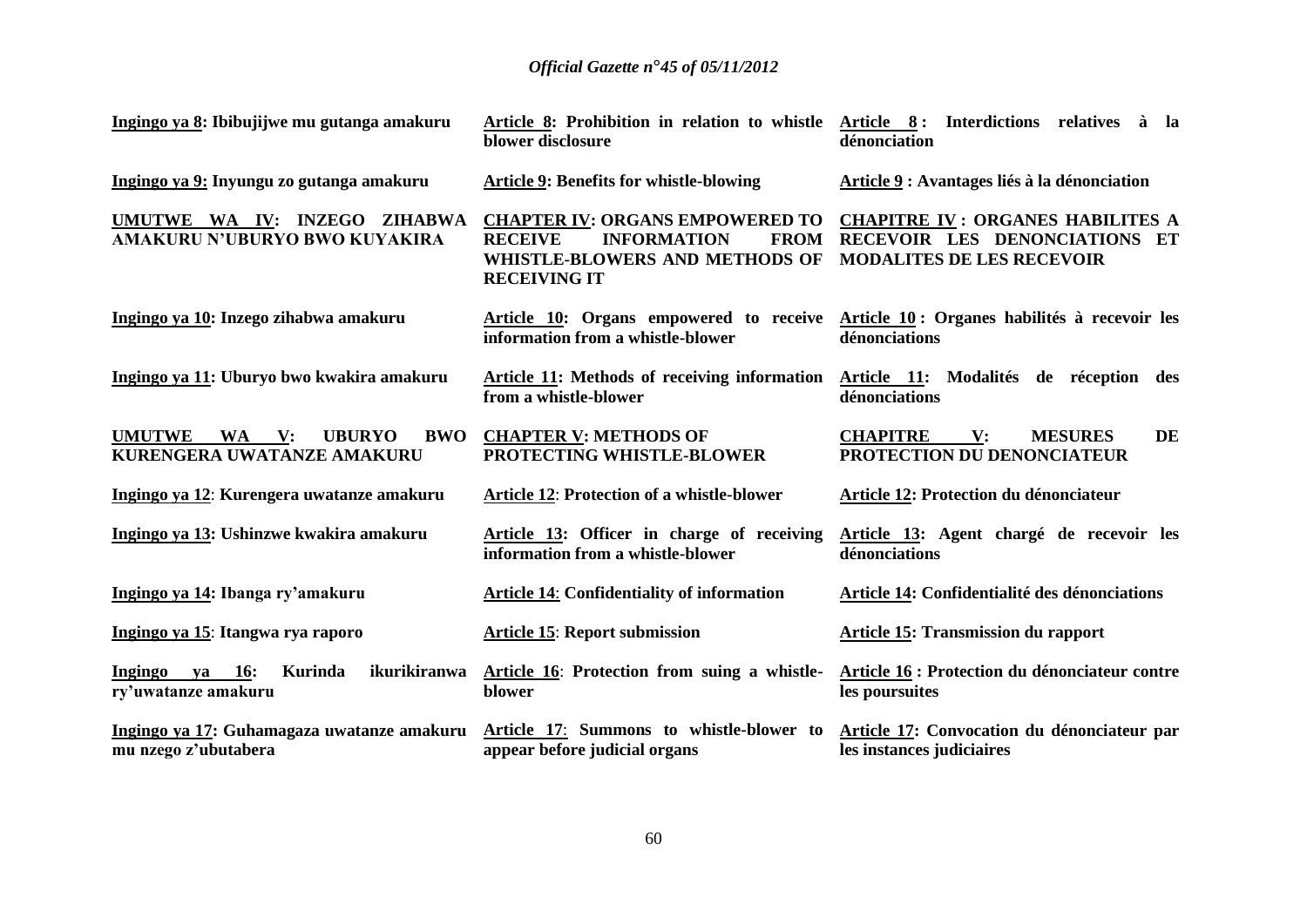| <b>IKURIKIRANWA</b><br><b>UMUTWE</b><br>WA<br>VI:<br>N'IHANWA RY'IBYAHA N'AMAKOSA                   | <b>CHAPTER</b><br><b>PROSECUTION</b><br><b>AND</b><br>VI:<br><b>OFFENCES</b><br><b>PUNISHMENT</b><br><b>AND</b><br>OF<br><b>FAULTS</b> | <b>CHAPITRE</b><br><b>POURSUITES</b><br>ET<br>VI:<br><b>ET</b><br><b>REPRESSION</b><br><b>INFRACTIONS</b><br><b>DES</b><br><b>FAUTES</b> |
|-----------------------------------------------------------------------------------------------------|----------------------------------------------------------------------------------------------------------------------------------------|------------------------------------------------------------------------------------------------------------------------------------------|
| Ingingo ya 18: Ihanwa ry'umutangamakuru                                                             | <b>Article 18: Punishment for a whistle-blower</b>                                                                                     | Article 18 : Répression d'un dénonciateur                                                                                                |
| <b>19:</b><br><b>Ingingo</b><br>ry'umuyobozi<br><b>Ihanwa</b><br>va<br>wakurikiranye umutangamakuru | Article 19: Punishment for an authority who<br>takes action against a whistle-blower                                                   | Article 19: Répression d'une autorité ayant<br>poursuivi un dénonciateur                                                                 |
| UMUTWE WA VII: INGINGO ZISOZA                                                                       | <b>CHAPTER VII: FINAL PROVISIONS</b>                                                                                                   | <b>CHAPITRE VII : DISPOSITIONS FINALES</b>                                                                                               |
| Ingingo ya 20: Itegurwa, isuzumwa n'itorwa<br>ry'iri tegeko                                         | consideration<br>Article<br><b>20:</b><br>Drafting,<br>and<br>adoption of this Law                                                     | Article 20 : Initiation, examen et adoption de<br>la présente loi                                                                        |
| 21:<br>ry'ingingo<br><b>Ingingo</b><br>Ivanwaho<br>va<br>z'amategeko zinyuranyije n'iri tegeko      | <b>Article 21: Repealing provision</b>                                                                                                 | <b>Article 21: Disposition abrogatoire</b>                                                                                               |
| Ingingo ya 22: Igihe iri tegeko ritangira Article 22: Commencement<br>gukurikizwa                   |                                                                                                                                        | Article 22: Entrée en vigueur                                                                                                            |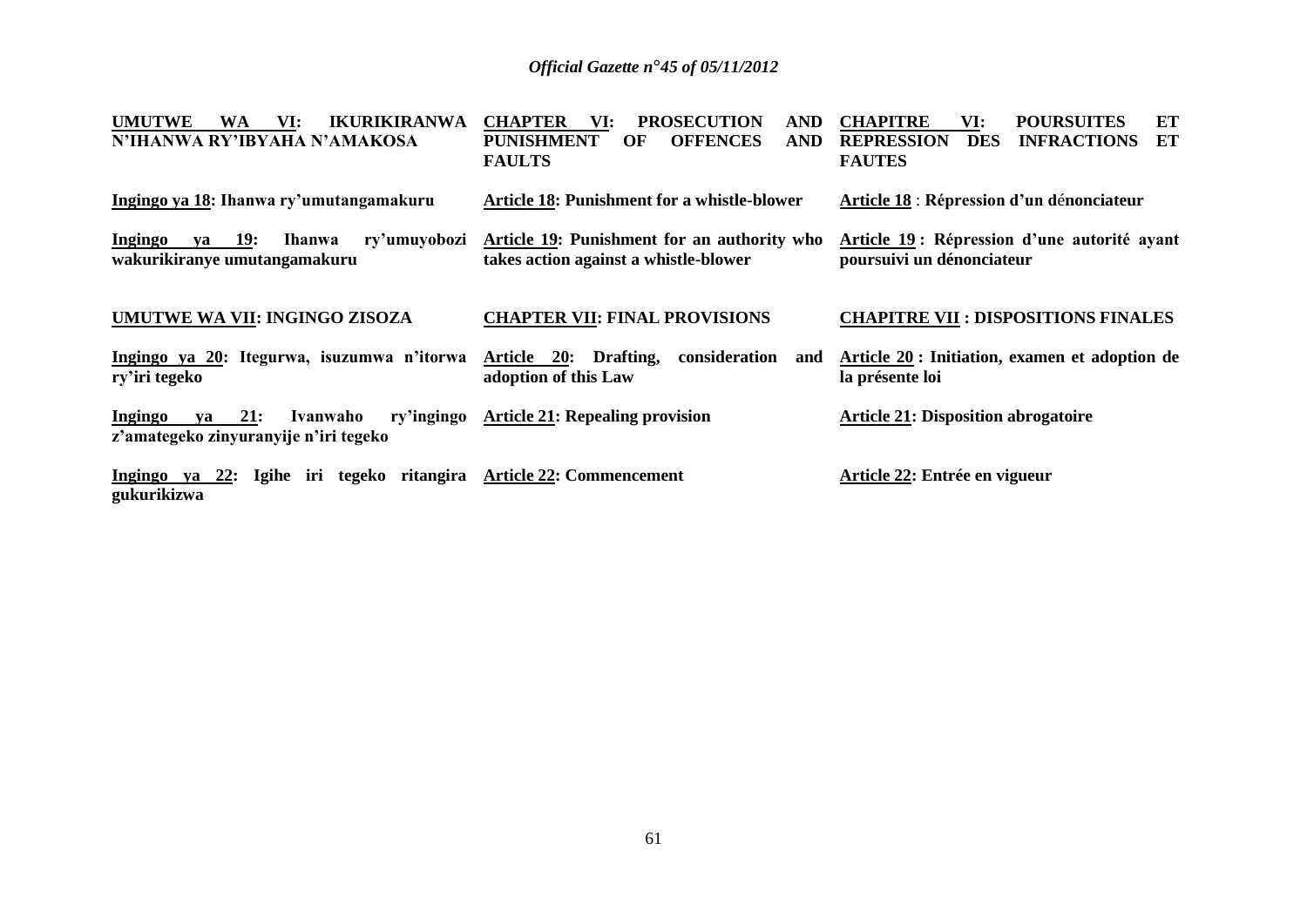**ITEGEKO N°35/2012 RYO KUWA 19/09/2012 LAW N° 35/2012 OF 19/09/2012 RELATING LOI N° 35/2012 DU 19/09/2012 PORTANT RIRENGERA ABATANGA AMAKURU KU TO THE PROTECTION OF WHISTLE-PROTECTION DES DENONCIATEURS BYAHA, KU BIKORWA N'IMYITWARIRE BLOWERS BINYURANYIJE N'AMATEGEKO**

| <b>Twebwe, KAGAME Paul,</b><br>Perezida wa Repubulika;                                                                                                                                                                | We, KAGAME Paul,<br>President of the Republic;                                                                                                                             | <b>Nous, KAGAME Paul,</b><br>Président de la République;                                                                                                                                                         |
|-----------------------------------------------------------------------------------------------------------------------------------------------------------------------------------------------------------------------|----------------------------------------------------------------------------------------------------------------------------------------------------------------------------|------------------------------------------------------------------------------------------------------------------------------------------------------------------------------------------------------------------|
| <b>INTEKO</b><br><b>ISHINGA</b><br><b>AMATEGEKO</b><br>NONE NATWE<br>DUHAMIJE,<br>YEMEJE,<br>DUTANGAJE ITEGEKO RITEYE RITYA,<br>KANDI DUTEGETSE KO RYANDIKWA MU<br>IGAZETI YA LETA YA REPUBULIKA Y'U<br><b>RWANDA</b> | THE PARLIAMENT HAS ADOPTED AND<br>SANCTION, PROMULGATE THE<br><b>WE</b><br>FOLLOWING LAW AND ORDER IT BE<br>PUBLISHED IN THE OFFICIAL GAZETTE<br>OF THE REPUBLIC OF RWANDA | LE PARLEMENT A ADOPTE ET NOUS<br>SANCTIONNONS, PROMULGUONS LA LOI<br>DONT LA TENEUR SUIT ET ORDONNONS<br>QU'ELLE SOIT PUBLIEE AU JOURNAL<br><b>OFFICIEL</b><br>DE<br><b>LA REPUBLIQUE</b><br>DU<br><b>RWANDA</b> |
| <b>INTEKO ISHINGA AMATEGEKO:</b>                                                                                                                                                                                      | <b>THE PALIAMENT:</b>                                                                                                                                                      | <b>LE PARLEMENT:</b>                                                                                                                                                                                             |
| Umutwe w'Abadepite, mu nama yawo yo kuwa<br>01 Kanama 2012;                                                                                                                                                           | The Chamber of Deputies, in its session of<br>01 August 2012;                                                                                                              | La Chambre des Députés, en sa séance du<br>01 août $2012$ ;                                                                                                                                                      |
| Umutwe wa Sena, mu nama yawo yo kuwa 20<br>Kamena 2012;                                                                                                                                                               | The Senate, in its session of 20 June 2012;                                                                                                                                | Le Sénat, en sa séance du 20 juin 2012;                                                                                                                                                                          |

Ishingiye ku Itegeko Nshinga rya Repubulika y'u Rwanda ryo kuwa 04 Kamena 2003, nk'uko ryavuguruwe kugeza ubu, cyane cyane mu ngingo zaryo, iya 32, iya 47, iya 62, iya 66, iya 67, iya 88, iya 89, iya 90, iya 92, iya 93, iya 95, 108, 182 n'iya 201;

90, 92, 93, 95, 108, 182 and 201;

Pursuant to the Constitution of the Republic of Vu la Constitution de la République du Rwanda du Rwanda of 04 June 2003 as amended to date, 04 juin 2003 telle que révisée à ce jour, especially in Articles 32, 47, 62, 66, 67, 88, 89, spécialement en ses articles 32, 47, 62, 66, 67, 88, 89, 90, 92, 93, 95, 108, 182 et 201;

Ishingiye ku Itegeko Ngenga n° 61/2008 ryo kuwa 10/09/2008 rigena imyitwarire y'abayobozi mu 10/09/2008 establishing the leadership code of portant code de conduite des autorités des Pursuant to Organic Law n° 61/2008 of Vu la Loi Organique n° 61/2008 du 10/09/2008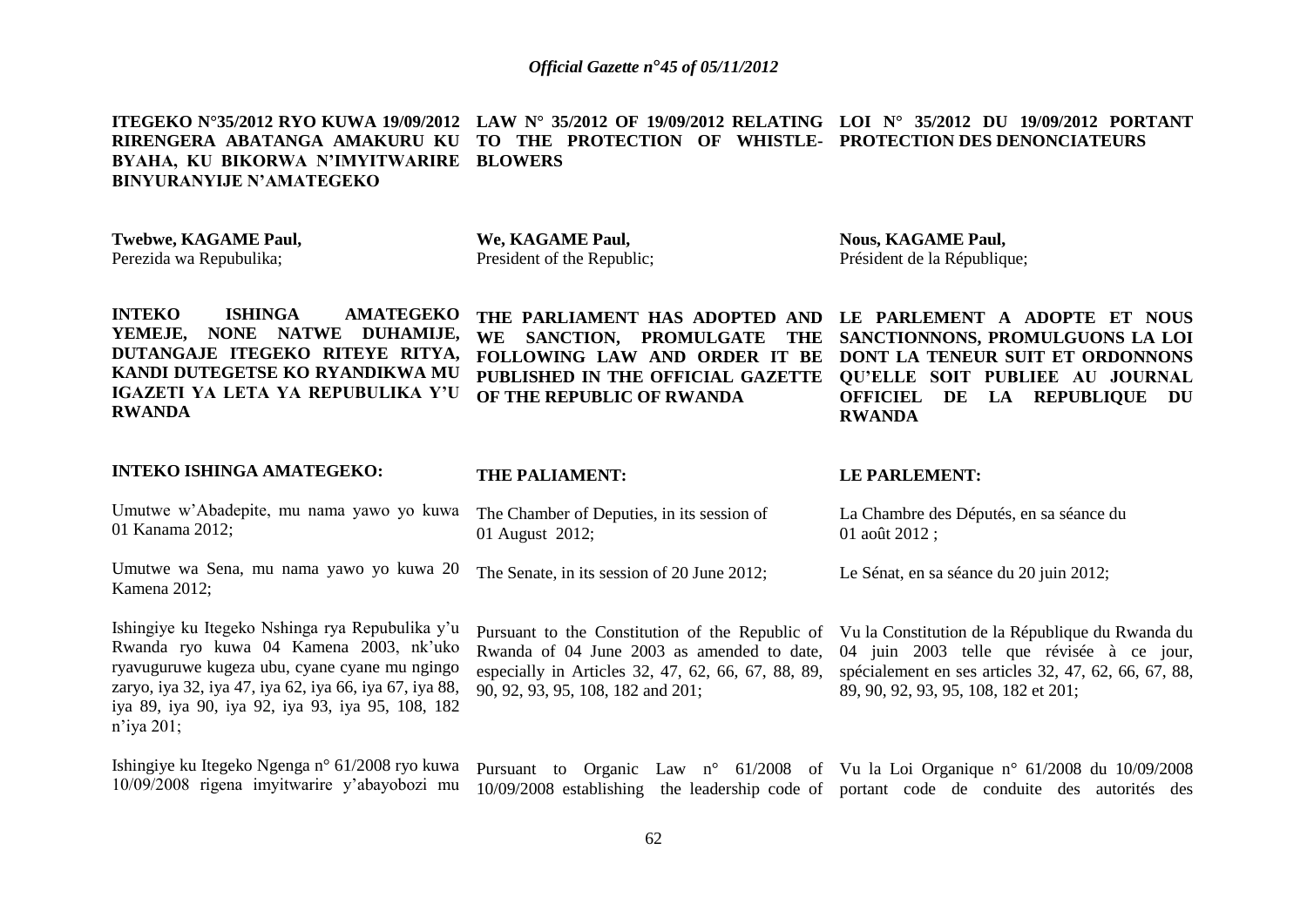| nzego za Leta;                                                                                                                                                                                                  | conduct;                                                                                                                                                             | institutions publiques;                                                                                                                                  |
|-----------------------------------------------------------------------------------------------------------------------------------------------------------------------------------------------------------------|----------------------------------------------------------------------------------------------------------------------------------------------------------------------|----------------------------------------------------------------------------------------------------------------------------------------------------------|
| 02/05/2012<br>rishyiraho<br>Igitabo<br>kuwa<br>cy'Amategeko Ahana;                                                                                                                                              | Ishingiye ku Itegeko Ngenga n° 01/2012/OL ryo Pursuant to Organic Law n° 01/2012/OL of<br>02/05/2012 instituting the Penal Code;                                     | Vu la Loi Organique nº 01/2012 du 02/05/2012<br>portant Code pénal;                                                                                      |
| Ishingiye ku Itegeko $n^{\circ}23/2003$ ryo kuwa<br>07/08/2003 ryerekeye gukumira, kurwanya no<br>guhana ruswa n'ibyaha bifitanye isano na yo;                                                                  | Law n° 23/2003 of 07/08/2003<br>Pursuant to<br>relating to preventing, fighting and sanctioning<br>corruption and related offences;                                  | Vu la Loi nº 23/2003 du 07/08/2003 relative à la<br>prévention et à la répression de la corruption et des<br>infractions connexes;                       |
| Ishingiye ku Itegeko $n^{\circ}25/2003$<br>ryo kuwa<br>imiterere<br>n'imikorere<br>15/08/2003<br>rigena<br>by'Urwego rw'Umuvunyi nk'uko<br>ryahinduwe<br>kandi ryujujwe kugeza ubu;                             | Pursuant to Law n° 25/2003 of 15/08/2003<br>establishing the organization and functioning of<br>the Office of the Ombudsman as modified and<br>complemented to date; | Vu la Loi nº 25/2003 du 15/08/2003 portant<br>organisation et fonctionnement de l'Office de<br>l'Ombudsman telle que modifiée et complétée à ce<br>jour; |
| Ishingiye ku Itegeko $n^{\circ}15/2004$<br>12/06/2004 ryerekeye ibimenyetso<br>mu manza<br>n'itangwa ryabyo;                                                                                                    | ryo kuwa Pursuant to Law $n^{\circ}$ 15/2004 of 12/06/2004<br>relating to evidence and its production;                                                               | Vu la Loi nº 15/2004 du 12/06/2004 portant mode<br>et administration de la preuve;                                                                       |
| Ishingiye ku Itegeko $n^{\circ}12/2007$<br>27/03/2007 rigenga amasoko ya Leta;                                                                                                                                  | ryo kuwa Pursuant to Law n° 12/2007 of 27/03/2007 on<br>public procurement;                                                                                          | Vu la Loi $n^{\circ}$ 12/2007 du 27/03/2007 relative aux<br>marchés publics;                                                                             |
| Ishingiye ku Itegeko n°47/2008 ryo kuwa Pursuant to Law n° 47/2008 of 09/09/2008 on<br>09/09/2008 rikumira kandi rihana iyezandonke no<br>gutera inkunga iterabwoba;                                            | prevention and penalising the crime of money<br>laundering and financing terrorism;                                                                                  | Vu la Loi nº 47/2008 du 09/09/2008 relative à la<br>prévention et à la répression du blanchiment de<br>capitaux et du financement du terrorisme;         |
| Ishingiye ku Itegeko n°18/2010 ryo kuwa Pursuant to Law n° 18/2010 of 12/05/2010<br>12/05/2010 ryerekeye ubutumwa koranabuhanga, relating to electronic messages,<br>umukono<br>koranabuhanga<br>koranabuhanga; | electronic<br>n'ihererekanya signatures and electronic transactions;                                                                                                 | Vu la Loi nº 18/2010 du 12/05/2010 relative aux<br>messages électronics, signatures électroniques et<br>transactions électroniques;                      |

**YEMEJE**:

**ADOPTS:**

**ADOPTE:**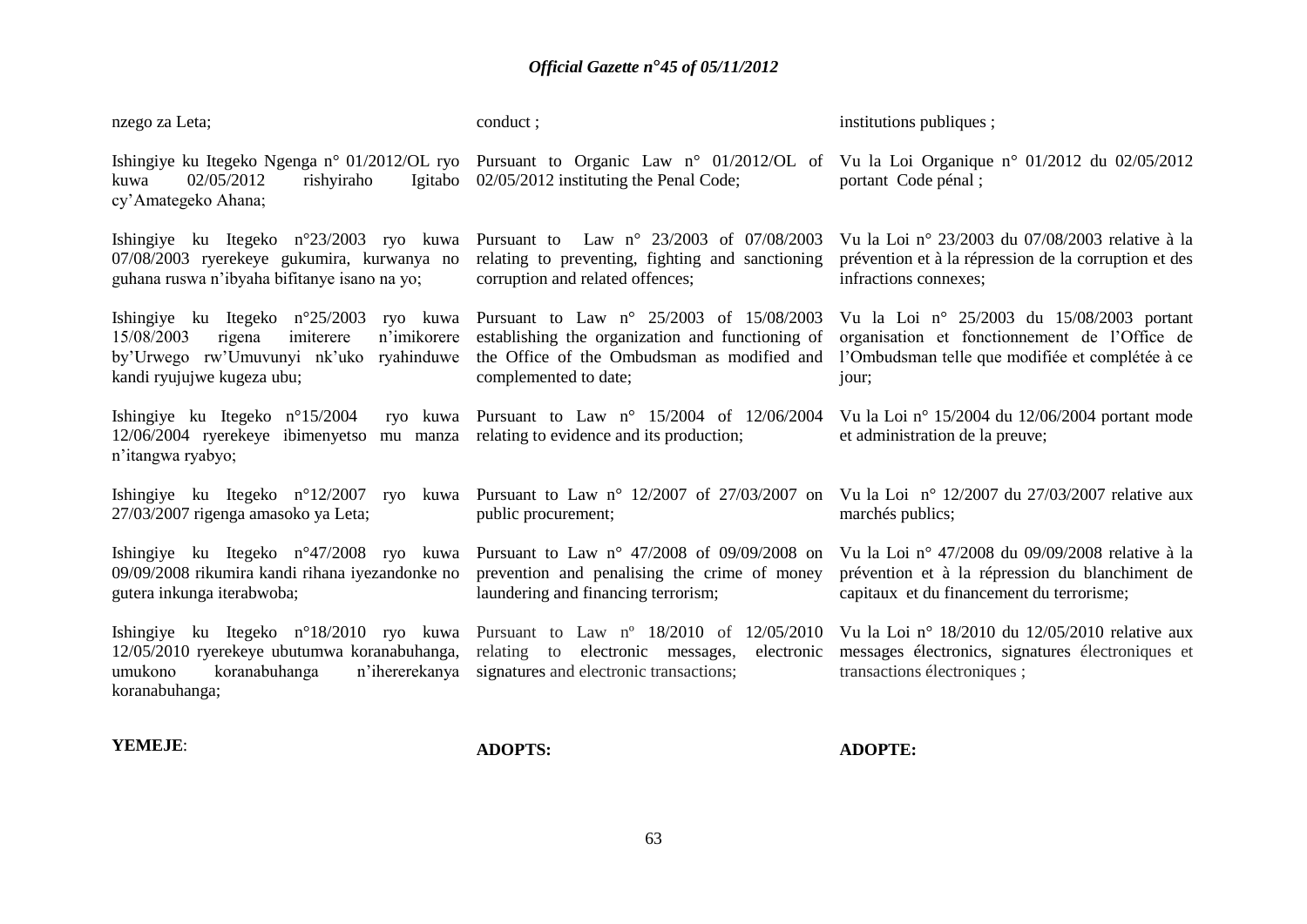#### **UMUTWE WA MBERE: INGINGO CHAPTER ONE: GENERAL PROVISIONS RUSANGE**

#### **Ingingo ya mbere**: **Icyo iri tegeko rigamije**

Iri tegeko rigamije guteza imbere inyungu rusange rirengera abatanga amakuru ku byaha, ku bikorwa n'imyitwarire binyuranyije n'amategeko mu nzego za Leta, izitari iza Leta n'ahandi hose.

#### **Ingingo ya 2: Ibisobanuro by'amagambo**

ku buryo bukurikira:

- 1° **"ibikorwa n'imyitwarire binyuranyije n'amategeko"**: ibikorwa binyuranyije n'amategeko ngengamyitwarire na ngengamikorere y'abayobozi n'abakozi bo mu nzego za Leta n'izitari iza Leta;
- 2° **"ibyaha"**: ibikorwa bibujijwe cyangwa ibyo kwanga gukora ibitegetswe ku buryo buhungabanya umutekano mu bantu kandi hari itegeko ribiteganyiriza ibihano;
- 3° **"inomero y'ibanga":** inyuguti cyangwa umubare bisimbura umwirondoro w'uwatanze amakuru bishyirwa ku nyandiko y'amakuru;
- 4° **"urwego ruhabwa amakuru"**: urwego rwa Leta cyangwa urutari urwa Leta umuntu uwo ariwe wese ashyikiriza amakuru azi cyangwa

#### **Article One: Purpose of this Law**

The purpose of this Law is to protect, in public interest, whistle-blowers who denounce illegal acts and behaviors in public, private institutions and elsewhere.

#### **Article 2: Definitions of terms**

Muri iri tegeko amagambo akurikira asobanurwa For the purpose of this Law, the following terms shall mean:

- 1° **"illegal acts and behaviors"**: acts violating the code of conduct and professional ethics governing authorities of public and private institutions;
- 2° **"offenses"**: acts or omission injurious to the public order and punishable by law;
- 3° **"code":** a number or a letter standing for the whistle blower's identity that is attached to the information document;
- 4° **"organ empowered to receive whistle blower disclosures"**: any public or private body to which, by virtue of the

#### **CHAPITRE PREMIER : DISPOSITIONS GENERALES**

#### **Article premier: Objet de la présente loi**

La présente loi a pour objet de protéger, dans l'intérêt général, les dénonciateurs des infractions, actes et comportements illicites au sein des organes publics, privés et partout ailleurs.

#### **Article 2 : Définitions des termes**

Aux fins de la présente loi, les termes suivants ont les significations suivantes:

- 1° **« actes et comportements illicites »**: actes de violation du code de conduite et d'éthique professionnelle régissant les autorités des institutions publiques et privées;
- 2° **« infractions »**: actes ou omission portant atteinte à l'ordre public et punissables par la loi ;
- 3° **« code »**: un chiffre ou une lettre représentant l'identité du dénonciateur qui est attaché sur le document contenant l'information ;
- 4° **« organe habilité à recevoir les dénonciations »** : tout organe public ou privé auquel, en vertu des attributions et des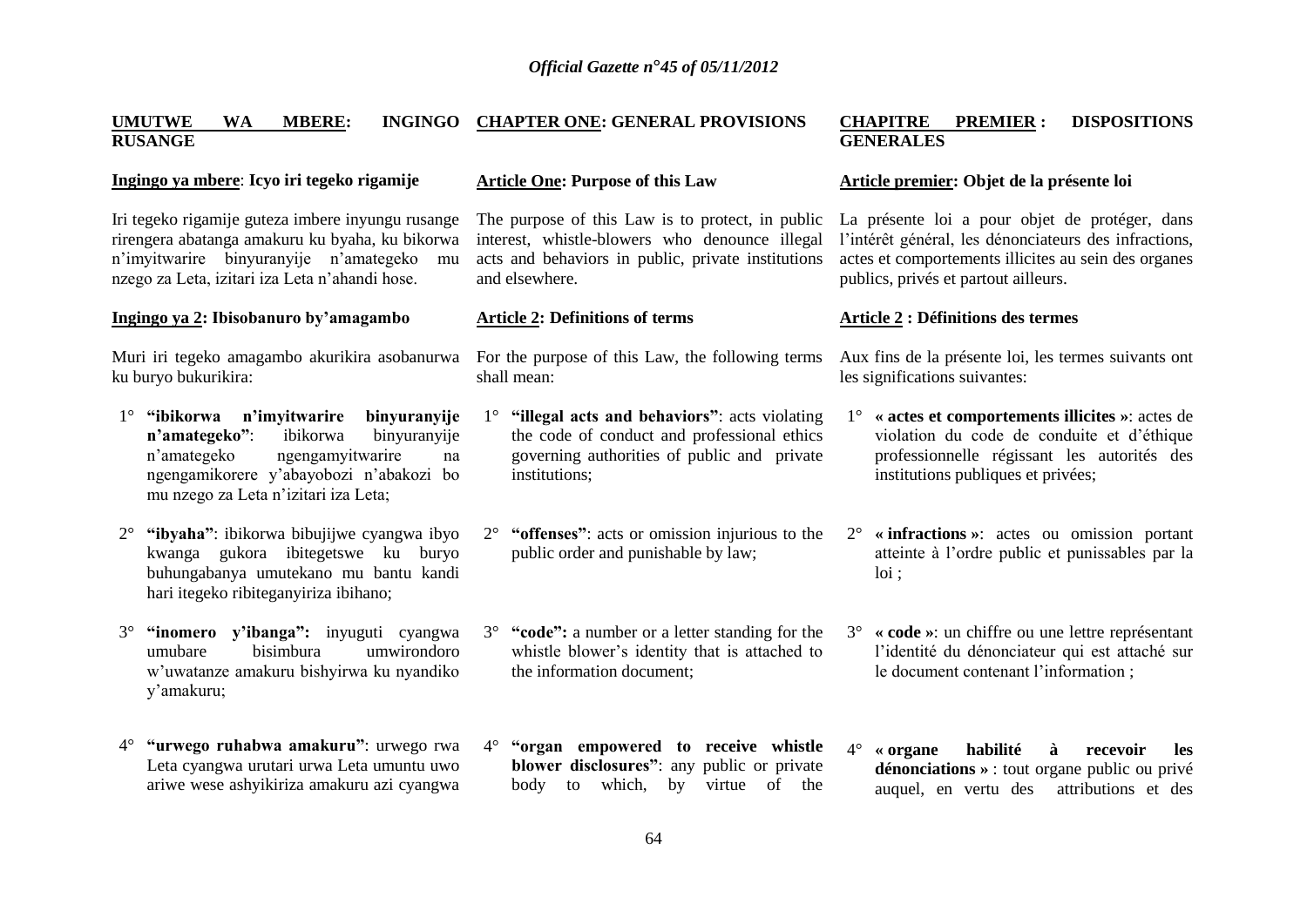yamenyeshejwe hashingiwe ku nshingano n'ububasha ruhabwa n'itegeko;

5° **"utanga amakuru":** umukozi wa Leta, uw'ikigo cya Leta, uw'ikigo cyigenga n'undi muntu uwo ariwe wese utanga amakuru ku cyo azi, cyangwa yamenyeshejwe ku birebana n'ibyaha, ibikorwa n'imyitwarire binyuranyije n'amategeko ku rwego rubishinzwe.

#### **UMUTWE WA II: UTANGA AMAKURU**

#### **Ingingo ya 3: Utanga amakuru**

Umuntu uwo ariwe wese agomba gutanga A person shall disclose to the relevant organ any amakuru azi cyangwa yamenyeshejwe ku byaha, ku bikorwa n'imyitwarire binyuranyije n'amategeko ku rwego rubishinzwe.

#### **Ingingo ya 4: Gutanga amakuru yerekeye ikigo umukozi akoramo**

Umukozi wa Leta, uw'ikigo cya Leta, uw'ikigo cyigenga, ufite icyo azi cyangwa yamenyeshejwe, agomba gutanga amakuru ku byaha, ku bikorwa n'imyitwarire binyuranyije n'amategeko bikorerwa aho akorera.

responsibilities and powers conferred upon it by law, any person discloses information in his/her possession or which has been brought to his/her attention;

5° **"whistle-blower":** a civil servant, an employee of a public or private entity and any other person who discloses to the relevant organ any information in his/her possession or which has been brought to his/her attention in connection with offenses, illegal acts and behaviors.

#### **CHAPTER II: A WHISTLE-BLOWER**

#### **Article 3: Whistle-blower**

information in his/her possession or which has been brought to his/her attention in connection with offenses, illegal acts and behaviors.

# **Article 4: Disclosure of information in Article 4 : Fournir une information en rapport works**

A civil servant, an employee of a public or private entity shall disclose any information in his/her possession or brought to his/her attention in connection with offenses, illegal acts and behaviors arising in his/her workplace.

pouvoirs qui lui sont conférés par la loi, une personne quelconque fournit une information dont elle dispose ou dont elle a pris connaissance;

5° **« dénonciateur »:** agent de l'Etat, d'une entité publique ou privée et toute autre personne qui fournit à l'organe compétent une information dont il dispose ou dont il a pris connaissance en rapport avec les infractions, les actes et les comportements illicites.

#### **CHAPITRE II : DENONCIATEUR**

#### **Article 3 : Dénonciateur**

Toute personne est tenue de fournir à l'organe compétent toute information dont elle dispose ou dont elle a pris connaissance en rapport avec les infractions, les actes et les comportements illicites.

# **connection with the entity where an employee avec l'entité au sein de laquelle l'agent travaille**

Tout agent de l'Etat, d'une entité publique ou privée est tenu de fournir toute information dont il dispose ou dont il a pris connaissance en rapport avec les infractions, les actes et les comportements illicites constatés sur son lieu de travail.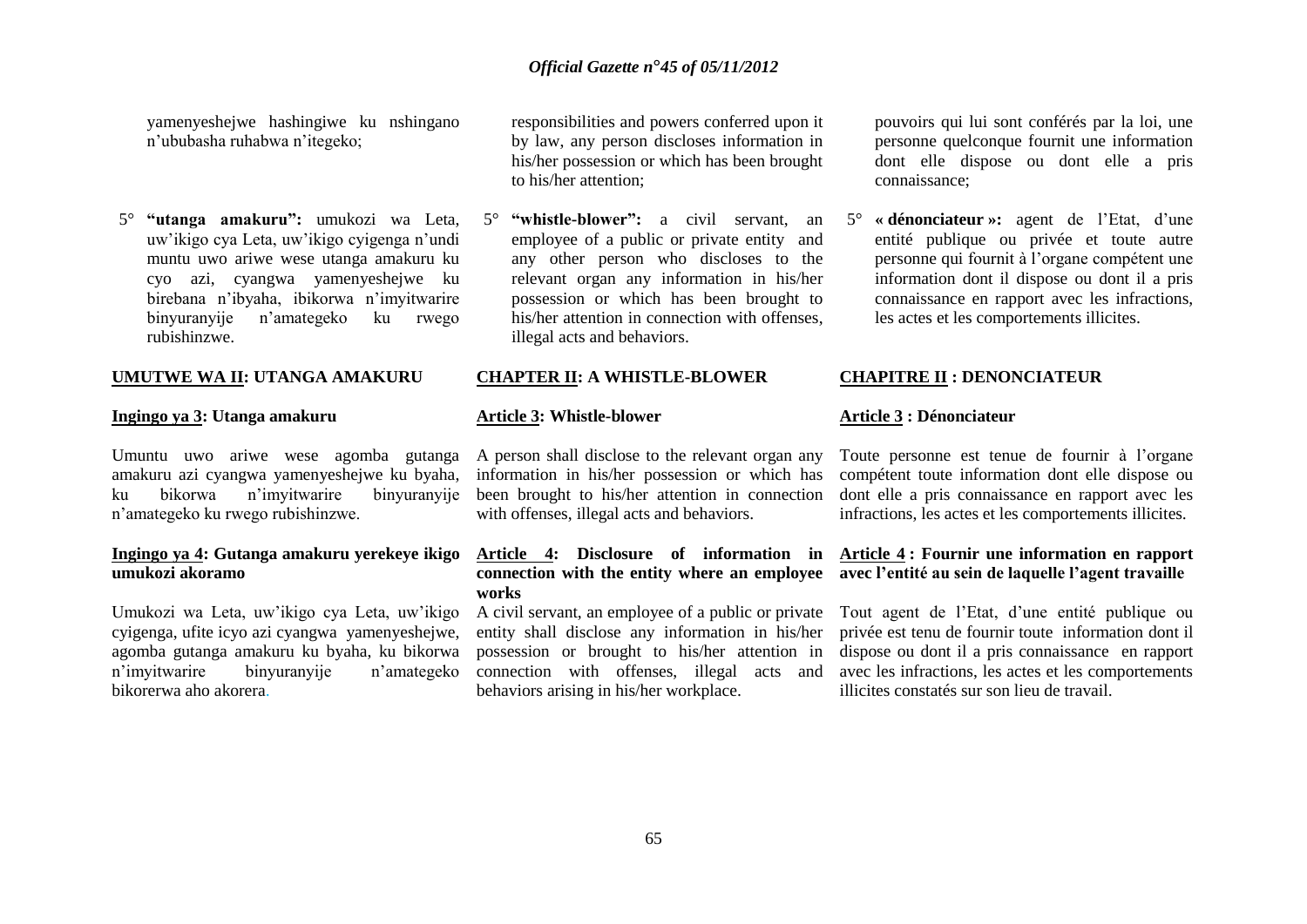| Ingingo ya 5: Gutanga amakuru yerekeye ikigo<br>gikorana n'ikigo umukozi akoramo                                                                                                                                                                                                                         | Article 5: Disclosure of information connected<br>with an entity with partnership with an entity<br>where an employee works                                                                                                                                                                                     | Article 5: Fournir une information en rapport<br>avec une entité partenaire de l'entité au sein de<br>laquelle l'agent travaille                                                                                                                                                                                                            |
|----------------------------------------------------------------------------------------------------------------------------------------------------------------------------------------------------------------------------------------------------------------------------------------------------------|-----------------------------------------------------------------------------------------------------------------------------------------------------------------------------------------------------------------------------------------------------------------------------------------------------------------|---------------------------------------------------------------------------------------------------------------------------------------------------------------------------------------------------------------------------------------------------------------------------------------------------------------------------------------------|
| Umukozi wa Leta, uw'ikigo cya Leta cyangwa<br>uw'ikigo cyigenga ufite icyo azi cyangwa<br>yamenyeshejwe, agomba gutanga amakuru azi<br>cyangwa yamenyeshejwe ku byaha, ku bikorwa<br>n'imyitwarire<br>binyuranyije<br>n'amategeko,<br>bikorerwa mu bigo cyangwa mu miryango<br>bikorana n'ikigo akoramo. | A civil servant, an employee of a public or private<br>entity shall disclose any information in his/her<br>possession or brought to his/her attention in<br>connection with offenses, illegal acts and behavior<br>arising in an entity or organization with<br>partnership with the entity where he/she works. | Tout agent de l'Etat, d'une entité publique ou<br>privée est tenu de fournir une information dont il<br>dispose ou dont il a pris connaissance en rapport<br>avec les infractions, les actes et les comportements<br>illicites constatés dans une entité ou une<br>organisation partenaire de l'entité au sein de<br>laquelle il travaille. |
| <b>UBURYO</b><br><b>UMUTWE</b><br><b>BWO</b><br>$W\mathbf{A}$<br>Ш:<br><b>GUTANGA AMAKURU</b>                                                                                                                                                                                                            | <b>CHAPTER III: METHODS OF WHISTLE-</b><br><b>BLOWING</b>                                                                                                                                                                                                                                                       | <b>METHODES</b><br><b>CHAPITRE</b><br>III:<br>DE<br><b>DENONCIATION</b>                                                                                                                                                                                                                                                                     |
| Ingingo ya 6: Uko amakuru atangwa                                                                                                                                                                                                                                                                        | Article 6: Methods used in whistle-blowing                                                                                                                                                                                                                                                                      | Article 6 : Voies de dénonciation                                                                                                                                                                                                                                                                                                           |
| Gutanga amakuru bikorwa n'umuntu ku giti cye<br>cyangwa itsinda ry'abantu ku rwego rubishinzwe,<br>mu magambo, mu nyandiko cyangwa mu bundi<br>buryo bwose.                                                                                                                                              | Whistle-blowing shall be made to relevant organ<br>verbally, in writing or through any other means by<br>an individual or a group of people.                                                                                                                                                                    | La dénonciation est faite auprès<br>de l'organe<br>compétent par voie orale, par écrit ou par tout autre<br>moyen par un individu ou un groupe d'individus.                                                                                                                                                                                 |
| Ingingo ya 7: Kumenyekanisha umwirondoro                                                                                                                                                                                                                                                                 | <b>Article 7: Disclosure of personal identification</b>                                                                                                                                                                                                                                                         | Article 7: Dévoilement de l'identité                                                                                                                                                                                                                                                                                                        |
| amakuru<br>kumenyekanisha<br>Utanga<br>agomba<br>umwirondoro we.                                                                                                                                                                                                                                         | A Whistle-blower shall disclose his/her personal<br>identification.                                                                                                                                                                                                                                             | Le dénonciateur doit dévoiler son identité.                                                                                                                                                                                                                                                                                                 |
| Ingingo ya 8: Ibibujijwe mu gutanga amakuru                                                                                                                                                                                                                                                              | Article 8: Prohibition in relation to whistle-<br>blower disclosure                                                                                                                                                                                                                                             | Article 8:<br><b>Interdictions</b><br>relatives<br>à<br><sub>la</sub><br>dénonciation                                                                                                                                                                                                                                                       |
| Birabujijwe<br>amakuru<br>y'ikinyoma<br>gutanga<br>ishyari, amakimbirane<br>ashingiye ku rwango,<br>ashobora kuba ari hagati y'utanga amakuru n'uwo<br>ayatangaho.                                                                                                                                       | It is prohibited for a whistle-blower to disclose<br>false information on the grounds of hatred,<br>jealousy or potential conflict between the whistle<br>blower and the person subject to whistle-blowing.                                                                                                     | Il est interdit de fournir une fausse information<br>pour des motifs liés à la haine, à la jalousie ou au<br>conflit éventuel entre le dénonciateur et le dénoncé.<br>Il est également interdit de dénoncer une personne<br>dans l'intérêt de celui que l'on veut protéger ou                                                               |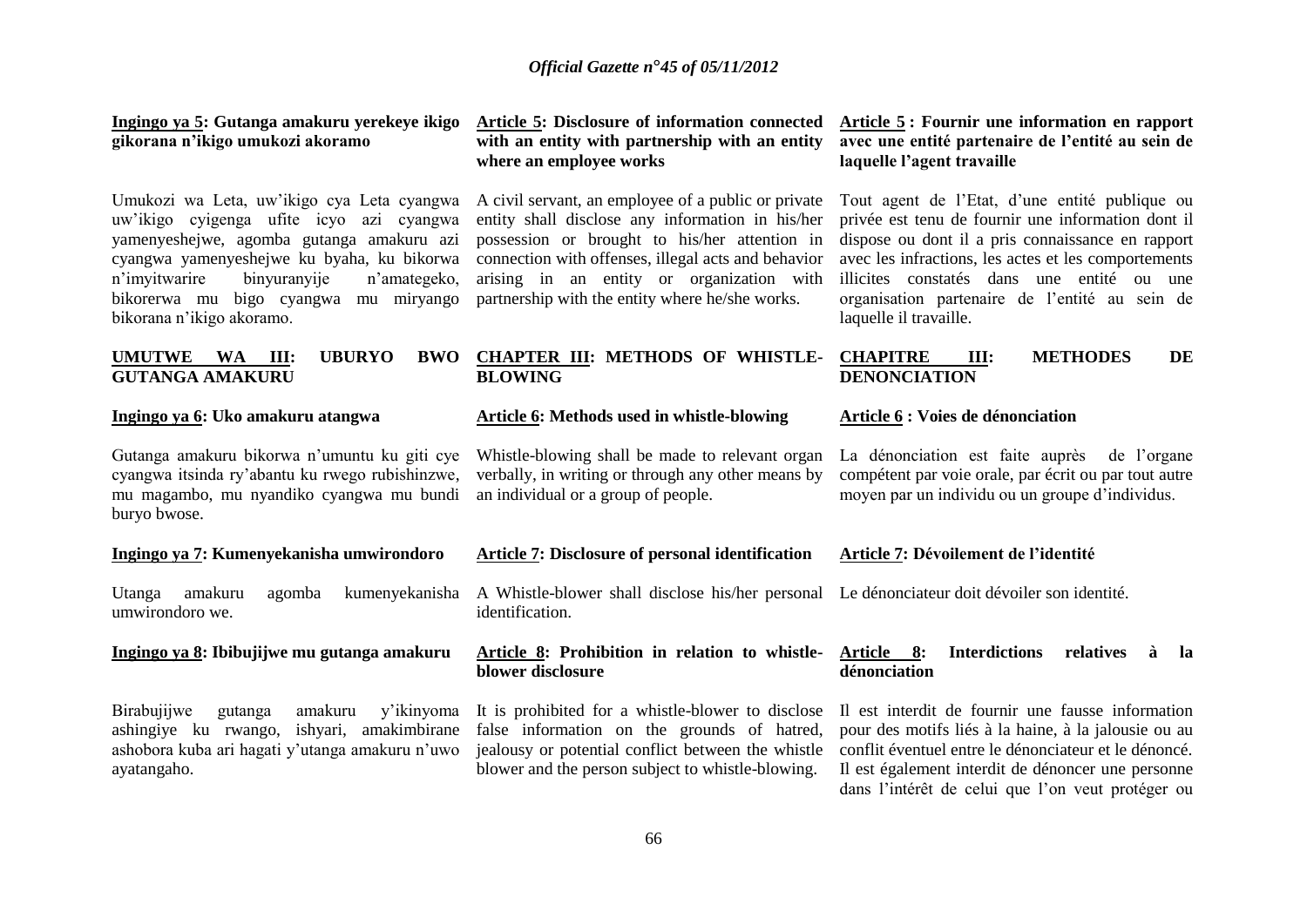Birabujijwe kandi gutanga amakuru mu nyungu z'uwo agamije kurengera cyangwa kubikora agambiriye gusebanya no gutesha agaciro umuntu cyangwa urwego yatanzeho amakuru.

#### **Ingingo ya 9: Inyungu zo gutanga amakuru**

Haseguriwe amategeko ateganya inyungu zo gutanga amakuru, muri iri tegeko, gutanga amakuru bikorwa mu rwego rwo gukunda igihugu no kurengera inyungu rusange.

#### **UMUTWE WA IV: INZEGO ZIHABWA AMAKURU N'UBURYO BWO KUYAKIRA**

#### **Ingingo ya 10: Inzego zihabwa amakuru**

Buri rwego rwakira amakuru ari mu nshingano zarwo cyangwa mu bubasha bwarwo. Iyo urwego ruhawe amakuru atari mu nshingano zarwo, ruyashyikiriza urwego rwa Leta n'umwirondoro w'uwayatanze.

Urwego rwakiriye amakuru rugomba kuba The organ which receives information from a L'organe auprès duquel les dénonciations sont atatu  $(3)$ .

disclosure against a person in the interest of the l'individu ou l'entité dénoncée. person he/she seeks to protect or with intent to defame and dishonour the individual or the entity subject to whistle blower disclosures.

#### **Article 9: Benefits for whistle-blowing**

For the purposes of this law, whistle-blowing shall be made as part of patriotism and protection of the public interest, notwithstanding laws that provide for benefits for whistle- blowing.

# **RECEIVE INFORMATION WHISTLE-BLOWERS AND METHODS OF MODALITES DE LES RECEVOIR RECEIVING IT**

# **information from a whistle-blower**

Each organ shall receive information from a whistle-blower falling within its responsibilities or powers. The organ which receives information which does not fall within its responsibilities shall forward it to the relevant public organ together compétent avec l'identité du dénonciateur. with the identity of the whistle-blower.

(3) months.

It is also prohibited to make a whistle-blower dans l'intention de diffamer et de déshonorer

#### **Article 9: Avantages liés à la dénonciation**

Aux fins de la présente loi, la dénonciation se fait dans le cadre du patriotisme et de la protection de l'intérêt public, sous réserve des lois qui prévoient des avantages liés à la dénonciation.

# **CHAPTER IV: ORGANS EMPOWERED TO CHAPITRE IV: ORGANES HABILITES A RECEVOIR LES DENONCIATIONS ET**

#### **Article 10: Organs empowered to receive Article 10: Organes habilités à recevoir les dénonciations**

Chaque organe reçoit les dénonciations relevant de ses attributions ou compétences. L'organe qui reçoit les dénonciations ne relevant pas de ses attributions doit les transmettre à l'organe public

rwagize icyo ruyakoresha mu gihe kitarenze amezi whistle-blower shall make use of it within three faites doit s'en servir dans un délai ne dépassant pas trois (3) mois.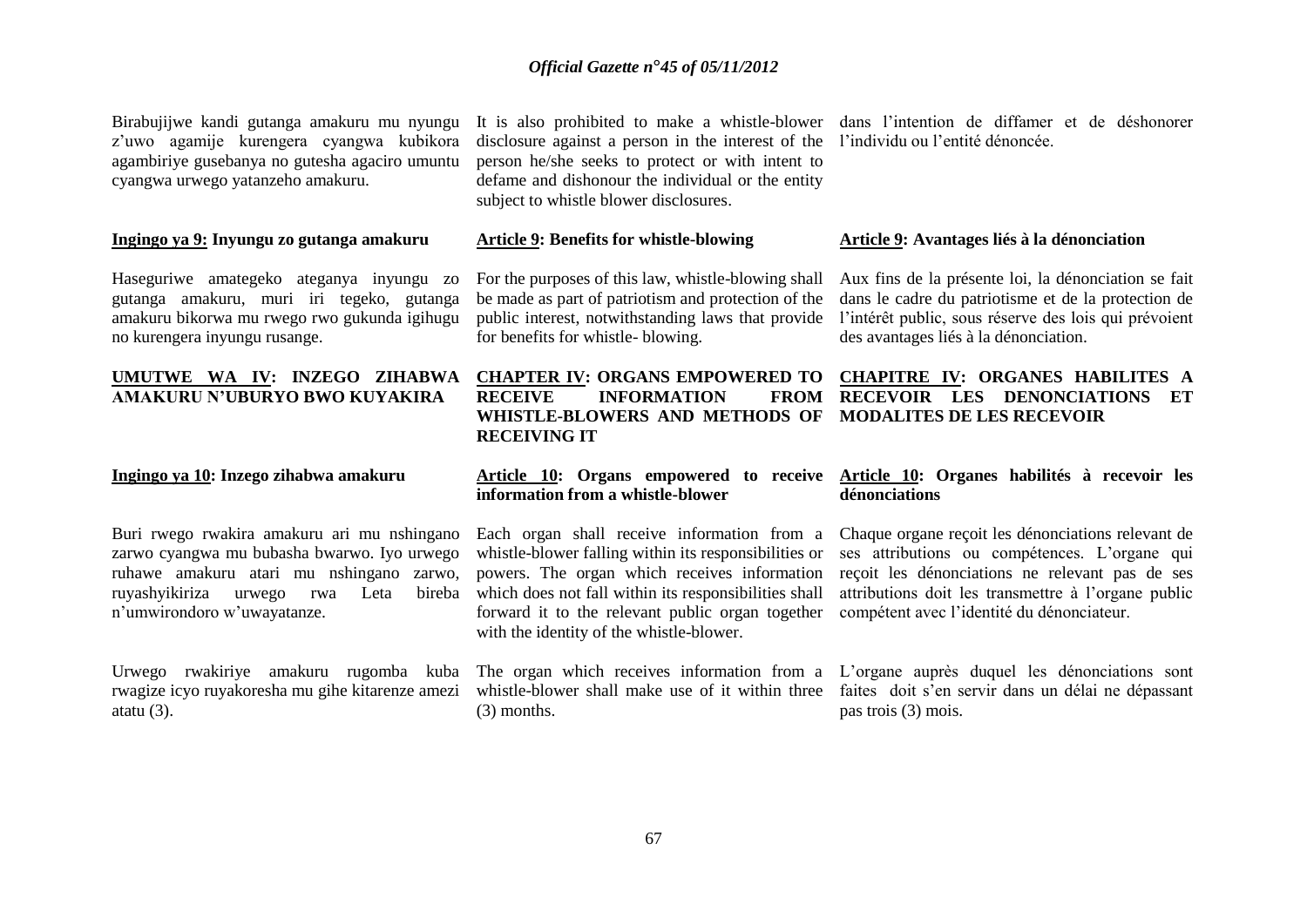| Ingingo ya 11: Uburyo bwo kwakira amakuru                                                                                                                                                      | from a whistle-blower                                                                                                                                                                                                       | Article 11: Methods of receiving information Article 11: Modalités de réception des<br>dénonciations                                                                                                      |
|------------------------------------------------------------------------------------------------------------------------------------------------------------------------------------------------|-----------------------------------------------------------------------------------------------------------------------------------------------------------------------------------------------------------------------------|-----------------------------------------------------------------------------------------------------------------------------------------------------------------------------------------------------------|
| Urwego rwakiriye amakuru ku byaha, ku bikorwa<br>binyuranyije<br>n'imyitwarire<br>n'amategeko<br>byagaragajwe ruyashyira mu nyandiko. Iyo<br>nyandiko igomba kugaragaza nibura ibi bikurikira: | organ which receives whistle-blower<br>The<br>disclosure in connection with offences, illegal acts<br>and behaviors must put them in a written<br>document. Such a document must contain at least<br>the following details: | L'organe qui reçoit une dénonciation des<br>infractions, des actes et des comportements illicites<br>doit mettre cette dénonciation en écrit. Ce dossier<br>doit indiquer au moins les éléments suivants: |
| 1° icyo amakuru ashingiyeho;                                                                                                                                                                   | 1° the basis for whistle-blowing;                                                                                                                                                                                           | 1° l'acte dénoncé;                                                                                                                                                                                        |
| uwagikoze n'abo bagikoranye;<br>$2^{\circ}$                                                                                                                                                    | the person subject to whistle-blowing and<br>his/her co-offenders;                                                                                                                                                          | l'auteur de l'acte avec ses co-auteurs ;<br>$2^{\circ}$                                                                                                                                                   |
| 3° aho cyakorewe;                                                                                                                                                                              | place of commission;<br>$3^\circ$                                                                                                                                                                                           | 3° le lieu de commission;                                                                                                                                                                                 |
| $4^{\circ}$ igihe cyakorewe;                                                                                                                                                                   | time of commission;<br>$4^{\circ}$                                                                                                                                                                                          | $4^{\circ}$ le temps de commission;                                                                                                                                                                       |
| uburyo cyakozwe n'impamvu cyakozwe<br>$5^{\circ}$<br>igihe izwi.                                                                                                                               | 5° circumstances and motives if the latter are<br>known.                                                                                                                                                                    | 5° les conditions de commission et le motif s'il<br>est connu.                                                                                                                                            |
| Inyandiko y'iyakira ry'amakuru ishyirwaho<br>umukono n'uwayakiriye n'uwayatanze.                                                                                                               | An acknowledgment of receipt of information<br>shall be jointly signed by the person who receives<br>such disclosures and the whistle-blower.                                                                               | Un accusé de réception des dénonciations est<br>conjointement signé par l'agent chargé de recevoir<br>les dénonciations et le dénonciateur.                                                               |
| <b>BWO</b><br><b>UMUTWE</b><br><b>WA</b><br>$\mathbf{V}$ :<br><b>UBURYO</b><br>KURENGERA UWATANZE AMAKURU                                                                                      | <b>CHAPTER V: METHODS OF PROTECTING</b><br><b>WHISTLE-BLOWER</b>                                                                                                                                                            | <b>CHAPITRE V: MESURES DE PROTECTION</b><br>DU DÉNONCIATEUR                                                                                                                                               |
| Ingingo ya 12: Kurengera uwatanze amakuru                                                                                                                                                      | <b>Article 12: Protection of a whistle-blower</b>                                                                                                                                                                           | <b>Article 12: Protection du dénonciateur</b>                                                                                                                                                             |
|                                                                                                                                                                                                |                                                                                                                                                                                                                             | Buri rwego rushyikirizwa amakuru rugomba Any entity which receives information from a Toute entité qui reçoit les dénonciations doit mettre                                                               |

gushyiraho uburyo bwizewe bwo kurengera abatanga amakuru harimo kwakira amakuru mu whistle-blower must establish reliable mechanisms designed to protect whistle-blowers Toute entité qui reçoit les dénonciations doit mettre en place les mécanismes fiables de protection des dénonciateurs dont la réception des dénonciations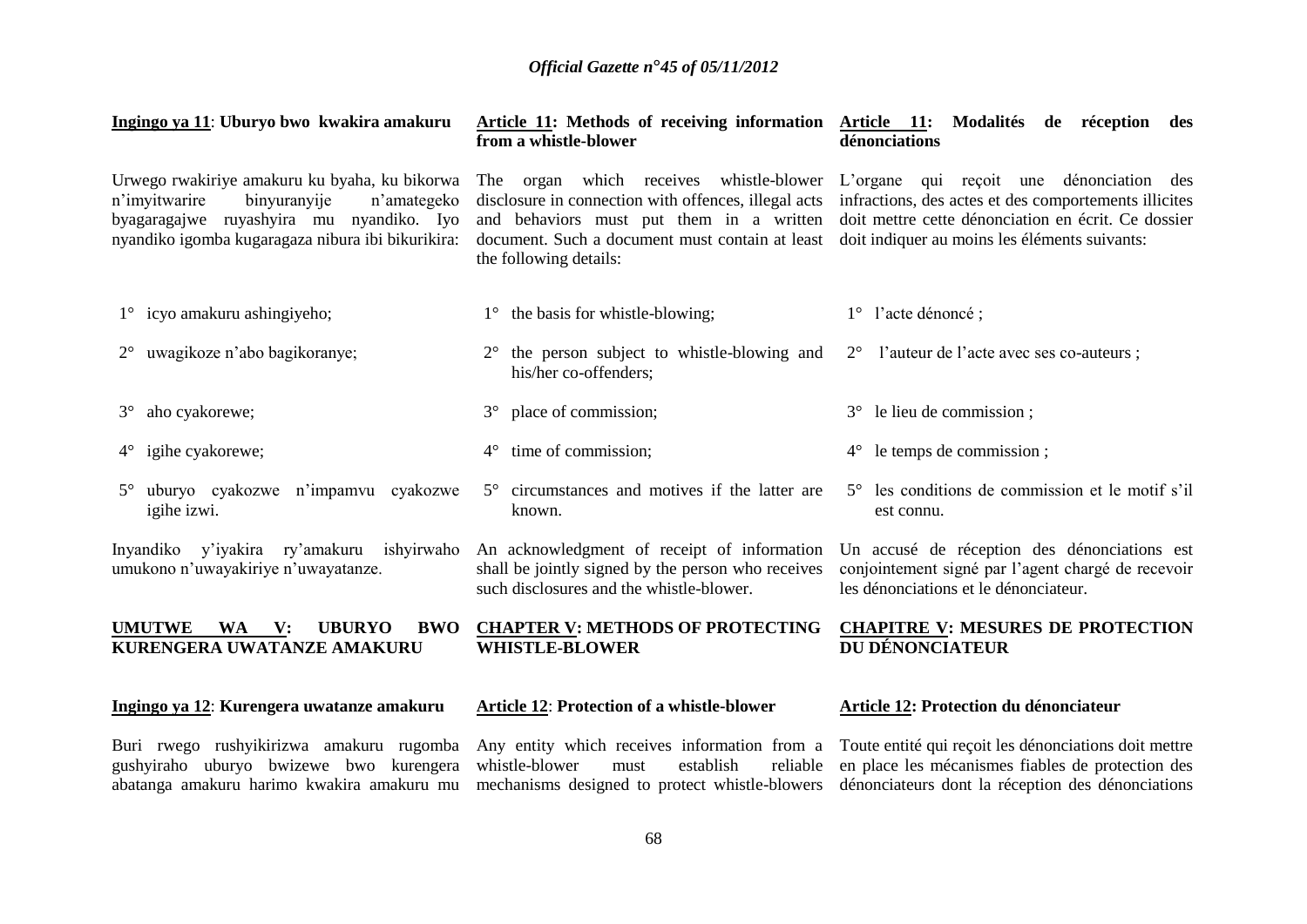ibanga no gushyira mu nyandiko ayo makuru hakoreshejwe inomero y'ibanga.

#### **Ingingo ya 13: Ushinzwe kwakira amakuru**

Buri rwego rugena umukozi cyangwa umuntu watowe kuri urwo rwego wihariye umwe cyangwa benshi bashinzwe kwakira amakuru.

Ushinzwe kwakira amakuru agomba kuba ari inyangamugayo kandi afite ubushobozi bujyanye n'uwo murimo.

#### **Ingingo ya 14: Ibanga ry'amakuru**

Inyandiko y'amakuru yakiriwe ihabwa inomero y'ibanga. Iyo nomero ihura n'iy'uwatanze ayo makuru wanditswe mu rutonde rw'abatanga amakuru. Urwo rutonde rwandikwa mu buryo bw'ibanga, rukaba rushobora gusomwa n'uwakira amakuru n'umuyobozi w'urwego cyangwa undi mukozi yagena muri ako kazi.

#### **Ingingo ya 15**: **Itangwa rya raporo**

Ushinzwe kwakira amakuru aha Umuyobozi Mukuru w'urwego cyangwa undi uwo from a whistle-blower shall report to the head of muyobozi yagena muri ako kazi.

**Ingingo ya 16: Kurinda ikurikiranwa ry'uwatanze amakuru**

filing of disclosures by using a code.

#### **Article 13: Officer in charge of receiving information from a whistle-blower**

Each entity shall designate one or more officers in charge of receiving information from a whistleblower.

The officer in charge of receiving information from the whistle-blower must have integrity and skills required for this duty.

#### **Article 14**: **Confidentiality of information**

corresponding to the one of the whistle-blower registered in the list of whistle-blowers. Such a list is archived in a secrecy manner and can be consulted by the officer in charge of receiving information and the head of the entity or any employee designated by the head of the entity.

#### **Article 15**: **Report submission**

raporo The officer in charge of receiving information the entity or to any other person designated for that purpose.

#### **Article 16**: **Protection from suing a whistleblower**

including receiving information in secret and the en secret et l'usage d'un code lors de la constitution du dossier des dénonciations.

#### **Article 13: Agent chargé de recevoir les dénonciations**

Toute entité désigne un ou plusieurs agents spécifiquement chargés de recevoir les dénonciations.

L'agent chargé de recevoir les dénonciations doit jouir de l'intégrité et des compétences requises pour cette tâche.

#### **Article 14: Confidentialité des dénonciations**

The file of information shall bear a code Le dossier des dénonciations porte un code conforme à celui du dénonciateur qui figure sur la liste des dénonciateurs. Cette liste est constituée de façon secrète et peut être consultée par l'agent chargé de recevoir les dénonciations et l'autorité de l'entité ou tout autre agent qu'elle peut désigner à cette fin.

#### **Article 15: Transmission du rapport**

L'agent chargé de recevoir les dénonciations transmet le rapport au responsable de l'entité ou à toute autre personne que ce responsable peut désigner à cette fin.

#### **Article 16 : Protection du dénonciateur contre les poursuites**

Nta mukozi cyangwa undi muntu watanze No employee or any other person who discloses Aucun agent ou aucune autre personne ayant fait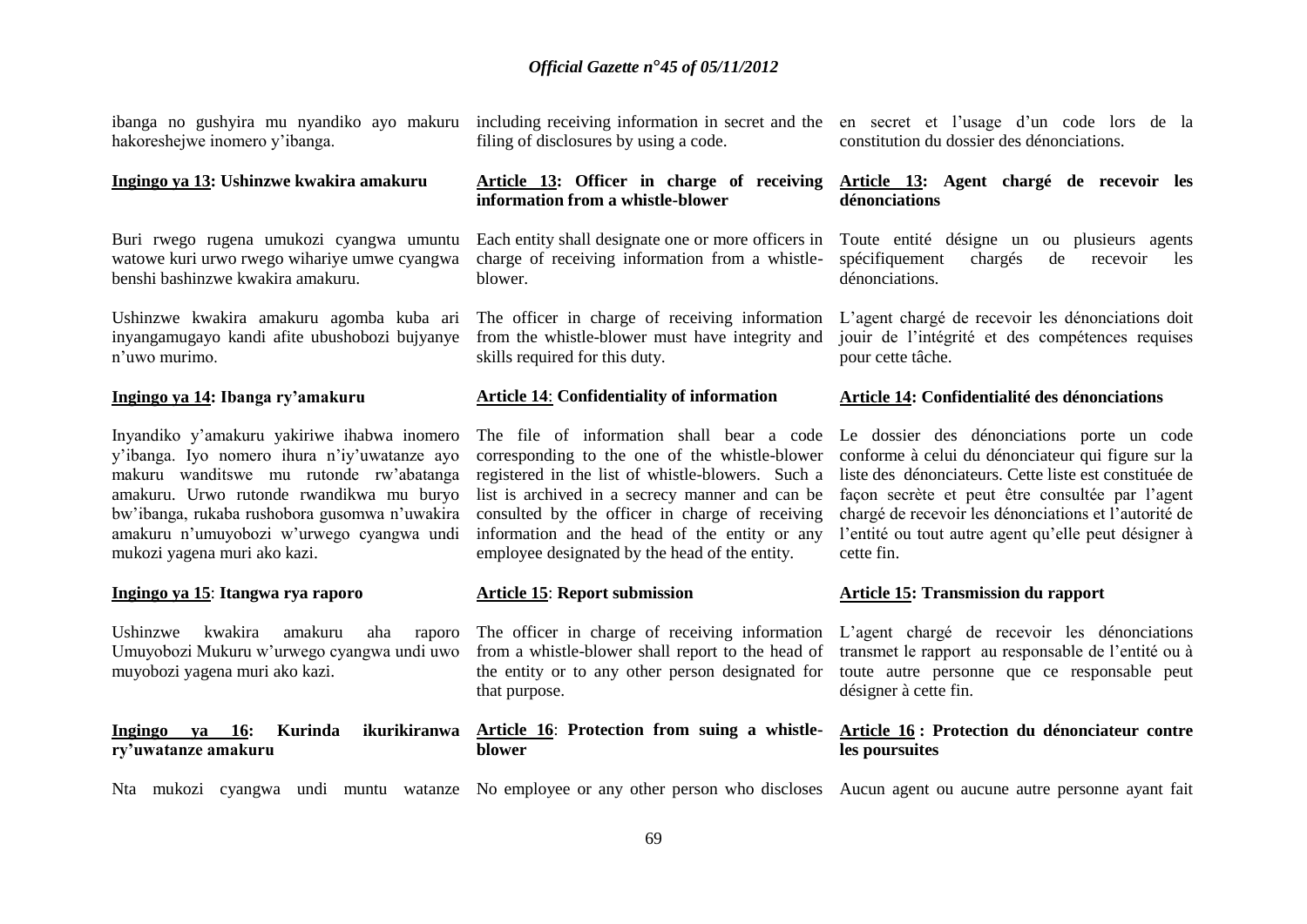amakuru ushobora gukurikiranwa mu manza z'imbonezamubano, iz'inshinjabyaha cyangwa mu rwego rw'akazi hashingiwe ku gikorwa yakoze cyo gutanga ayo makuru mu gihe yabikoze nta mugambi mubi afite.

#### **Ingingo ya 17: Guhamagaza uwatanze amakuru mu nzego z'ubutabera**

Uwatanze amakuru ashobora guhamagazwa mu A whistle-blower may be summoned before nzego z'ubutabera, hakoreshejwe inomero y'ibanga n'umwirondoro we ntugaragazwe. Mu gihe asabwe kwitaba muri izo nzego abazwa mu muhezo nta kuvuguruzanya n'undi muntu.

#### **UMUTWE WA VI: IKURIKIRANWA N'IHANWA RY'IBYAHA N'AMAKOSA**

#### **Ingingo ya 18: Ihanwa ry'umutangamakuru**

Umukozi wa Leta, uw'ikigo cya Leta, uw'ikigo cyigenga, umuyobozi n'umuntu wese utanga amakuru mu buryo bunyuranyije n'ibivugwa mu ngingo ya 8 y'iri tegeko, akurikiranwa kandi agahanwa hakurikijwe amategeko y'akazi amugenga cyangwa igitabo cy'amategeko ahana cyangwa byombi.

# **wakurikiranye umutangamakuru**

information shall be sued in civil and criminal matters or under administrative process on the ground of whistle-blowing, when information is made in a good faith.

#### **Article 17**: **Summons to whistle-blower to appear before judicial organs**

judicial organs using a code and without disclosing his/her identity. In such case, he/she shall be interrogated in camera without crossexamination.

#### **CHAPTER VI: PROSECUTION AND PUNISHMENT OF OFFENCES AND FAULTS**

#### **Article 18: Punishment for a whistle-blower**

Any civil servant, employee of a public or private entity, authority or any other person who discloses information contrary to the provisions of Article 8 of this Law shall be prosecuted and punished in accordance with legal provisions governing him/her at work or the penal code or both.

#### **Ingingo ya 19: Ihanwa ry'umuyobozi Article 19: Punishment for an authority who takes action against a whistle-blower**

une dénonciation ne peut être poursuivi ni par des juridictions répressives et civiles, ni sur le plan administratif pour avoir fait une dénonciation sans mauvaise foi.

#### **Article 17: Convocation du dénonciateur par les instances judiciaires**

Un dénonciateur peut être convoqué par les instances judiciaires à l'aide d'un code et sans dévoiler son identité. Lorsqu'il est sommé de comparaître devant la justice, il est interrogé à huis clos sans confrontation aucune.

#### **CHAPITRE VI: POURSUITES ET DES INFRACTIONS ET FAUTES**

#### **Article 18**: **Répression d'un d**é**nonciateur**

Tout agent de l'Etat, d'une entité publique ou privée, toute autorité ou toute autre personne qui fait des dénonciations contrairement aux dispositions de l'article 8 de la présente loi est poursuivi et puni conformément aux dispositions légales qui le régissent au service ou au code pénal ou les deux.

#### **Article 19: Répression d'une autorité ayant poursuivi un dénonciateur**

Umuyobozi ukurikirana umukozi wa Leta, An authority who takes action against a civil Toute autorité ayant poursuivi un agent de l'Etat, uw'ikigo cya Leta, uw'ikigo cyigenga watanze servant, an employee of public or private entity d'une entité publique ou privée qui a fait des amakuru ku byaha, ku bikorwa n'imyitwarire because he/she has disclosed information in dénonciations en rapport avec les infractions, les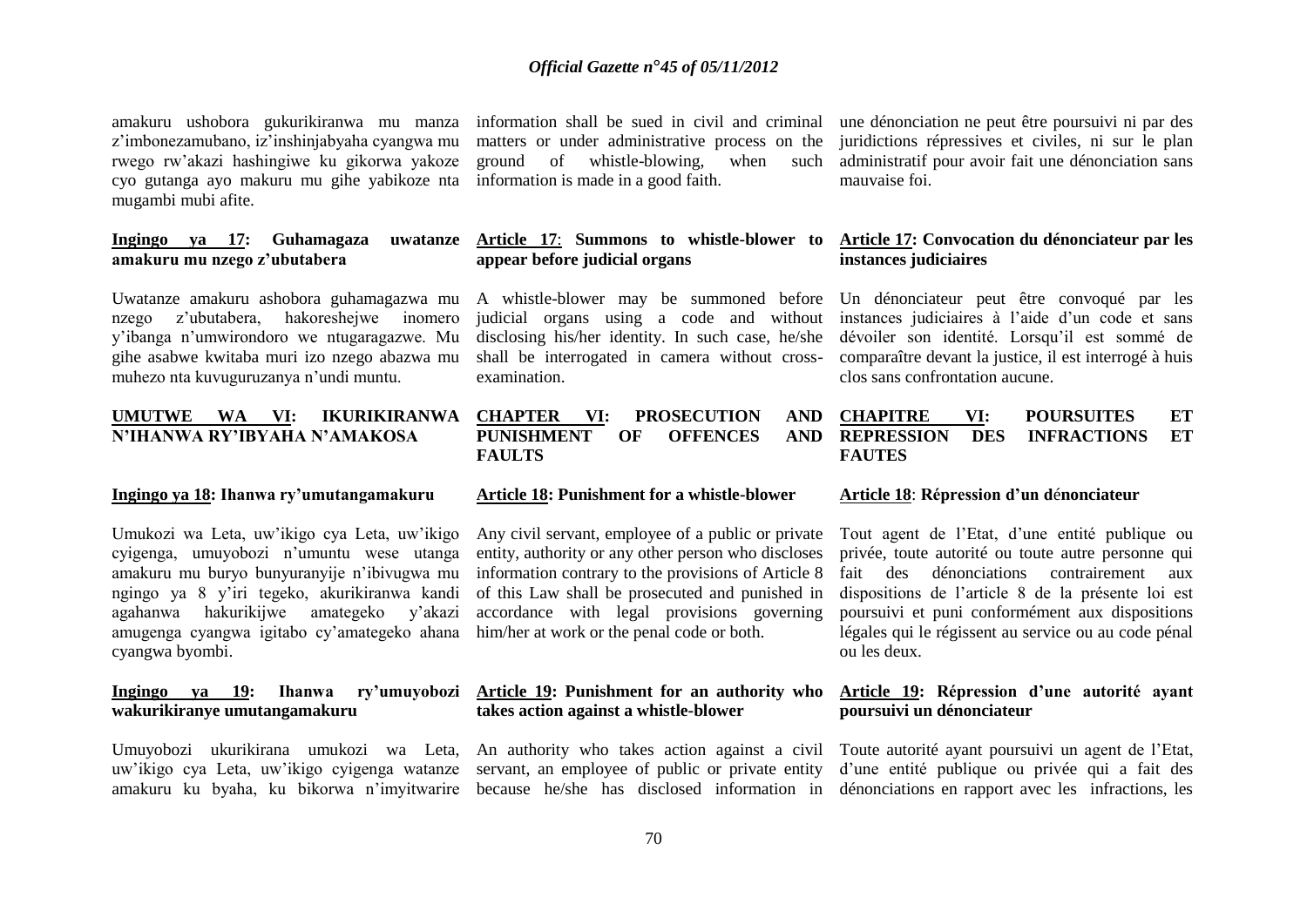| binyuranyije n'amategeko akurikiranwa kandi<br>ahanwa hakurikijwe amategeko y'akazi amugenga<br>cyangwa igitabo cy'amategeko ahana cyangwa<br>byombi. | behaviors shall be punished in accordance with<br>legal provisions governing him/her at work or the régissent au service ou au code pénal ou les deux.<br>penal code or both. | connection with offences, illegal acts and actes et les comportements illicites, est punie<br>conformément aux dispositions légales qui le |
|-------------------------------------------------------------------------------------------------------------------------------------------------------|-------------------------------------------------------------------------------------------------------------------------------------------------------------------------------|--------------------------------------------------------------------------------------------------------------------------------------------|
| <b>UMUTWE WA VII: INGINGO ZISOZA</b>                                                                                                                  | <b>CHAPTER VII: FINAL PROVISIONS</b>                                                                                                                                          | <b>CHAPITRE VII: DISPOSITIONS FINALES</b>                                                                                                  |
| Ingingo ya 20: Itegurwa, isuzumwa n'itorwa<br>ry'iri tegeko                                                                                           | Article 20:<br>Drafting,<br>consideration<br>and<br>adoption of this Law                                                                                                      | Article 20: Initiation, examen et adoption de la<br>présente loi                                                                           |
| Iri tegeko ryateguwe, risuzumwa kandi ritorwa mu<br>rurimi rw'Ikinyarwanda.                                                                           | This Law was drafted, considered and adopted in<br>Kinyarwanda.                                                                                                               | La présente loi a été initiée, examinée et adoptée en<br>Kinyarwanda.                                                                      |
| 21:<br>ry'ingingo<br>Ingingo<br>Ivanwaho<br>va<br>z'amategeko zinyuranyije n'iri tegeko                                                               | <b>Article 21: Repealing provision</b>                                                                                                                                        | <b>Article 21: Disposition abrogatoire</b>                                                                                                 |
| Ingingo zose z'amategeko abanziriza iri kandi All prior legal provisions contrary to this Law are<br>zinyuranyije na ryo zivanyweho.                  | hereby repealed.                                                                                                                                                              | Toutes<br>les<br>dispositions légales<br>antérieures<br>contraires à la présente loi sont abrogées.                                        |
| Ingingo ya 22: Igihe iri tegeko ritangira Article 22: Commencement<br>gukurikizwa                                                                     |                                                                                                                                                                               | Article 22: Entrée en vigueur                                                                                                              |
| Iri tegeko ritangira gukurikizwa ku munsi<br>ritangarijweho mu Igazeti ya Leta ya Repubulika<br>y'u Rwanda.                                           | This Law shall come into force on the date of its<br>publication in the Official Gazette of the Republic<br>of Rwanda.                                                        | La présente loi entre en vigueur le jour de sa<br>publication au Journal Officiel de la République du<br>Rwanda.                           |
| Kigali, kuwa 19/09/2012                                                                                                                               | Kigali, on 19/09/2012                                                                                                                                                         | Kigali, le 19/09/2012                                                                                                                      |